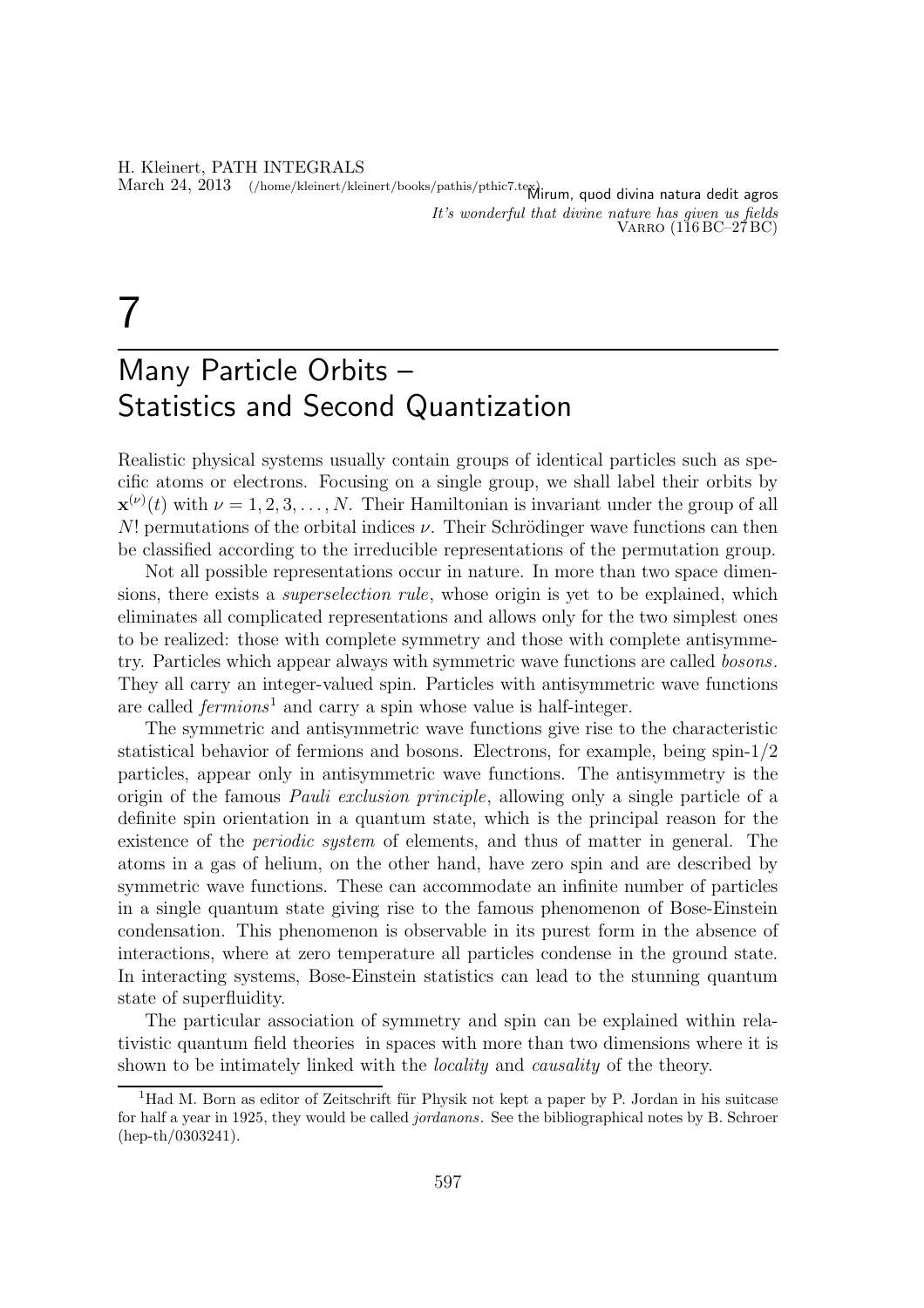In two dimensions there can be particles with an exceptional statistical behavior. Their properties will be discussed in Section 7.5. In Chapter 16, such particles will serve to explain the fractional quantum Hall effect.

The problem to be solved in this chapter is how to incorporate the statistical properties into a path integral description of the orbits of a many-particle system. Afterwards we describe the formalism of second quantization or field quantization in which the path integral of many identical particle orbits is abandoned in favor of a path integral over a single fluctuating field which is able to account for the statistical properties in a most natural way.

# 7.1 Ensembles of Bose and Fermi Particle Orbits

For bosons, the incorporation of the statistical properties into the orbital path integrals is quite easy. Consider, for the moment, distinguishable particles. Their many-particle time evolution amplitude is given by the path integral

$$
(\mathbf{x}_{b}^{(1)}, \dots, \mathbf{x}_{b}^{(N)}; t_{b} | \mathbf{x}_{a}^{(1)}, \dots, \mathbf{x}_{a}^{(N)}; t_{a}) = \prod_{\nu=1}^{N} \left[ \int \mathcal{D}^{D} x^{(\nu)} \right] e^{i \mathcal{A}^{(N)}/\hbar}, \tag{7.1}
$$

with an action of the typical form

$$
\mathcal{A}^{(N)} = \int_{t_a}^{t_b} dt \left\{ \sum_{\nu=1}^{N} \left[ \frac{M^{(\nu)}}{2} \dot{\mathbf{x}}^{(\nu)} - V(\mathbf{x}^{(\nu)}) \right] - \frac{1}{2} \sum_{\nu \neq \nu'=1}^{N} V_{\text{int}}(\mathbf{x}^{(\nu)} - \mathbf{x}^{(\nu')}) \right\}, \quad (7.2)
$$

where  $V(\mathbf{x}^{(\nu)})$  is some common background potential for all particles interacting via the pair potential  $V_{\text{int}}(\mathbf{x}^{(\nu)} - \mathbf{x}^{(\nu')})$ . We shall ignore interactions involving more than two particles at the same time, for simplicity.

If we want to apply the path integral (7.1) to indistinguishable particles of spin zero, we merely have to *add* to the sum over all paths  $\mathbf{x}^{(\nu)}(t)$  running to the final positions  $\mathbf{x}_b^{(\nu)}$  $\mathbf{b}_{\ell}^{(\nu)}$  the sum of all paths running to the indistinguishable permuted final positions  $\mathbf{x}_b^{(p(\nu))}$  $b_b^{(p(\nu))}$ . The amplitude for *n* bosons reads therefore

$$
(\mathbf{x}_{b}^{(1)},\ldots,\mathbf{x}_{b}^{(N)};t_{b}|\mathbf{x}_{a}^{(1)},\ldots,\mathbf{x}_{a}^{(N)};t_{a})=\sum_{p(\nu)}(\mathbf{x}_{b}^{(p(1))},\ldots,\mathbf{x}_{b}^{(p(N))};t_{b}|\mathbf{x}_{a}^{(1)},\ldots,\mathbf{x}_{a}^{(N)};t_{a}), (7.3)
$$

where  $p(\nu)$  denotes the N! permutations of the indices  $\nu$ . For bosons of higher spin, the same procedure applies to each subset of particles with equal spin orientation.

A similar discussion holds for fermions. Their Schrödinger wave function requires complete antisymmetrization in the final positions. Correspondingly, the amplitude (7.1) has to be summed over all permuted final positions  $\mathbf{x}_{b}^{(p(\nu))}$  $b^{(p(\nu))}_{b}$ , with an extra minus sign for each odd permutation  $p(\nu)$ . Thus, the path integral involves both sums and differences of paths. So far, the measure of path integration has always been a true sum over paths. For this reason it will be preferable to attribute the alternating sign to an interaction between the orbits, to be called a statistics interaction. This interaction will be derived in Section 7.4.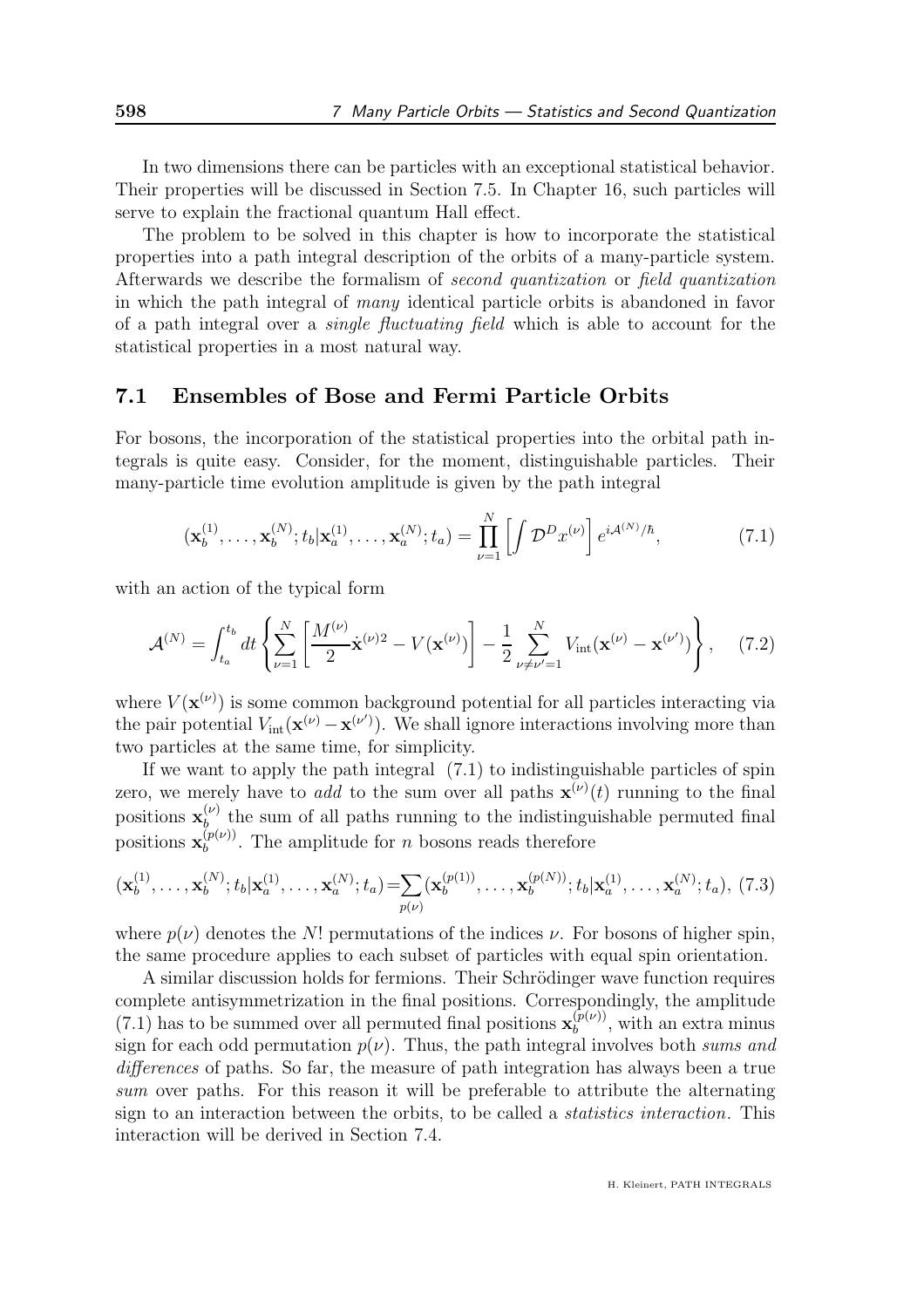For the statistical mechanics of Bose- and Fermi systems consider the imaginarytime version of the amplitude (7.3):

$$
(\mathbf{x}_{b}^{(1)},\ldots,\mathbf{x}_{b}^{(N)};\hbar\beta|\mathbf{x}_{a}^{(1)},\ldots,\mathbf{x}_{a}^{(N)};0)=\sum_{p(\nu)}\epsilon_{p(\nu)}(\mathbf{x}_{b}^{(p(1))},\ldots,\mathbf{x}_{b}^{(p(N))};\hbar\beta|\mathbf{x}_{a}^{(1)},\ldots,\mathbf{x}_{a}^{(N)};0),
$$
\n(7.4)

where  $\epsilon_{p(\nu)} = \pm 1$  is the parity of even and odd permutations  $p(\nu)$ , to be used for Bosons and Fermions, respectively. Its spatial trace integral yields the partition function of N-particle orbits:

$$
Z^{(N)} = \frac{1}{N!} \int d^D x^{(1)} \cdots d^D x^{(N)} (\mathbf{x}^{(1)}, \dots, \mathbf{x}^{(N)}; \hbar \beta | \mathbf{x}^{(1)}, \dots, \mathbf{x}^{(N)}; 0).
$$
 (7.5)

A factor 1/N! accounts for the indistinguishability of the permuted final configurations.

For free particles, each term in the sum (7.4) factorizes:

$$
(\mathbf{x}_{b}^{(p(1))},\ldots,\mathbf{x}_{b}^{(p(N))};\hbar\beta|\mathbf{x}_{a}^{(1)},\ldots,\mathbf{x}_{a}^{(N)};0)_{0}=(\mathbf{x}_{b}^{(p(1))}\hbar\beta|\mathbf{x}_{a}^{(1)}0)_{0}\cdots(\mathbf{x}_{b}^{(p(N))}\hbar\beta|\mathbf{x}_{a}^{(N)}0)_{0},(7.6)
$$

where each factor has a path integral representation

$$
(\mathbf{x}_{b}^{(p(\nu))}\hbar\beta|\mathbf{x}_{a}^{(\nu)}0)_{0} = \int_{\mathbf{x}^{(\nu)}(0)=\mathbf{x}_{a}^{(\nu)}}^{\mathbf{x}^{(\nu)}(\hbar\beta)=\mathbf{x}_{b}^{(p(\nu))}} \mathcal{D}^{D}x^{(\nu)} \exp\left[-\frac{1}{\hbar}\int_{0}^{\hbar\beta} d\tau \frac{M}{2}\dot{\mathbf{x}}^{(\nu)}(\tau)\right],\tag{7.7}
$$

which is solved by the imaginary-time version of  $(2.74)$ :

$$
(\mathbf{x}_b^{(p(\nu))}\hbar\beta|\mathbf{x}_a^{(\nu)}\,0)_0 = \frac{1}{\sqrt{2\pi\hbar^2\beta/M}}\exp\left\{-\frac{1}{\hbar}\frac{M}{2}\frac{\left[\mathbf{x}_b^{(p(\nu))}-\mathbf{x}_a^{(\nu)}\right]^2}{\hbar\beta}\right\}.
$$
(7.8)

The partition function can therefore be rewritten in the form

$$
Z_0^{(N)} = \frac{1}{\sqrt{2\pi\hbar^2 \beta/M}} \frac{1}{N!} \int d^D x^{(1)} \cdots d^D x^{(N)} \sum_{p(\nu)} \epsilon_{p(\nu)} \prod_{\nu=1}^N \exp\left\{-\frac{1}{\hbar} \frac{M}{2} \frac{\left[\mathbf{x}^{(p(\nu))} - \mathbf{x}^{(\nu)}\right]^2}{\hbar \beta}\right\}.
$$
\n(7.9)

This is a product of Gaussian convolution integrals which can easily be performed as before when deriving the time evolution amplitude (2.76) for free particles with the help of Formula (2.75). Each convolution integral simply extends the temporal length in the fluctuation factor by  $\hbar\beta$ . Due to the indistinguishability of the particles, only a few paths will have their end points connected to their own initial points, i.e., they satisfy periodic boundary conditions in the interval  $(0, \hbar\beta)$ . The sum over permutations connects the final point of some paths to the initial point of a different path, as illustrated in Fig. 7.1. Such paths satisfy periodic boundary conditions on an interval  $(0, w\hbar\beta)$ , where w is some integer number. This is seen most clearly by drawing the paths in Fig. 7.1 in an extended zone scheme shown in Fig. 7.2, which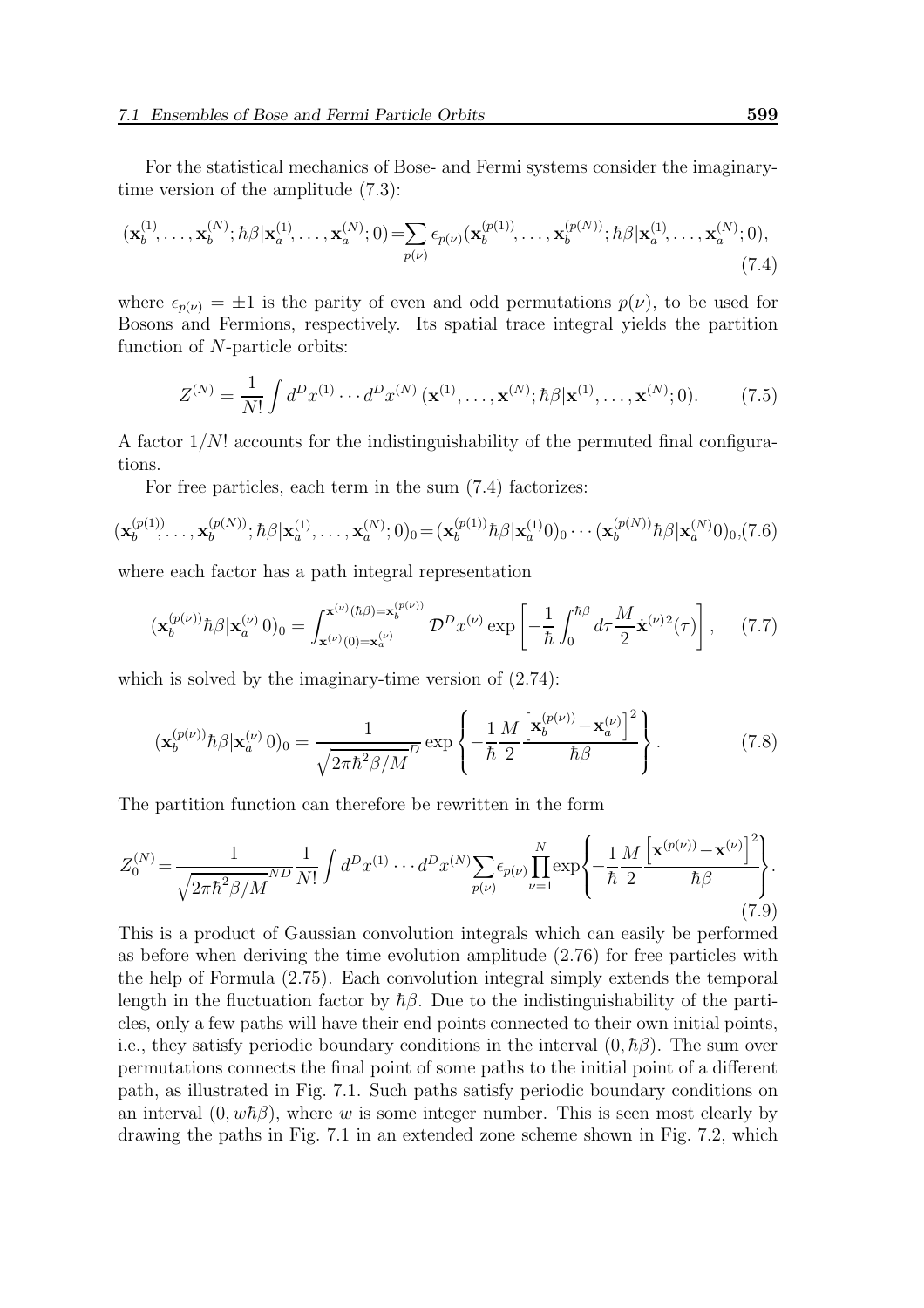

Figure 7.1 Paths summed in partition function (7.9). Due to indistinguishability of particles, final points of one path may connect to initial points of another.



Figure 7.2 Periodic representation of paths summed in partition function  $(7.9)$ , once in extended zone scheme, and once on D-dimensional hypercylinder embedded in  $D + 1$ dimensions. The paths are shown in Fig. 7.1. There is now only one closed path on the cylinder. In general there are various disconnected parts of closed paths.

is reminiscent of Fig. 6.1. The extended zone scheme can, moreover, be placed on a hypercylinder, illustrated in the right-hand part of Fig. 7.2. In this way, all paths decompose into mutually disconnected groups of closed paths winding around the cylinder, each with a different *winding number w* [1]. An example for a connected path which winds three times 3 around the D-dimensional cylinder contributes to the partition function a factor [using Formula (2.75)]:

$$
\Delta Z_0^{(N)3} = \frac{1}{\sqrt{2\pi\hbar^2 \beta/M}^{3D}} \int d^D x^{(1)} d^D x^{(2)} d^D x^{(3)} \exp\left\{-\frac{1}{\hbar} \frac{M}{2} \frac{\left[\mathbf{x}^{(3)} - \mathbf{x}^{(2)}\right]^2}{\hbar \beta}\right\}
$$

$$
\times \exp\left\{-\frac{1}{\hbar} \frac{M}{2} \frac{\left[\mathbf{x}^{(2)} - \mathbf{x}^{(1)}\right]^2}{\hbar \beta}\right\} \exp\left\{-\frac{1}{\hbar} \frac{M}{2} \frac{\left[\mathbf{x}^{(1)} - \mathbf{x}^{(3)}\right]^2}{\hbar \beta}\right\} = \frac{V_D}{\sqrt{2\pi\hbar^2 3\beta/M}}. (7.10)
$$

For cycles of length  $w$  the contribution is

$$
\Delta Z_0^{(N)\,w} = Z_0(w\beta) \,,\tag{7.11}
$$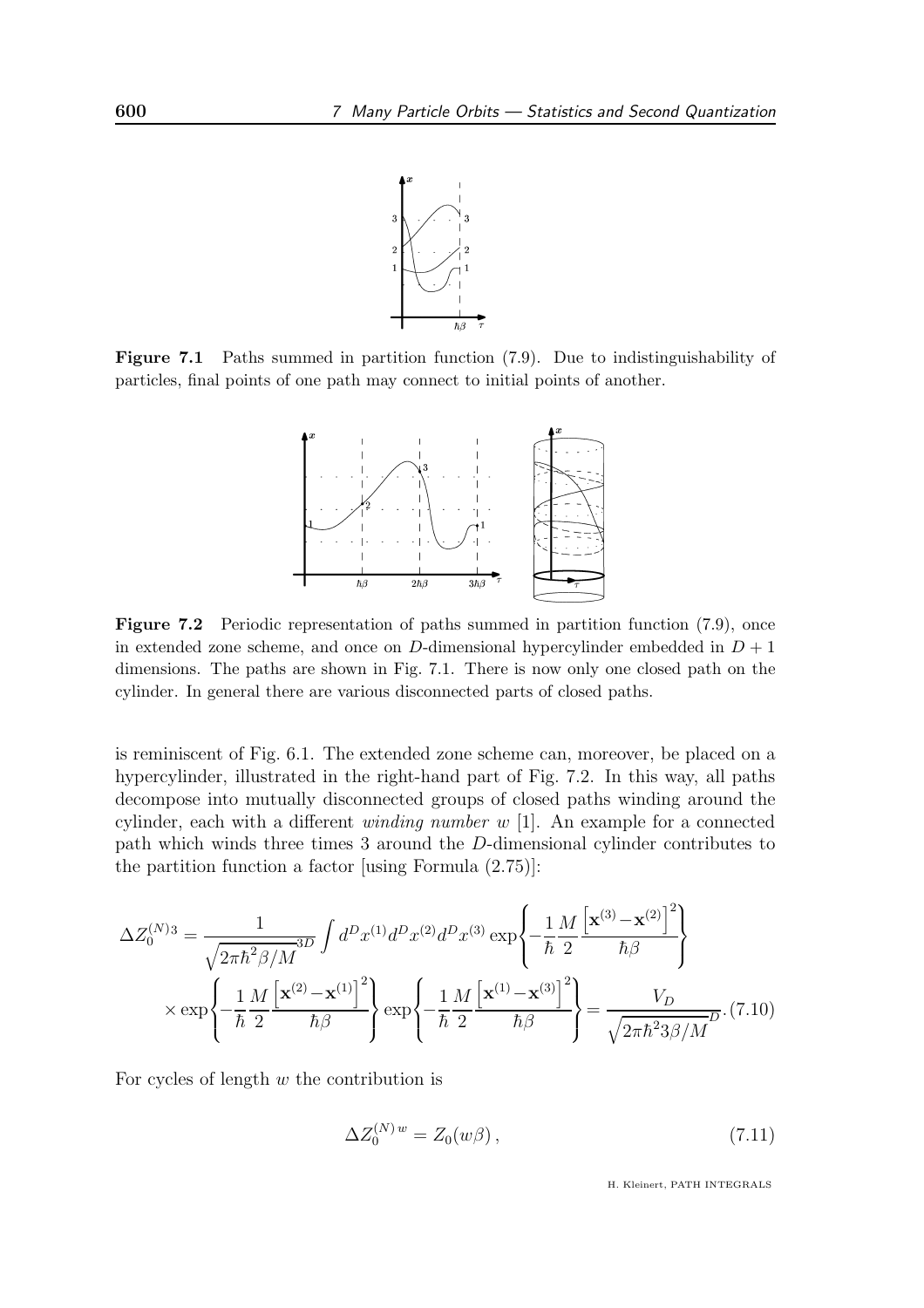where  $Z_0(w\beta)$  is the partition function of a free particle in a D-dimensional volume  $V_D$  for an imaginary-time interval  $w\hbar\beta$ :

$$
Z_0(w\beta) = \frac{V_D}{\sqrt{2\pi\hbar^2 w\beta/M}}.
$$
\n(7.12)

In terms of the thermal de Broglie length  $l_e(\hbar\beta) \equiv \sqrt{2\pi\hbar^2\beta/M}$  associated with the temperature  $T = 1/k_B\beta$  [recall (2.353)], this can be written as

$$
Z_0(w\beta) = \frac{V_D}{l_e^D(w\hbar\beta)}.\tag{7.13}
$$

There is an additional factor  $1/w$  in Eq. (7.11), since the number of connected windings of the total w! closed paths is  $(w - 1)!$ . In group theoretic language, it is the number of cycles of length w, usually denoted by  $(1, 2, 3, \ldots, w)$ , plus the  $(w-1)!$  permutations of the numbers 2, 3, . . . , w. They are illustrated in Fig. 7.3 for  $w = 2, 3, 4$ . In a decomposition of all N! permutations as products of cycles, the number of elements consisting of  $C_1, C_2, C_3, \ldots$  cycles of length 1, 2, 3,  $\ldots$  contains

$$
M(C_1, C_2, \dots, C_N) = \frac{N!}{\prod_{w=1}^N C_w! w^{C_w}}
$$
\n(7.14)

elements [2].

With the knowledge of these combinatorial factors we can immediately write down the canonical partition function  $(7.9)$  of N bosons or fermions as the sum of all orbits around the cylinder, decomposed into cycles:

$$
Z_0^{(N)}(\beta) = \frac{1}{N!} \sum_{p(\nu)} \epsilon_{p(\nu)} M(C_1, \dots, C_N) \prod_{\substack{w=1 \ N \equiv \Sigma_w w C_w}}^N \left[ Z_0(w\beta) \right]^{C_w} \quad . \tag{7.15}
$$

The sum can be reordered as follows:

$$
Z_0^{(N)} = \frac{1}{N!} \sum_{\substack{C_1, \dots, C_N \\ N = \Sigma_w w C_w}} M(C_1, \dots, C_N) \epsilon_{w, C_1, \dots, C_n} \prod_{w=1}^N \left[ Z_0(w\beta) \right]^{C_w} . \tag{7.16}
$$

The parity  $\epsilon_{w,C_1,...,C_n}$  of permutations is equal to  $(\pm 1)^{\Sigma_w(w+1)C_w}$ . Inserting (7.14), the sum (7.16) can further be regrouped to

$$
Z_0^{(N)}(\beta) = \sum_{\substack{C_1,\dots,C_N \\ N = \Sigma_w w C_w}} \frac{1}{\prod_{w=1}^N C_w! w^{C_w}} (\pm 1)^{\Sigma_w (w+1) C_w} \prod_{w=1}^N \left[ Z_0(w\beta) \right]^{C_w}
$$
  

$$
= \sum_{\substack{C_1,\dots,C_N \\ N = \Sigma_w w C_w}} \prod_{w=1}^N \frac{1}{C_w!} \left[ (\pm 1)^{w-1} \frac{Z_0(w\beta)}{w} \right]^{C_w} . \tag{7.17}
$$

For  $N=0$ , this formula yields the trivial partition function  $Z_0^{(0)}$  $\eta_0^{(0)}(\beta) = 1$  of the noparticle state, the vacuum. For  $N = 1$ , i.e., a single particle, we find  $Z_0^{(1)}$  $C_0^{(1)}(\beta) = Z_0(\beta).$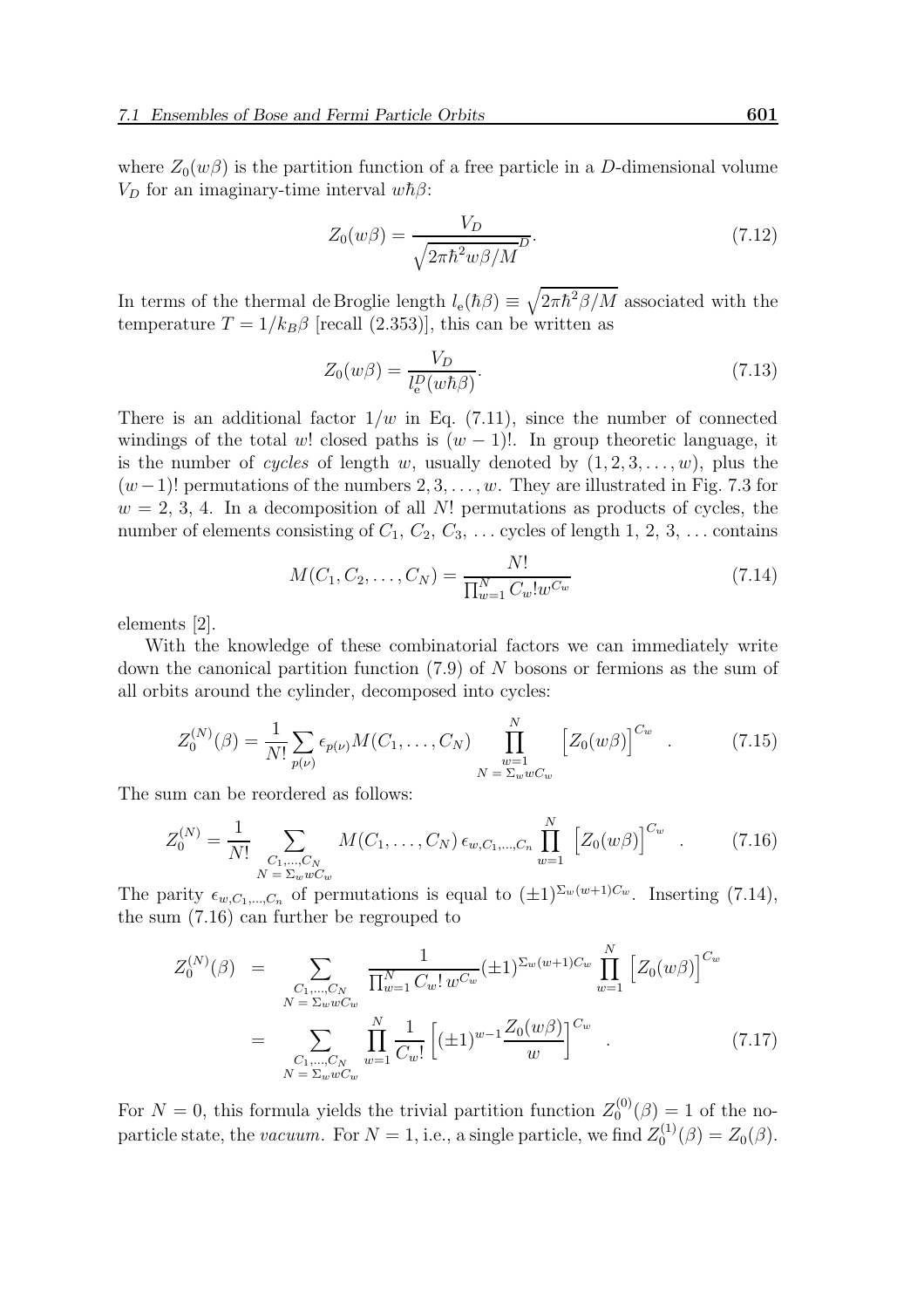

**Figure 7.3** Among the w! permutations of the different windings around the cylinder,  $(w-1)!$  are connected. They are marked by dotted frames. In the cycle notation for permutation group elements, these are  $(12)$  for two elements,  $(123)$ ,  $(132)$  for three elements, (1234), (1243), (1324), (1342), (1423), (1432) for four elements. The cycles are shown on top of each graph, with trivial cycles of unit length omitted. The graphs are ordered according to a decreasing number of cycles.

The higher  $Z_0^{(N)}$  can be written down most efficiently if we introduce a characteristic temperature

$$
T_c^{(0)} \equiv \frac{2\pi\hbar^2}{k_B M} \left[ \frac{N}{V_D \zeta(D/2)} \right]^{2/D},\tag{7.18}
$$

and measure the temperature T in units of  $T_c^{(0)}$ , defining a reduced temperature  $t \equiv T/T_c^{(0)}$ . Then we can rewrite  $Z_0^{(1)}$  $t_0^{(1)}(\beta)$  as  $t^{D/2}V_D$ . Introducing further the Ndependent variable

$$
\tau_N \equiv \left[\frac{N}{\zeta(D/2)}\right]^{2/D} t,\tag{7.19}
$$

we find  $Z_0^{(1)} = \tau_1^{D/2}$  $1^{D/2}$ . A few low-N examples are for bosons and fermions:

$$
Z_0^{(2)} = \pm 2^{-1-D/2} \tau_2^{D/2} + \tau_2^D,
$$
  
\n
$$
Z_0^{(3)} = \pm 3^{-1-D/2} \tau_3^{D/2} + 2^{-1-D/2} \tau_3^D \pm 3^{-1} 2^{-1} \tau_3^{3D/2},
$$
  
\n
$$
Z_0^{(4)} = \pm 2^{-2-D} \tau_4^{D/2} + (2^{-3-D} + 3^{-1-D/2}) \tau_4^D \pm 2^{-2-\frac{D}{2}} \tau_4^{3D/2} + 3^{-1} 2^{-3} \tau_4^{2D}.
$$
\n(7.20)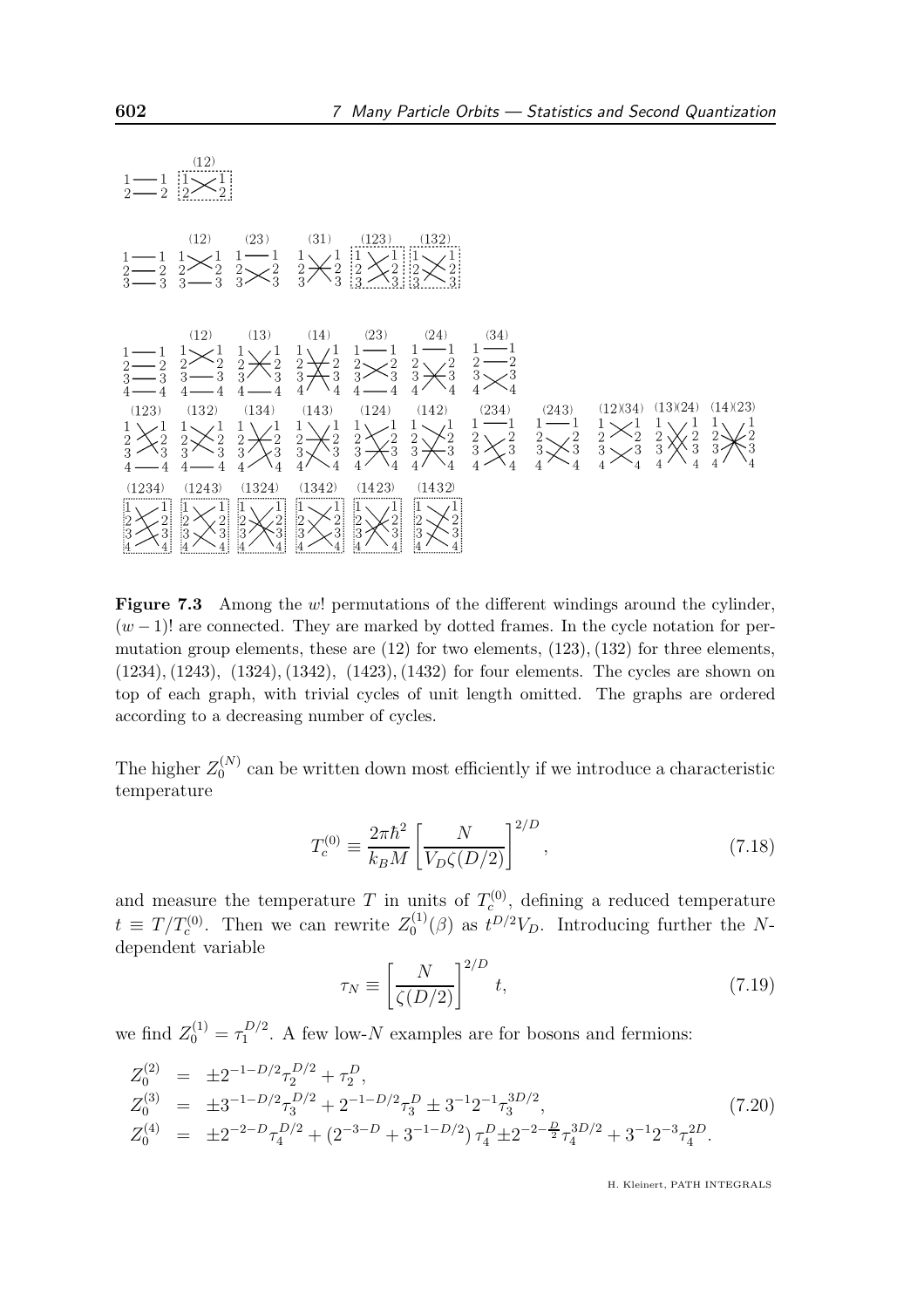From  $Z_0^{(N)}$  $\binom{N}{0}$  we calculate the specific heat [recall (2.602)] of the free canonical ensemble:

$$
C_0^{(N)} = T \frac{d^2}{dT^2} [T \log Z_0^{(N)}] = \tau_N \frac{d^2}{d\tau_N^2} [\tau_N \log Z_0^{(N)}],\tag{7.21}
$$

and plot it  $[3]$  in Fig. 7.4 against t for increasing particle number N. In the limit  $N \to \infty$ , the curves approach a limiting form with a phase transition at  $T = T_c^{(0)}$ , which will be derived from a grand-canonical ensemble in Eqs.  $(7.67)$  and  $(7.70)$ .

The partition functions can most easily be calculated with the help of a recursion relation [4, 5], starting from  $Z_0^{(0)} \equiv 1$ :

$$
Z_0^{(N)}(\beta) = \frac{1}{N} \sum_{n=1}^{N} (\pm 1)^{n-1} Z_0(n\beta) Z_0^{(N-n)}(\beta).
$$
 (7.22)



**Figure 7.4** Plot of the specific heat of free Bose gas with  $N = 10, 20, 50, 100, 500, \infty$ particles. The curve approaches for large T the Dulong-Petit limit  $3k_BN/2$  corresponding to the three harmonic kinetic degrees of freedom in the classical Hamiltonian  $p^2/2M$ . There are no harmonic potential degrees of freedom.

This relation is proved with the help of the grand-canonical partition function which is obtained by forming the sum over all canonical partition functions  $Z_0^{(N)}$  $\binom{N}{0}(\beta)$ with a weight factor  $z^N$ :

$$
Z_{G0}(\beta) \equiv \sum_{N=0}^{\infty} Z_0^{(N)}(\beta) z^N.
$$
 (7.23)

The parameter  $z$  is the Boltzmann factor of one particle with the chemical potential  $\mu$ :

$$
z = z(\beta) \equiv e^{\beta \mu}.
$$
\n(7.24)

It is called the fugacity of the ensemble. Inserting the cycle decompositions (7.17), the sum becomes

$$
Z_{G0}(\beta) = \sum_{\substack{C_1,\dots,C_N\\N=\Sigma_w w C_w}} \prod_{w=1}^N \frac{1}{C_w!} \left[ (\pm 1)^{w-1} \frac{Z_0(w\beta) e^{w\beta \mu}}{w} \right]^{C_w}.
$$
 (7.25)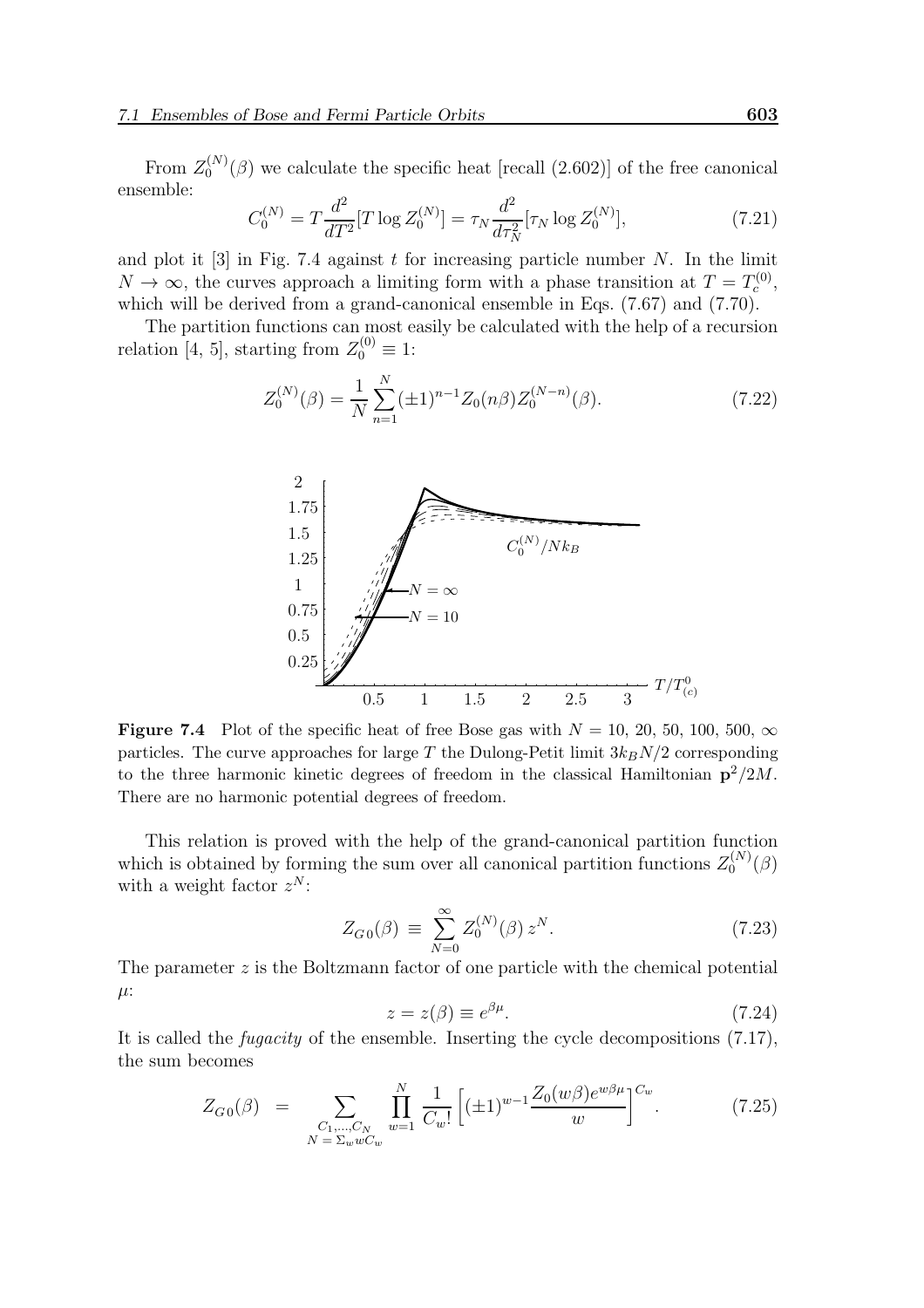The right-hand side may be rearranged to

$$
Z_{G0}(\beta) = \prod_{w=1}^{\infty} \sum_{C_w=0}^{\infty} \frac{1}{C_w!} \left[ (\pm 1)^{w-1} \frac{Z_0(w\beta) e^{w\beta\mu}}{w} \right]^{C_w}
$$
  

$$
= \exp \left[ \sum_{w=1}^{\infty} (\pm 1)^{w-1} \frac{Z_0(w\beta)}{w} e^{w\beta\mu} \right].
$$
 (7.26)

From this we read off the grand-canonical free energy [recall (1.545)] of noninteracting identical particles

$$
F_G(\beta) \equiv -\frac{1}{\beta} \log Z_{G0}(\beta) = -\frac{1}{\beta} \sum_{w=1}^{\infty} (\pm 1)^{w-1} \frac{Z_0(w\beta)}{w} e^{w\beta\mu}.
$$
 (7.27)

This is simply the sum of the contributions (7.11) of connected paths to the canonical partition function which wind  $w = 1, 2, 3, \ldots$  times around the cylinder [1, 6]. Thus we encounter the same situation as observed before in Section 3.20: the free energy of any quantum-mechanical system can be obtained from the perturbation expansion of the partition function by keeping only the connected diagrams.

The canonical partition function is obviously obtained from (7.27) by forming the derivative:

$$
Z_0^{(N)}(\beta) = \frac{1}{N!} \frac{\partial^N}{\partial z^N} Z_{G0}(\beta) \Big|_{z=0}.
$$
 (7.28)

It is now easy to derive the recursion relation (7.22). From the explicit form (7.27), we see that

$$
\frac{\partial}{\partial z} Z_{G0} = -\left(\frac{\partial}{\partial z} \beta F_G\right) Z_{G0} . \tag{7.29}
$$

Applying to this  $N-1$  more derivatives yields

$$
\frac{\partial^{N-1}}{\partial z^{N-1}}\left[\frac{\partial}{\partial z}Z_{G0}\right] = -\sum_{l=0}^{N-1} \frac{(N-1)!}{l!(N-l-1)!} \left(\frac{\partial^{l+1}}{\partial z^{l+1}}\beta F_G\right) \frac{\partial^{N-l-1}}{\partial z^{N-l-1}}Z_{G0}.
$$

To obtain from this  $Z_0^{(N)}$  we must divide this equation by N! and evaluate the derivatives at  $z = 0$ . From (7.27) we see that the  $l + 1$ st derivative of the grandcanonical free energy is

$$
\left. \frac{\partial^{l+1}}{\partial z^{l+1}} \beta F_G \right|_{z=0} = -(\pm 1)^l l! \, Z_0((l+1)\beta). \tag{7.30}
$$

Thus we obtain

$$
\frac{1}{N!} \left. \frac{\partial^N}{\partial z^N} Z_G 0 \right|_{z=0} = \frac{1}{N} \sum_{l=0}^{N-1} (\pm 1)^l Z_0((l+1)\beta) \frac{1}{(N-l-1)!} \left. \frac{\partial^{N-l-1}}{\partial z^{N-l-1}} Z_G 0 \right|_{z=0}
$$

H. Kleinert, PATH INTEGRALS

.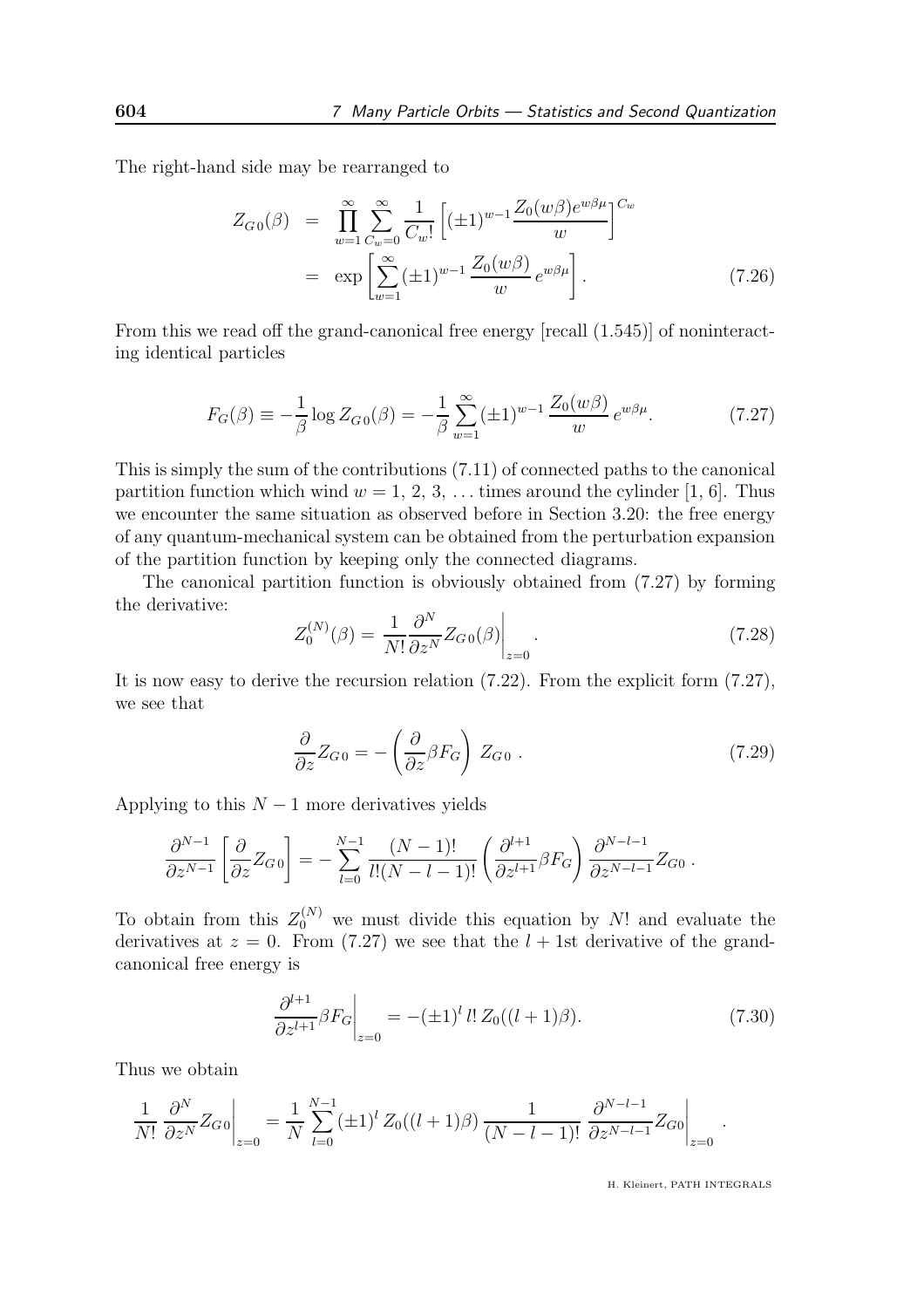Inserting here (7.28) and replacing  $l \to n-1$  we obtain directly the recursion relation (7.22).

The grand-canonical free energy (7.27) may be simplified by using the property

$$
Z_0(w\beta) = Z_0(\beta) \frac{1}{w^{D/2}} \tag{7.31}
$$

of the free-particle partition function (7.12), to remove a factor  $1/\sqrt{w}^D$  from  $Z_0(w\beta)$ . This brings (7.27) to the form

$$
F_G = -\frac{1}{\beta} Z_0(\beta) \sum_{w=1}^{\infty} (\pm 1)^{w-1} \frac{e^{w\beta\mu}}{w^{D/2+1}}.
$$
 (7.32)

The average number of particles is found from the derivative with respect to the chemical potential<sup>2</sup>

$$
N = -\frac{\partial}{\partial \mu} F_G = Z_0(\beta) \sum_{w=1}^{\infty} (\pm 1)^{w-1} \frac{e^{w\beta\mu}}{w^{D/2}}.
$$
 (7.33)

The sums over w converge certainly for negative or vanishing chemical potential  $\mu$ , i.e., for fugacities smaller than unity. In Section 7.3 we shall see that for fermions, the convergence extends also to positive  $\mu$ .

If the particles have a nonzero spin  $S$ , the above expressions carry a multiplicity factor  $q_s = 2S + 1$ , which has the value 2 for electrons.

The grand-canonical free energy (7.32) will now be studied in detail thereby revealing the interesting properties of many-boson and many-fermion orbits, the ability of the former to undergo Bose-Einstein condensation, and of the latter to form a Fermi sphere in momentum space.

# 7.2 Bose-Einstein Condensation

We shall now discuss the most interesting phenomenon observable in systems containing a large number of bosons, the Bose-Einstein condensation process.

#### 7.2.1 Free Bose Gas

For bosons, the above thermodynamic functions (7.32) and (7.33) contain the functions

$$
\zeta_{\nu}(z) \equiv \sum_{w=1}^{\infty} \frac{z^w}{w^{\nu}}.\tag{7.34}
$$

These start out for small z like z, and increase for  $z \to 1$  to  $\zeta(\nu)$ , where  $\zeta(z)$  is Riemann's zeta function (2.521). The functions  $\zeta_{\nu}(z)$  are called *Polylogarithmic* functions in the mathematical literature [7], where they are denoted by  $Li_{\nu}(z)$ .

<sup>&</sup>lt;sup>2</sup>In grand-canonical ensembles, one always deals with the average particle number  $\langle N \rangle$  for which one writes N in all thermodynamic equations [recall (1.551)]. This should be no lead to confusion.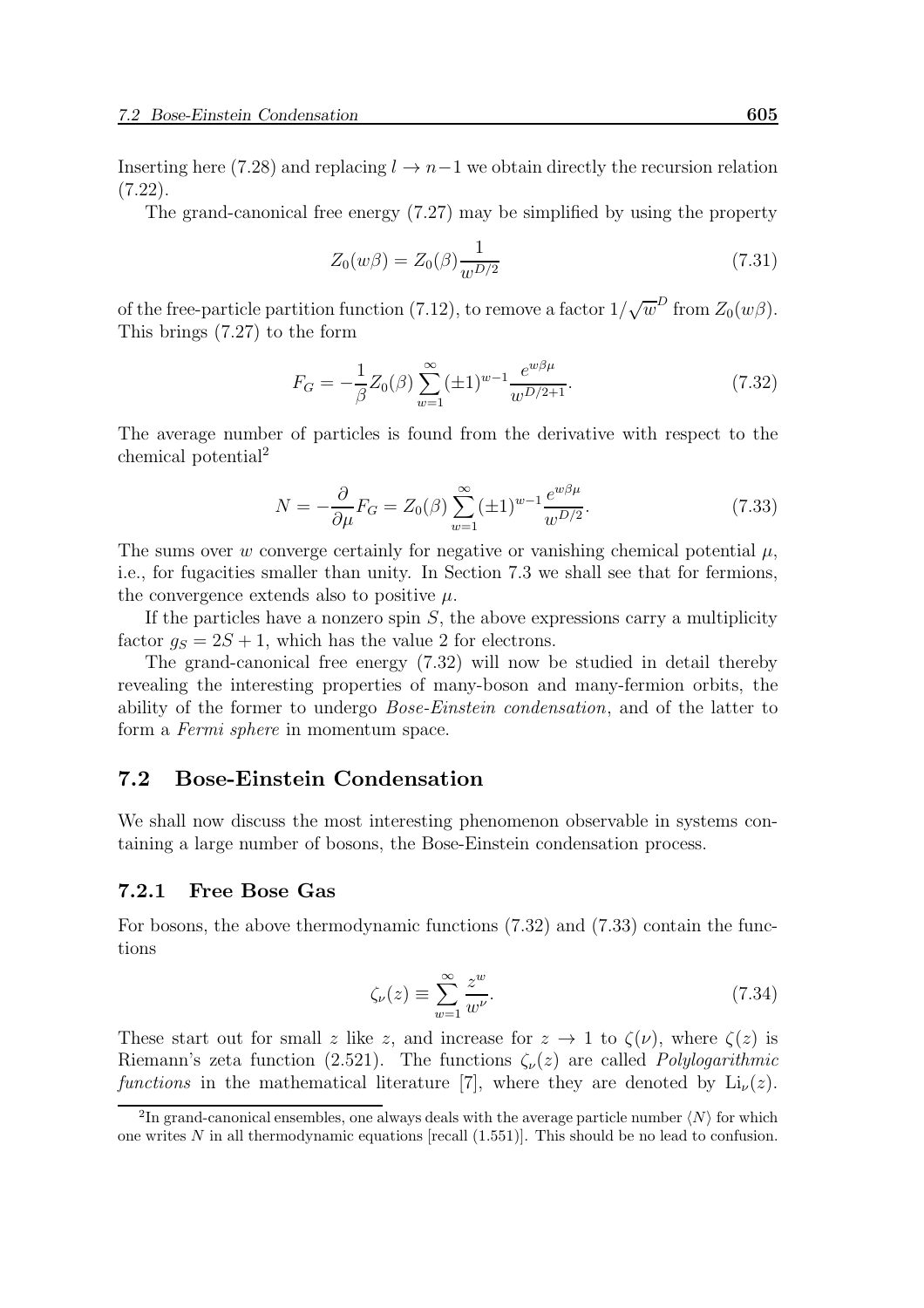They are related to the *Hurwitz zeta function*  $\zeta(\nu, a, z) \equiv \sum_{w=0}^{\infty} z^w/(w + a)^{\nu}$  as  $\zeta_{\nu}(z) = z\zeta(\nu,1,z)$ . The functions  $\phi(z,\nu,a) = \zeta(\nu,a,z)$  are also known as Lerch functions.

In terms of the functions  $\zeta_\nu(z)$ , and the explicit form (7.12) of  $Z_0(\beta)$ , we may write  $F_G$  and N of Eqs. (7.32) and (7.33) simply as

$$
F_G = -\frac{1}{\beta} Z_0(\beta) \zeta_{D/2+1}(z) = -\frac{1}{\beta} \frac{V_D}{l_e^D(\hbar \beta)} \zeta_{D/2+1}(z), \tag{7.35}
$$

$$
N = Z_0(\beta)\zeta_{D/2}(z) = \frac{V_D}{l_e^D(\hbar\beta)}\zeta_{D/2}(z). \tag{7.36}
$$

The most interesting range where we want to know the functions  $\zeta_{\nu}(z)$  is for negative small chemical potential  $\mu$ . There the convergence is very slow and it is useful to find a faster-convergent representation. As in Subsection 2.15.6 we rewrite the sum over w for  $z = e^{\beta \mu}$  as an integral plus a difference between sum and integral

$$
\zeta_{\nu}(e^{\beta \mu}) \equiv \int_0^{\infty} dw \frac{e^{w\beta \mu}}{w^{\nu}} + \left(\sum_{w=1}^{\infty} - \int_0^{\infty} dw\right) \frac{e^{w\beta \mu}}{w^{\nu}}.
$$
\n(7.37)

The integral yields  $\Gamma(1-\nu)(-\beta\mu)^{\nu-1}$ , and the remainder may be expanded sloppily in powers of  $\mu$  to yield the Robinson expansion (2.581):

$$
\zeta_{\nu}(e^{\beta \mu}) = \Gamma(1 - \nu)(-\beta \mu)^{\nu - 1} + \sum_{k=0}^{\infty} \frac{1}{k!} (\beta \mu)^k \zeta(\nu - k). \tag{7.38}
$$

There exists a useful integral representation for the functions  $\zeta_{\nu}(z)$ :

$$
\zeta_{\nu}(z) \equiv \frac{1}{\Gamma(\nu)} i_{\nu}(\beta \mu),\tag{7.39}
$$

where  $i_{\nu}(\alpha)$  denotes the integral

$$
i_{\nu}(\alpha) \equiv \int_0^{\infty} d\varepsilon \frac{\varepsilon^{\nu-1}}{e^{\varepsilon-\alpha} - 1},\tag{7.40}
$$

containing the Bose distribution function (3.93):

$$
n_{\varepsilon}^{\mathrm{b}} = \frac{1}{e^{\varepsilon - \alpha} - 1}.\tag{7.41}
$$

Indeed, by expanding the denominator in the integrand in a power series

$$
\frac{1}{e^{\varepsilon-\alpha}-1}=\sum_{w=1}^{\infty}e^{-w\varepsilon}e^{w\alpha},\qquad(7.42)
$$

and performing the integrals over  $\varepsilon$ , we obtain directly the series (7.34).

It is instructive to express the grand-canonical free energy  $F<sub>G</sub>$  in terms of the functions  $i_{\nu}(\alpha)$ . Combining Eqs. (7.35) with (7.39) and (7.40), we obtain

$$
F_G = -\frac{1}{\beta} Z_0(\beta) \frac{i_{D/2+1}(\beta \mu)}{\Gamma(D/2+1)} = -\frac{1}{\beta \Gamma(D/2+1)} \frac{V_D}{\sqrt{2\pi \hbar^2 \beta/M}} \int_0^\infty d\varepsilon \frac{\varepsilon^{D/2}}{e^{\varepsilon - \beta \mu} - 1}.
$$
 (7.43)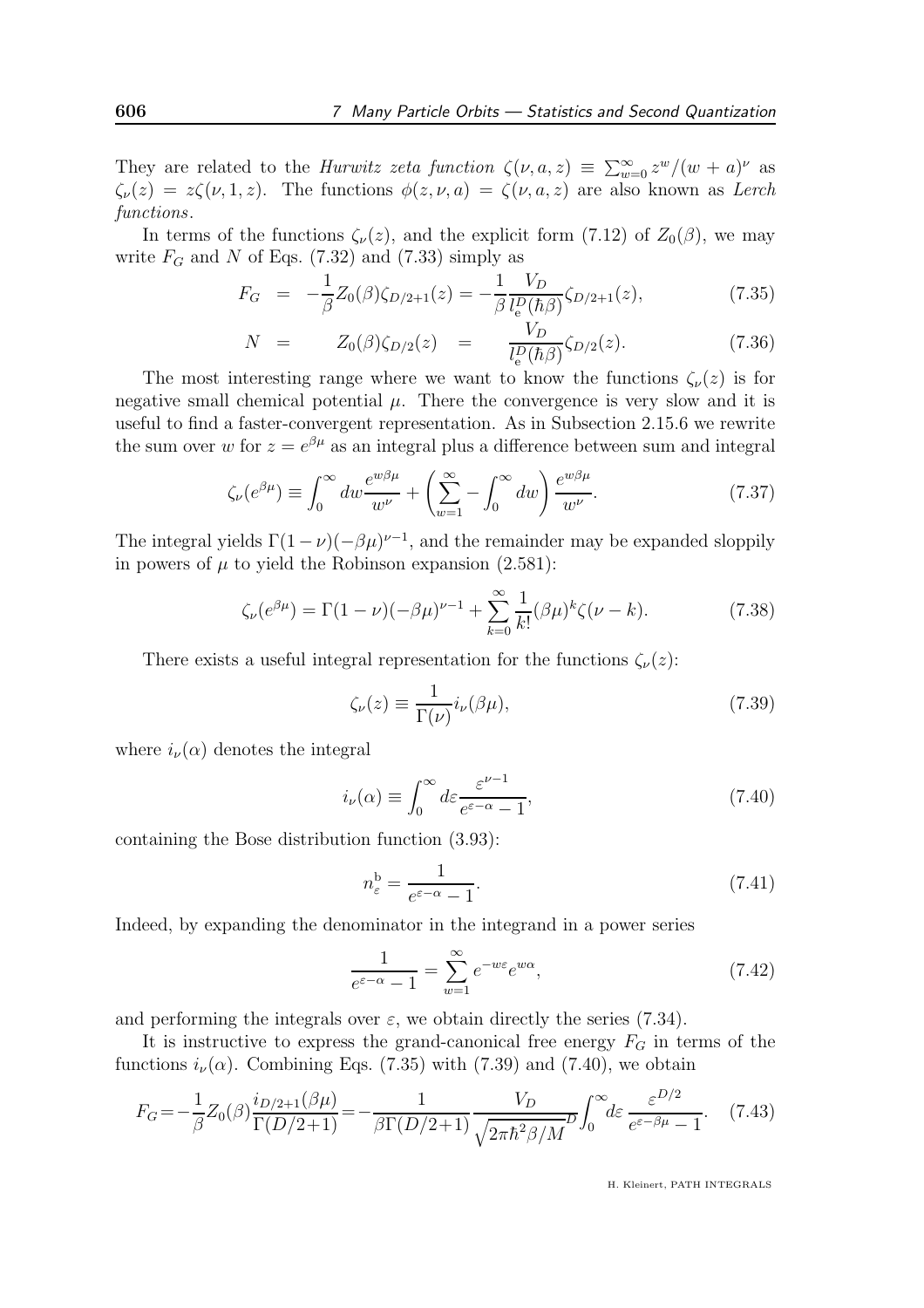The integral can be brought to another form by partial integration, using the fact that

$$
\frac{1}{e^{\varepsilon-\beta\mu}-1} = \frac{\partial}{\partial \varepsilon} \log(1 - e^{-\varepsilon+\beta\mu}).\tag{7.44}
$$

The boundary terms vanish, and we find immediately:

$$
F_G = \frac{1}{\beta \Gamma(D/2)} \frac{V_D}{\sqrt{2\pi\hbar^2 \beta/M}} \int_0^\infty d\varepsilon \,\varepsilon^{D/2 - 1} \log(1 - e^{-\varepsilon + \beta \mu}).\tag{7.45}
$$

This expression is obviously equal to the sum over momentum states of oscillators with energy  $\hbar\omega_{\mathbf{p}} \equiv \mathbf{p}^2/2M$ , evaluated in the thermodynamic limit  $N \to \infty$  with fixed particle density  $N/V$ , where the momentum states become continuous:

$$
F_G = \frac{1}{\beta} \sum_{\mathbf{p}} \log(1 - e^{-\beta \hbar \omega_{\mathbf{p}} + \beta \mu}).
$$
\n(7.46)

This is easily verified if we rewrite the sum with the help of formula (1.558) for the surface of a unit sphere in D dimensions and a change of variables to the reduced particle energy  $\varepsilon = \beta \mathbf{p}^2 / 2M$  as an integral

$$
\sum_{\mathbf{p}} \rightarrow V_D \int \frac{d^D p}{(2\pi\hbar)^D} = V_D S_D \frac{1}{(2\pi\hbar)^D} \int dp \, p^{D-1} = V_D S_D \frac{(2M/\beta)^{D/2}}{(2\pi\hbar)^D} \frac{1}{2} \int d\varepsilon \, \varepsilon^{D/2-1}
$$
\n
$$
= \frac{1}{\Gamma(D/2)} \frac{V_D}{\sqrt{2\pi\hbar^2 \beta/M}} \int_0^\infty d\varepsilon \, \varepsilon^{D/2-1} . \tag{7.47}
$$

Another way of expressing this limit is

$$
\sum_{\mathbf{p}} \to \int_0^\infty d\varepsilon \, N_\varepsilon,\tag{7.48}
$$

where  $N_{\varepsilon}$  is the reduced *density of states* per unit energy interval:

$$
N_{\varepsilon} \equiv \frac{1}{\Gamma(D/2)} \frac{V_D}{\sqrt{2\pi\hbar^2 \beta/M}} \varepsilon^{D/2 - 1}.
$$
 (7.49)

The free energy of each oscillator (7.46) differs from the usual harmonic oscillator expression (2.485) by a missing ground-state energy  $\hbar \omega_p/2$ . The origin of this difference will be explained in Sections 7.7 and 7.14.

The particle number corresponding to the integral representations (7.45) and (7.46) is

$$
N = -\frac{\partial}{\partial \mu} F_G = \frac{1}{\Gamma(D/2)} \frac{V_D}{\sqrt{2\pi\hbar^2 \beta/M}} \int_0^\infty d\varepsilon \frac{\varepsilon^{D/2 - 1}}{e^{\varepsilon - \beta \mu} - 1} \approx \sum_{\mathbf{p}} \frac{1}{e^{\beta \hbar \omega_{\mathbf{p}} - \beta \mu} - 1}.
$$
 (7.50)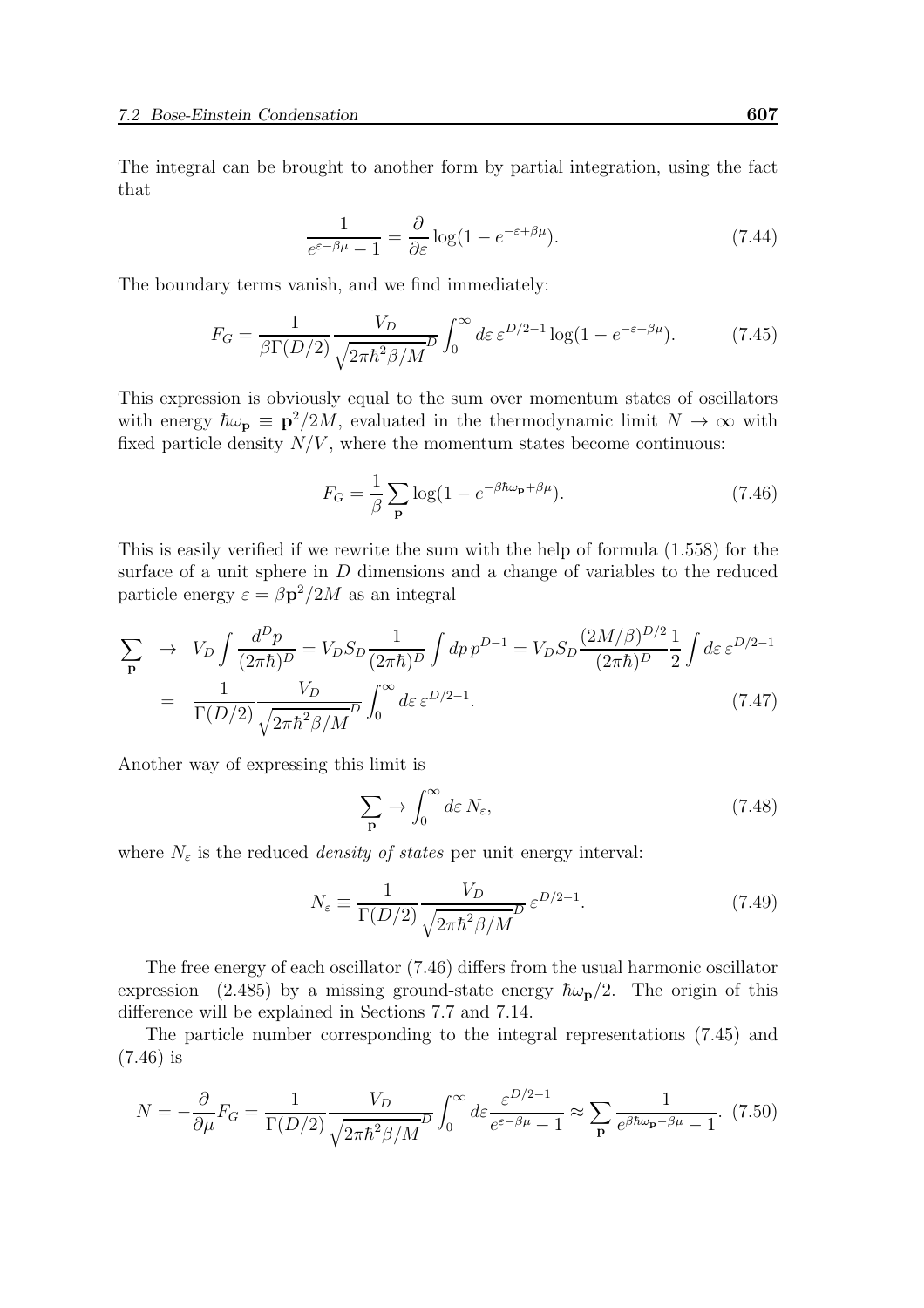

**Figure 7.5** Plot of functions  $\zeta_{\nu}(z)$  for  $\nu = 3/2$  and  $5/2$  appearing in Bose-Einstein thermodynamics.

For a given particle number N, Eq.  $(7.36)$  allows us to calculate the fugacity as a function of the inverse temperature,  $z(\beta)$ , and from this the chemical potential  $\mu(\beta) = \beta^{-1} \log z(\beta)$ . This is most simply done by solving Eq. (7.36) for  $\beta$  as a function of z, and inverting the resulting function  $\beta(z)$ . The required functions  $\zeta_{\nu}(z)$  are shown in Fig. 7.5.

There exists a solution  $z(\beta)$  only if the total particle number N is smaller than the characteristic function defined by the right-hand side of (7.36) at unit fugacity  $z(\beta) = 1$ , or zero chemical potential  $\mu = 0$ :

$$
N < \frac{V_D}{l_e^D(\hbar \beta)} \zeta(D/2). \tag{7.51}
$$

Since  $l_e(\hbar\beta)$  decreases with increasing temperature, this condition certainly holds at sufficiently high T. For decreasing temperature, the solution exists only as long as the temperature is higher than the critical temperature  $T_c = 1/k_B\beta_c$ , determined by

$$
N = \frac{V_D}{l_e^D(\hbar \beta_c)} \zeta(D/2). \tag{7.52}
$$

This determines the critical density of the atoms. The de Broglie length at the critical temperature will appear so frequently that we shall abbreviate it by  $\ell_c$ :

$$
l_{\mathsf{e}}(\hbar \beta_c) = \ell_c \equiv \left[\frac{N}{V_D \zeta(D/2)}\right]^{-1/D}.\tag{7.53}
$$

The critical density is reached at the characteristic temperature  $T_c^{(0)}$  introduced in Eq. (7.18). Note that for a two-dimensional system, Eq. (7.18) yields  $T_c^{(0)} = 0$ , due to  $\zeta(1) = \infty$ , implying the nonexistence of a condensate. One can observe, however, definite experimental signals for the vicinity of a transition. In fact, we have neglected so far the interaction between the atoms, which is usually repulsive. This will give rise to a special type of phase transition called Kosterlitz-Thouless transition. For a discussion of this transition see other textbooks [8].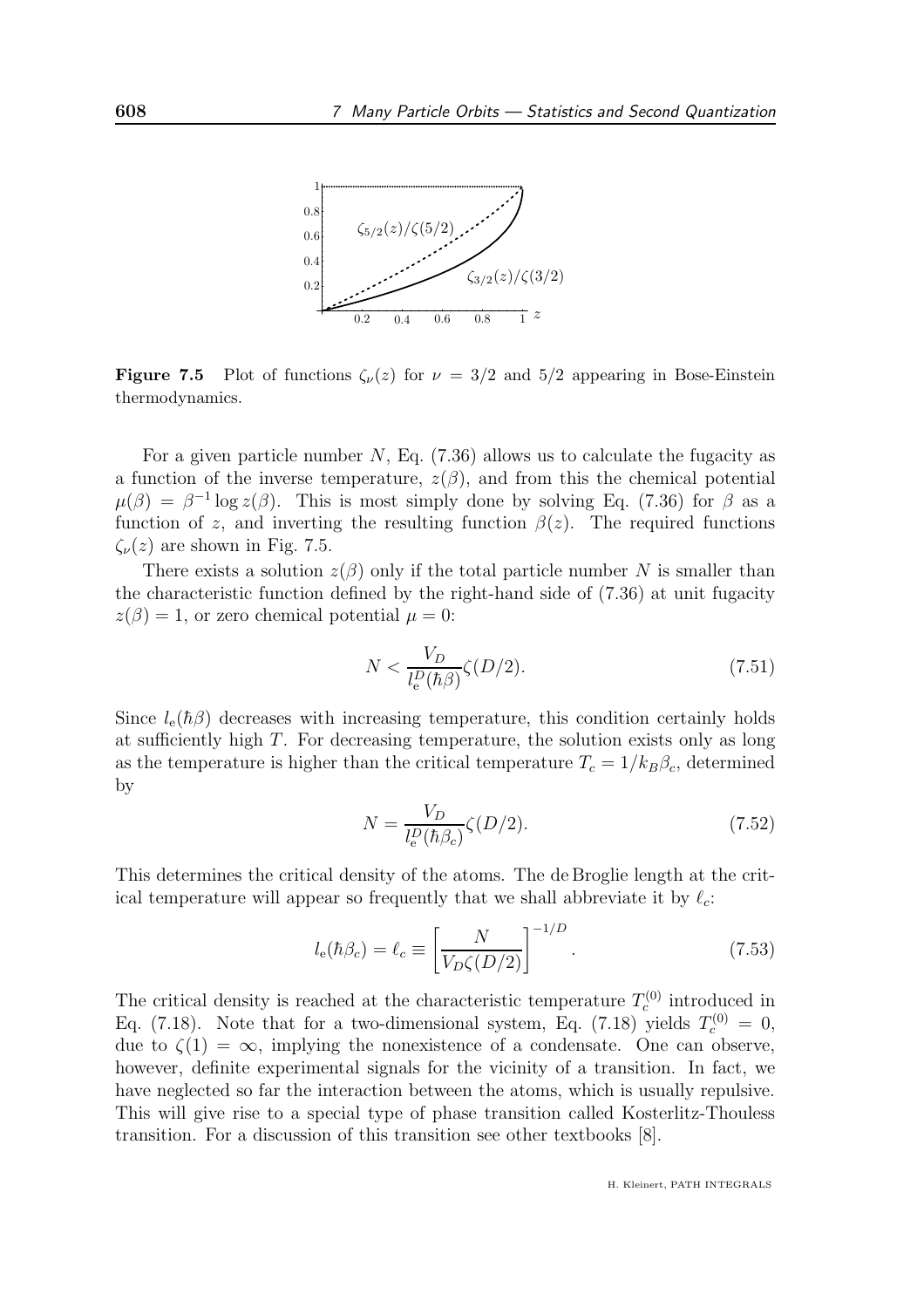By combining (7.18) with (7.36) we obtain an equation for the temperature dependence of z above  $T_c$ :

$$
1 = \left(\frac{T}{T_c}\right)^{D/2} \frac{\zeta_{D/2}(z(T))}{\zeta(D/2)}, \quad T > T_c.
$$
 (7.54)

This is solved most easily by calculating  $T/T_c$  as a function of  $z = e^{\beta \mu}$ . Since for small z, all functions  $\eta_{\nu}(z)$  behave like z, the high-temperature-behavior of z is  $z \approx \zeta(D/2) (T_c/T)^{D/2}$ 

If the temperature drops below  $T_c$ , the system can no longer accommodate all particles N in a normal state. A certain fraction of them, say  $N_{\text{cond}}(T)$ , is forced to condense in the ground state of zero momentum, forming the so-called Bose-Einstein condensate. The condensate acts like a particle reservoir with a chemical potential zero.

Both phases can be described by the single equation for the number of normal particles, i.e., those outside the condensate:

$$
N_{\mathbf{n}}(T) = \frac{V_D}{l_{\mathbf{e}}^D(\hbar \beta)} \zeta_{D/2}(z(\beta)).
$$
\n(7.55)

For  $T > T_c$ , all particles are normal and the relation between  $\mu$  and the temperature is found from the equation  $N_n(T) = N$ , where (7.55) reduces to (7.36). For  $T < T_c$ , however, the chemical potential vanishes so that  $z = 1$  and (7.55) reduces to

$$
N_{\rm n}(T) = \frac{V_D}{l_{\rm e}^D(\hbar \beta)} \zeta_{D/2}(1),\tag{7.56}
$$

which yields the temperature dependence of the number of normal particles:

$$
\frac{N_{\rm n}(T)}{N} = \left(\frac{T}{T_c}\right)^{D/2}, \quad T < T_c. \tag{7.57}
$$

The density of particles in the condensate is therefore given by

$$
\frac{N_{\text{cond}}(T)}{N} = 1 - \frac{N_{\text{n}}(T)}{N} = 1 - \left(\frac{T}{T_c}\right)^{D/2}.
$$
 (7.58)

We now calculate the internal energy which is, according to the general thermodynamic relation (1.553), given by

$$
E = F_G + TS + \mu N = F_G - T\partial_T F_G + \mu N = \partial_\beta(\beta F_G) + \mu N. \tag{7.59}
$$

Expressing N as  $-\partial F_G/\partial \mu$ , we can also write

$$
E = F_G + (\beta \partial_\beta - \mu \partial_\mu) F_G. \tag{7.60}
$$

Inserting (7.35) we see that only the  $\beta$ -derivative of the prefactor contributes since  $(\beta \partial_{\beta} - \mu \partial_{\mu})$  applied to any function of  $z = e^{\beta \mu}$  vanishes. Thus we obtain directly

$$
E = -\frac{D}{2}F_G,\tag{7.61}
$$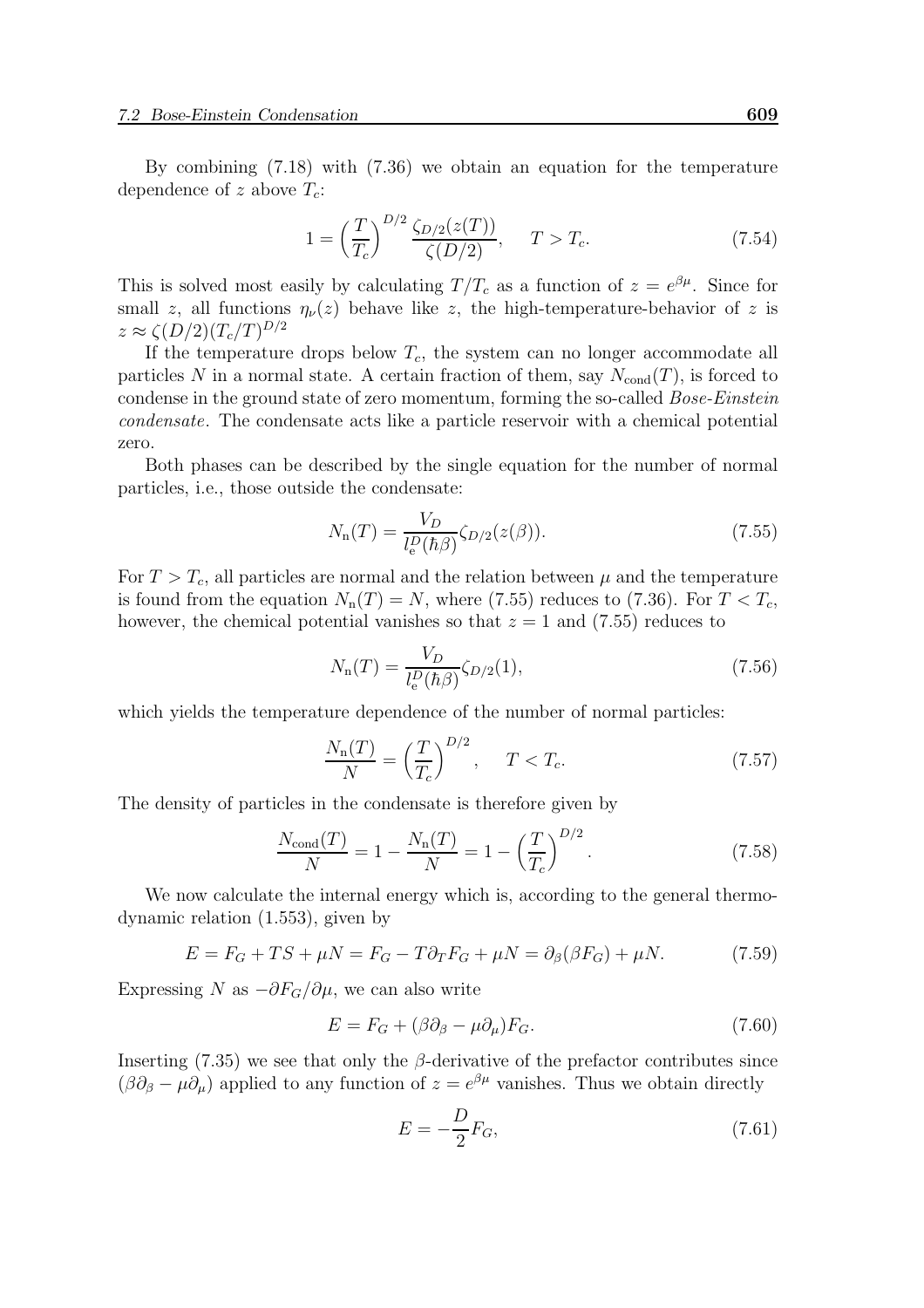which becomes with  $(7.35)$  and  $(7.36)$ :

$$
E = \frac{D}{2\beta} Z_0(\beta) \zeta_{D/2+1}(z) = \frac{D}{2} \frac{\zeta_{D/2+1}(z)}{\zeta_{D/2}(z)} N k_B T.
$$
 (7.62)

The entropy is found using the thermodynamic relation (1.574):

$$
S = \frac{1}{T} (E - \mu N - F_G) = \frac{1}{T} \left( -\frac{D + 2}{2} F_G - \mu N \right),
$$
 (7.63)

or, more explicitly,

$$
S = k_B \left[ \frac{D+2}{2} Z_0(\beta) \zeta_{D/2+1}(z) - \beta \mu N \right] = k_B N \left[ \frac{D+2 \zeta_{D/2+1}(z)}{\zeta_{D/2}(z)} - \beta \mu \right]. \tag{7.64}
$$

For  $T < T_c$ , the entropy is given by (7.64) with  $\mu = 0$ ,  $z = 1$  and N replaced by the number  $N_n$  of normal particles of Eq. (7.57):

$$
S_{<} = k_B N \left(\frac{T}{T_c}\right)^{D/2} \frac{(D+2)}{2} \frac{\zeta_{D/2+1}(1)}{\zeta_{D/2}(1)}, \quad T < T_c. \tag{7.65}
$$

The particles in the condensate do not contribute since they are in a unique state. They do not contribute to E and  $F_G$  either since they have zero energy and  $\mu = 0$ . Similarly we find from (7.62):

$$
E_{<} = \frac{D}{2} N k_B T \left(\frac{T}{T_c}\right)^{D/2} \frac{\zeta_{D/2+1}(1)}{\zeta_{D/2}(1)} = \frac{D}{D+2} T S_{<} \quad T < T_c. \tag{7.66}
$$

The specific heat C at a constant volume in units of  $k_B$  is found for  $T < T_c$  from (7.65) via the relation  $C = T \partial_T S|_N$  [recall (2.602)]:

$$
C = k_B N \left(\frac{T}{T_c}\right)^{D/2} \frac{(D+2)D \zeta_{D/2+1}(1)}{4} , \quad T < T_c. \tag{7.67}
$$

For  $T > T_c$ , the chemical potential at fixed N satisfies the equation

$$
\beta \partial_{\beta}(\beta \mu) = \frac{D}{2} \frac{\zeta_{D/2}(z)}{\zeta_{D/2 - 1}(z)}.
$$
\n(7.68)

This follows directly from the vanishing derivative  $\beta \partial_{\beta}N = 0$  implied by the fixed particle number N. Applying the derivative to Eq. (7.36) and using the relation  $z\partial_z\zeta_\nu(z) = \zeta_{\nu-1}(z)$ , as well as  $\beta\partial_\beta f(z) = z\partial_z f(z)\beta\partial_\beta(\beta\mu)$ , we obtain

$$
\beta \partial_{\beta} N = [\beta \partial_{\beta} Z_0(\beta)] \zeta_{D/2}(z) + Z_0(\beta) \beta \partial_{\beta} \zeta_{D/2}(z)
$$
  
= 
$$
-\frac{D}{2} Z_0(\beta) \zeta_{D/2}(z) + Z_0(\beta) \zeta_{D/2-1}(z) \beta \partial_{\beta} (\beta \mu) = 0,
$$
(7.69)

thus proving (7.68).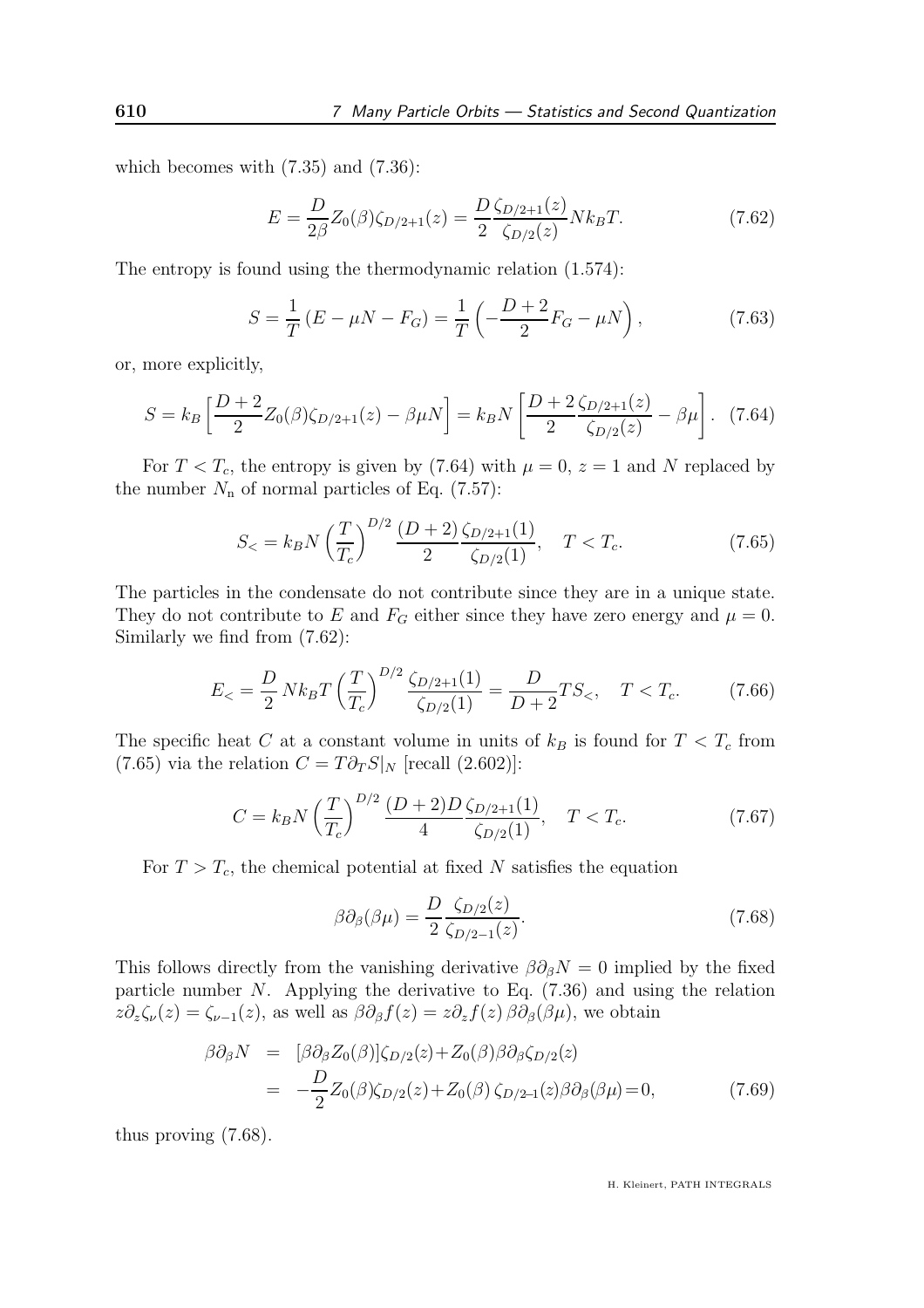The specific heat C at a constant volume in units of  $k_B$  is found from the derivative  $C = T \partial_T S|_N = -\beta^2 \partial_\beta E|_N$ , using once more (7.68):

$$
C = k_B N \left[ \frac{(D+2)D \zeta_{D/2+1}(z)}{4} - \frac{D^2}{4} \frac{\zeta_{D/2}(z)}{\zeta_{D/2-1}(z)} \right], \quad T > T_c.
$$
 (7.70)

At high temperatures, C tends to the Dulong-Petit limit  $Dk_B N/2$  since for small z all  $\zeta_{\nu}(z)$  behave like z.

Consider now the physical case  $D = 3$ , where the second denominator in (7.70) contains  $\zeta_{1/2}(z)$ . As the temperature approaches the critical point from above, z tends to unity from below and  $\zeta_{1/2}(z)$  diverges. Thus  $1/\zeta_{1/2}(1) = 0$  and the second term in (7.70) disappears, yielding a maximal value in three dimensions

$$
C_{\text{max}} = k_B N \frac{15}{4} \frac{\zeta_{5/2}(1)}{\zeta_{3/2}(1)} \approx k_B N 1.92567. \tag{7.71}
$$

This value is the same as the critical value of Eq.  $(7.67)$  below  $T_c$ . The specific heat is therefore continuous at  $T_c$ . It shows, however, a marked kink. To calculate the jump in the slope we calculate the behavior of the thermodynamic quantities for  $T \gtrsim T_c$ . As T passes  $T_c$  from below, the chemical potential starts becoming smaller than zero, and we can expand Eq. (7.54)

$$
1 = \left(\frac{T}{T_c}\right)^{3/2} \left[1 + \frac{\Delta\zeta_{3/2}(z)}{\zeta_{3/2}(1)}\right],\tag{7.72}
$$

where the symbol  $\Delta$  in front of a quantity indicates that the same quantity at zero chemical potential is subtracted. Near  $T_c$ , we can approximate

$$
\left(\frac{T}{T_c}\right)^{3/2} - 1 \approx -\frac{\Delta\zeta_{3/2}(z)}{\zeta_{3/2}(1)}.
$$
\n(7.73)

We now use the Robinson expansion (7.38) to approximate for small negative  $\mu$ :

$$
\zeta_{3/2}(e^{\beta \mu}) = \Gamma(-1/2)(-\beta \mu)^{1/2} + \zeta(3/2) + \beta \mu \zeta(1/2) + \dots \,, \tag{7.74}
$$

with  $\Gamma(-1/2) = -2\sqrt{2}$ The right-hand side of  $(7.73)$  becomes therefore  $-\Delta\zeta_{3/2}(z)/\zeta_{3/2}(1) = -2\sqrt{\pi}/\zeta(3/2)(-\beta\mu)^{1/2}$ . Inserting this into Eq. (7.73), we obtain the temperature dependence of  $-\mu$  for  $T \stackrel{\text{>}}{\sim} T_c$ :

$$
-\mu \approx \frac{1}{4\pi} k_B T_c \zeta^2 (3/2) \left[ \left( \frac{T}{T_c} \right)^{3/2} - 1 \right]^2.
$$
 (7.75)

The leading square-root term on the right-hand side of (7.74) can also be derived from the integral representation (7.40) which receives for small  $\alpha$  its main contribution from  $\alpha \approx 0$ , where  $\Delta i_{3/2}(\alpha)$  can be approximated by

$$
\Delta i_{3/2}(\alpha) = \int_0^\infty dz \, z^{1/2} \left( \frac{1}{e^{z-\alpha} - 1} - \frac{1}{e^z - 1} \right) \approx \alpha \int_0^\infty dz \, \frac{1}{z^{1/2}(z - \alpha)} = -\pi \sqrt{-\alpha}.\tag{7.76}
$$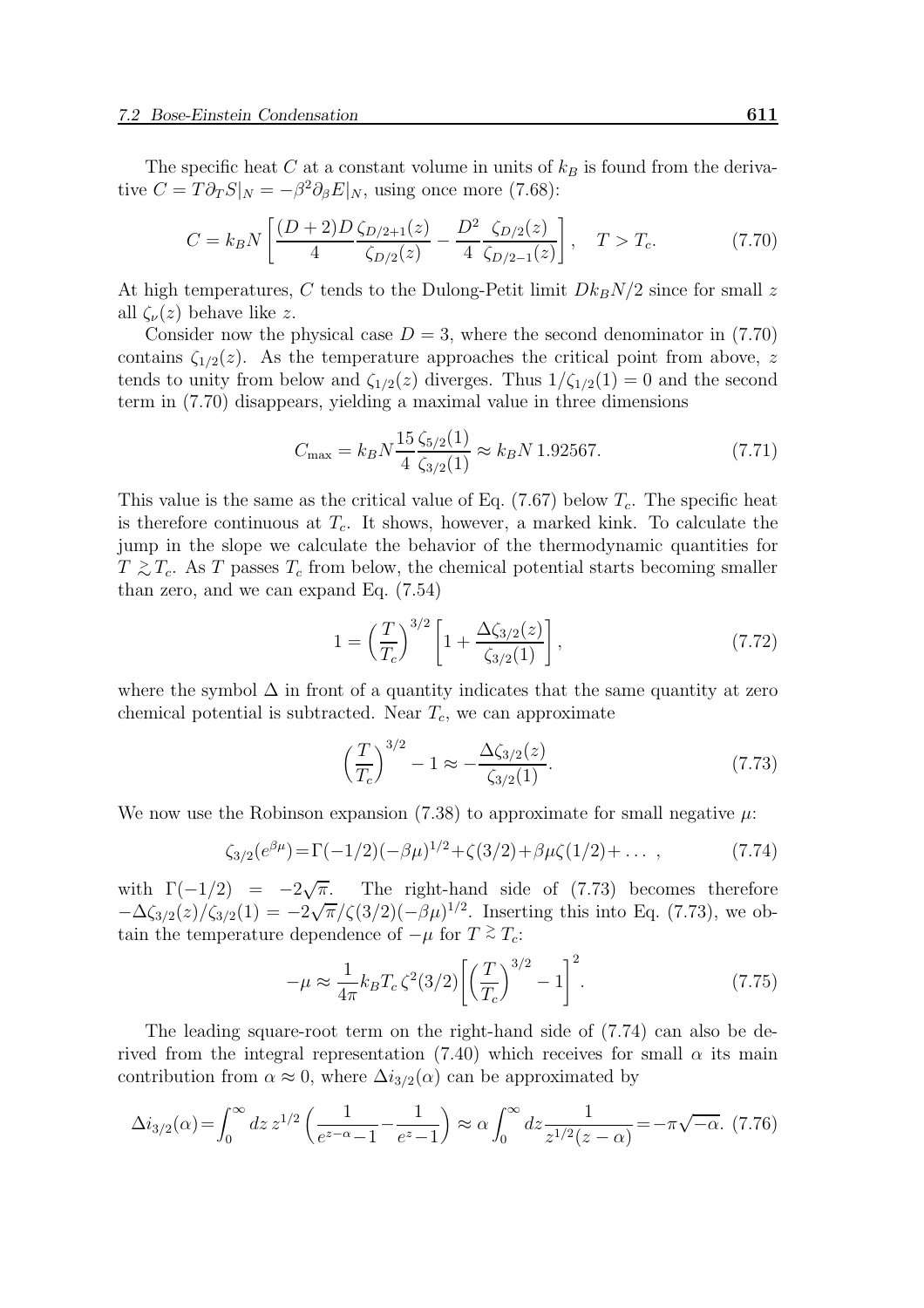Using the relation (7.61) for  $D = 3$ , we calculate the derivative of the energy with respect to the chemical potential from

$$
\left. \frac{\partial E}{\partial \mu} \right|_{T,V} = -\frac{3}{2} \frac{\partial F_G}{\partial \mu} \Big|_{T,V}.
$$
\n(7.77)

This allows us to find the internal energy slightly above the critical temperature  $T_c$ , where  $-\mu$  is small, as

$$
E \approx E_{\leq} + \frac{3}{2} N \mu = E_{\leq} - \frac{3}{8\pi} N k_B T_c \zeta^2 (3/2) \left[ \left( \frac{T}{T_c} \right)^{3/2} - 1 \right]^2. \tag{7.78}
$$

Forming the derivative of this with respect to the temperature we find that the slope of the specific heat below and above  $T_c$  jumps at  $T_c$  by

$$
\Delta\left(\frac{\partial C}{\partial T}\right) \approx \frac{27}{16\pi} \zeta^2 (3/2) N \frac{k_B}{T_c} \equiv 3.6658 N \frac{k_B}{T_c},\tag{7.79}
$$

the individual slopes being from (7.66) with  $D=3$  (using  $\partial C/\partial T = \partial^2 E/\partial T^2$ ):

$$
\left(\frac{\partial C_{&}}{\partial T}\right) = \frac{15}{4} \frac{3}{2} \frac{\zeta(5/2)}{\zeta(3/2)} \frac{N k_B}{T_c} \approx 2.8885 \frac{N k_B}{T_c}, \quad T < T_c,\tag{7.80}
$$

and from (7.78):

$$
\left(\frac{\partial C_{>}}{\partial T}\right) = \left(\frac{\partial C_{<}}{\partial T}\right) - \Delta \left(\frac{\partial C}{\partial T}\right) \approx -0.7715 \frac{N k_B}{T_c}, \quad T > T_c. \tag{7.81}
$$

The specific heat of the three-dimensional Bose gas is plotted in Fig. 7.6, where it is compared with the specific heat of superfluid helium for the appropriate atomic parameters  $n = 22.22$  nm<sup>-3</sup>,  $M = 6.695 \times 10^{-27}$  kg, where the critical temperature is  $T_c \approx 3.145$ K, which is somewhat larger than  $T_c \approx 2.17$  K of helium.

There are two major disagreements due to the strong interactions in helium. First, the small-T behavior is  $(T/T_c)^{3/2}$  rather than the physical  $(T/T_c)^3$  due to phonons. Second, the Dulong-Petit limit of an interacting system is closer to that of harmonic oscillators which is twice as big as the free-particle case. Recall that according to the Dulong-Petit law (2.603), C receives a contribution  $Nk_BT/2$  per harmonic degree of freedom, potential as well as kinetic. Free particle energies are only harmonic in the momentum.

In 1995, Bose-Einstein condensation was observed in a dilute gas in a way that fits the above simple theoretical description [9]. When <sup>87</sup>Rb atoms were cooled down in a magnetic trap to temperatures less than 170 nK, about 50 000 atoms were observed to form a condensate, a kind of "superatom". Recently, such condensates have been set into rotation and shown to become perforated by vortex lines [10] just like rotating superfluid helium II.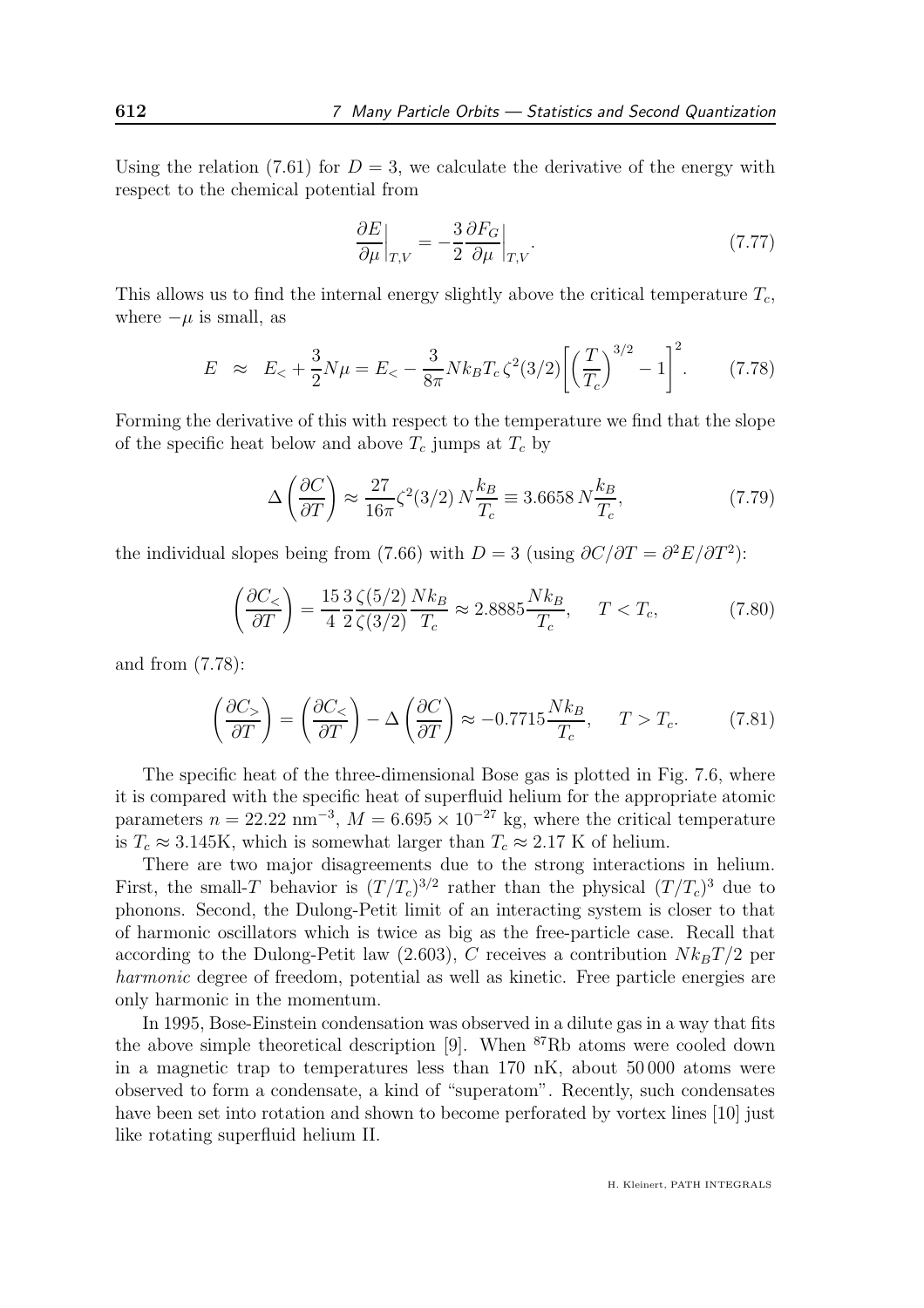

**Figure 7.6** Specific heat of ideal Bose gas with phase transition at  $T_c$ . For comparison, we have also plotted the specific heat of superfluid helium for the same atomic parameters. The experimental curve is reduced by a factor 2 to have the same Dulong-Petit limit as free bosons.

## 7.2.2 Bose Gas in Finite Box

The condensation process can be understood better by studying a system in which there is a large but finite number of bosons enclosed in a large cubic box of size L. Then the sum on the right-hand side of Eq. (7.50) gives the contribution of the discrete momentum states to the total particle number. This implies that the function  $\zeta_{D/2}(z)$  in Eq. (7.36) has to be replaced by a function  $\zeta_{D/2}^{\rm box}(z)$  defined by the sum over the discrete momentum vectors  $\mathbf{p_n} = \hbar \pi(n_1, n_2, \dots, n_D)/L$  with  $n_i = 1, 2, 3, \dots$ :

$$
N = \frac{V_D}{l_e^D(\hbar \beta)} \zeta_{D/2}^{\text{box}}(z) = \sum_{\mathbf{p_n}} \frac{1}{e^{\beta \mathbf{p_n}^2 / 2M - \beta \mu} - 1}.
$$
 (7.82)

This can be expressed in terms of the one-dimensional auxiliary partition function of a particle in a one-dimensional "box":

$$
Z_1(b) \equiv \sum_{n=1}^{\infty} e^{-bn^2/2}, \quad b \equiv \beta \hbar^2 \pi^2 / ML^2 = \pi l_e^2(\hbar \beta) / 2L^2, \tag{7.83}
$$

as

$$
N = \frac{V_D}{l_e^D(\hbar \beta)} \zeta_{D/2}^{\text{box}}(z) = \sum_w Z_1^D(wb) z^w.
$$
 (7.84)

The function  $Z_1(b)$  is related to the *elliptic theta function* 

$$
\vartheta_3(u, z) \equiv 1 + 2 \sum_{n=1}^{\infty} z^{n^2} \cos 2nu \tag{7.85}
$$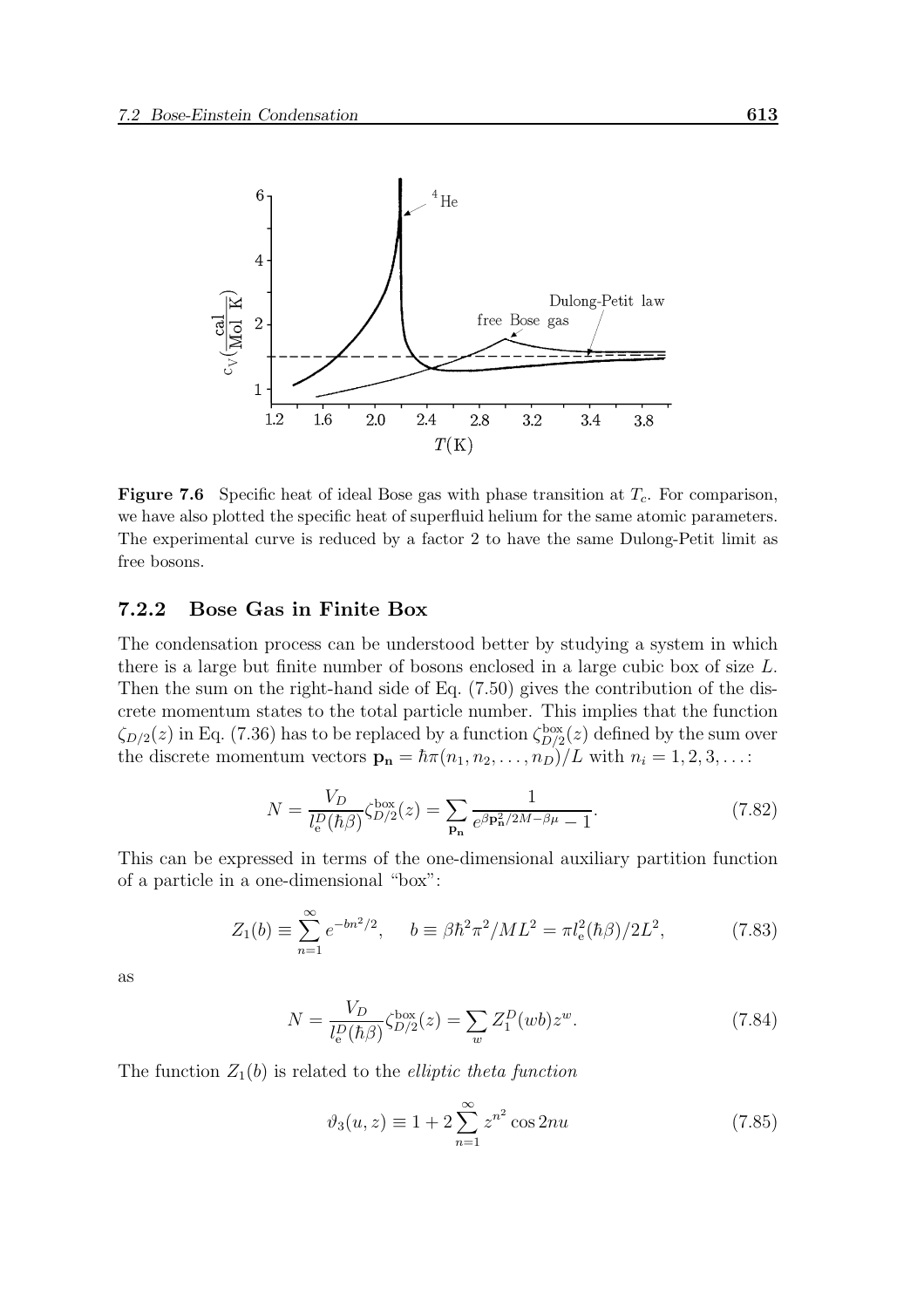by  $Z_1(b) = [\vartheta_3(0, e^{-b/2}) - 1]/2$ . The small-b behavior of this function is easily calculated following the technique of Subsection 2.15.6. We rewrite the sum with the help of Poisson's summation formula (1.205) as a sum over integrals

$$
\vartheta_3(0, e^{-b/2}) = \sum_{k=-\infty}^{\infty} e^{-k^2 b/2} = \sum_{m=-\infty}^{\infty} \int_{-\infty}^{\infty} dk \, e^{-k^2 b/2 + 2\pi i k m}
$$

$$
= \sqrt{\frac{2\pi}{b}} \left( 1 + 2 \sum_{m=1}^{\infty} e^{-2\pi^2 m^2/b} \right). \tag{7.86}
$$

Thus, up to exponentially small corrections, we may replace  $\vartheta_3(0, e^{-b/2})$  by  $\sqrt{2\pi/b}$ , so that for small b (i.e., large  $L/\sqrt{\beta}$ ):

$$
Z_1(b) = \sqrt{\frac{\pi}{2b}} - \frac{1}{2} + \mathcal{O}(e^{-2\pi^2/b}).
$$
\n(7.87)

For large b,  $Z_1(b)$  falls exponentially fast to zero.

In the sum (7.82), the lowest energy level with  $\mathbf{p}_{1,\dots,1} = \hbar \pi (1,\dots,1)/L$  plays a special role. Its contribution to the total particle number is the number of particles in the condensate:

$$
N_{\text{cond}}(T) = \frac{1}{e^{Db/2 - \beta \mu} - 1} = \frac{z_D}{1 - z_D}, \qquad z_D \equiv e^{\beta \mu - Db/2}.
$$
 (7.88)

This number diverges for  $z_D \to 1$ , where the box function  $\zeta_{D/2}^{box}(z)$  has a pole  $1/(Db/2 - \beta \mu)$ . This pole prevents  $\beta \mu$  from becoming exactly equal to  $Db/2$  when solving the equation (7.82) for the particle number in the box.

For a large but finite system near  $T = 0$ , almost all particles will go into the condensate, so that  $Db/2-\beta\mu$  will be very small, of the order  $1/N$ , but not zero. The thermodynamic limit can be performed smoothly by defining a regularized function  $\bar{\zeta}_{D/2}^{\text{box}}(z)$  in which the lowest, singular term in the sum (7.82) is omitted. Let us define the number of normal particles which have not condensed into the state of zero momentum as  $N_n(T) = N - N_{\text{cond}}(T)$ . Then we can rewrite Eq. (7.82) as an equation for the number of normal particles

$$
N_{\mathbf{n}}(T) = \frac{V_D}{l_{\mathbf{e}}^D(\hbar\beta)} \bar{\zeta}_{D/2}^{\text{box}}(z(\beta)),\tag{7.89}
$$

which reads more explicitly

$$
N_{\rm n}(T) = S_D(z_D) \equiv \sum_{w=1}^{\infty} [Z_1^D(wb)e^{wDb/2} - 1]z_D^w.
$$
 (7.90)

A would-be critical point may now be determined by setting here  $z_D = 1$  and equating the resulting  $N_n$  with the total particle number N. If N is sufficiently large, we need only the small-b limit of  $S_D(1)$  which is calculated in Appendix 7A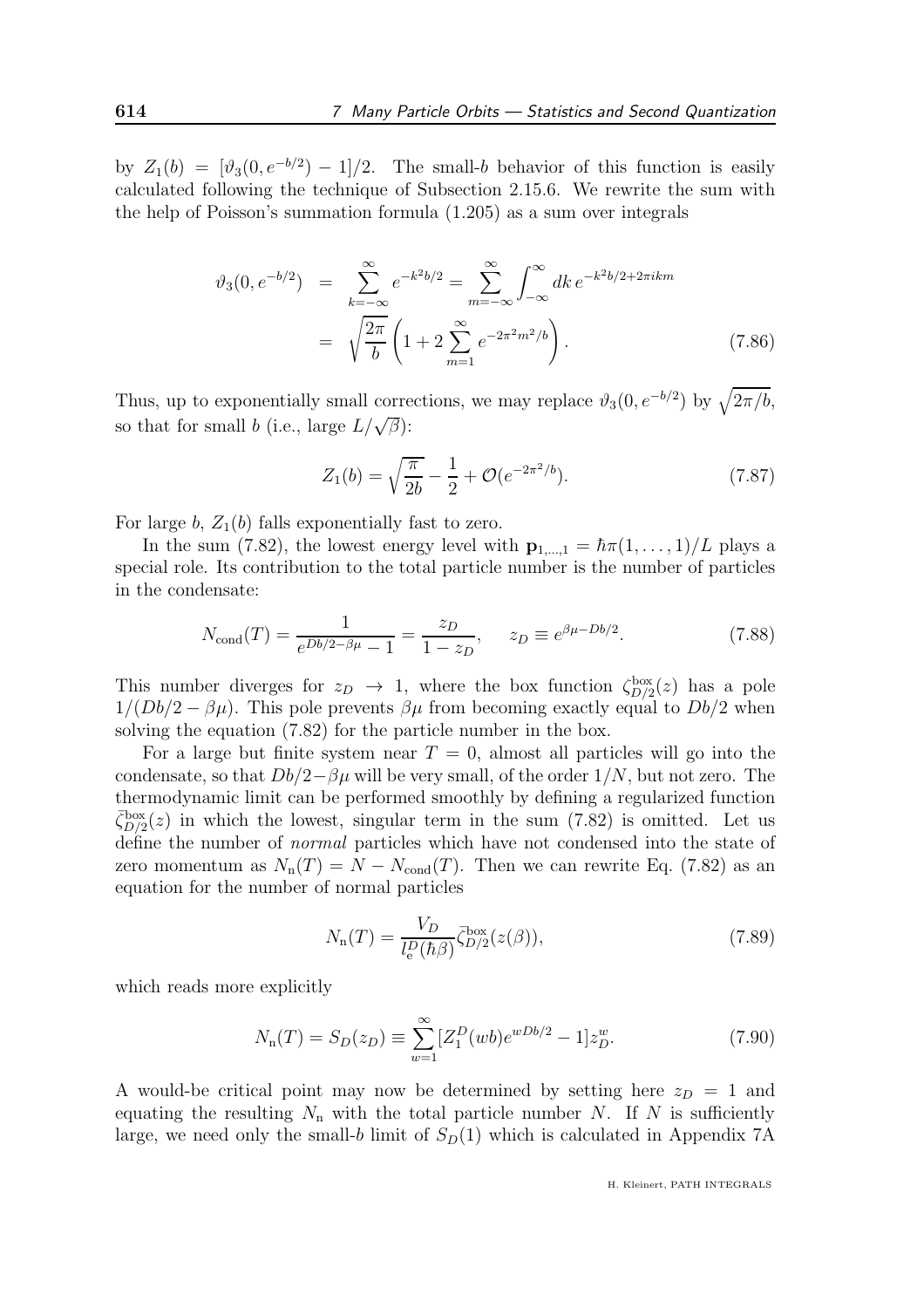[see Eq. (7A.12)], so that the associated temperature  $T_c^{(1)}$  is determined from the equation

$$
N = \sqrt{\frac{\pi}{2b_c}}^3 \zeta(3/2) + \frac{3\pi}{4b_c^{(1)}} \log C_3 b_c + \dots \,, \tag{7.91}
$$

where  $C_3 \approx 0.0186$ . In the thermodynamic limit, the critical temperature  $T_c^{(0)}$  is obtained by ignoring the second term, yielding

$$
N = \sqrt{\frac{\pi}{2b_c^{(0)}}} \zeta(3/2),\tag{7.92}
$$

in agreement with Eq.  $(7.52)$ , if we recall b from  $(7.83)$ . Using this we rewrite  $(7.91)$ as

$$
1 \equiv \left(\frac{T_c^{(1)}}{T_c^{(0)}}\right)^{3/2} + \frac{3}{2N} \frac{\pi}{2b_c^{(0)}} \log C_3 b_c^{(0)}.
$$
 (7.93)

Expressing  $b_c^{(0)}$  in terms of N from (7.92), this implies

$$
\frac{\delta T_c^{(1)}}{T_c^{(0)}} \approx \frac{1}{\zeta^{2/3} (3/2) N^{1/3}} \log \frac{2}{\pi C_3} \frac{N^{2/3}}{\zeta^{2/3} (3/2)}.
$$
\n(7.94)

Experimentally, the temperature  $T_c^{(1)}$  is not immediatly accessible. What is easy to find is the place where the condensate density has the largest curvature, i.e., where  $d^3N_{\text{cond}}/dT^3 = 0$ . The associated temperature  $T_c^{\text{exp}}$  is larger than  $T_c^{(1)}$  by a factor  $1 + \mathcal{O}(1/N)$ , so that it does not modify the leading finite-size correction to order in  $1/N^{1/3}$ . The proof is given in Appendix 7B.

## 7.2.3 Effect of Interactions

Superfluid helium has a lower transition temperature than the ideal Bose gas. This should be expected since the atomic repulsion impedes the condensation process of the atoms in the zero-momentum state. Indeed, a simple perturbative calculation based on a potential whose Fourier transform behaves for small momenta like

$$
\tilde{V}(\mathbf{k}) = g \left[ 1 - r_{\text{eff}}^2 \mathbf{k}^2 / 6 + \ldots \right] \tag{7.95}
$$

gives a negative shift  $\Delta T_c \equiv T_c - T_c^{(0)}$  proportional to the particle density [11]:

$$
\frac{\Delta T_c}{T_c^{(0)}} = -\frac{1}{3\hbar^2} M r_{\text{eff}}^2 g \frac{N}{V},\tag{7.96}
$$

where  $V$  is the three-dimensional volume. When discussing the interacting system we shall refer to the previously calculated critical temperature of the free system as  $T_c^{(0)}$ . This result follows from the fact that for small  $g$  and  $r_{\text{eff}}$ , the free-particle energies  $\epsilon_0(\mathbf{k}) = \hbar^2 \mathbf{k}^2 / 2M$  are changed to  $\epsilon(\mathbf{k}) = \epsilon(0) + \hbar^2 \mathbf{k}^2 / 2M^*$  with a renormalized inverse effective mass  $1/M^* = [1 - Mr_{\text{eff}}^2 gN/3\hbar^2 V]/M$ . Inserting this into Eq. (7.18), from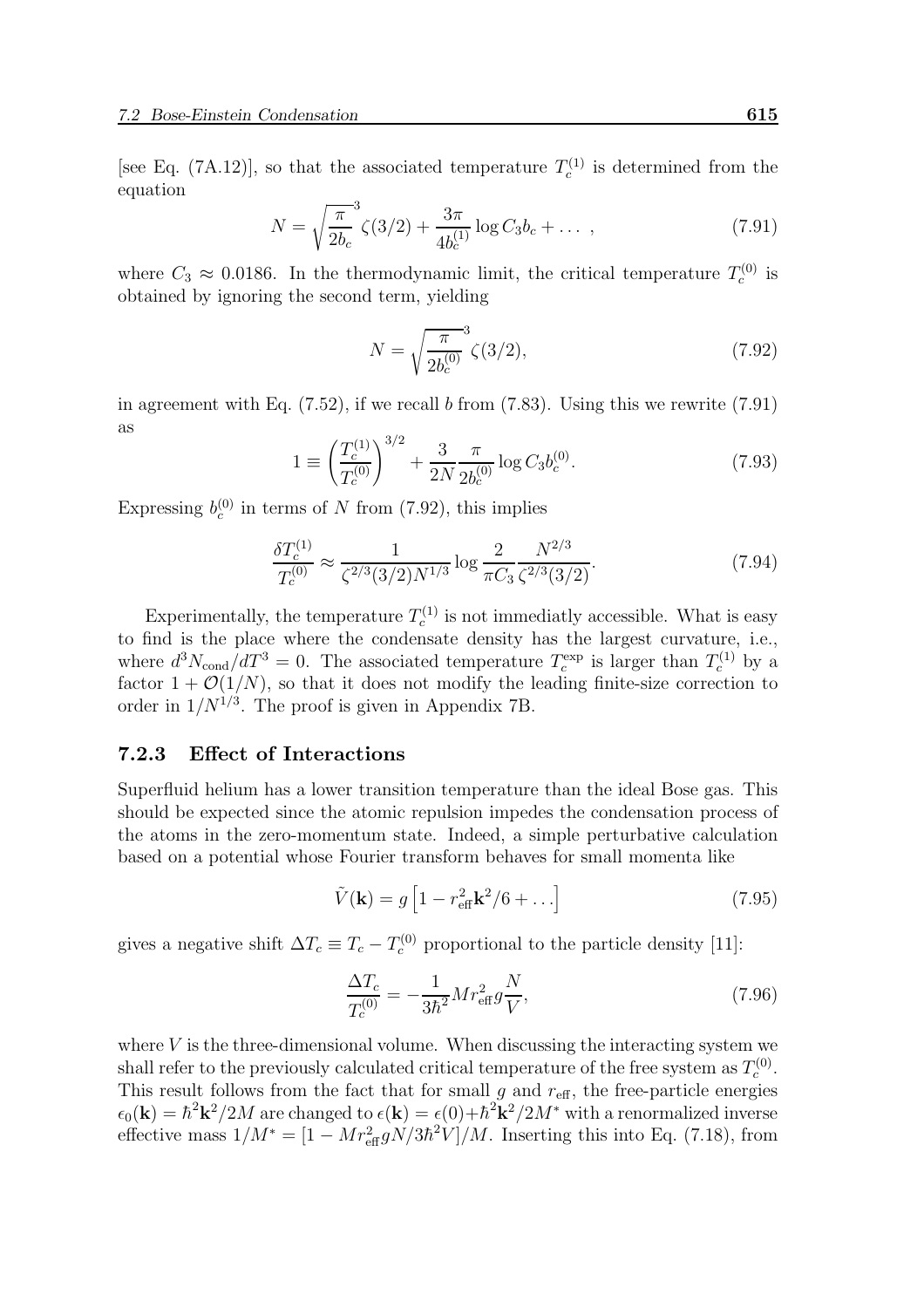which we may extract the equation for the temperature shift  $\Delta T_c/T_c^{(0)} = M/M^* - 1$ , we obtain indeed the result (7.96). The parameter  $r_{\text{eff}}$  is called the *effective range* of the potential. The parameter q in  $(7.95)$  can be determined by measuring the s-wave scattering length a in a two-body scattering experiment. The relation is obtained from a solution of the Lippmann-Schwinger equation (1.525) for the T-matrix. In a dilute gas, this yields in three dimensions

$$
g = \frac{2\pi\hbar^2}{M/2}a.\tag{7.97}
$$

The denominator  $M/2$  is the reduced mass of the two identical bosons. In  $D = 2$ dimensions where g has the dimension energy length<sup> $D$ </sup>, Eq. (7.97) is replaced by [12, 13, 14, 15, 17]

$$
g = \frac{\pi^{D/2 - 1}}{2^{2 - D} \Gamma(1 - D/2)(na^D)^{D - 2} + \Gamma(D/2 - 1)} \frac{2\pi\hbar^2}{M/2} a^{D - 2} \equiv \gamma(D, na^D) \frac{2\pi\hbar^2}{M/2} a^{D - 2}.
$$
\n(7.98)

In the limit  $D \to 2$ , this becomes

$$
g = -\frac{2\pi\hbar^2/M}{\ln(e^{\gamma}na^2/2)},
$$
\n(7.99)

where  $\gamma$  is the Euler-Mascheroni constant. The logarithm in the denominator implies that the effective repulsion decreases only very slowly with decreasing density [16].

For a low particle density  $N/V$ , the effective range  $r_{\text{eff}}$  becomes irrelevant and the shift  $\Delta T_c$  depends on the density with a lower power  $(N/V)^{\kappa/3}$ ,  $\kappa < 3$ . The lowdensity limit can be treated by keeping in (7.95) only the first term corresponding to a pure  $\delta$ -function repulsion

$$
V(\mathbf{x} - \mathbf{x}') = g \, \delta^{(3)}(\mathbf{x} - \mathbf{x}'). \tag{7.100}
$$

For this interaction, the lowest-order correction to the energy is in  $D$  dimensions

$$
\Delta E = g \int d^D x \, n^2(\mathbf{x}),\tag{7.101}
$$

where  $n(\mathbf{x})$  is the local particle density. For a homogeneous gas, this changes the grand-canonical free energy from (7.35) to

$$
F_G = -\frac{1}{\beta} \frac{V_D}{l_e^D(\hbar \beta)} \zeta_{D/2+1}(z) + g V_D \left[ \frac{\zeta_{D/2}(z)}{l_e^D(\hbar \beta)} \right]^2 + \mathcal{O}(g^2), \tag{7.102}
$$

where we have substituted  $n(\mathbf{x})$  by the constant density  $N/V_D$  of Eq. (7.36). We now introduce a length parameter  $\alpha$  proportional to the coupling constant q:

$$
g \equiv \frac{2}{\beta} \frac{\alpha}{l_{\rm e}(\hbar \beta)} l_{\rm e}^D(\hbar \beta). \tag{7.103}
$$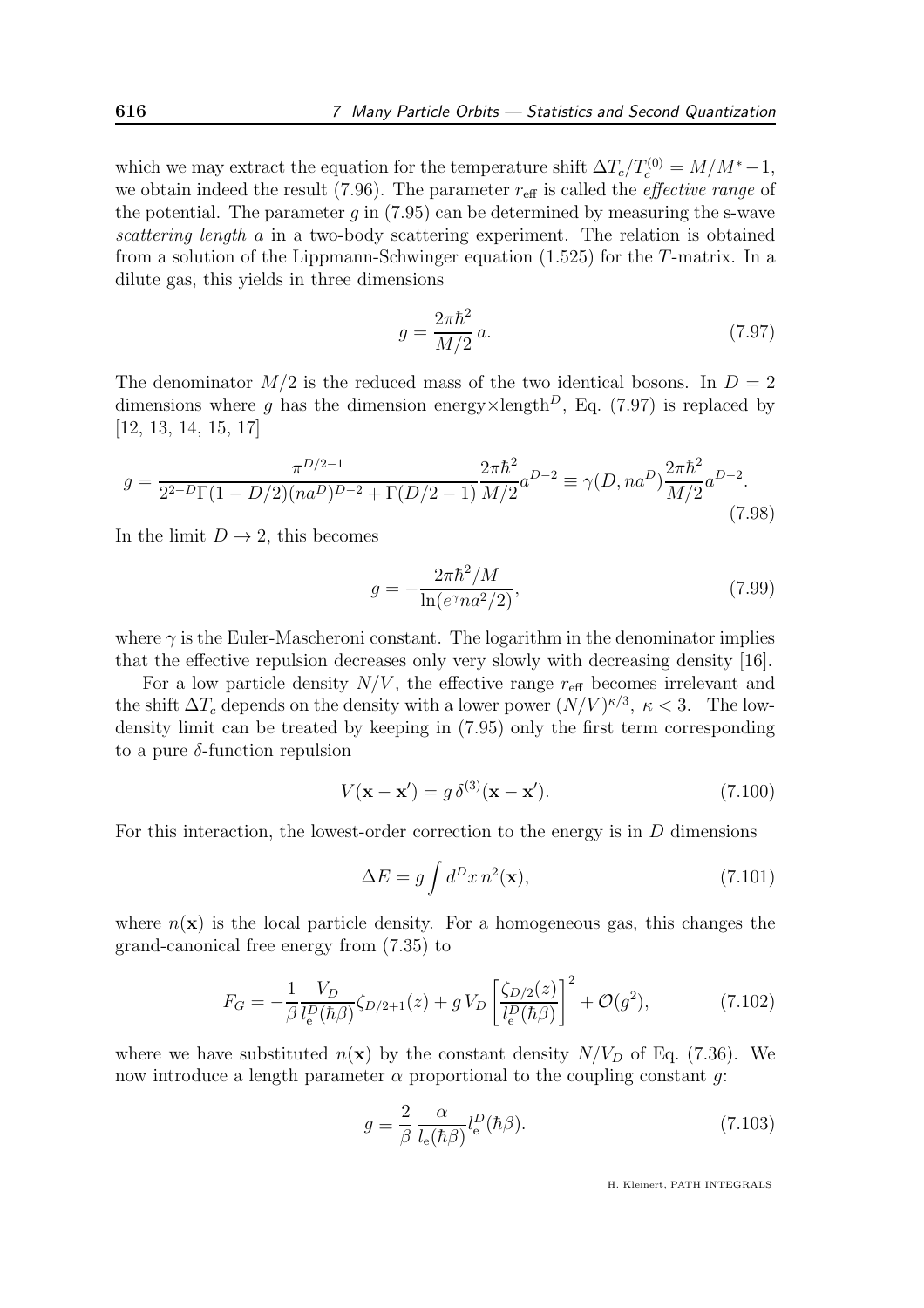In three dimensions,  $\alpha$  coincides in the dilute limit (small  $na^D$ ) with the s-wave scattering length  $\alpha$  of Eq. (7.97). In in  $D$  dimensions, the relation is

$$
\alpha = \gamma(D, na^D) \left[ \frac{a}{l_e(\hbar \beta)} \right]^{D-3} a. \tag{7.104}
$$

In two dimensions, this has the limit

$$
\alpha = -\frac{l_e(\hbar\beta)}{\ln(e^{\gamma}na^2/2)}.\tag{7.105}
$$

We further introduce the reduced dimensionless coupling parameter  $\hat{\alpha} \equiv \alpha / l_{\text{e}}(\hbar \beta)$  =  $\gamma(D, na^D) \left[ a/l_e(\hbar \beta) \right]^{D-2}$ , for brevity [recall (7.104)]. In terms of  $\hat{\alpha}$ , the grandcanonical free energy (7.102) takes the form

$$
F_G = -\frac{1}{\beta} \frac{V_D}{l_e^D(\hbar \beta)} \left\{ \zeta_{D/2+1}(z) - 2\hat{\alpha} [\zeta_{D/2}(z)]^2 \right\} + \mathcal{O}(\alpha^2). \tag{7.106}
$$

A second-order perturbation calculation extends this by a term [18, 19]

$$
\Delta F_G = -\frac{1}{\beta} \frac{V_D}{l_e^D(\hbar \beta)} \left\{ 8\hat{\alpha}^2 h_D(z) \right\},\tag{7.107}
$$

where  $h_D(z) = h_D^{(1)}(z) + h_D^{(2)}(z)$  is the sum of two terms. The first is simply

$$
h_D^{(1)}(z) \equiv [\zeta_{D/2}(z)]^2 \zeta_{D/2-1}(z), \tag{7.108}
$$

the second has been calculated only for  $D = 3$ :

$$
h_3^{(2)}(z) \equiv \sum_{n_1, n_2, n_3=1}^{\infty} \frac{z^{n_1+n_2+n_3}}{\sqrt{n_1 n_2 n_3} (n_1+n_2)(n_1+n_3)}.
$$
 (7.109)

The associated particle number is

$$
N = \frac{V_D}{l_e^D(\hbar \beta)} \left\{ \zeta_{D/2}(z) - 4\hat{\alpha} \zeta_{D/2 - 1}(z) \zeta_{D/2}(z) + 8\hat{\alpha}^2 z \frac{dh_D(z)}{dz} \right\} + \mathcal{O}(\alpha^3). \tag{7.110}
$$

For small  $\alpha$ , we may combine the equations for  $F_G$  and N and derive the following simple relation between the shift in the critical temperature and the change in the particle density caused by the interaction

$$
\frac{\Delta T_c}{T_c^{(0)}} \approx -\frac{2}{D} \frac{\Delta n}{n},\tag{7.111}
$$

where  $\Delta n$  is the change in the density at the critical point caused by the interaction. The equation is correct to lowest order in the interaction strength.

The calculation of  $\Delta T_c/T_c^{(0)}$  in three dimensions has turned out to be a difficult problem. The reason is that the perturbation series for the right-hand side of (7.111) is found to be an expansion in powers  $(T - T_c^{(0)})^{-n}$  which needs a strong-coupling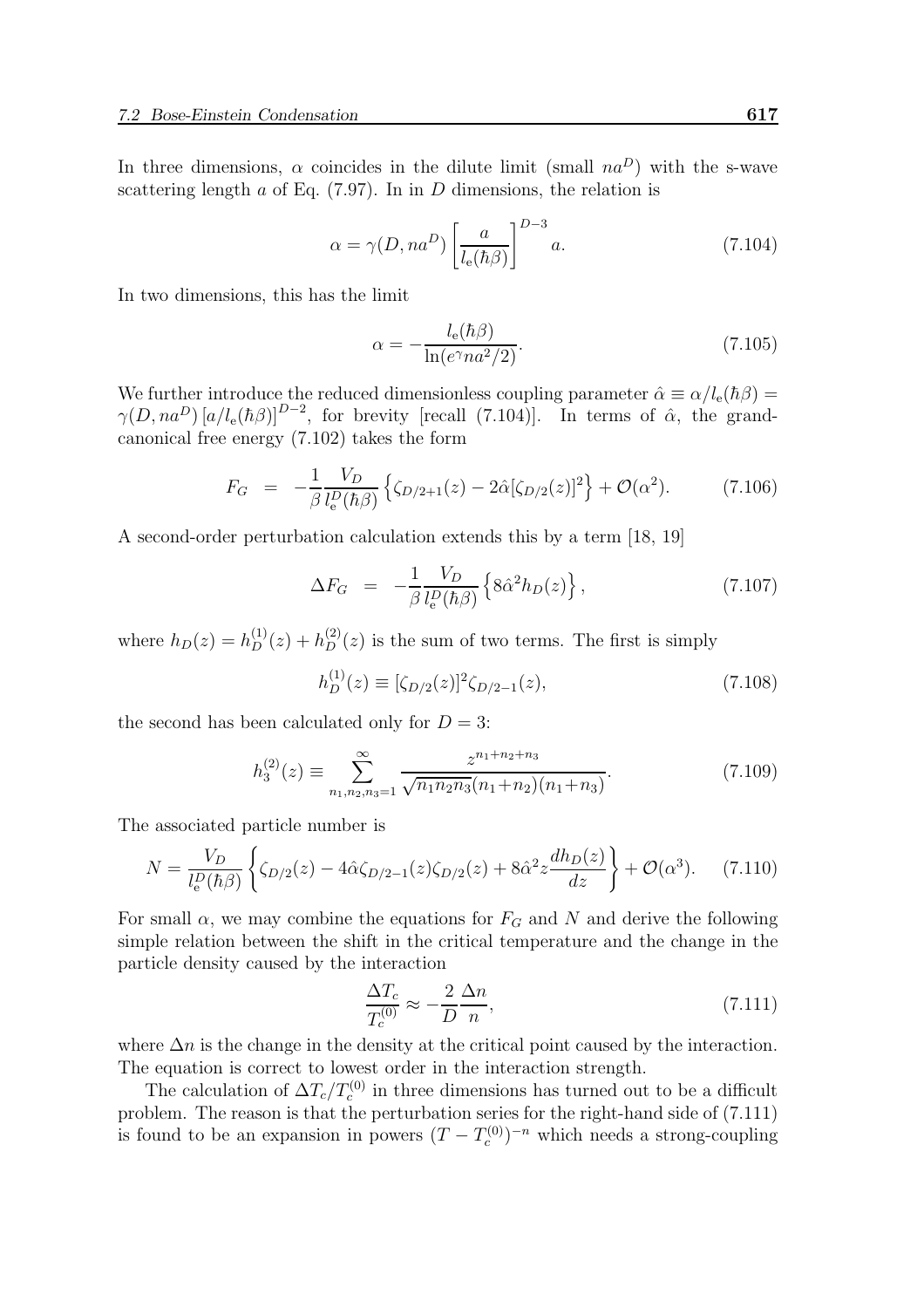evaluation for  $T \to T_c^{(0)}$ . Many theoretical papers have given completely different result, even in sign, and Monte Carlo data to indicate sign and order of magnitude. The ideal tool for such a calculation, field theoretic variational perturbation theory, has only recently been developed [20], and led to a result in rough agreement with Monte Carlo data [21]. Let us briefly review the history.

All theoretical results obtained in the literature have the generic form

$$
\frac{\Delta T_c}{T_c^{(0)}} = c[\zeta(3/2)]^{\kappa/3} \left[\frac{a}{\ell_c}\right]^\kappa = c a^\kappa \left(\frac{N}{V}\right)^{\kappa/3},\tag{7.112}
$$

where the right-hand part of the equation follows from the middle part via Eq. (7.53). In an early calculation [22] based on the δ-function potential (7.100),  $\kappa$  was found to be  $1/2$ , with a downward shift of  $T_c$ . More recent studies, however, have lead to the opposite sign [23]–[38]. The exponents  $\kappa$  found by different authors range from  $\kappa = 1/2$  [23, 18, 31] to  $\kappa = 3/2$  [19]. The most recent calculations yield  $\kappa = 1$  [24]–[28], i.e., a direct proportionality of  $\Delta T_c/T_c^{(0)}$  to the s-wave scattering length a, a result also found by Monte Carlo simulations [29, 30, 38], and by an extrapolation of experimental data measured in the strongly interacting superfluid <sup>4</sup>He after diluting it with the help of Vycor glass [40]. As far as the proportionality constant c is concerned, the literature offers various values which range for  $\kappa = 1$ from  $c = 0.34 \pm 0.03$  [29] to  $c = 5.1$  [40]. A recent negative value  $c \approx -0.93$  [41] has been shown to arise from a false assumption on the relation between canonical and grand-canonical partition function [42]. An older Monte Carlo result found  $c \approx 2.3$  [30] lies close to the theoretical results of Refs. [23, 27, 28], who calculated  $c_1 \approx -8\zeta(1/2)/3\zeta^{1/3}(3/2) \approx 2.83, 8\pi/3\zeta^{4/3}(3/2) \approx 2.33, 1.9$ , respectively, while the extrapolation of the experimental data on <sup>4</sup>He in Vycor glass favored  $c = 5.1$ , near the theoretical estimate  $c = 4.66$  of Stoof [24]. The latest Monte Carlo data, however, point towards a smaller value  $c \approx 1.32 \pm 0.02$ , close to theoretical numbers 1.48 and 1.14 in Refs. [35, 39] and  $1.14 \pm 0.11$  in Ref. [21].

There is no space here to discuss in detail how the evaluation is done. We only want to point out an initially surprising result that in contrast to a potential with a finite effective range in  $(7.96)$ , the  $\delta$ -function repulsion  $(7.100)$  with a pure phase shift causes no change of  $T_c$  linear  $an^{1/D}$  if only the first perturbative correction to the grand-canonical free energy in Eq. (7.106) is taken into account. A simple nonperturbative approach which shows this goes as follows: We observe that the one-loop expression for the free energy may be considered as the extremum with respect to  $\sigma$  of the variational expression

$$
F_G^{\sigma} = -\frac{1}{\beta} \frac{V_D}{l_e^D(\hbar \beta)} \left[ \zeta_{D/2+1}(ze^{\sigma}) - \frac{\sigma^2}{8\hat{\alpha}} \right], \tag{7.113}
$$

which is certainly correct to first order in a. We have introduced the reduced dimensionless coupling parameter  $\hat{\alpha} \equiv \alpha / l_{e}(\hbar \beta) = \gamma(D, na^{D}) [\alpha / l_{e}(\hbar \beta)]^{D-2}$ , for brevity [recall (7.104)]. The extremum lies at  $\sigma = \Sigma$  which solves the implicit equation

$$
\Sigma \equiv -4\hat{\alpha}\zeta_{D/2}(ze^{\Sigma}).\tag{7.114}
$$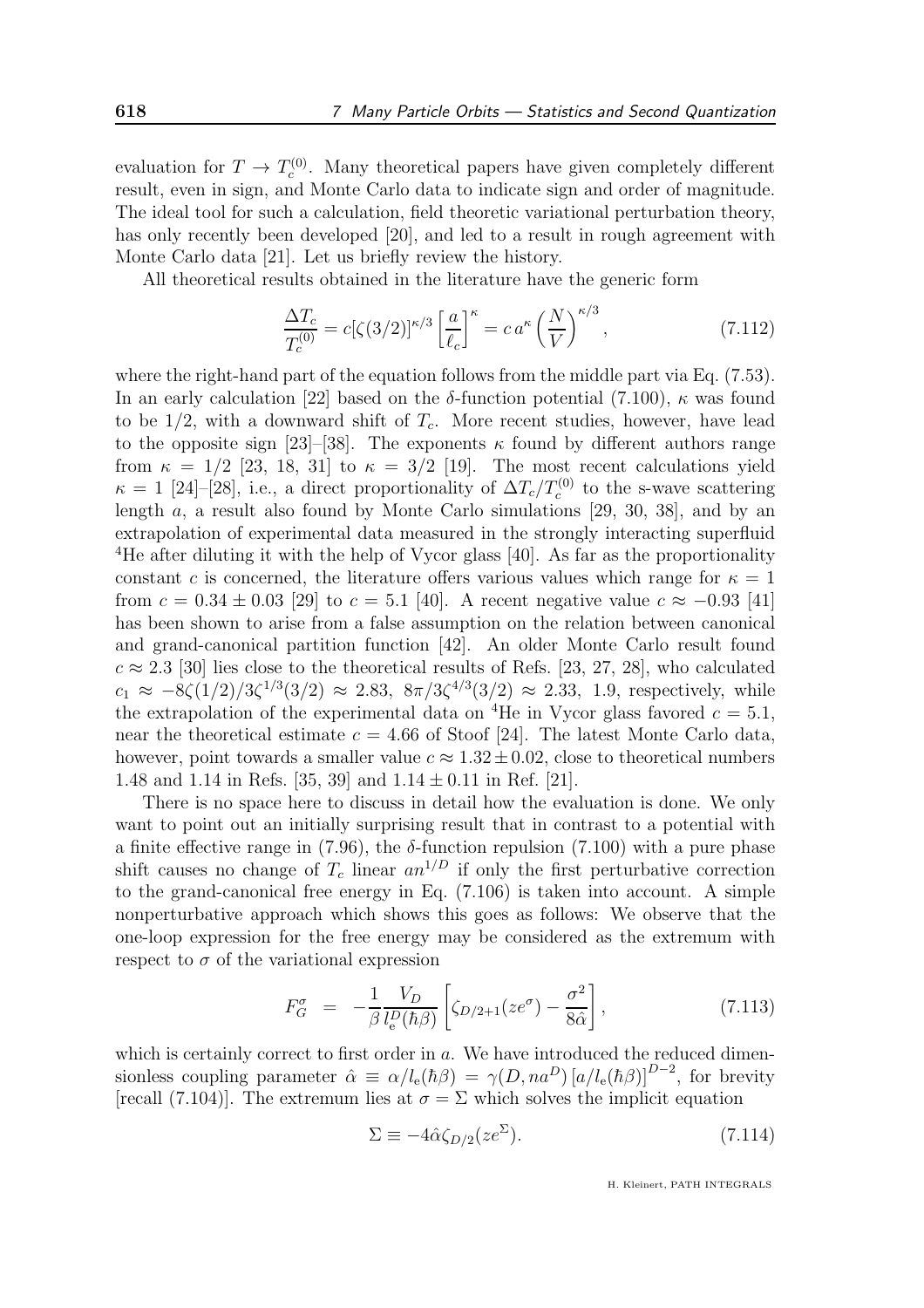The extremal free energy is

$$
F_G^{\Sigma} = -\frac{1}{\beta} \frac{V_D}{l_e^D(\hbar \beta)} \left\{ \zeta_{D/2+1}(Z) - 2\hat{\alpha} [\zeta_{D/2}(Z)]^2 \right\}, \quad Z \equiv z e^{\Sigma}.
$$
 (7.115)

The equation for the particle number, obtained from the derivative of the free energy  $(7.113)$  with respect to  $-\mu$ , reads

$$
N = \frac{V_D}{l_e^D(\hbar \beta)} \zeta_{D/2}(Z), \tag{7.116}
$$

and fixes Z. This equation has the same form as in the free case (7.36), so that the phase transition takes place at  $Z = 1$ , implying the same transition temperature as in the free system to this order. As discussed above, a nonzero shift (7.112) can only be found after summing up many higher-order Feynman diagrams which all diverge at the critical temperature.

Let us also point out that the path integral approach is not an adequate tool for discussing the condensed phase below the critical temperature, for which infinitely many particle orbits are needed. In the condensed phase, a quantum field theoretic formulation is more appropriate (see Section 7.6). The result of such a discussion is that due to the positive value of  $c$  in  $(7.112)$ , the phase diagram has an unusual shape shown in Fig. 7.7. The nose in the phase transition curve implies that the system can undergo Bose-Einstein condensation slightly *above*  $T_c^{(0)}$  if the interaction is increased (see Ref. [43]).



Figure 7.7 Reentrant transition in phase diagram of Bose-Einstein condensation for different interaction strengths. Curves were obtained in Ref. [43] from a variationally improved one-loop approximation to field-theoretic description with properly imposed positive slope at  $T_c^{(0)}$  (dash length increasing with order of variational perturbation theory). Short solid curve and dashed straight line starting at  $T_c^{(0)}$  are due to Ref. [38] and [21]. Diamonds correspond to the Monte-Carlo data of Ref. [29] and dots stem from Ref. [44], both scaled to their critical value  $a_{\text{eff}}(T=0) \approx 0.63$ .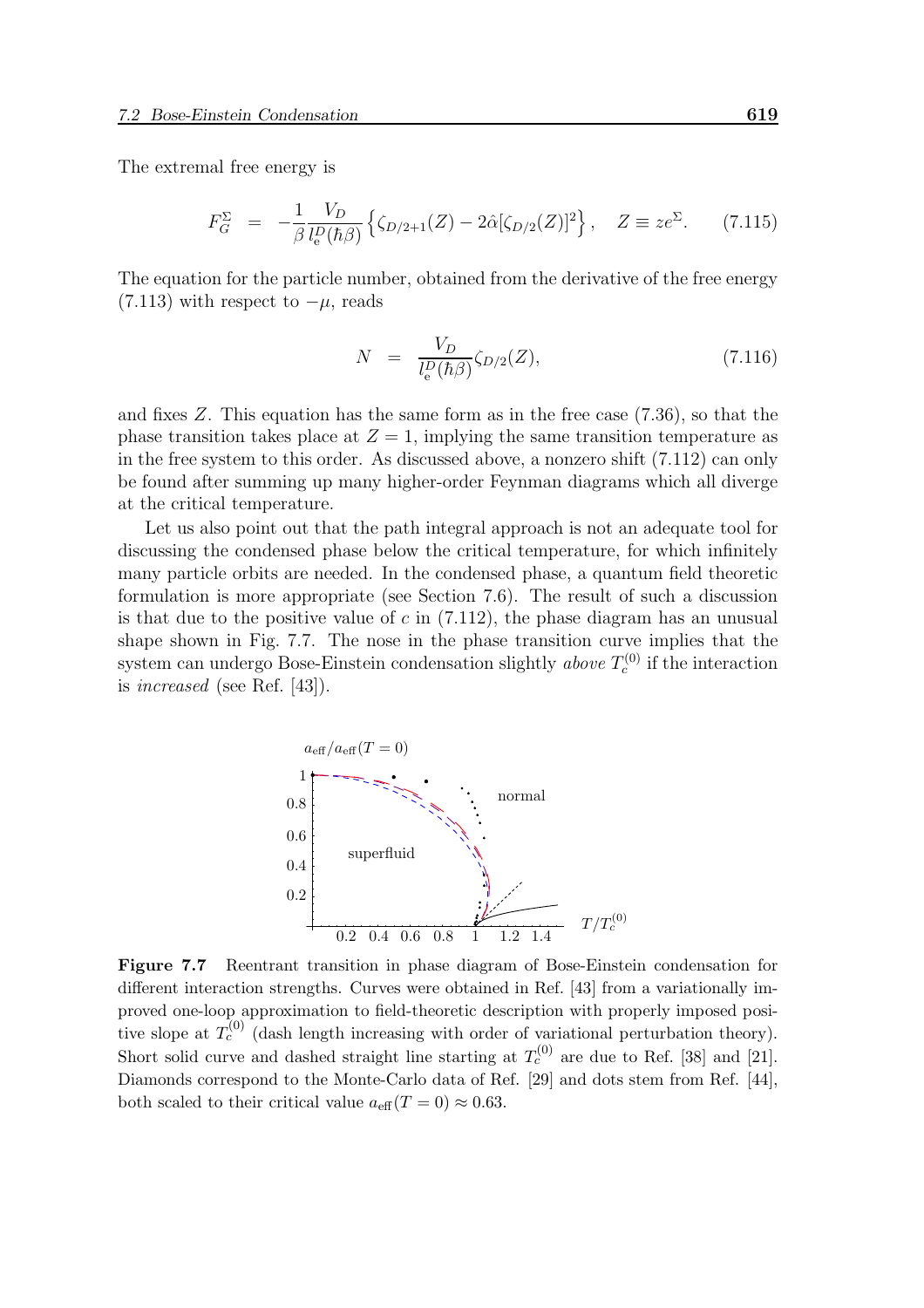An important consequence of a repulsive short-range interaction is a change in the particle excitation energies below  $T_c$ . It was shown by Bogoliubov [46] that this changes the energy from the quadratic form  $\epsilon(\mathbf{p}) = \mathbf{p}^2/2M$  to

$$
\epsilon(\mathbf{p}) = \sqrt{\epsilon^2(\mathbf{p}) + 2gn\epsilon(\mathbf{p})},\tag{7.117}
$$

which starts linearly like  $\epsilon(\mathbf{p}) = \sqrt{gn/M} |\mathbf{p}| = \hbar \sqrt{4\pi an/M} |\mathbf{p}|$  for small **p**, the slope defining the second sound velocity. In the strongly interacting superfluid helium, the momentum dependence has the form shown in Fig. 7.8. It was shown by Bogoliubov



Figure 7.8 Energies of elementary excitations of superfluid <sup>4</sup>He measured by neutron scattering showing excitation energy of NG bosons [after R.A. Cowley and A.D. Woods, Can. J. Phys 49, 177 (1971)].

[46] that a system in which  $\epsilon(\mathbf{p}) > v_c |\mathbf{p}|$  for some finite critical velocity  $v_c$  will display superfluidity as long as it moves with velocity  $\mathbf{v} = \partial \epsilon(\mathbf{p})/\partial \mathbf{p}$  smaller than  $v_c$ . This follows by forming the free energy in a frame moving with velocity  $\bf{v}$ . It is given by the Legendre transform:

$$
f \equiv \epsilon(\mathbf{p}) - \mathbf{v} \cdot \mathbf{p},\tag{7.118}
$$

which has a minimum at  $p = 0$  if as long as  $|v| < v_c$ , implying that the particles do not move. Seen from the moving frame, they keep moving with a constant velocity  $-v$ , without slowing down. This is in contrast to particles with the free spectrum  $\epsilon(\mathbf{p}) = \mathbf{p}^2/2M$  for which f has a minimum at  $\mathbf{p} = M\mathbf{v}$ , implying that these particles always move with the same velocity as the moving frame. Note that the second sound waves of long wavelength have an energy  $\epsilon(\mathbf{p} = c|\mathbf{p}|)$  just like light waves in the vacuum, with light velocity exchanged by the sound velocity. Even though the superfluid is nonrelativistic, the sound waves behave like relativistic particles. This phenomenon is known from the sound waves in crystals which behave similar to relativistic massless particles. In fact, the Debye theory of specific heat is very similar to Planck's black-body theory, except that the lattice size appears explicitly as a short-wavelength cutoff. It has recently been speculated that the relativistically invariant world we observe is merely the long-wavelength limit of a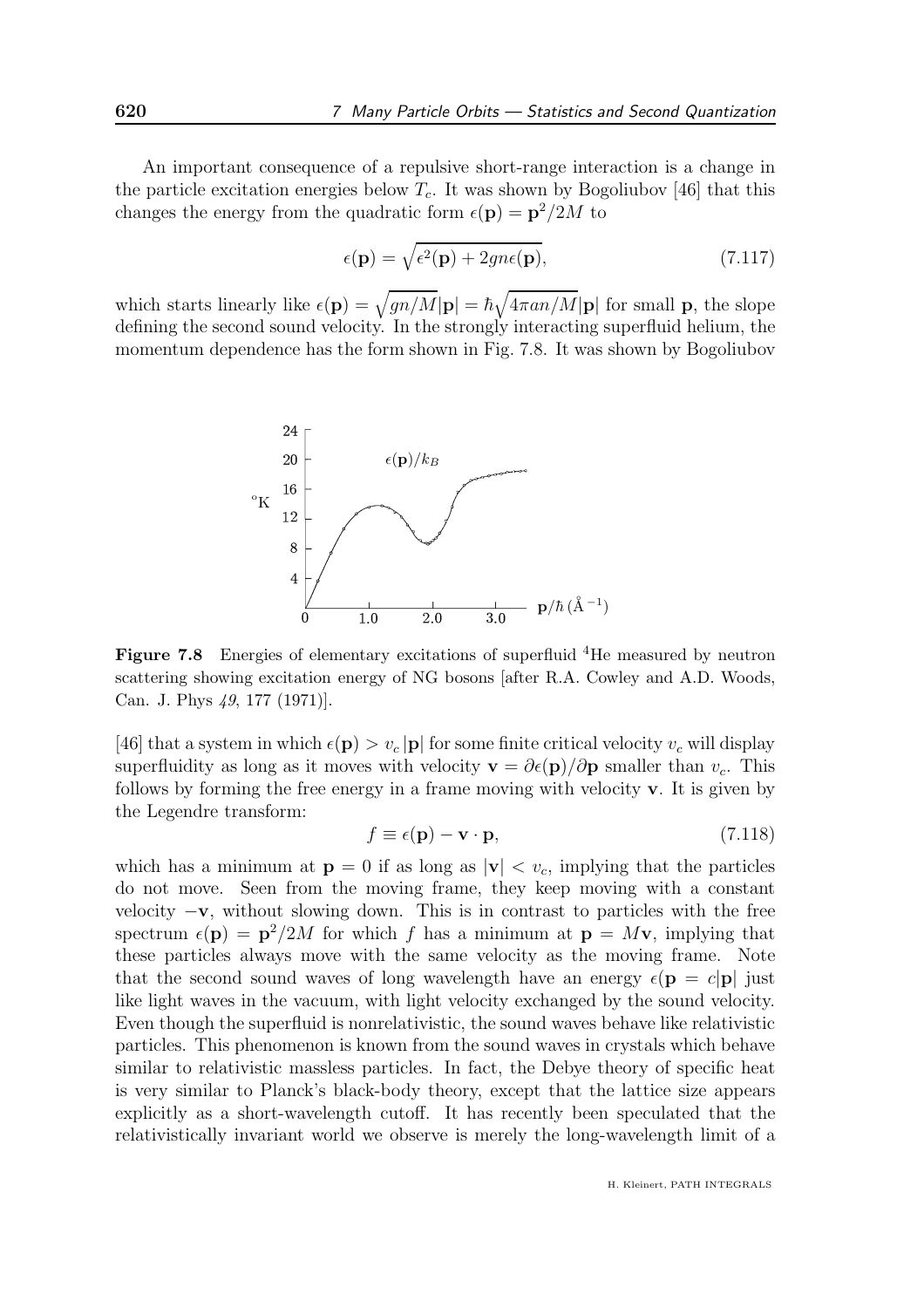world crystal whose lattice constant is very small [47], of the order of the Planck length  $\ell_P \approx 8.08 \times 10^{-33}$  cm.

# 7.2.4 Bose-Einstein Condensation in Harmonic Trap

In a harmonic magnetic trap, the path integral (7.7) of the individual orbits becomes

$$
(\mathbf{x}_{b}^{(p(\nu))}\hbar\beta|\mathbf{x}_{a}^{(\nu)}0)_{\omega} = \int_{\mathbf{x}^{(\nu)}(\tau_{a})=\mathbf{x}_{a}^{(\nu)}}^{\mathbf{x}^{(p(\nu))}(\tau_{b})=\mathbf{x}_{b}^{(\nu)}} \mathcal{D}^{D}x^{(\nu)} \exp\left\{-\frac{1}{\hbar}\int_{0}^{\hbar\beta} d\tau \frac{M}{2}\left[\dot{\mathbf{x}}^{(\nu)} + \omega^{2}\mathbf{x}^{(\nu)}\right]\right\}, (7.119)
$$

and is solved by [recall (2.411)]

$$
(\mathbf{x}_{b}^{(p(\nu))}\hbar\beta|\mathbf{x}_{a}^{(\nu)}\,0)_{\omega} = \frac{1}{\sqrt{2\pi\hbar/M}^{D}}\sqrt{\frac{\omega}{\sinh\beta\hbar\omega}^{D}}
$$
\n
$$
\times \exp\left\{-\frac{1}{2\hbar}\frac{M\omega}{\sinh\beta\hbar\omega}[(\mathbf{x}_{b}^{(p(\nu))2}+\mathbf{x}_{a}^{(\nu)2})\cosh\beta\hbar\omega-2\mathbf{x}_{b}^{(p(\nu))}\mathbf{x}_{a}^{(\nu)}]\right\}.
$$
\n(7.120)

The partition function (7.5) can therefore be rewritten in the form

$$
Z_{\omega}^{(N)} = \sqrt{\frac{M\omega}{2\pi\hbar\sinh\beta\hbar\omega}} \frac{1}{N!} \int d^D x^{(1)} \cdots d^D x^{(N)} \times \sum_{p(\nu)} \exp\left\{-\frac{1}{2\hbar\sinh\beta\hbar\omega} [(\mathbf{x}^{(p(\nu))2} + \mathbf{x}^{(\nu)2})\cosh\beta\hbar\omega - 2\mathbf{x}^{(p(\nu))}\mathbf{x}^{(\nu)}] \right\}.
$$
 (7.121)

# 7.2.5 Thermodynamic Functions

With the same counting arguments as before we now obtain from the connected paths, which wind some number  $w = 1, 2, 3, \ldots$  times around the cylinder, a contribution to the partition function

$$
\Delta Z_{\omega}^{(N)w} = Z_{\omega}(w\beta)\frac{1}{w} = \int d^D x \, z_{\omega}(w\beta; \mathbf{x}) \frac{1}{w},\tag{7.122}
$$

where

$$
Z_{\omega}(\beta) = \frac{1}{[2\sinh(\beta \hbar \omega/2)]^D} \tag{7.123}
$$

is the D-dimensional harmonic partition function (2.407), and  $z_\omega(w\beta; \mathbf{x})$  the associated density [compare  $(2.333)$  and  $(2.412)$ ]:

$$
z_{\omega}(\beta; \mathbf{x}) = \sqrt{\frac{\omega M}{2\pi\hbar \sinh \beta\hbar\omega}}^D \exp\left[-\frac{M\omega}{\hbar} \tanh\frac{\beta\hbar\omega}{2} \mathbf{x}^2\right].
$$
 (7.124)

Its spatial integral is the partition function of a free particle at an imaginary-time interval  $\beta$  [compare (2.412)]. The sum over all connected contributions (7.122) yields the grand-canonical free energy

$$
F_G = -\frac{1}{\beta} \sum_{w=1}^{\infty} Z_{\omega}(w\beta) \frac{e^{w\beta\mu}}{w} = -\frac{1}{\beta} \sum_{w=1}^{\infty} \int d^D x \, z_{\omega}(w\beta; \mathbf{x}) \frac{e^{w\beta\mu}}{w}.
$$
 (7.125)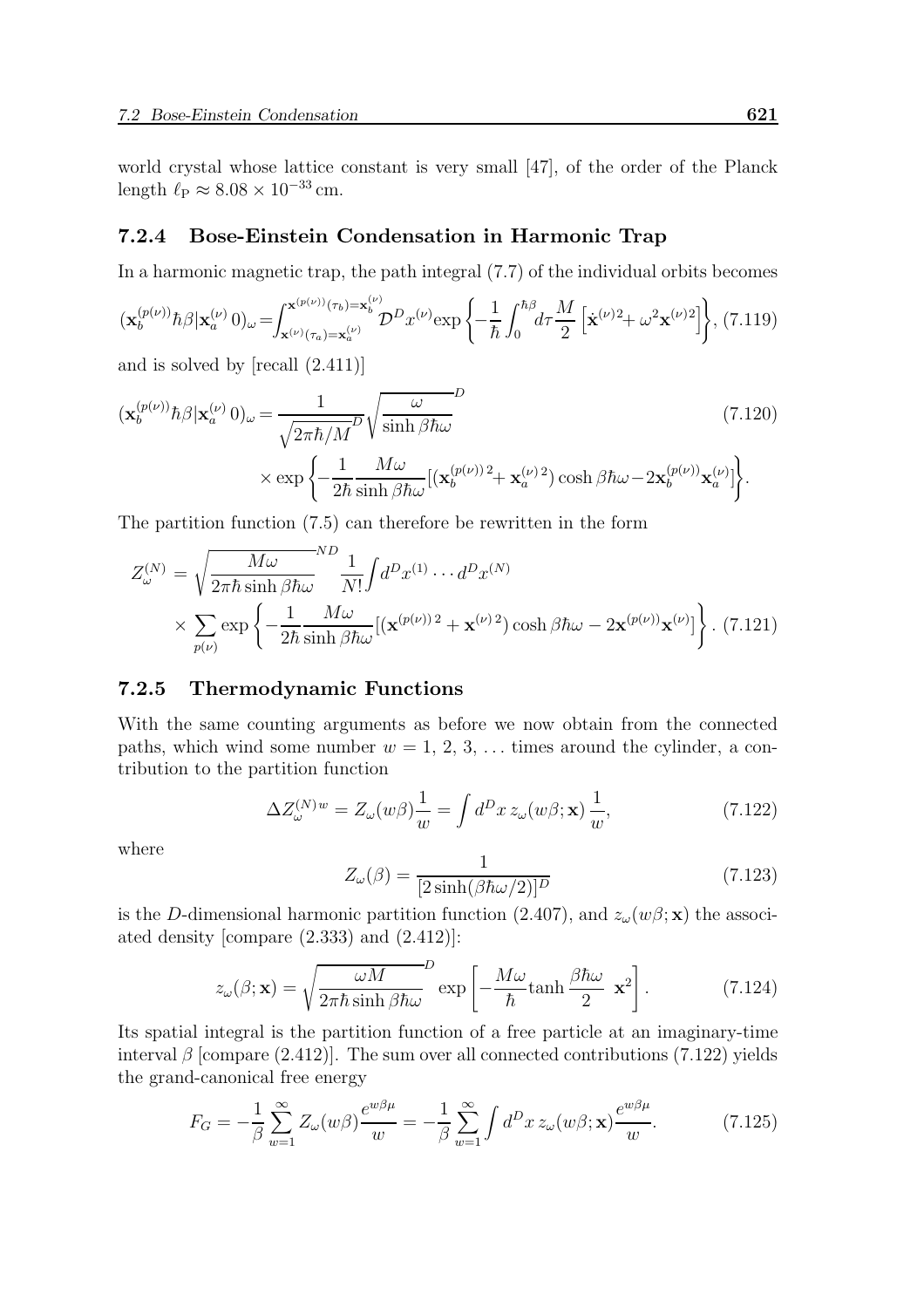Note the important difference between this and the free-boson expression (7.27). Whereas in (7.27), the winding number appeared as a factor  $w^{-D/2}$  which was removed from  $Z_0(w\beta)$  by writing  $Z_0(w\beta) = Z_0(\beta)/w^{D/2}$  which lead to (7.32), this is no longer possible here. The average number of particles is thus given by

$$
N = -\frac{\partial}{\partial \mu} F_G = \sum_{w=1}^{\infty} Z_{\omega}(w\beta) e^{w\beta\mu} = \int d^D x \sum_{w=1}^{\infty} z_{\omega}(w\beta; \mathbf{x}) e^{w\beta\mu}.
$$
 (7.126)

Since  $Z_{\omega}(w\beta) \approx e^{-wD\hbar\omega\beta/2}$  for large w, the sum over w converges only for  $\mu$  <  $D\hbar\omega/2$ . Introducing the fugacity associated with the ground-state energy

$$
z_D(\beta) = e^{-(D\hbar\omega/2 - \mu)\beta} = e^{-D\beta\hbar\omega/2}z,\tag{7.127}
$$

by analogy with the fugacity (7.24) of the zero-momentum state, we may rewrite (7.126) as

$$
N = -\frac{\partial}{\partial \mu} F_G = Z_{\omega}(\beta) \zeta_D(\beta \hbar \omega; z_D). \tag{7.128}
$$

Here  $\zeta_D(\beta \hbar \omega; z_D)$  are generalizations of the functions (7.34):

$$
\zeta_D(\beta \hbar \omega; z_D) \equiv \sum_{w=1}^{\infty} \left[ \frac{\sinh(\omega \hbar \beta/2)}{\sinh(w \omega \hbar \beta/2)} \right]^D e^{w\beta \mu} = Z_{\omega}^{-1}(\beta) \sum_{w=1}^{\infty} \frac{1}{(1 - e^{-2w\beta \hbar \omega})^{D/2}} z_D^w, (7.129)
$$

which reduce to  $\zeta_D(z)$  in the trapless limit  $\omega \to 0$ , where  $z_D \to z$ . Expression (7.128) is the closest we can get to the free-boson formula (7.36).

We may define local versions of the functions  $\zeta_D(\beta \hbar \omega; z_D)$  as in Eq.(7.124):

$$
\zeta_D(\beta \hbar \omega; z_D; \mathbf{x}) \equiv Z_{\omega}^{-1}(\beta) \sum_{w=1}^{\infty} \frac{1}{(1 - e^{-2w\beta \hbar \omega})^{D/2}} \left(\frac{\omega M}{\pi \hbar}\right)^{D/2} e^{-M\omega \tanh(w\beta \hbar \omega/2) \mathbf{x}^2/\hbar} z_D^w, (7.130)
$$

in terms of which the particle number (7.128) reads

$$
N = -\frac{\partial}{\partial \mu} F_G = \int d^D x \, n_\omega(\mathbf{x}) \equiv Z_\omega(\beta) \int d^D x \, \zeta_D(\beta \hbar \omega; z_D; \mathbf{x}),\tag{7.131}
$$

and the free energy (7.125) becomes

$$
F_G = \int d^D x f(\mathbf{x}) \equiv -\frac{1}{\beta} Z_{\omega}(\beta) \int d^D x \int_0^{z_D} \frac{dz}{z} \zeta_D(\beta \hbar \omega; z; \mathbf{x}). \tag{7.132}
$$

For small trap frequency  $\omega$ , the function (7.130) has a simple limiting form:

$$
\zeta_D(\beta \hbar \omega; z_D; \mathbf{x}) \stackrel{\omega \approx 0}{\approx} \left(\frac{\beta \hbar \omega}{2\pi}\right)^{D/2} \frac{1}{\lambda_\omega^D} \sum_{w=1}^\infty \frac{1}{w^{D/2}} e^{-w\beta (M\omega^2 \mathbf{x}^2/2 - \mu)},\tag{7.133}
$$

where  $\lambda_{\omega}$  is the oscillator length scale  $\sqrt{\hbar/M\omega}$  of Eq. (2.303). Together with the prefactor  $Z_{\omega}(\hbar \beta)$  in (7.131), which for small  $\omega$  becomes  $Z_{\omega}(\hbar \beta) \approx 1/(\beta \hbar \omega)^D$ , this yields the particle density

$$
n_0(\beta; z; \mathbf{x}) = \frac{1}{l_e^D(\hbar \beta)} \sum_{w=1}^{\infty} \frac{1}{w^{D/2}} e^{-w\beta [V(\mathbf{x}) - \mu]} = \frac{1}{l_e^D(\hbar \beta)} \zeta_{D/2} (e^{-\beta [V(\mathbf{x}) - \mu]}), \quad (7.134)
$$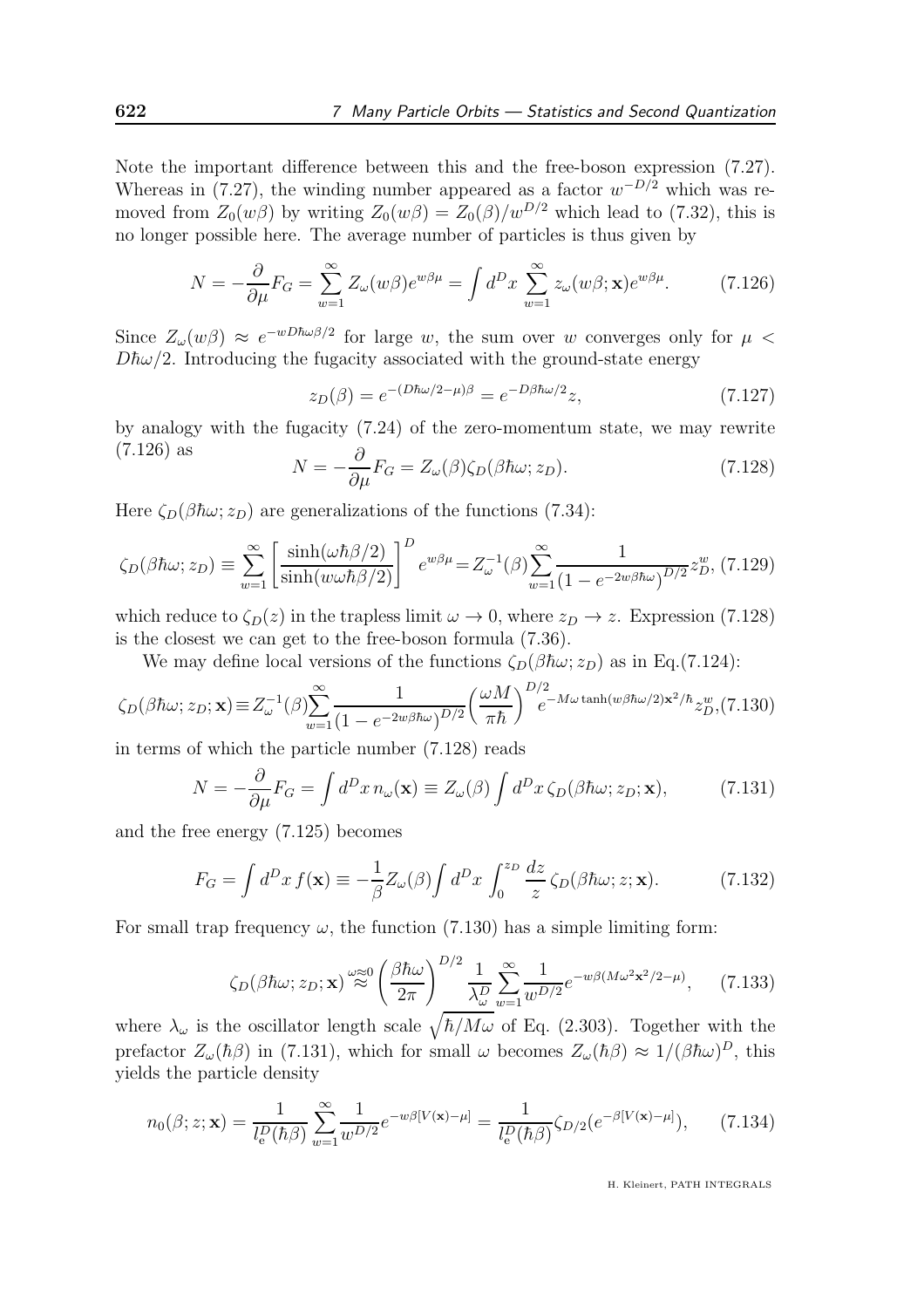where  $V(\mathbf{x}) = M\omega^2 \mathbf{x}^2/2$  is the oscillator potential and  $l_e(\hbar\beta)$  the thermal length scale (2.353). There is only one change with respect to the corresponding expression for the density in the homogeneous gas [compare (7.36)]: the fugacity  $z = e^{\beta \mu}$  in the argument by the local fugacity

$$
z(\mathbf{x}) \equiv e^{-\beta[V(\mathbf{x}) - \mu]}.
$$
\n(7.135)

The function  $\zeta_D(\beta \hbar \omega; z_D)$  starts out like  $z_D$ , and diverges for  $z_D \rightarrow 1$  like  $[2\sinh(\beta\hbar\omega/2)]^D/(z_D-1)$ . This divergence is the analog of the divergence of the box function (7.82) which reflects the formation of a condensate in the discrete ground state with particle number [compare (7.88)]

$$
N_{\text{cond}} = \frac{1}{e^{D\beta\hbar\omega/2 - \beta\mu} - 1}.\tag{7.136}
$$

This number diverges for  $\mu \to D\hbar\omega/2$  or  $z_D \to 1$ .

In a box with a finite the number of particles, Eq. (7.36) for the particle number was replaced by the equation for the normal particles  $(7.89)$  containing the regularized box functions  $\bar{\zeta}_{D/2}^{\rm box}(z)$ . In the thermodynamic limit, this turned into the function  $\zeta_{D/2}(z)$  in which the momentum sum was evaluated as an integral. The present functions  $\zeta_D(\beta \hbar \omega; z_D)$  governing the particle number in the harmonic trap play precisely the role of the previous box functions, with a corresponding singular term which has to be subtracted, thus defining a regularized function

$$
\bar{\zeta}_D(\beta \hbar \omega; z_D) \equiv \zeta_D(\beta \hbar \omega; z_D) - Z_{\omega}^{-1}(\beta) \frac{z_D}{1 - z_D} = Z_{\omega}^{-1}(\beta) S_D(\beta \hbar \omega; z_D), \tag{7.137}
$$

where  $S(\beta \hbar \omega, z_D)$  is the sum

$$
S(\beta \hbar \omega, z_D) \equiv \sum_{w=1}^{\infty} \left[ \frac{1}{\left(1 - e^{-w\beta \hbar \omega}\right)^D} - 1 \right] z_D^w \tag{7.138}
$$

The local function (7.130) has a corresponding divergence and can be regularized by a similar subtraction.

The sum (7.138) governs directly the number of normal particles

$$
N_{\rm n}(T) = Z_{\omega}(\beta)\bar{\zeta}_D(\beta\hbar\omega; z_D) \equiv S_D(\beta\hbar\omega, z_D). \tag{7.139}
$$

The replacement of the singular equation (7.128) by the regular (7.139) of completely analogous to the replacement of the singular (7.82) by the regular (7.89) in the box.

# 7.2.6 Critical Temperature

Bose-Einstein condensation can be observed as a proper phase transition in the thermodynamic limit, in which  $N$  goes to infinity, at a constant average particle density in the trap defined by  $N/\lambda_{\omega}^{D} \propto N\omega^{D}$ . In this limit,  $\omega$  goes to zero and the sum (7.139) becomes  $\zeta_D(z_D)/\beta \hbar \omega^D$ . The associated particle equation

$$
N_{\rm n} = \frac{1}{(\beta \hbar \omega)^{D}} \zeta_{D}(z_{D})
$$
\n(7.140)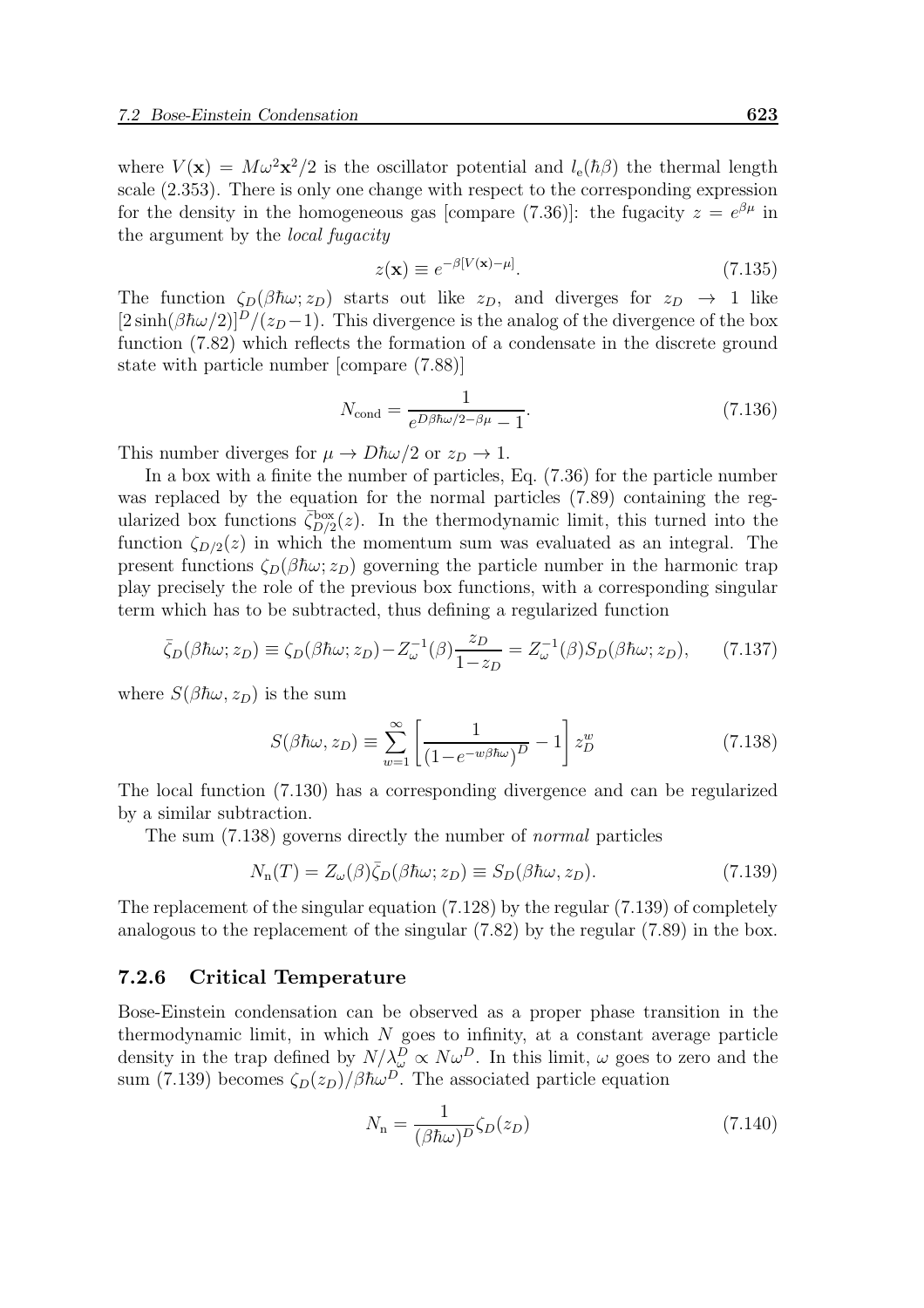can be solved only as long as  $z_D < 1$ . Above  $T_c$ , this equation determines  $z_D$  as a function of T from the condition that all particles are normal,  $N_n = N$ . Below  $T_c$ , it determines the temperature dependence of the number of normal particles by inserting  $z_D = 1$ , where

$$
N_{\rm n} = \frac{1}{(\beta \hbar \omega)^D} \zeta(D). \tag{7.141}
$$

The particles in the ground state from a condensate, whose fraction is given by  $N_{\text{cond}}(T)/N \equiv 1 - N_{\text{n}}(T)/N$ . This is plotted in Fig. 7.9 as a function of the temperature for a total particle number  $N = 40000$ .

The critical point with  $T = T_c$ ,  $\mu = \mu_c = D\omega/2$  is reached if  $N_n$  is equal to the total particle number  $N$  where

$$
k_B T_c^{(0)} = \hbar \omega \left[ \frac{N}{\zeta(D)} \right]^{1/D} . \tag{7.142}
$$

This formula has a solution only for  $D > 1$ .

Inserting (7.142) back into (7.162), we may re-express the normal fraction as a function of the temperature as follows:

$$
\frac{N_{\rm n}^{(0)}}{N} \approx \left(\frac{T}{T_c^{(0)}}\right)^D,\tag{7.143}
$$

and the condensate fraction as

$$
\frac{N_{\text{cond}}^{(0)}}{N} \approx 1 - \left(\frac{T}{T_c^{(0)}}\right)^D.
$$
\n(7.144)

Including the next term in (7.162), the condensate fraction becomes

$$
\frac{N_{\text{cond}}^{(0)}}{N} \approx 1 - \left(\frac{T}{T_c^{(0)} + \delta T_c}\right)^D.
$$
\n(7.145)

It is interesting to re-express the critical temperature (7.142) in terms of the particle density at the origin which is at the critical point, according to Eq. (7.134),

$$
n_0(\mathbf{0}) = \frac{1}{l_e^D(\hbar \beta_c)} \zeta(D/2),\tag{7.146}
$$

where we have shortened the notation on an obvious way. From this we obtain

$$
k_B T_c^{(0)} = \frac{2\pi\hbar^2}{M} \left[ \frac{n_0(\mathbf{0})}{\zeta(D/2)} \right]^{2/D}.
$$
 (7.147)

Comparing this with the critical temperature *without a trap* in Eq.  $(7.18)$  we see that both expressions agree if we replace  $N/V$  by the uniform density  $n_0(0)$ . As an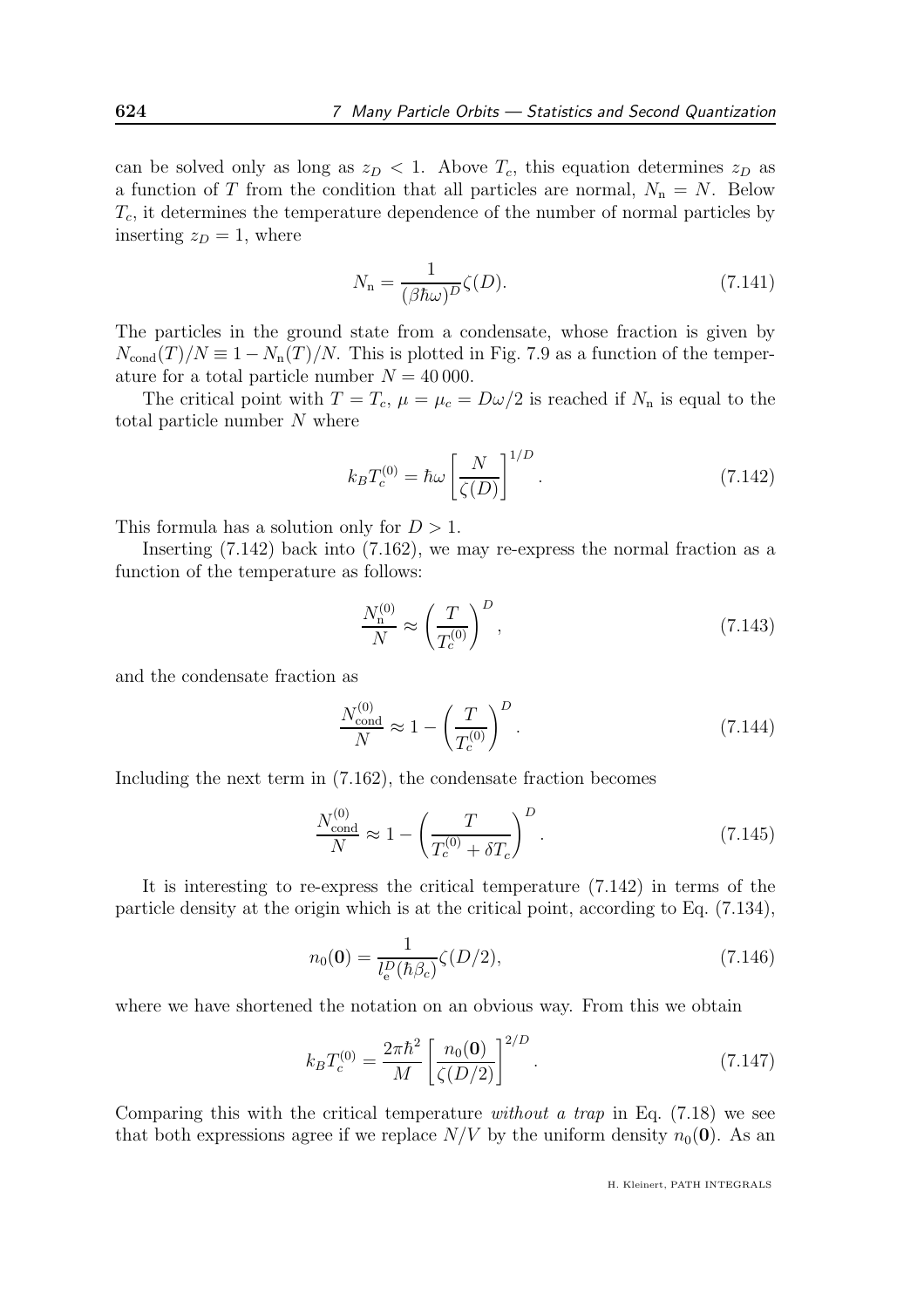

**Figure 7.9** Condensate fraction  $N_{\text{cond}}/N \equiv 1 - N_{\text{n}}/N$  as function of temperature for total number of N particles. The long- and short-dashed curves on the left-hand show the zeroth and first-order approximations (7.144) and (7.163). The dotted curve displays the free-boson behavior (7.58). The right-hand figure shows experimental data for 40 000  $87Rb$  atoms near  $T_c$  by Ensher *et. al.*, Phys. Rev. Lett. 77, 4984 (1996). The solid curve describes noninteracting Bose gas in a harmonic trap [cf. (7.144)]. The dotted curve corrects for finite-N effects [cf.  $(7.163)$ ]. The dashed curve is the best fit to the data. The transition lies at  $T_c \approx 280 \text{ nK}$ , about 3% below the dotted curve.

obvious generalization, we conclude that Bose condensation in any trap will set in when the density at the lowest point reaches the critical value determined by (7.147) [and (7.18)].

Note the different power D and argument in  $\zeta(D)$  in Eq. (7.142) in comparison with the free-boson argument  $D/2$  in Eq. (7.18). This has the consequence that in contrast to the free Bose gas, the gas in a trap can form a condensate in two dimensions. There is now, however, a problem in  $D = 1$  dimension where (7.142) gives a vanishing transition temperature. The leading-order expression (7.142) for critical temperature can also be calculated from a simple statistical consideration. For small  $\omega$ , the density of states available to the bosons is given by the classical expression (4.216):

$$
\rho_{\rm cl}(E) = \left(\frac{M}{2\pi\hbar^2}\right)^{D/2} \frac{1}{\Gamma(D/2)} \int d^D x \, [E - V(\mathbf{x})]^{D/2 - 1}.\tag{7.148}
$$

The number of normal particles is given by the equation

$$
N_{\rm n} = \int_{E_{\rm min}}^{\infty} dE \, \frac{\rho_{\rm cl}(E)}{e^{E/k_B T} - 1},\tag{7.149}
$$

where  $E_{\text{min}}$  is the classical ground state energy. For a harmonic trap, the spatial integral in (7.148) can be done and is proportional to  $E^D$ , after which the integral over E in (7.149) yields  $[k_BT/\hbar\omega]^D \zeta(D) = (T/T_c^{(0)})^D N$ , in agreement with (7.143).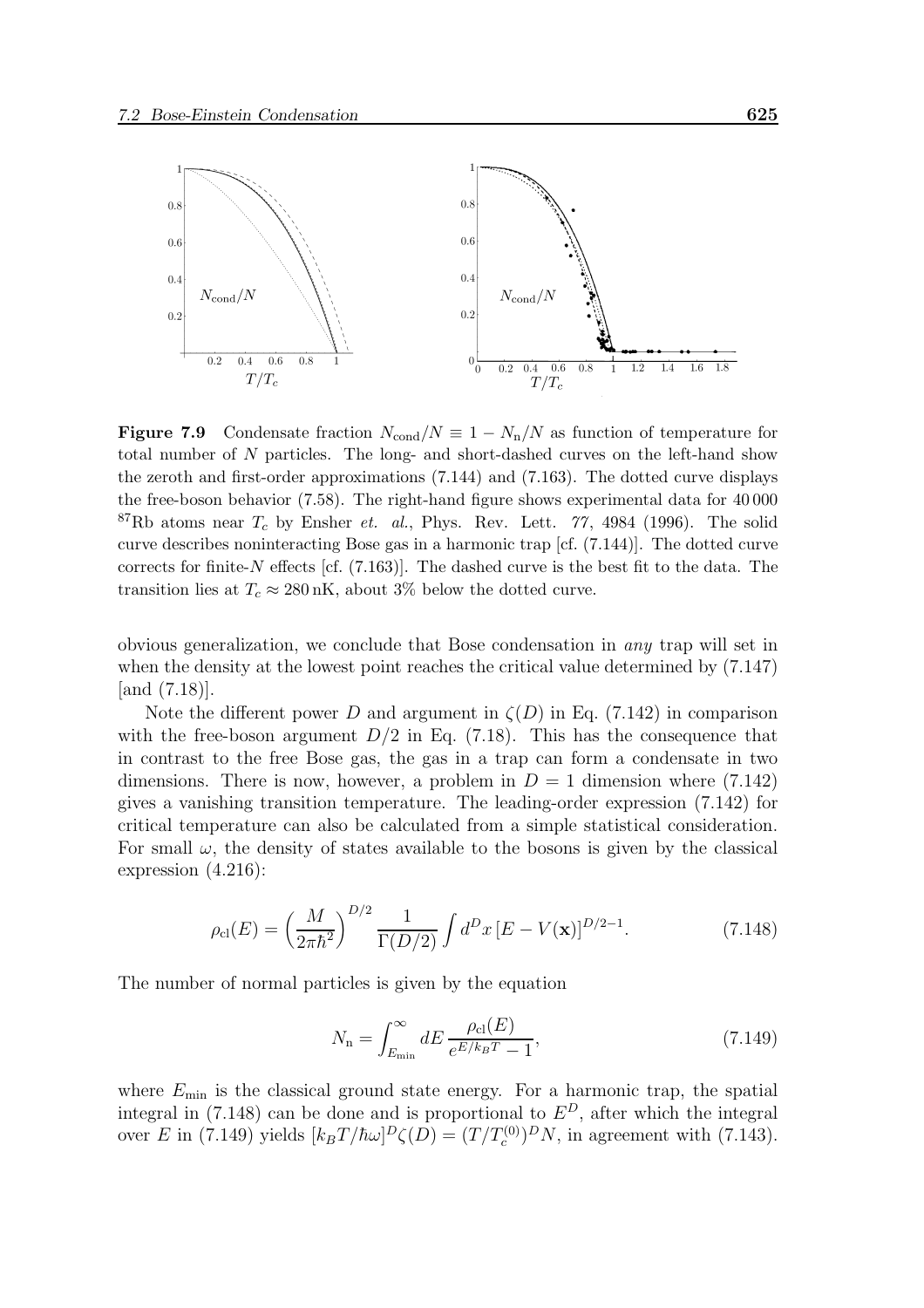Alternatively we may use the phase space formula

$$
N_{\rm n} = \int d^D x \frac{d^D p}{(2\pi\hbar)^D} \frac{1}{e^{\beta[p^2/2M + V(\mathbf{x})]} - 1} = \sum_{n=1}^{\infty} \int d^D x \frac{d^D p}{(2\pi\hbar)^D} e^{-n\beta[p^2/2M + V(\mathbf{x})]}
$$

$$
= \sum_{n=1}^{\infty} \frac{1}{\sqrt{2\pi\hbar^2 n\beta/M}} \int d^D x e^{-n\beta V(\mathbf{x})}, \tag{7.150}
$$

where the spatial integration produces a factor  $\sqrt{2\pi/M\omega^2n\beta}$  so that the right-hand side becomes again  $(T/T_c^{(0)})^D N$ .

# 7.2.7 More General Anisotropic Trap

The equation (7.150) for the particle number can be easily calculated for a more general trap where the potential has the anisotropic power behavior

$$
V(\mathbf{x}) = \frac{M}{2}\tilde{\omega}^2 \tilde{a}^2 \sum_{i=1}^D \left(\frac{|x_i|}{a_i}\right)^{p_i},\tag{7.151}
$$

where  $\tilde{\omega}$  is some frequency parameter and  $\tilde{a}$  is the geometric average  $\tilde{a} \equiv \left[\Pi_{i=1}^D a_i\right]^{1/D}$ . Inserting (7.151) into (7.150) we encounter a product of integrals

$$
\prod_{i=1}^{D} \int_{-\infty}^{\infty} dx \, e^{-n\beta M \tilde{\omega}^2 \tilde{a}^2 (|x_i|/a_i)^{p_i}/2} = \prod_{i=1}^{D} \frac{a_i}{(\beta M \tilde{\omega}^2 \tilde{a}^2/2)^{1/p_i}} \Gamma(1+1/p_i),\tag{7.152}
$$

so that the right-hand side of (7.150) becomes  $(T/T_c^{(0)})^{\tilde{D}}N$ , with the critical temperature

$$
k_B T_c^{(0)} = \frac{M\tilde{a}^2 \tilde{\omega}^2}{2} \left(\frac{\hbar \tilde{\omega}}{M\tilde{a}^2 \tilde{\omega}^2}\right)^{D/\tilde{D}} \left[\frac{N\pi^{D/2}}{\zeta(\tilde{D})\prod_{i=1}^D \Gamma(1+1/p_i)}\right]^{1/\tilde{D}},\tag{7.153}
$$

where  $\tilde{D}$  is the dimensionless parameter

$$
\tilde{D} \equiv \frac{D}{2} + \sum_{i=1}^{D} \frac{1}{p_i}.\tag{7.154}
$$

which takes over the role of D in the harmonic formula  $(7.142)$ . A harmonic trap with different oscillator frequencies  $\omega_1, \ldots, \omega_D$  along the D Cartesian axes, is a special case of (7.151) with  $p_i \equiv 2$ ,  $\omega_i^2 = \tilde{\omega}^2 \tilde{a}^2 / a_i^2$  and  $\tilde{D} = D$ , and formula  $(7.153)$  reduces to  $(7.142)$  with  $\omega$  replaced by the geometric average of the frequencies  $\tilde{\omega} \equiv (\omega_1 \cdots \omega_D)^{1/D}$ . The parameter  $\tilde{a}$  disappears from the formula. A free Bose gas in a box of size  $V_D = \prod_{i=1}^D (2a_i) = 2^D \tilde{a}^D$  is described by (7.151) in the limit  $p_i \to \infty$ where  $D = D/2$ . Then Eq. (7.153) reduces to

$$
k_B T_c^{(0)} = \frac{\pi \hbar^2}{2M\tilde{a}^2} \left[ \frac{N}{\zeta(D/2)} \right]^{2/D} = \frac{2\pi \hbar^2}{M} \left[ \frac{N}{V_D \zeta(D/2)} \right]^{2/D},\tag{7.155}
$$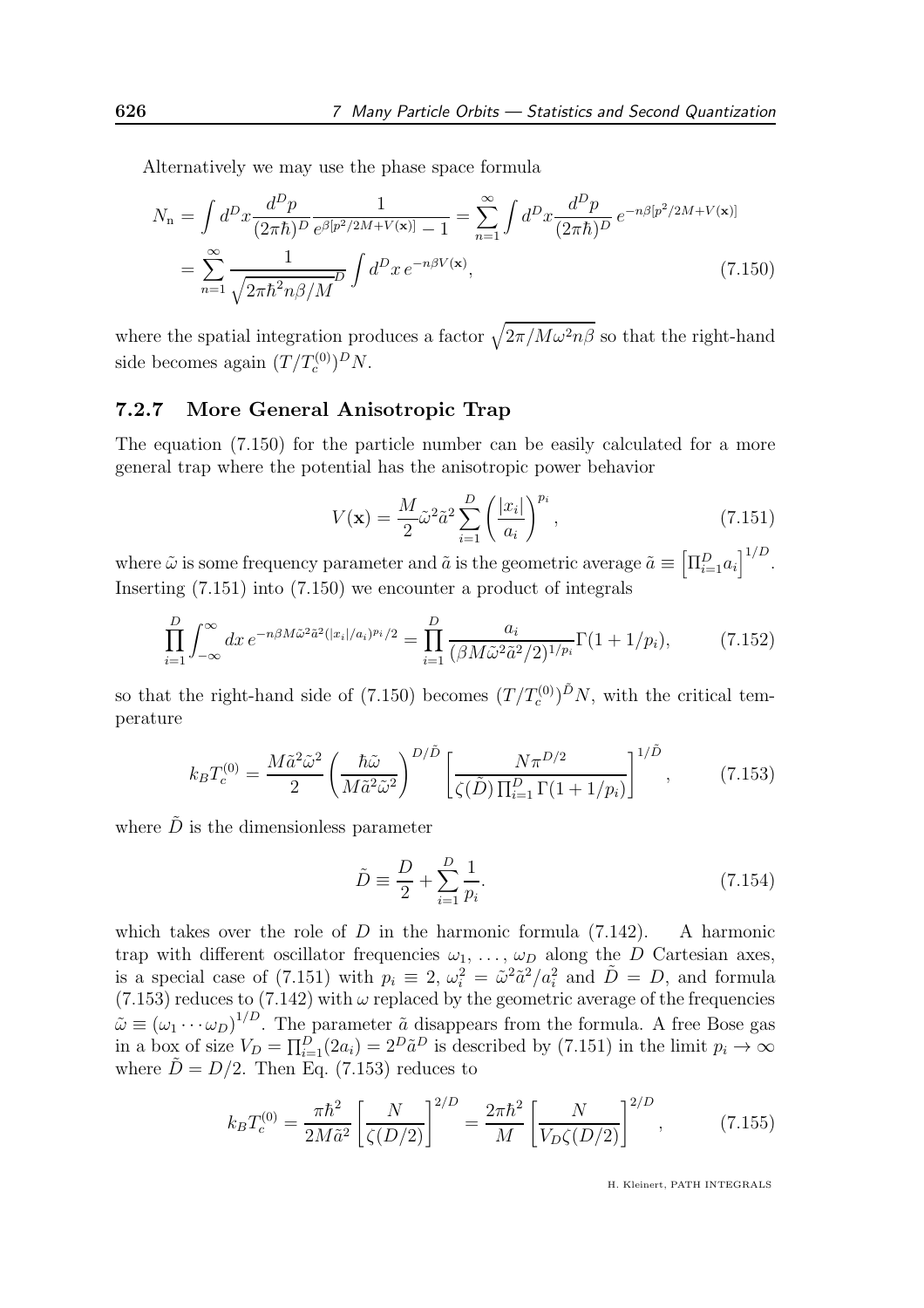in agreement with (7.53) and (7.18).

Another interesting limiting case is that of a box of length  $L = 2a_1$  in the xdirection with  $p_1 = \infty$ , and two different oscillators of frequency  $\omega_2$  and  $\omega_3$  in the other two directions. To find  $T_c^{(0)}$  for such a Bose gas we identify  $\tilde{\omega}^2 \tilde{a}^2/a_{2,3}^2 = \omega_{2,3}^2$ in the potential (7.151), so that  $\tilde{\omega}^4/\tilde{a}^2 = \omega_2^2 \omega_3^2/a_1^2$ , and obtain

$$
k_B T_c^{(0)} = \hbar \tilde{\omega} \left(\frac{\pi \hbar}{2M\tilde{\omega}}\right)^{1/5} \left[\frac{N}{a_1 \zeta(5/2)}\right]^{2/5} = \hbar \tilde{\omega} \left(\frac{2\pi \lambda_{\omega_1} \lambda_{\omega_2}}{L^2}\right)^{1/5} \left[\frac{N}{\zeta(5/2)}\right]^{2/5}.
$$
 (7.156)

#### 7.2.8 Rotating Bose-Einstein Gas

Another interesting potential can be prepared in the laboratory by rotating a Bose condensate [48] with an angular velocity  $\Omega$  around the z-axis. The vertical trapping frequencies is  $\omega_z \approx 2\pi \times 11.0$  Hz  $\approx 0.58 \times nK$ , the horizontal one is  $\omega_\perp \approx 6 \times \omega_z$ . The centrifugal forces create an additional repulsive harmonic potential, bringing the rotating potential to the form

$$
V(\mathbf{x}) = \frac{M\omega_z^2}{2} \left( z^2 + 36\eta r_\perp^2 + \frac{\kappa}{2} \frac{r_\perp^4}{\lambda_{\omega_z}^2} \right) = \frac{\hbar\omega_z}{2} \left( \frac{z^2}{\lambda_{\omega_z}^2} + 36\eta \frac{r_\perp^2}{\lambda_{\omega_z}^2} + \frac{\kappa}{2} \frac{r_\perp^4}{\lambda_{\omega_z}^4} \right), \quad (7.157)
$$

where  $r_{\perp}^2 = x^2 + y^2$ ,  $\eta \equiv 1 - \Omega^2/\omega_{\perp}^2$ ,  $\kappa \approx 0.4$ , and  $\lambda_{\omega_z} \equiv 3.245 \,\mu \text{m} \approx 1.42 \times 10^{-3} \text{ K}$ . For  $\Omega > \omega_{\perp}$ ,  $\eta$  turns negative and the potential takes the form of a Mexican hat as shown in Fig. 3.13, with a circular minimum at  $r_m^2 = -36\eta\lambda_{\omega_z}^2/\kappa$ . For large rotation speed, the potential may be approximated by a circular harmonic well, so that we may apply formula (7.156) with  $a_1 = 2\pi r_m$ , to obtain the *η*-independent critical temperature

$$
k_B T_c^{(0)} \approx \hbar \omega_z \left(\frac{\kappa}{\pi}\right)^{1/5} \left[\frac{N}{\zeta(5/2)}\right]^{2/5}.
$$
 (7.158)

For  $\kappa = 0.4$  and  $N = 300000$ , this yields  $T_c \approx 53$ nK.

 $\sqrt{(x^2+y^2)}$ . To estimate  $T_c^{(0)}$  we approximate it for a moment by the slightly different At the critical rotation speed  $\Omega = \omega_{\perp}$ , the potential is purely quartic  $r_{\perp}$ potential (7.151) with the powers  $p_1 = 2, p_2 = 4, p_3 = 4, a_1 = \lambda_{\omega_z}, a_2 = a_3 =$  $\lambda_{\omega_z}(\kappa/2)^{1/4}$ , so that formula (7.153) becomes

$$
k_B T_c^{(0)} = \hbar \omega_z \left[ \frac{\pi^2 \kappa}{16\Gamma^4 (5/4)} \right]^{1/5} \left[ \frac{N}{\zeta (5/2)} \right]^{2/5} . \tag{7.159}
$$

It is easy to change this result so that it holds for the potential  $\propto r^4 = (x + y)^4$ rather than  $x^4 + y^4$ : we multiply the right-hand side of equation (7.149) for N by a factor

$$
\frac{2\pi \int r dr dx dy e^{-r^4}}{\int dx dy e^{-x^4 - y^4}} = \frac{\pi^{3/2}}{\Gamma[5/4]^2}.
$$
 (7.160)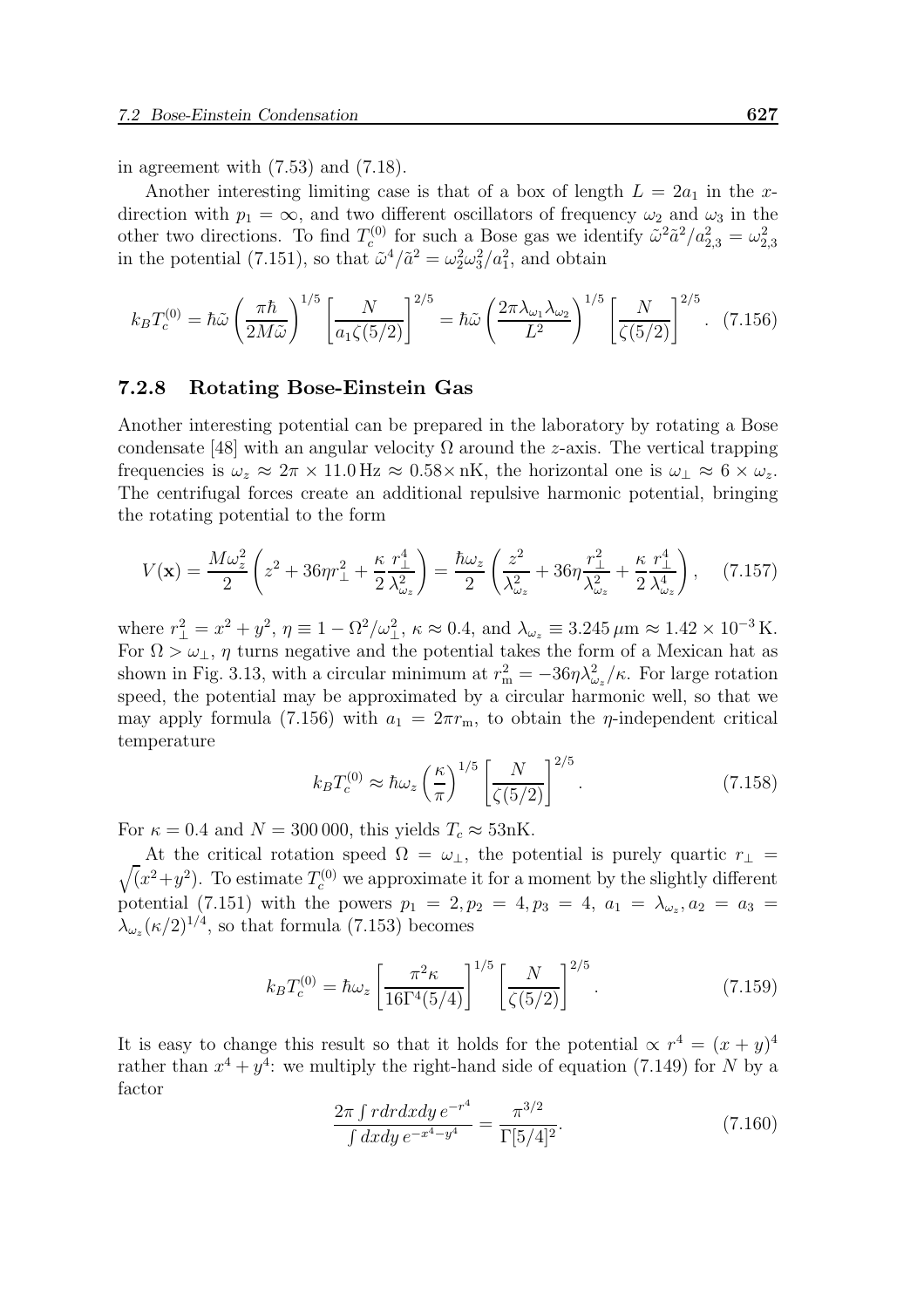This factor arrives inversely in front of N in Eq.  $(7.161)$ , so that we obtain the critical temperature in the critically rotating Bose gas

$$
k_B T_c^{(0)} = \hbar \omega_z \left(\frac{4\kappa}{\pi}\right)^{1/5} \left[\frac{N}{\zeta(5/2)}\right]^{2/5}.
$$
 (7.161)

The critical temperature at  $\Omega = \omega_{\perp}$  is therefore by a factor  $4^{1/5} \approx 1.32$  larger than at infinite  $\Omega$ . Actually, this limit is somewhat academic in a semiclassical approximation since the quantum nature of the oscillator should be accounted for.

#### 7.2.9 Finite-Size Corrections

Experiments never take place in the thermodynamic limit. The particle number is finite and for comparison with the data we must calculate finite-size corrections coming from finite N where  $\mathbb{I} \omega \approx 1/N^{1/D}$  is small but nonzero. The transition is no longer sharp and the definition of the critical temperature is not precise. As in the thermodynamic limit, we shall identify it by the place where  $z_D = 1$  in Eq. (7.139) for  $N_n = N$ . For  $D > 3$ , the corrections are obtained by expanding the first term in the sum (7.138) in powers of  $\omega$  and performing the sums over w and subtracting  $\zeta(0)$  for the sum  $\sum_{w=1}^{\infty} 1$ :

$$
N_{\rm n}(T_c) = \frac{1}{(\beta \hbar \omega)^D} \left[ \zeta(D) + \frac{\beta \hbar \omega}{2} D\zeta(D-1) + \frac{(\omega \hbar \beta)^2}{24} D(3D-1)\zeta(D-2) + \ldots \right]
$$
  
–  $\zeta(0).$  (7.162)

The higher expansion terms contain logarithmically divergent expressions, for instance in one dimension the first term  $\zeta(1)$ , and in three dimensions  $\zeta(D-2) = \zeta(1)$ . These indicate that the expansion powers of  $\beta \hbar \omega$  is has been done improperly at a singular point. Only the terms whose ζ-function have a positive argument can be trusted. A careful discussion along the lines of Subsection 2.15.6 reveals that  $\zeta(1)$  must be replaced by  $\zeta_{reg}(1) = -\log(\beta \hbar \omega) + \text{const.}$ , similar to the replacement (2.590). The expansion is derived in Appendix 7A.

For  $D > 1$ , the expansion (7.162) can be used up to the  $\zeta(D-1)$  terms and yields the finite-size correction to the number of normal particles

$$
\frac{N_{\rm n}}{N} = \left(\frac{T}{T_c^{(0)}}\right)^D + \frac{D}{2} \frac{\zeta(D-1)}{\zeta^{1-1/D}(D)} \frac{1}{N^{1/D}}.\tag{7.163}
$$

Setting  $N_n = N$ , we obtain a shifted critical temperature by a relative amount

$$
\frac{\delta T_c}{T_c^{(0)}} = -\frac{1}{2} \frac{\zeta(D-1)}{\zeta^{(D-1)/D}(D)} \frac{1}{N^{1/D}} + \dots \tag{7.164}
$$

In three dimensions, the first correction shifts the critical temperature  $T_c^{(0)}$  downwards by 2% for 40 000 atoms.

Note that correction (7.164) has no direct  $\omega$ -dependence whose size enters only implicitly via  $T_c^{(0)}$  of Eq. (7.142). In an anisotropic harmonic trap, the temperature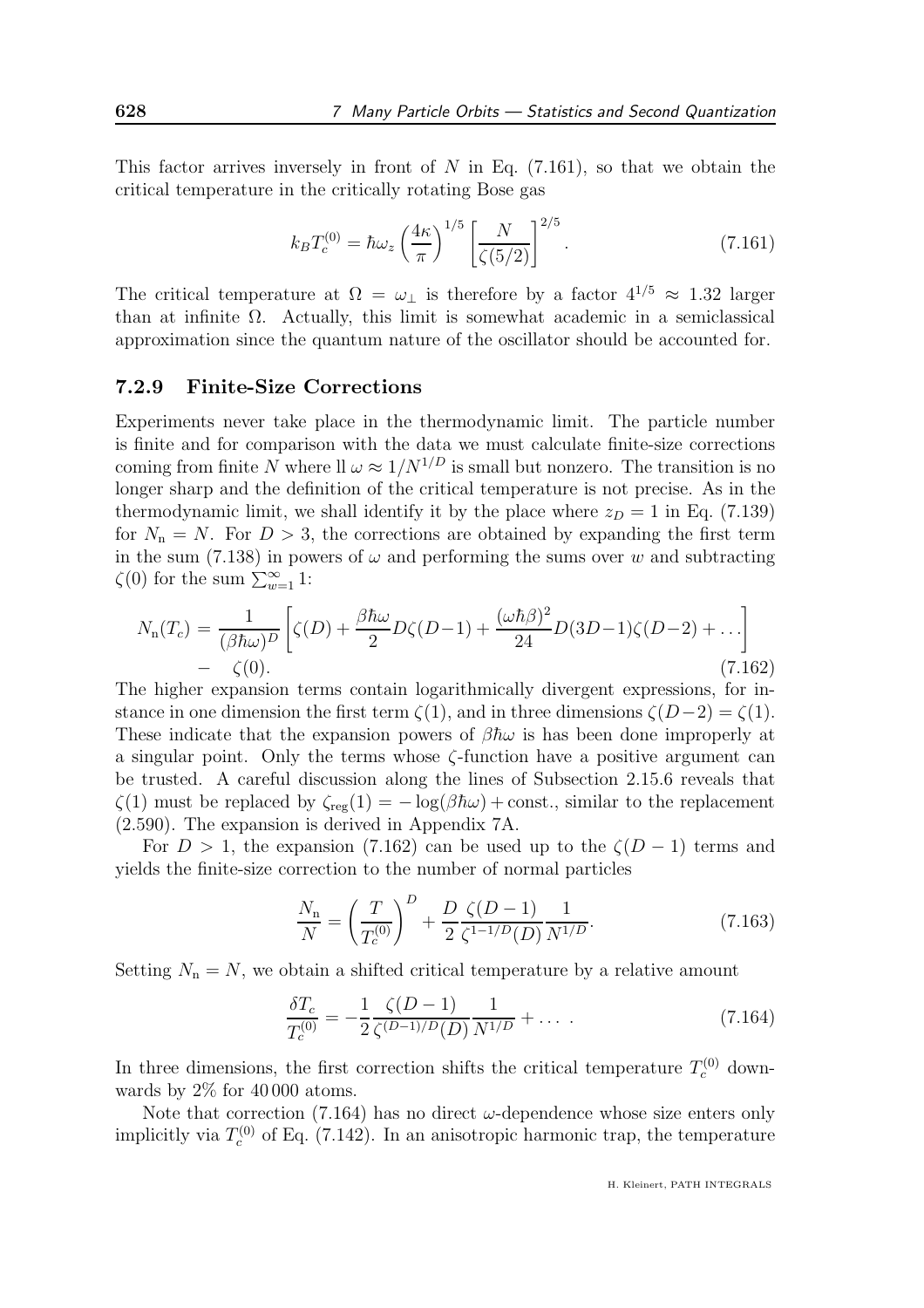shift would carry a dimensionless factor  $\tilde{\omega}/\bar{\omega}$  where  $\bar{\omega}$  is the arithmetic mean  $\bar{\omega} \equiv$  $\left(\sum_{i=1}^D \omega_i\right)/D.$ 

The higher finite-size corrections for smaller particle numbers are all calculated in Appendix 7A. The result can quite simply be deduced by recalling that according to the Robinson expansion (2.583), the first term in the naive, wrong power series expansion of  $\zeta_{\nu}(e^{-b}) = \sum_{w=1}^{\infty} e^{-wb}/w^{\nu} = \sum_{k=0}^{\infty} (-b)^{k}\zeta(\nu-k)/k!$  is corrected by changing the leading term  $\zeta(\nu)$  to  $\Gamma(1-\nu)(-b)^{\nu-1} + \zeta(\nu)$  which remains finite for all positive integer  $\nu$ . Hence we may expect that the correct equation for the critical temperature is obtained by performing this change in Eq. (7.162) on each  $\zeta(\nu)$ . This expectation is confirmed in Appendix 7A. It yields for  $D = 3, 2, 1$  the equations for the number of particles in the excited states

$$
N_{\rm n} = \frac{1}{\beta \hbar \omega} \left[ - (\log \beta \hbar \omega - \gamma) - \frac{\beta \hbar \omega}{2} \zeta(0) + \frac{(\beta \hbar \omega)^2}{12} \zeta(-1) + \ldots \right], \qquad (7.165)
$$

$$
N_{\rm n} = \frac{1}{(\beta \hbar \omega)^2} \left[ \zeta(2) - \beta \hbar \omega \left( \log \beta \hbar \omega - \gamma + \frac{1}{2} \right) - \frac{7(\beta \hbar \omega)^2}{12} \zeta(0) + \ldots \right], \quad (7.166)
$$

$$
N_{\rm n} = \frac{1}{(\beta \hbar \omega)^3} \left[ \zeta(3) + \frac{3\beta \hbar \omega}{2} \zeta(2) - (\beta \hbar \omega)^2 \left( \log \beta \hbar \omega - \gamma + \frac{19}{24} \right) + \ldots \right], (7.167)
$$

where  $\gamma = 0.5772...$  is the Euler-Mascheroni number (2.469). Note that all nonlogarithmic expansion terms coincide with those of the naive expansion (7.162).

These equations may be solved for  $\beta$  at  $N_n = N$  to obtain the critical temperature of the would-be phase transition.

Once we study the position of would-be transitions at finite size, it makes sense to include also the case  $D = 1$  where the thermodynamic limit has no transition at all. There is a strong increase of number of particles in the ground state at a "critical temperature" determined by equating Eq. (7.165) with the total particle number  $N$ , which yields

$$
k_B T_c^{(0)} = \hbar \omega N \frac{1}{\left(-\log \beta \hbar \omega + \gamma\right)} \approx \hbar \omega N \frac{1}{\log N}, \qquad D = 1. \tag{7.168}
$$

Note that this result can also be found also from the divergent naive expansion (7.162) by inserting for the divergent quantity  $\zeta(1)$  the dimensionally regularized expression  $\zeta_{\text{reg}}(1) = -\log(\beta \hbar \omega)$  of Eq. (2.590).

## 7.2.10 Entropy and Specific Heat

By comparing (7.126) with (7.125) we see that the grand-canonical free energy can be obtained from  $N_n$  of Eq. (7.162) by a simple multiplication with  $-1/\beta$  and an increase of the arguments of the zeta-functions  $\zeta(\nu)$  by one unit. Hence we have, up to first order corrections in  $\omega$ 

$$
F_G(\beta,\mu_c) = -\frac{1}{\beta(\beta\hbar\omega)^D} \left[ \zeta(D+1) + \beta\hbar\omega \frac{D}{2}\zeta(D) + \ldots \right].
$$
 (7.169)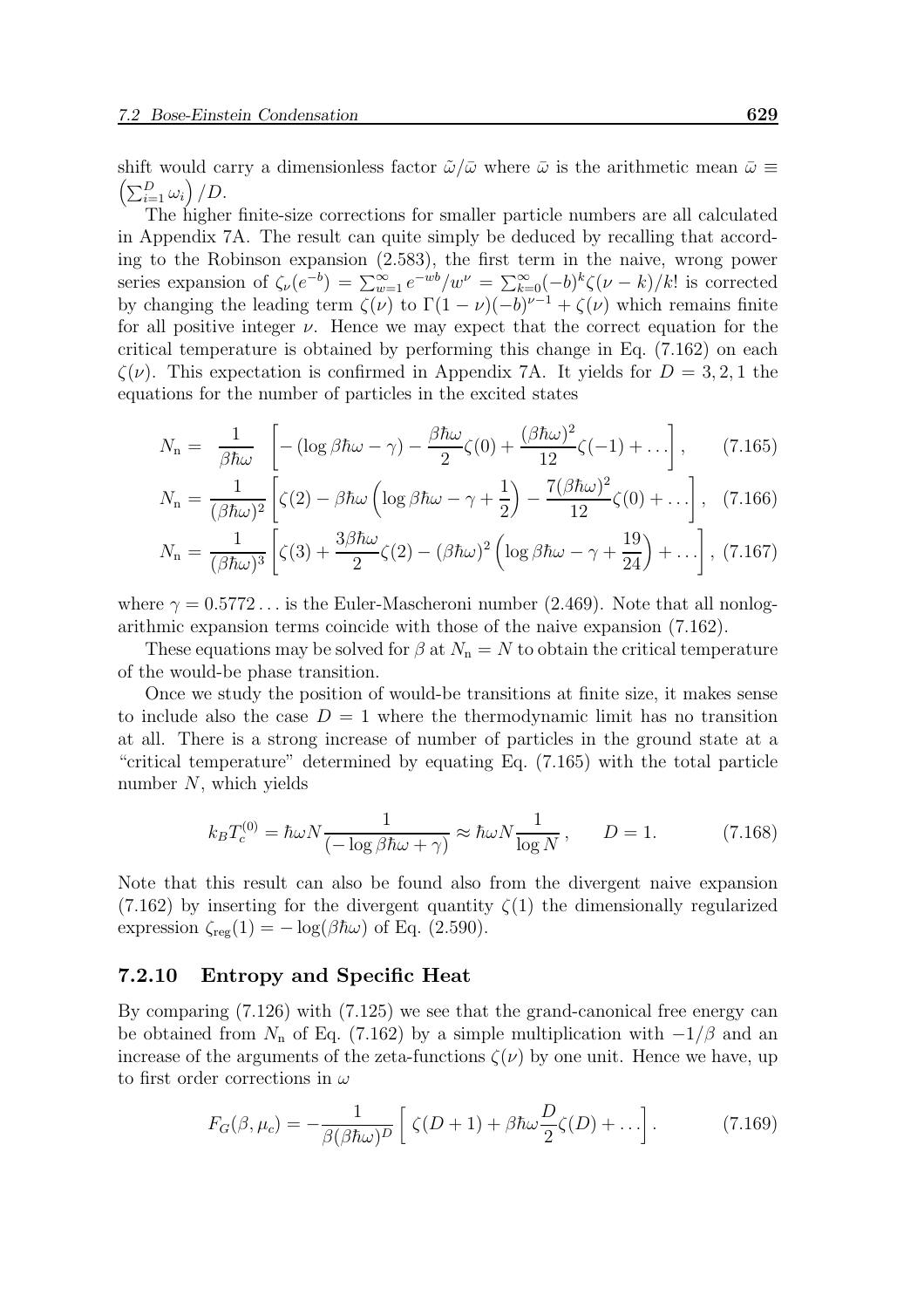From this we calculate immediately the entropy  $S = -\partial_T F_G = k_B \beta^2 \partial_\beta F_G$  as

$$
S = -k_B(D+1)\beta F_G = k_B(D+1)\frac{1}{(\beta\hbar\omega)^D} \left[ \zeta(D+1) + \beta\hbar\omega \frac{D}{2}\zeta(D) + \ldots \right]. (7.170)
$$

In terms of the lowest-order critical temperature (7.142), this becomes

$$
S = k_B N(D+1) \left\{ \left( \frac{T}{T_c^{(0)}} \right)^D \frac{\zeta(D+1)}{\zeta(D)} + \frac{D}{2} \left[ \frac{\zeta(D)}{N} \right]^{1/D} \left( \frac{T}{T_c^{(0)}} \right)^{D-1} + \dots \right\}.
$$
 (7.171)

From this we obtain the specific heat  $C = T\partial_T S$  below  $T_c$ :

$$
C = k_B N(D+1) \left\{ D \left( \frac{T}{T_c^{(0)}} \right)^D \frac{\zeta(D+1)}{\zeta(D)} + \frac{D(D-1)}{2} \left[ \frac{\zeta(D)}{N} \right]^{1/D} \left( \frac{T}{T_c^{(0)}} \right)^{D-1} + \dots \right\}.
$$
(7.172)

At the critical temperature, this has the maximal value

$$
C_{\max} \approx k_B N(D+1) D \frac{\zeta(D+1)}{\zeta(D)} \left\{ 1 + \left[ \frac{D-1}{2} \frac{\zeta^{1+1/D}(D)}{\zeta(D+1)} - \frac{D}{2} \frac{\zeta(D-1)}{\zeta^{1-1/D}(D)} \right] \frac{1}{N^{1/D}} \right\}.
$$
 (7.173)

In three dimensions, the lowest two approximations have their maximum at

$$
C_{\text{max}}^{(0)} \approx k_B N 10.805, \qquad C_{\text{max}}^{(1)} \approx k_B N 9.556. \tag{7.174}
$$

Above  $T_c$ , we expand the total particle number (7.126) in powers of  $\omega$  as in (7.162). The fugacity of the ground state is now different from unity:

$$
N(\beta,\mu) = \frac{1}{(\beta \hbar \omega)^D} \left[ \zeta_D(z_D) + \beta \hbar \omega \frac{D}{2} \zeta_{D-1}(z_D) + \ldots \right].
$$
 (7.175)

The grand-canonical free energy is

$$
F_G(\beta,\mu) = -\frac{1}{\beta(\beta\hbar\omega)^D} \left[ \zeta_{D+1}(z_D) + \beta\hbar\omega \frac{D}{2}\zeta_D(z_D) + \ldots \right],\tag{7.176}
$$

and the entropy

$$
S(\beta,\mu) = k_B \frac{1}{(\beta \hbar \omega)^D} \left\{ (D+1)\zeta_{D+1}(z_D) + \frac{1}{2} \left( \beta \hbar \omega D^2 - 2\beta \mu \right) \zeta_D(z_D) + \ldots \right\}.
$$
 (7.177)

The specific heat C is found from the derivative  $-\beta \partial_{\beta} S|_{N}$  as

$$
C(\beta,\mu) = k_B \frac{1}{(\beta \hbar \omega)^D} \left\{ (D+1) D \zeta_{D+1}(z_D) + \frac{1}{2} \left[ D \left( D^2 + 1 \right) \beta \hbar \omega - D \beta \mu - \beta \partial_\beta (\beta \mu) \right] \zeta_D(z_D) + \dots \right\}.
$$
 (7.178)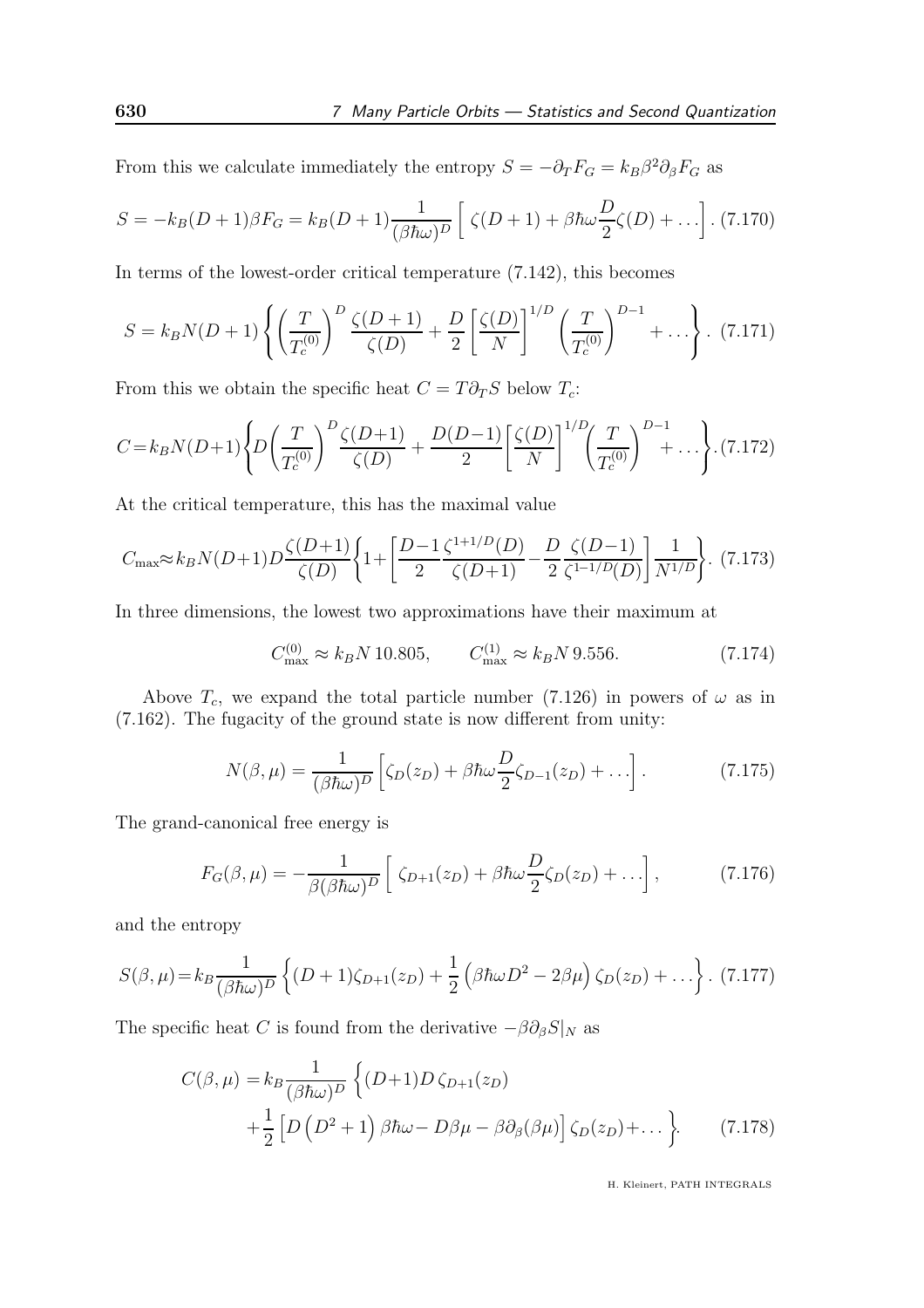The derivative  $\beta \partial_{\beta}(\beta \mu)$  is found as before from the condition:  $\partial N(\beta, \mu(\beta))/\partial \beta = 0$ , implying

$$
0 = \frac{1}{(\beta \hbar \omega)^{D}} \left\{ -\left[ D\zeta_{D}(z_{D}) + \beta \hbar \omega \frac{D}{2} (D-1)\zeta_{D-1}(z_{D}) \right] + \left[ \zeta_{D-1}(z_{D}) + \beta \hbar \omega \frac{D}{2} \zeta_{D-2}(z_{D}) \right] \left[ \beta \partial_{\beta} (\beta \mu) - \beta \hbar \omega \frac{D}{2} \right] + \dots \right\}, \quad (7.179)
$$

so that we obtain

$$
\begin{aligned}\n\sin \beta \partial_{\beta}(\beta \mu) &= D \frac{\zeta_D(z_D) + \beta \hbar \omega \frac{D}{2} \zeta_{D-2}(z_D) + \dots}{\zeta_{D-1}(z_D) + \beta \hbar \frac{D}{2} \omega \zeta_{D-2}(z_D) + \dots}\n\end{aligned} \tag{7.180}
$$

Let us first consider the lowest approximation, where

$$
N(\beta, \mu) \approx \frac{1}{(\beta \hbar \omega)^D} \zeta_D(z), \qquad (7.181)
$$

$$
F_G(\beta,\mu) \approx -\frac{1}{\beta} \frac{1}{(\beta \hbar \omega)^D} \zeta_{D+1}(z) = -N \frac{1}{\beta} \frac{\zeta_{D+1}(z)}{\zeta_D(z)},\tag{7.182}
$$

$$
S(\beta,\mu) \approx \frac{1}{T} \left[ \frac{D+1}{\beta} \frac{1}{(\beta \hbar \omega)^D} \zeta_{D+1}(z) - \mu N \right] = N k_B \left[ \frac{D+1}{(\beta \hbar \omega)^D} \frac{\zeta_{D+1}(z)}{\zeta_D(z)} - \beta \mu \right],
$$
\n(7.183)

so that from (7.60)

$$
E(\beta,\mu) \approx \frac{D}{\beta} \frac{1}{(\beta \hbar \omega)^D} \zeta_{D+1}(z) = N \frac{D}{\beta} \frac{\zeta_{D+1}(z)}{\zeta_D(z)}.
$$
 (7.184)

The chemical potential at fixed N satisfies the equation

$$
\beta \partial_{\beta}(\beta \mu) = D \frac{\zeta_D(z)}{\zeta_{D-1}(z)}.
$$
\n(7.185)

The specific heat at a constant volume is

$$
C = k_B N \left[ (D+1) D \frac{\zeta_{D+1}(z)}{\zeta_D(z)} - D^2 \frac{\zeta_D(z)}{\zeta_{D-1}(z)} \right].
$$
 (7.186)

At high temperatures, C tends to the Dulong-Petit limit  $DNk_B$  since for small z all  $\zeta_{\nu}(z)$  behave like z. This is twice a big as the Dulong-Petit limit of the free Bose gas since there are twice as many harmonic modes.

As the temperature approaches the critical point from above, z tends to unity from below and we obtain a maximal value in three dimensions

$$
C_{\text{max}}^{(0)} = k_B N \left[ 12 \frac{\zeta_4(1)}{\zeta_3(1)} - 9 \frac{\zeta_3(1)}{\zeta_2(1)} \right] \approx k_B N 4.22785. \tag{7.187}
$$

The specific heat for a fixed large number  $N$  of particles in a trap has a much sharper peak than for the free Bose gas. The two curves are compared in Fig. 7.10, where we also show how the peak is rounded for different finite numbers  $N$ <sup>3</sup>

<sup>3</sup>P.W. Courteille, V.S. Bagnato, and V.I. Yukalov, Laser Physics 2, 659 (2001).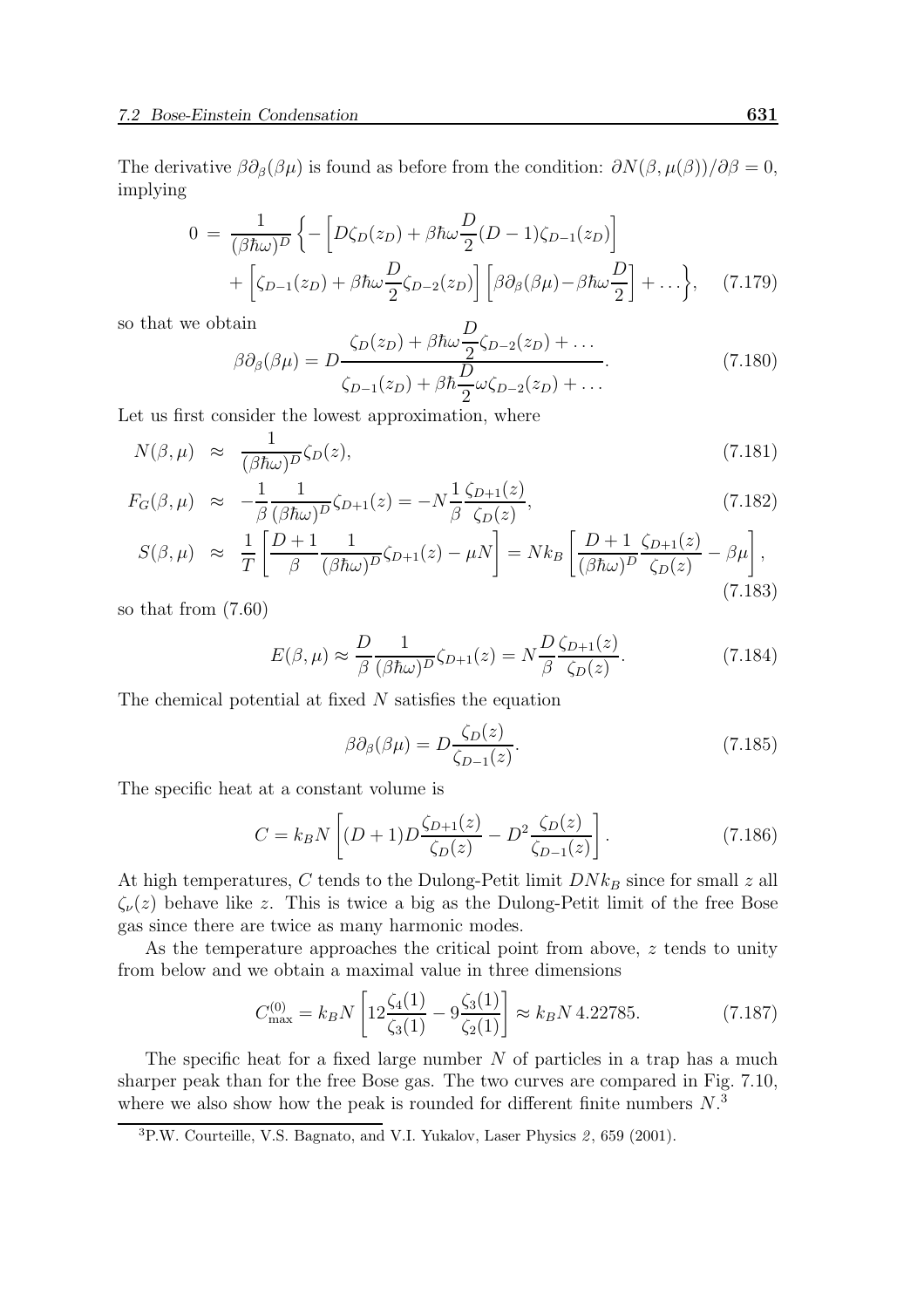

Figure 7.10 Peak of specific heat for infinite (left-hand plot) and various finite numbers 100, 1000, 10000 of particles  $N$  (right-hand plots) in harmonic trap. The large- $N$  curve is compared with that of a free Bose gas.

# 7.2.11 Interactions in Harmonic Trap

Let us now study the effect of interactions on a Bose gas in an isotropic harmonic trap. This is most easily done by adding to the free part (7.132) the interaction  $(7.101)$  with  $n(x)$  taken from  $(7.131)$ , to express the grand-canonical free energy by analogy with (7.102) as

$$
F_G = \int d^D x \left\{ -\frac{1}{\beta} Z_{\omega}(\beta) \int_0^{z_D} \frac{dz}{z} \zeta_D(\beta \hbar \omega; z; \mathbf{x}) + g \left[ Z_{\omega}(\beta) \zeta_D(\beta \hbar \omega; z_D; \mathbf{x}) \right]^2 \right\}.
$$
\n(7.188)

Using the relation (7.103), this takes a form more similar to (7.106):

$$
F_G = -\frac{1}{\beta} Z_{\omega}(\beta) \int d^D x \left\{ \int_0^{z_D} \frac{dz}{z} \zeta_D(\beta \hbar \omega; z; \mathbf{x}) - 2 \hat{a} \, l_e^D(\hbar \beta) Z_{\omega}(\beta) \left[ \zeta_D(\beta \hbar \omega; z_D; \mathbf{x}) \right]^2 \right\}.
$$
\n(7.189)

As in Eq. (7.113), we now construct the variational free energy to be extremized with respect to the local parameter  $\sigma(\mathbf{x})$ . Moreover, we shall find it convenient to express  $\zeta(z)$  as  $\int_0^z (dz'/z')\zeta(z')$ . This leads to the variational expression

$$
F_G^{\sigma} = -\frac{1}{\beta} Z_{\omega}(\beta) \int d^3 x \left[ \int_0^{z_D e^{\sigma(\mathbf{x})}} \frac{dz}{z} \zeta_D(\beta \hbar \omega; z; \mathbf{x}) - \frac{\sigma^2(\mathbf{x})}{8\tilde{a}} \right],\tag{7.190}
$$

where  $z_D = e^{-(D\hbar\omega/2 - \mu)\beta} = e^{-D\beta\hbar\omega/2}z$  and

$$
\tilde{a} \equiv \hat{a} l_{\rm e}^{D}(\hbar \beta) Z_{\omega}(\beta) = \frac{a}{l_{\rm e}(\hbar \beta)} l_{\rm e}^{D}(\hbar \beta) Z_{\omega}(\beta). \tag{7.191}
$$

The extremum lies at  $\sigma(\mathbf{x}) = \Sigma(\mathbf{x})$  where by analogy with (7.114):

$$
\Sigma(\mathbf{x}) \equiv -4\tilde{a}\zeta_D(\beta\hbar\omega; z_De^{\Sigma(\mathbf{x})}; \mathbf{x}).\tag{7.192}
$$

For a small trap frequency  $\omega$ , we use the function  $\zeta_D(\beta \hbar \omega; z_D; \mathbf{x})$  in the approximate form (7.133), written as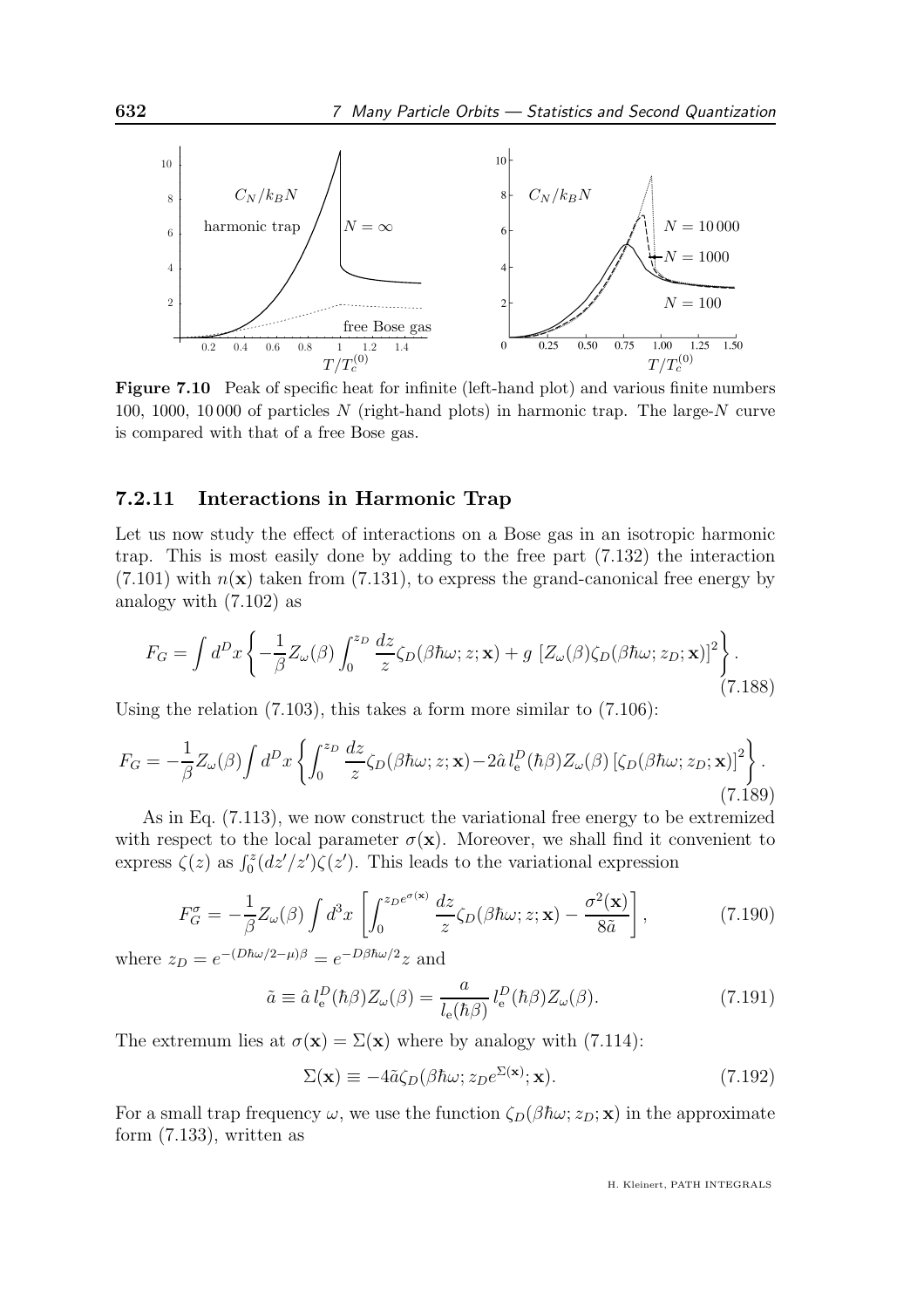$$
\zeta_D(\beta \hbar \omega; z_D; \mathbf{x}) \equiv \sum_{w=1}^{\infty} \sqrt{\frac{\omega^2 M \beta^D}{2 \pi w}} z_D^w e^{-M w \beta \omega^2 \mathbf{x}^2 / 2}.
$$
 (7.193)

In this approximation, Eq. (7.192) becomes

$$
\Sigma(\mathbf{x}) \stackrel{\omega \approx 0}{\approx} -4\tilde{a} \sum_{w=1}^{\infty} \sqrt{\frac{\omega^2 M \beta}{2\pi w}} z_D^w e^{w\Sigma(\mathbf{x})} e^{-Mw\beta\omega^2 \mathbf{x}^2/2}.
$$
 (7.194)

For small  $\tilde{a}$ ,  $\Sigma(\mathbf{x})$  is also small, so that the factor  $e^{w\Sigma(\mathbf{x})}$  on the right-hand side is close to unity and can be omitted. This will be inserted into the equation for the particle number above  $T_c$ :

$$
N = \int d^D x \, n(\mathbf{x}) = Z_{\omega}(\beta) \int d^D x \, \bar{\zeta}_D(\beta \hbar \omega; z_D e^{\Sigma(\mathbf{x})}; \mathbf{x}). \tag{7.195}
$$

Recall that in the thermodynamic limit for  $D > 1$  where the phase transition properly exists,  $\zeta_D(\beta \hbar \omega; z_D; \mathbf{x})$  and  $\bar{\zeta}_D(\beta \hbar \omega; z_D; \mathbf{x})$  coincide, due to (7.139) and (7.141).

From (7.195) we may derive the following equation for the critical temperature as a function of  $z_D$ :

$$
1 = \frac{Z_{\omega}(\beta)}{Z_{\omega}(\beta_c^{(0)})} \int d^D x \frac{\bar{\zeta}_D(\beta \hbar \omega; z_De^{\Sigma(\mathbf{x})}; \mathbf{x})}{\bar{\zeta}_D(\beta_c^{(0)} \hbar \omega; 1)},
$$
(7.196)

where  $T_c^{(0)}$  is the critical temperature in the trap *without* the repulsive interaction. The critical temperature  $T_c$  of the interacting system is reached if the second argument of  $\bar{\zeta}_D(\beta \hbar \omega; z_0 e^{\Sigma(\mathbf{x})}; \mathbf{x})$  hits the boundary of the unit convergence radius of the expansion (7.130) for  $\mathbf{x} = 0$ , i.e., if  $z_{D}e^{\Sigma(0)} = 1$ . Thus we find the equation for  $T_c$ :

$$
1 = \frac{Z_{\omega}(\beta_c)}{Z_{\omega}(\beta_c^{(0)})} \int d^D x \frac{\bar{\zeta}_D(\beta_c \hbar \omega; e^{\Sigma_c(\mathbf{x}) - \Sigma_c(\mathbf{0})}; \mathbf{x})}{\bar{\zeta}_D(\beta_c^{(0)} \hbar \omega; 1)},
$$
(7.197)

where the subscript of  $\Sigma_c(\mathbf{x})$  indicates that  $\beta$  in (7.194) has been set equal to  $\beta_c$ . In particular,  $\tilde{a}$  contained in  $\Sigma_c(\mathbf{x})$  is equal to  $\tilde{a}_c \equiv a/\ell_c$ . Since this is small by assumption, we expand the numerator of (7.197) as

$$
1 \approx \frac{Z_{\omega}(\beta_c)}{Z_{\omega}(\beta_c^{(0)})} \left\{ 1 + \frac{1}{\bar{\zeta}_D(\beta_c^{(0)}\hbar\omega; 1)} \int d^D x \,\Delta \bar{\zeta}_D(\beta_c^{(0)}\hbar\omega; 1; \mathbf{x}) \right\},\tag{7.198}
$$

where the integral has the explicit small- $\omega$  form

$$
\int d^D x \sum_{w=1}^{\infty} \sqrt{\frac{\omega^2 M \beta_c^{(0)}}{2\pi w}}^D e^{-M w \beta_c^{(0)} \omega^2 \mathbf{x}^2/2} \left( e^{w[\Sigma_c(\mathbf{x}) - \Sigma_c(\mathbf{0})]} - 1 \right). \tag{7.199}
$$

In the subtracted term we have used the fact that for small  $\omega$ ,  $\bar{\zeta}_D(\beta_c^{(0)}\hbar\omega;1) \approx$  $\overline{\zeta}_D(\beta_c\hbar\omega;1) \approx \zeta(D)$  is independent of  $\beta$  [see (7.139) and (7.141)].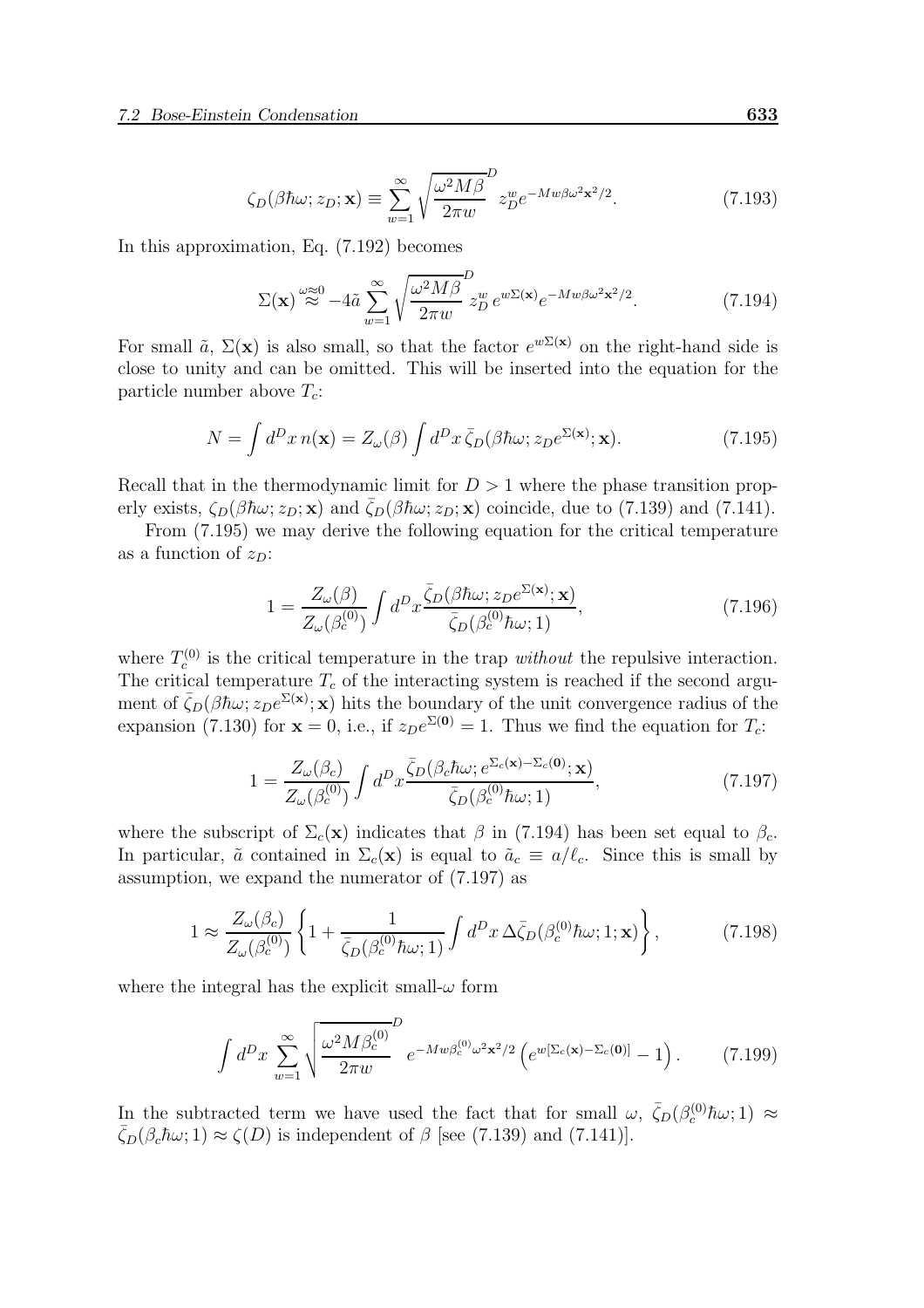Next we approximate near  $T_c^{(0)}$ :

$$
\frac{Z_{\omega}(\beta_c)}{Z_{\omega}(\beta_c^{(0)})} \equiv 1 + D \frac{\Delta T_c}{T_c^{(0)}} \frac{\beta_c^{(0)} \hbar \omega/2}{\tanh(\beta_c^{(0)} \hbar \omega/2)} \stackrel{\omega \approx 0}{\approx} 1 + D \frac{\Delta T_c}{T_c^{(0)}},\tag{7.200}
$$

such that Eq. (7.198) can be solved for  $\Delta T_c/T_c^{(0)}$ :

$$
\frac{\Delta T_c}{T_c^{(0)}} \approx -\frac{1}{D} \frac{1}{\zeta(D)} \int d^D x \,\Delta \bar{\zeta}_D(\beta_c^{(0)} \hbar \omega; 1; \mathbf{x}).\tag{7.201}
$$

On the right-hand side, we now insert (7.199) with the small quantity  $\Sigma_c(\mathbf{x})$  approximated by Eq. (7.194) at  $\beta_c^{(0)}$ , in which the factor  $e^{w\Sigma_c(x)}$  on the right-hand side is replaced by 1, and find for the integral (7.199):

$$
-4\tilde{a}_c \int d^D x \sum_{w=1}^{\infty} \sqrt{\frac{\omega^2 M \beta_c^{(0)}}{2\pi w}}^D e^{-M w \beta_c^{(0)} \omega^2 \mathbf{x}^2/2} w \sum_{w'=1}^{\infty} \sqrt{\frac{\omega^2 M \beta_c^{(0)}}{2\pi w'}}^D \left(e^{M w' \beta_c^{(0)} \omega^2 \mathbf{x}^2/2} - 1\right).
$$

The integral leads to

$$
-4\tilde{a}_c \sqrt{\frac{\omega^2 M \beta_c^{(0)}}{2\pi}} \sum_{w,w'=1}^D \frac{1}{w^{D/2-1} w'^{D/2}} \left[ \frac{1}{(w+w')^{D/2}} - \frac{1}{w^{D/2}} \right] \equiv -4\hat{a}_c S(D), \tag{7.202}
$$

where  $S(D)$  abbreviates the double sum, whose prefactor has been simplifies to  $-4\hat{a}_c$ using (7.191) and the fact that for small  $\omega$ ,  $Z_{\omega}(\beta_c^{(0)}) \approx (\omega \hbar \beta_c^{(0)})^{-D}$ . For  $D = 3$ , the double sum has the value  $S(3) \approx 1.2076 - \zeta(2)\zeta(3/2) \approx -3.089$ . Inserting everything into (7.201), we obtain for small a and small  $\omega$  the shift in the critical temperature

$$
\frac{\Delta T_c}{T_c^{(0)}} \approx \frac{4\hat{a}_c}{D} \frac{S(D)}{\zeta(D)} \mathop{\approx}\limits_{D=3} -3.427 \frac{a}{\ell_c}.\tag{7.203}
$$

In contrast to the free Bose gas, where a small  $\delta$ -function repulsion does not produce any shift using the same approximation as here [recall (7.116)], and only a high-loop calculation leads to an upwards shift proportional to a, the critical temperature of the trapped Bose gas is shifted *downwards*. We can express  $\ell_c$  in terms of the length scale  $\lambda_{\omega} \equiv \sqrt{\hbar / M \omega}$  associated with the harmonic oscillator [recall Eq. (2.303)] and rewrite  $\ell_c = \lambda_\omega \sqrt{2\pi \beta_c \hbar \omega}$ . Together with the relation (7.142), we find

$$
\frac{\Delta T_c}{T_c^{(0)}} \approx -3.427 \frac{1}{\sqrt{2\pi} [\zeta(3)]^{1/6}} \frac{a}{\lambda_\omega} N^{1/6} \approx -1.326 \frac{a}{\lambda_\omega} N^{1/6}.
$$
 (7.204)

Note that since  $\omega$  is small, the temperature shift formula (7.201) can also be expressed in terms of the zero- $\omega$  density (7.134) as

$$
\Delta T_c \stackrel{\omega, \tilde{a}\approx 0}{\approx} 2g \frac{\int d^3x \left[ \partial_\mu n_0(\mathbf{x}) \right] \left[ n_0(\mathbf{x}) - n_0(\mathbf{0}) \right]}{\int d^3x \, \partial_T n_0(\mathbf{x})},\tag{7.205}
$$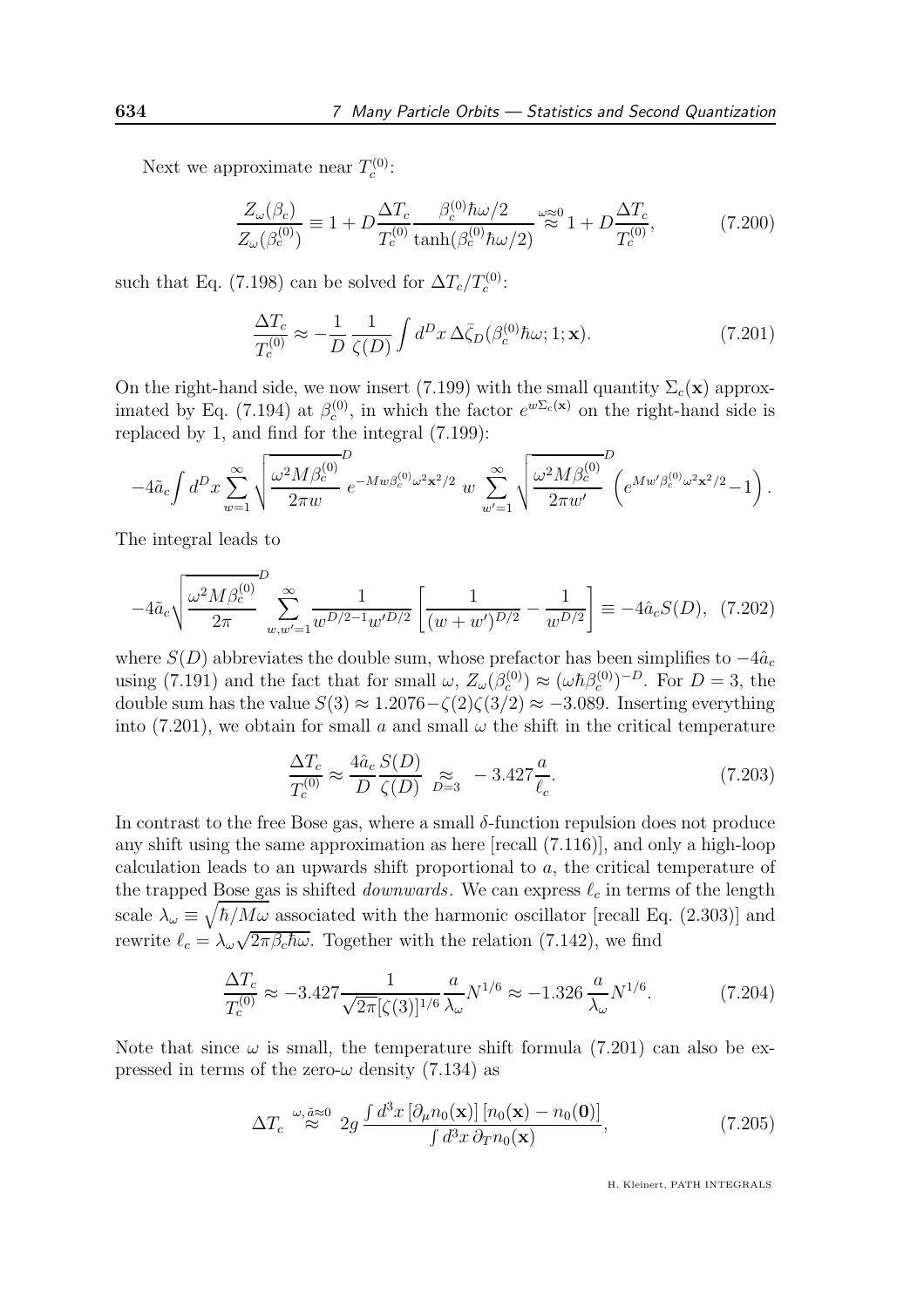where we have omitted the other arguments  $\beta$  and z of  $n_0(\beta; z; \mathbf{x})$ , for brevity. To derive this formula we rewrite the grand-canonical free energy (7.190) as

$$
F_G = -\frac{1}{\beta} \int d^3x \left[ \int_0^{ze^{\beta \nu(\mathbf{x})}} \frac{dz'}{z'} n_0(\beta; z'; \mathbf{x}) - \beta \frac{\nu^2(\mathbf{x})}{4g} \right],\tag{7.206}
$$

so that the particle number equation Eq. (7.195) takes the form

$$
N = \int d^3x \, n_0(\beta; z e^{\beta \nu(\mathbf{x})}; \mathbf{x}).\tag{7.207}
$$

Extremizing  $F_G$  in  $\nu(\mathbf{x})$  yields the self-consistent equation

$$
\nu(\mathbf{x}) = -2gn_0(\beta; z e^{\beta \nu(\mathbf{x})}; \mathbf{x}).\tag{7.208}
$$

As before, the critical temperature is reached for  $ze^{\beta\nu(0)} = 1$ , implying that

$$
N = \int d^3x \, n_0(\beta_c; z e^{-2\beta g[n_0(\mathbf{x}) - n_0(\mathbf{0})]}; \mathbf{x}). \tag{7.209}
$$

In the exponent we have omitted again the arguments  $\beta$  and z of  $n_0(\beta; z; \mathbf{x})$ . If we now impose the condition of constant  $N$ ,  $\Delta N = (\Delta T_c \partial_T + \Delta \mu \partial_u)N = 0$ , and insert  $\Delta\mu = -2q[n_0(\mathbf{x})-n_0(\mathbf{0})]$ , we find (7.205). Inserting into (7.205) the density (7.134) for the general trap (7.151), we find the generalization of (7.203):

$$
\frac{\Delta T_c}{T_c^{(0)}} \approx \frac{4\hat{a}_c}{\tilde{D}} \frac{1}{\zeta(\tilde{D})} \sum_{w,w'=1}^{\infty} \frac{1}{w^{D/2-1} w'^{D/2}} \left[ \frac{1}{(w+w')^{\tilde{D}-D/2}} - \frac{1}{w^{\tilde{D}-D/2}} \right],\tag{7.210}
$$

which vanishes for the homogeneous gas, as concluded before on the basis of Eq. (7.116).

Let us compare the result (7.204) with the experimental temperature shift for <sup>87</sup>Rb in a trap with a critical temperature  $T_c \approx 280 \text{ nK}$  which lies about 3% below the noninteracting Bose gas temperature (see Fig. 7.9). Its thermal de Broglie length is calculated best in atomic units. Then the fundamental length scale is the Bohr radius  $a_H = \hbar / M_p c \alpha$ , where  $M_p$  is the proton mass and  $\alpha \approx 1/137.035$  the fine-structure constant. The fundamental energy scale is  $E_H = M_e c^2 \alpha^2$ . Writing now the thermal de Broglie length at the critical temperature as

$$
\frac{a}{\ell_c} = \frac{2\pi\hbar^2}{Mk_B T_c} = \sqrt{2\pi} \sqrt{\frac{E_H}{k_B T_c}} \sqrt{\frac{M_e}{87M_p}} a_H,
$$
\n(7.211)

we estimate with  $\sqrt{E_H/k_B T_c} \approx \sqrt{27.21 \, {\rm eV}/(280 \times 10^{-9}/11\,604.447 \, {\rm eV})} \approx 1.06 \times 10^6$ and  $\sqrt{M_e/87M_p} \approx \sqrt{0.511 \text{eV}/(87 \times 938.27 \text{eV})} \approx 0.002502$  such that  $\ell_c \approx 6646 a_H$ .

The triplet s-wave scattering length of <sup>87</sup>Rb is  $a \approx (106 \pm 4) a_H$  such that we find from (7.203)

$$
\frac{\Delta T_c}{T_c^{(0)}} \approx -5.4\%,\tag{7.212}
$$

which is compatible with the experimentally data of the trap in Fig. 7.9.

Let us finally mention recent studies of more realistic systems in which bosons in a trap interact with longer-range interactions [45].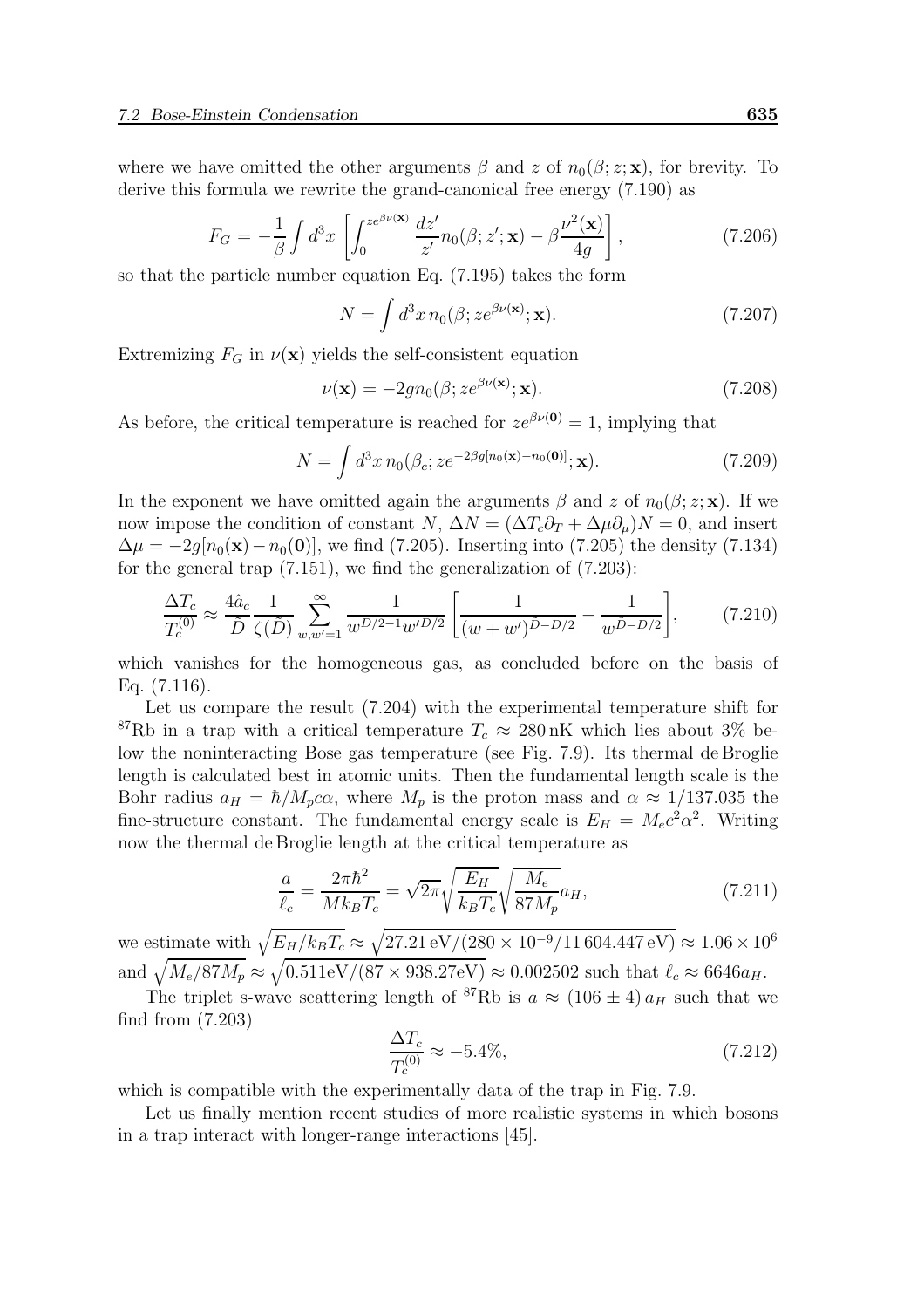# 7.3 Gas of Free Fermions

For fermions, the thermodynamic functions (7.32) and (7.33) contain the functions

$$
\zeta_{\nu}^{\mathbf{f}}(z) \equiv \sum_{w=1}^{\infty} (-1)^{w-1} \frac{z^w}{w^{\nu}},\tag{7.213}
$$

which starts out for small z like z. For  $z = 1$ , this becomes

$$
\zeta_{\nu}^{\mathsf{f}}(1) = \frac{1}{1} - \frac{1}{2^{\nu}} + \frac{1}{3^{\nu}} - \frac{1}{4^{\nu}} + \dots = \sum_{k=0}^{\infty} \frac{1}{k^{\nu}} - 2^{1-\nu} \sum_{k=0}^{\infty} \frac{1}{k^{\nu}} = \left(1 - 2^{1-\nu}\right) \zeta(\nu). \tag{7.214}
$$

In contrast to  $\zeta_{\nu}(z)$  in Eq. (7.34) this function is perfectly well-defined for all chemical potentials by analytic continuation. The reason is the alternating sign in the series (7.213). The analytic continuation is achieved by expressing  $\zeta_{\nu}^{\text{f}}(z)$  as an integral by analogy with (7.39), (7.40):

$$
\zeta_n^{\mathbf{f}}(z) \equiv \frac{1}{\Gamma(n)} i_n^{\mathbf{f}}(\alpha),\tag{7.215}
$$

where  $i_n^f(\alpha)$  are the integrals

$$
i_n^{\text{f}}(\alpha) \equiv \int_0^\infty d\varepsilon \frac{\varepsilon^{n-1}}{e^{\varepsilon-\alpha}+1}.\tag{7.216}
$$

In the integrand we recognize the Fermi distribution function of Eq. (3.111), in which  $\omega \hbar \beta$  is replaced by  $\varepsilon - \alpha$ :

$$
n_{\varepsilon}^{\mathrm{f}} = \frac{1}{e^{\varepsilon - \alpha} + 1}.\tag{7.217}
$$

The quantity  $\varepsilon$  plays the role of a reduced energy  $\varepsilon = E/k_BT$ , and  $\alpha$  is a reduced chemical potential  $\alpha = \mu / k_B T$ .

Let us also here express the grand-canonical free energy  $F_G$  in terms of the functions  $i_n^f(\alpha)$ . Combining Eqs. (7.32), (7.213), and (7.216) we obtain for fermions with  $g_S = 2S + 1$  spin orientations:

$$
F_G = -\frac{1}{\beta} Z_0(\beta) \frac{g_S}{\Gamma(D/2+1)} i_{D/2+1}^{\{f\}}(\beta \mu) = -\frac{1}{\beta \Gamma(D/2+1)} \frac{g_S V_D}{\sqrt{2\pi \hbar^2 \beta / M}^D} \int_0^\infty d\varepsilon \frac{\varepsilon^{D/2}}{e^{\varepsilon - \beta \mu} + 1},\tag{7.218}
$$

and the integral can be brought by partial integration to the form

$$
F_G = -\frac{1}{\beta \Gamma(D/2)} \frac{g_S V_D}{\sqrt{2\pi \hbar^2 \beta/M}} \int_0^\infty d\varepsilon \,\varepsilon^{D/2 - 1} \log(1 + e^{-\varepsilon + \beta \mu}).\tag{7.219}
$$

Recalling Eq. (7.47), this can be rewritten as a sum over momenta of oscillators with energy  $\hbar \omega_{\mathbf{p}} \equiv \mathbf{p}^2/2M$ :

$$
F_G = -\frac{g_S}{\beta} \sum_{\mathbf{p}} \log(1 + e^{-\beta \hbar \omega_{\mathbf{p}} + \beta \mu}). \tag{7.220}
$$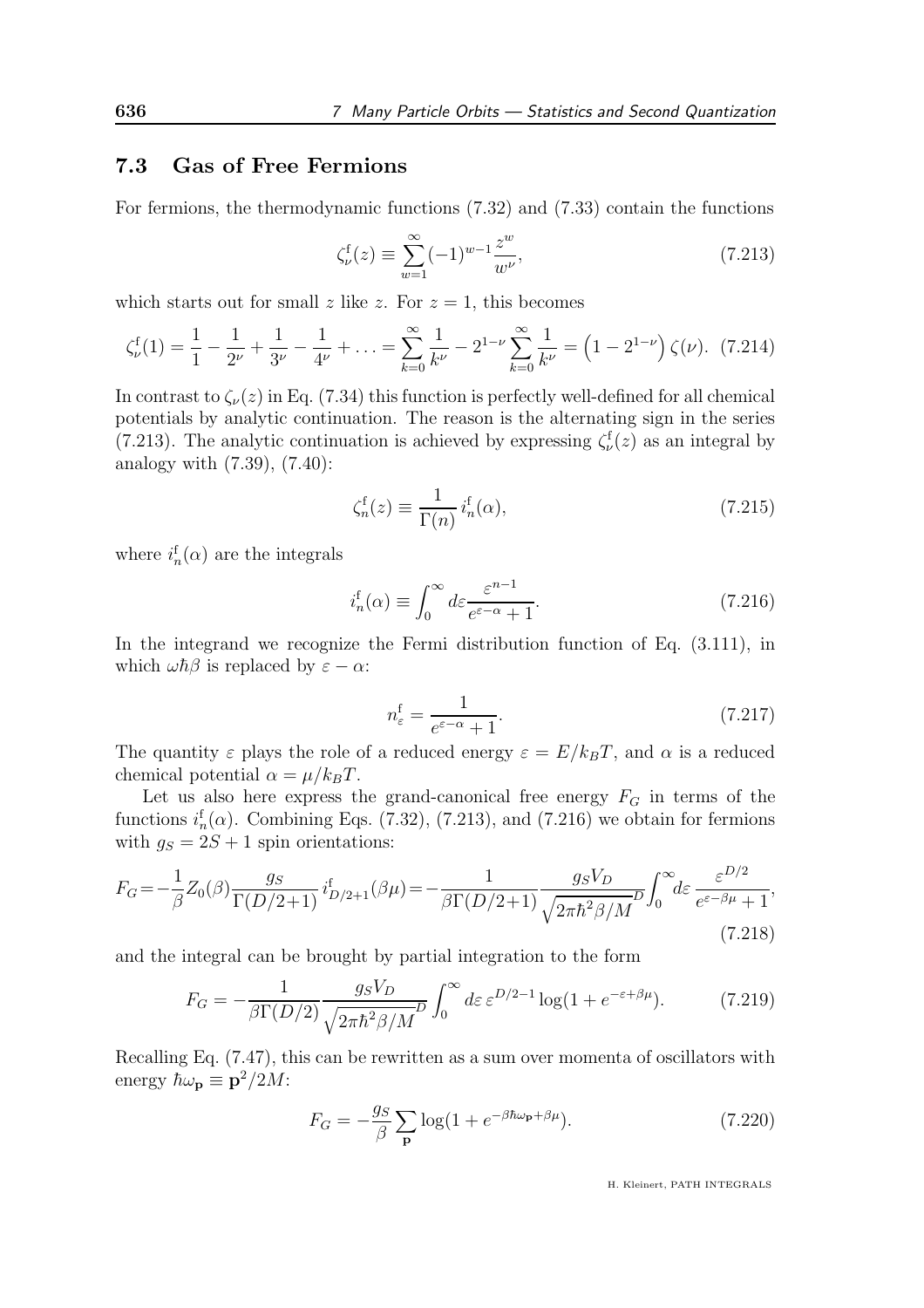This free energy will be studied in detail in Section 7.14.

The particle number corresponding to the integral representations (7.219) and (7.220) is

$$
N = -\frac{\partial}{\partial \mu} F_G = \frac{1}{\Gamma(D/2)} \frac{g_S V_D}{\sqrt{2\pi\hbar^2 \beta/M}} \int_0^\infty d\varepsilon \frac{\varepsilon^{D/2 - 1}}{e^{\varepsilon + \beta \mu} - 1} = g_S \sum_{\mathbf{p}} \frac{1}{e^{\beta \hbar \omega_{\mathbf{p}} + \beta \mu} - 1}.
$$
(7.221)

Recalling the reduced density of states, this may be written with the help of the Fermi distribution function  $n_{\omega}^{\text{f}}$  of Eq. (7.217) as

$$
N = g_S V_D \int_0^\infty d\varepsilon \, N_\varepsilon \, n_\varepsilon^{\text{f}}.\tag{7.222}
$$

The Bose function contains a pole at  $\alpha = 0$  which prevents the existence of a solution for positive  $\alpha$ . In the analytically continued fermionic function (7.215), on the other hand, the point  $\alpha = 0$  is completely regular.

Consider now a Fermi gas close to zero temperature which is called the degenerate limit. Then the reduced variables  $\varepsilon = E/k_BT$  and  $\alpha = \mu/k_BT$  become very large and the distribution function (7.217) reduces to

$$
n_{\varepsilon}^{\mathsf{f}} = \left\{ \begin{array}{l} 1 \quad \text{for} \quad \varepsilon < \alpha \\ 0 \quad \text{for} \quad \varepsilon > \alpha \end{array} \right\} = \Theta(\varepsilon - \alpha). \tag{7.223}
$$

All states with energy E lower than the chemical potential  $\mu$  are filled, all higher states are empty. The chemical potential  $\mu$  at zero temperature is called Fermi energy  $E_F$ :

$$
\mu\Big|_{T=0} \equiv E_{\rm F}.\tag{7.224}
$$

The Fermi energy for a given particle number  $N$  in a volume  $V_D$  is found by performing the integral  $(7.222)$  at  $T = 0$ :

$$
N = g_S V_D \int_0^{E_F} d\varepsilon N_{\varepsilon} = \frac{1}{\Gamma(D/2+1)} \frac{g_S V_D E_F^{D/2}}{\sqrt{2\pi\hbar^2/M}^D} = \frac{1}{\Gamma(D/2+1)} \frac{g_S V_D}{\sqrt{4\pi}^D} \left(\frac{p_F}{\hbar}\right)^D, (7.225)
$$

where

$$
p_{\rm F} \equiv \sqrt{2ME_{\rm F}}\tag{7.226}
$$

is the Fermi momentum associated with the Fermi energy. Equation (7.225) is solved for  $E_F$  by

$$
E_{\rm F} = \frac{2\pi\hbar^2}{M} \left[ \frac{\Gamma(D/2+1)}{g_S} \right]^{2/D} \left( \frac{N}{V_D} \right)^{2/D},\tag{7.227}
$$

and for the Fermi momentum by

$$
p_{\rm F} = 2\sqrt{\pi}\hbar \left[\frac{\Gamma(D/2+1)}{g_S}\right]^{1/D} \left(\frac{N}{V_D}\right)^{1/D} \hbar. \tag{7.228}
$$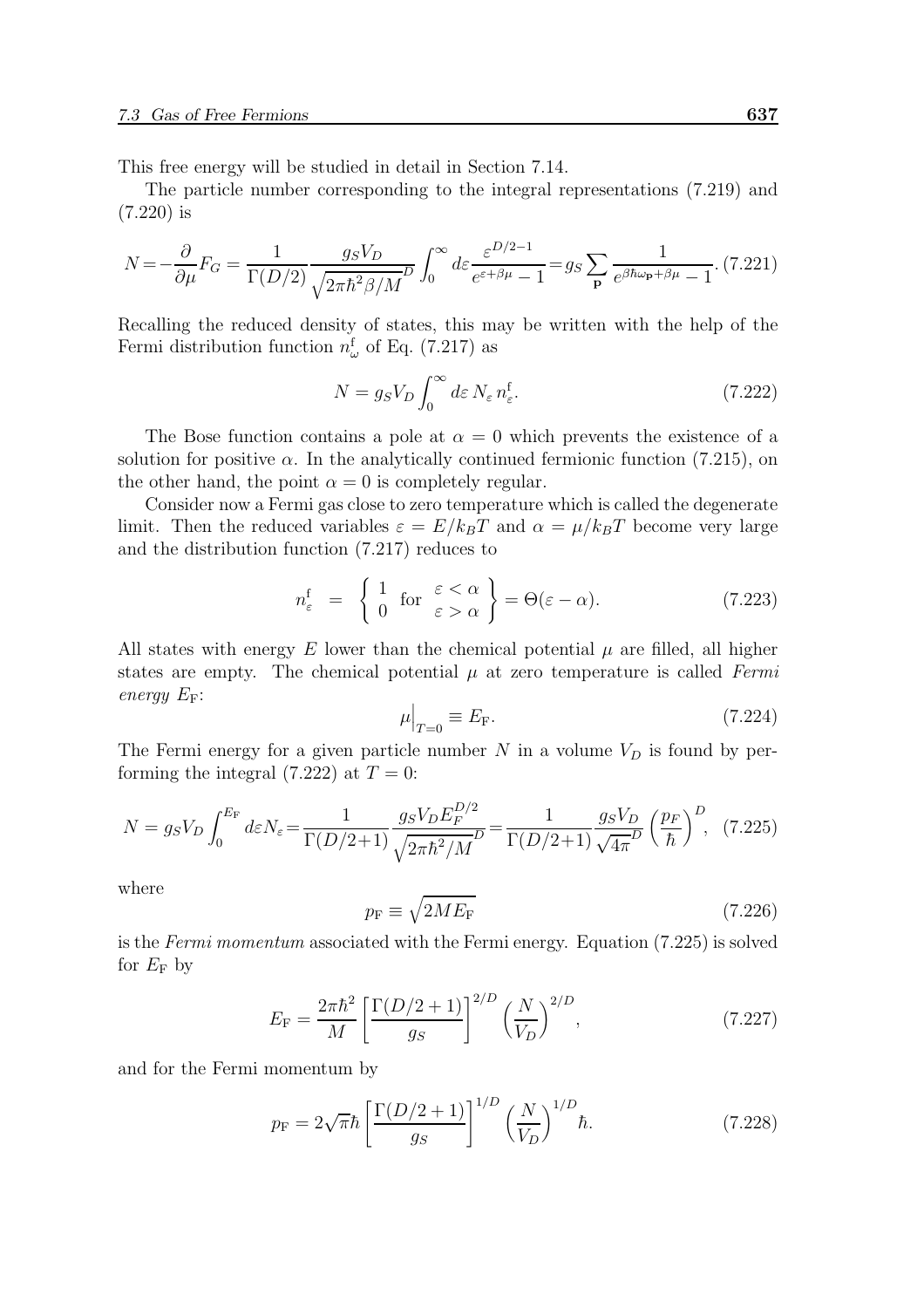Note that in terms of the particle number  $N$ , the density of states per unit energy interval and volume can be written as

$$
N_{\varepsilon} \equiv \frac{d}{2} \frac{N}{V_D} \sqrt{\frac{k_B T}{E_{\rm F}}}^{D/2} \varepsilon^{D/2 - 1}.
$$
 (7.229)

As the gas is heated slightly, the degeneracy in the particle distribution function in Eq. (7.223) softens. The degree to which this happens is governed by the size of the ratio  $kT/E_F$ . It is useful to define a characteristic temperature, the so-called Fermi temperature

$$
T_{\rm F} \equiv \frac{E_{\rm F}}{k_B} = \frac{1}{k_B} \frac{p_{\rm F}^2}{2M}.
$$
 (7.230)

For electrons in a metal,  $p_F$  is of the order of  $\hbar/1\text{\AA}$ . Inserting  $M = m_e = 9.109558 \times$  $10^{-28}$  g, further  $k_B = 1.380622 \times 10^{-16}$  erg/K and  $\hbar = 6.0545919 \times 10^{-27}$  erg sec, we see that  $T_F$  has the order of magnitude

$$
T_{\rm F} \approx 44\,000{\rm K}.\tag{7.231}
$$

Hence, even far above room temperatures the relation  $T/T_F \ll 1$  is quite well fulfilled and can be used as an expansion parameter in evaluating the thermodynamic properties of the electron gas at nonzero temperature.

Let us calculate the finite-T effects in  $D = 3$  dimensions. From Eq. (7.225) we obtain

$$
N = N(T, \mu) \equiv \frac{g_S V}{l_e^3(\hbar \beta)} \frac{2}{\sqrt{\pi}} i_{3/2}^{\rm f} \left(\frac{\mu}{k_B T}\right). \tag{7.232}
$$

Expressing the particle number in terms of the Fermi energy with the help of Eq. (7.225), we obtain for the temperature dependence of the chemical potential an equation analogous to (7.54):

$$
1 = \left(\frac{k_B T}{E_{\rm F}}\right)^{3/2} \frac{3}{2} i_{3/2}^{\rm f} \left(\frac{\mu}{k_B T}\right). \tag{7.233}
$$

To evaluate this equation, we write the integral representation (7.216) as

$$
\begin{split} i_n^{\text{f}}(\alpha) &= \int_{-\alpha}^{\infty} dx \frac{(\alpha + x)^{n-1}}{e^x + 1} \\ &= \int_0^{\alpha} dx \frac{(\alpha - x)^{n-1}}{e^{-x} + 1} + \int_0^{\infty} dx \frac{(\alpha + x)^{n-1}}{e^x + 1} . \end{split} \tag{7.234}
$$

where  $\varepsilon = x + \alpha$ . In the first integral we substitute  $1/(e^{-x} + 1) = 1 - 1/(e^{x} + 1)$ , and obtain

$$
i_n^{\text{f}}(\alpha) = \int_0^\alpha dx \, x^{n-1} + \int_0^\infty dx \frac{(\alpha+x)^{n-1} - (\alpha-x)^{n-1}}{e^x + 1} + \int_\alpha^\infty dx \frac{(\alpha-x)^{n-1}}{e^x + 1} . \tag{7.235}
$$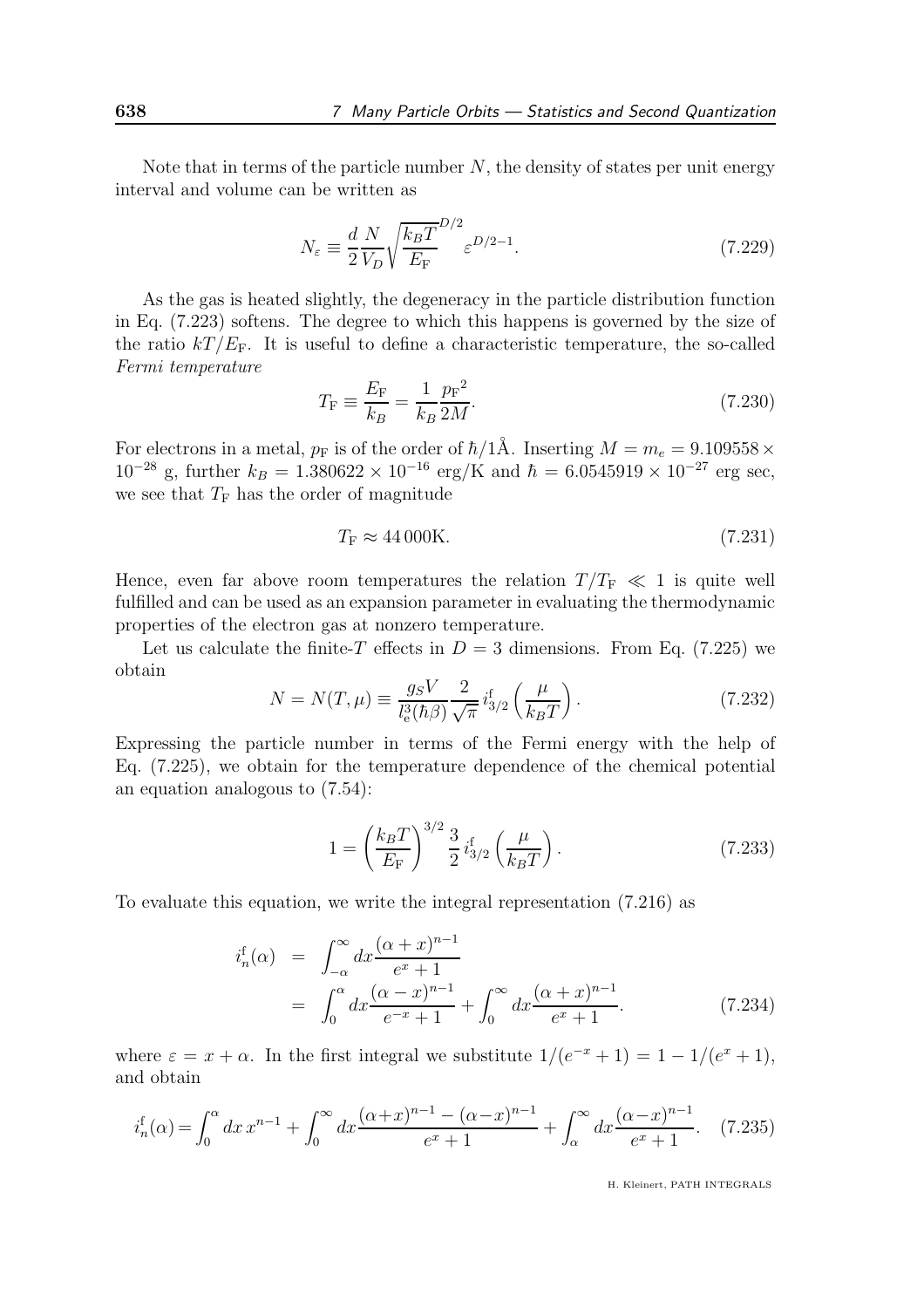In the limit  $\alpha \rightarrow \infty$ , only the first term survives, whereas the last term is exponentially small, so that it can be ignored in a series expansion in powers of  $1/\alpha$ . The second term is expanded in such a series:

$$
2\sum_{k=\text{odd}}^{\infty} \binom{n-1}{k} \alpha^{n-1-k} \int_0^{\infty} dx \frac{x^k}{e^x + 1} = 2\sum_{k=\text{odd}} \frac{(n-1)!}{(n-1-k)!} \alpha^{n-1-k} (1 - 2^{-k}) \zeta(k+1). \tag{7.236}
$$

In the last equation we have used the integral formula for Riemann's  $\zeta$ -function<sup>4</sup>

$$
\int_0^\infty dx \frac{x^{\nu - 1}}{e^{\mu x} + 1} = \mu^{-\nu} (1 - 2^{1 - \nu}) \zeta(\nu). \tag{7.237}
$$

At even positive and odd negative integer arguments, the zeta function is related to the Bernoulli numbers by Eq. (2.569). The lowest values of  $\zeta(x)$  occurring in the expansion (7.236) are  $\zeta(2)$ ,  $\zeta(4)$ , ..., whose values were given in (2.571), so that the expansion of  $i_n^{\text{f}}(\alpha)$  starts out like

$$
i_n^{\text{f}}(\alpha) = \frac{1}{n}\alpha^n + 2(n-1)\frac{1}{2}\zeta(2)\alpha^{n-2} + 2(n-1)(n-2)(n-3)\frac{7}{8}\zeta(4)\alpha^{n-4} + \dots \tag{7.238}
$$

Inserting this into Eq. (7.233) where  $n = 3/2$ , we find the low-temperature expansion

$$
1 = \left(\frac{k_B T}{E_{\rm F}}\right)^{3/2} \frac{3}{2} \left[\frac{2}{3} \left(\frac{\mu}{k_B T}\right)^{3/2} + \frac{\pi^2}{12} \left(\frac{\mu}{k_B T}\right)^{-1/2} + \frac{7\pi^4}{3 \cdot 320} \left(\frac{\mu}{k_B T}\right)^{-5/2} \dots\right],\tag{7.239}
$$

implying for  $\mu$  the expansion

$$
\mu = E_{\rm F} \left[ 1 - \frac{\pi^2}{12} \left( \frac{k_B T}{E_{\rm F}} \right)^2 + \frac{7\pi^4}{720} \left( \frac{k_B T}{E_{\rm F}} \right)^4 + \ldots \right]. \tag{7.240}
$$

These expansions are asymptotic. They have a zero radius of convergence, diverging for any  $T$ . They can, however, be used for calculations if  $T$  is sufficiently small or at all  $T$  after a variational resummation à la Section 5.18.

We now turn to the grand-canonical free energy  $F_G$ . In terms of the function (7.216), this reads

$$
F_G = -\frac{1}{\beta} \frac{g_S V}{l_e^3(\hbar \beta)} \frac{1}{\Gamma(5/2)} i_{5/2}^{\{f\}}(\alpha). \tag{7.241}
$$

Using again (7.238), this has the expansion

$$
F_G(T, \mu, V) = F_G(0, \mu, V) \left[ 1 + \frac{5\pi^2}{8} \left( \frac{k_B T}{\mu} \right)^2 - \frac{7\pi^4}{384} \left( \frac{k_B T}{\mu} \right)^4 + \ldots \right], \quad (7.242)
$$

where

$$
F_G(0,\mu,V) \quad \equiv \quad -\frac{2}{5}g_S V \frac{\sqrt{2}M^{3/2}}{3\pi^2\hbar^3} (\mu)^{3/2} \mu = -\frac{2}{5}N\left(\frac{\mu}{E_F}\right)^{3/2}\mu.
$$

<sup>4</sup>I.S. Gradshteyn and I.M. Ryzhik, op. cit., Formula 3.411.3.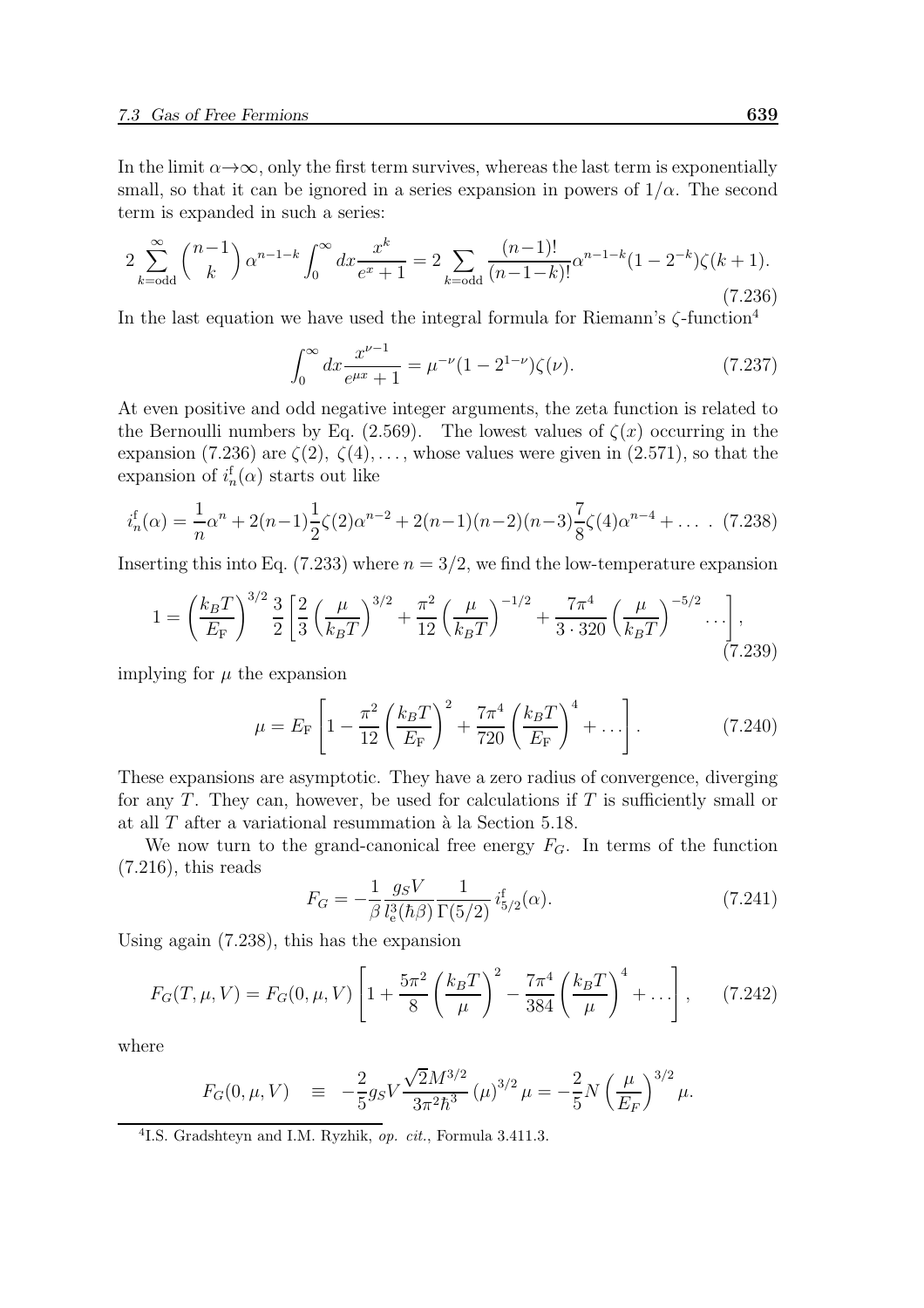By differentiating  $F_G$  with respect to the temperature at fixed  $\mu$ , we obtain the low-temperature behavior of the entropy

$$
S = k_B \frac{\pi^2}{2} \frac{k_B T}{E_F} N + \dots \tag{7.243}
$$

From this we find a specific heat at constant volume

$$
C = T \frac{\partial S}{\partial T}\Big|_{V,N} \stackrel{T \approx 0}{\approx} S = k_B \frac{\pi^2}{2} \frac{k_B T}{E_F} N + \dots \tag{7.244}
$$

This grows linearly with increasing temperature and saturates at the constant value  $3k_BN/2$  which obeys the Dulong-Petit law of Section 2.12 corresponding to three kinetic and no potential harmonic degrees of freedom in the classical Hamiltonian  $p^2/2M$ . See Fig. 7.11 for the full temperature behavior. The linear behavior is



Figure 7.11 Temperature behavior of specific heat of free Fermi gas. As in the free Bose gas, the Dulong-Petit rule gives a high-temperature limit  $3k_BN/2$  for the three harmonic kinetic degrees of freedom in the classical Hamiltonian  $p^2/2M$ . There are no harmonic potential degrees of freedom.

due to the progressive softening near the surface of the Fermi distribution which makes more and more electrons thermally excitable. It is detected experimentally in metals at low temperature where the contribution of lattice vibrations freezes out as  $(T/T_D)^3$ . Here  $T_D$  is the Debye temperature which characterizes the elastic stiffness of the crystal and ranges from  $T_D \approx 90K$  in soft metals like lead over  $T_D \approx 389$ K for aluminum to  $T_D \approx 1890$ K for diamond. The experimental size of the slope is usually larger than the free electron gas value in (7.244). This can be explained mainly by the interactions with the lattice which result in a large effective mass  $M_{\text{eff}} > M$ .

Note that the quantity  $F_G(0, \mu, V)$  is temperature dependent via the chemical potential  $\mu$ . Inserting (7.240) into (7.242) we find the complete T-dependence

$$
F_G(T, \mu, V) = F_G(0, E_F, V) \left[ 1 + \frac{5\pi^2}{12} \left( \frac{k_B T}{E_F} \right)^2 - \frac{\pi^4}{16} \left( \frac{k_B T}{E_F} \right)^4 + \ldots \right], \quad (7.245)
$$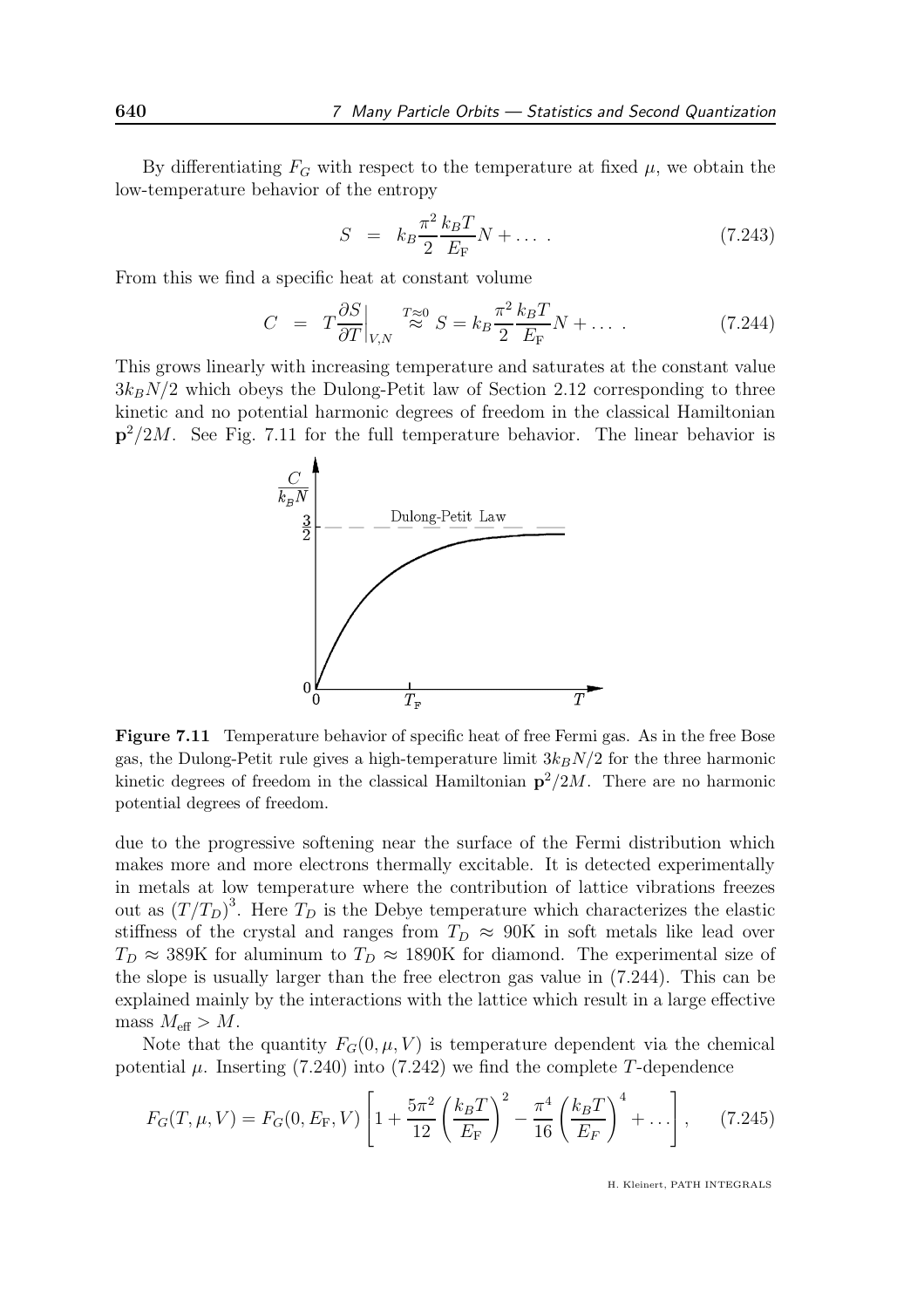where

$$
F_G(0, E_F, V) = -\frac{2}{5} N E_F.
$$
 (7.246)

As in the boson gas, we have a relation (7.61) between energy and grandcanonical free energy:

$$
E = -\frac{3}{2}F_G,\t\t(7.247)
$$

such that equation (7.245) supplies us with the low-temperature behavior of the internal energy:

$$
E = \frac{3}{5} N E_{\rm F} \left[ 1 + \frac{5\pi^2}{12} \left( \frac{k_B T}{E_F} \right)^2 - \frac{\pi^4}{16} \left( \frac{k_B T}{E_F} \right)^4 + \dots \right].
$$
 (7.248)

The first term is the energy of the zero-temperature Fermi sphere. Using the relation  $c_V = \partial E/V \partial T$ , the second term yields once more the leading  $T \rightarrow 0$  -behavior (7.244) of specific heat.

This behavior of the specific heat can be observed in metals where the conduction electrons behave like a free electron gas. Due to Bloch's theorem, a single electron in a perfect lattice behaves just like a free particle. For many electrons, this is still approximately true, if the mass of the electrons is replaced by an effective mass.

Another important macroscopic system where (7.244) can be observed is a liquid consisting of the fermionic isotope <sup>3</sup>He. There are two electron spins and an odd number of nucleon spins which make this atom a fermion. Also there the strong interactions in the liquid produce a screening effect which raises to an effective value of the mass to 8 times that of the atom.

# 7.4 Statistics Interaction

First, we consider only two identical particles; the generalization to  $n$  particles will be obvious. For simplicity, we ignore the one-body potentials  $V(\mathbf{x}^{(\nu)})$  in (7.2) since they cause only inessential complications. The total orbital action is then

$$
\mathcal{A} = \int_{t_a}^{t_b} dt \left[ \frac{M^{(1)}}{2} \dot{\mathbf{x}}^{(1)2} + \frac{M^{(2)}}{2} \dot{\mathbf{x}}^{(2)2} - V_{\text{int}}(\mathbf{x}^{(1)} - \mathbf{x}^{(2)}) \right]. \tag{7.249}
$$

The standard change of variables to center-of-mass and relative coordinates

$$
\mathbf{X} = (M^{(1)}\mathbf{x}^{(1)} + M^{(2)}\mathbf{x}^{(2)})/(M^{(1)} + M^{(2)}), \qquad \mathbf{x} = (\mathbf{x}^{(1)} - \mathbf{x}^{(2)}), \tag{7.250}
$$

respectively, separates the action into a free center-of-mass and a relative action

$$
\mathcal{A} = \mathcal{A}_{\rm CM} + \mathcal{A}_{\rm rel} = \int_{t_a}^{t_b} dt \frac{M}{2} \dot{\mathbf{X}}^2 + \int_{t_a}^{t_b} dt \left[ \frac{\mu}{2} \dot{\mathbf{x}}^2 - V_{\rm int}(\mathbf{x}) \right],\tag{7.251}
$$

with a total mass  $M = M^{(1)} + M^{(2)}$  and a reduced mass  $\mu = M^{(1)}M^{(2)}/(M^{(1)} + M^{(2)})$ . Correspondingly, the time evolution amplitude of the two-body system factorizes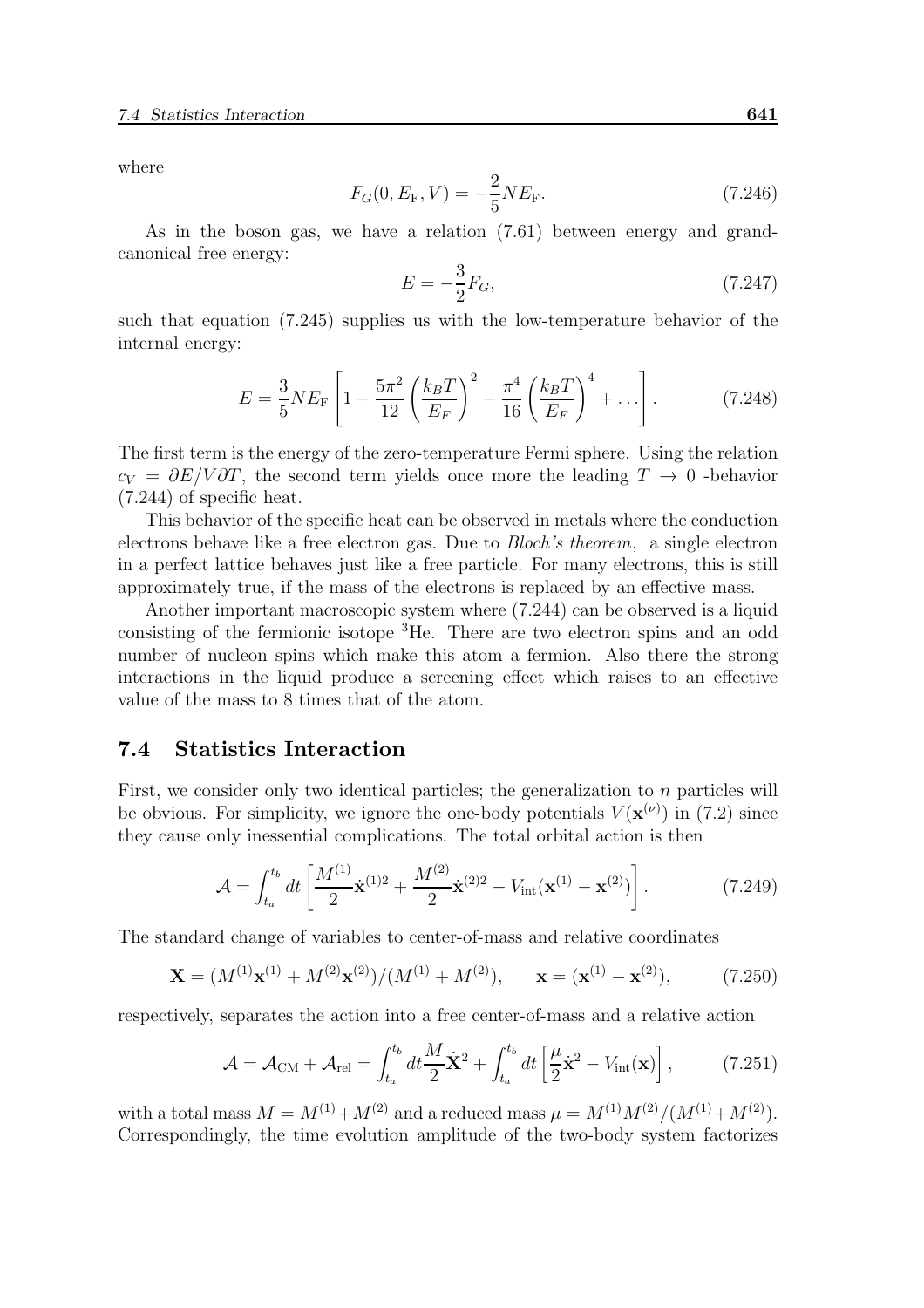into that of an ordinary free particle of mass  $M$ ,  $(\mathbf{X}_b t_b|\mathbf{X}_a t_a)$ , and a relative amplitude  $(\mathbf{x}_b t_b|\mathbf{x}_a t_a)$ . The path integral for the center-of-mass motion is solved as in Chapter 2. Only the relative amplitude is influenced by the particle statistics and needs a separate treatment for bosons and fermions.

First we work in one dimension only. Many of the formulas arising in this case are the same as those of Section 6.2, where we derived the path integral for a particle moving in a half-space  $x = r > 0$ ; only the interpretation is different. We take care of the indistinguishability of the particles by restricting  $x$  to the positive semiaxis  $x = r \geq 0$ ; the opposite vector  $-x$  describes an identical configuration. The completeness relation of local states reads therefore

$$
\int_0^\infty dr |r\rangle\langle r| = 1. \tag{7.252}
$$

To write down the orthogonality relation, we must specify the bosonic or fermionic nature of the wave functions. Since these are symmetric or antisymmetric, respectively, we express  $\langle r_b|r_a \rangle$  in terms of the complete set of functions with these symmetry properties:

$$
\langle r_b | r_a \rangle = 2 \int_0^\infty \frac{dp}{\pi \hbar} \left\{ \begin{array}{l} \cos pr_b / \hbar & \cos pr_a / \hbar \\ \sin pr_b / \hbar & \sin pr_a / \hbar \end{array} \right\} . \tag{7.253}
$$

This may be rewritten as

$$
\langle r_b | r_a \rangle = \int_{-\infty}^{\infty} \frac{dp}{2\pi\hbar} \left( e^{ip(r_b - r_a)/\hbar} \pm e^{ip(r_b + r_a)/\hbar} \right) = \delta(r_b - r_a) \pm \delta(r_b + r_a). \tag{7.254}
$$

The infinitesimal time evolution amplitude of relative motion is then, in the canonical formulation,

$$
(r_n \epsilon | r_{n-1} \, 0) = \langle r_n | e^{-i\epsilon \hat{H}_{\text{rel}}/\hbar} | r_{n-1} \rangle
$$
  
= 
$$
\int_{-\infty}^{\infty} \frac{dp}{2\pi\hbar} \left( e^{ip(r_n - r_{n-1})/\hbar} \pm e^{ip(r_n + r_{n-1})/\hbar} \right) e^{-i\epsilon H_{\text{rel}}(p, r_n)/\hbar}, \qquad (7.255)
$$

where  $H_{rel}(p, x)$  is the Hamiltonian of relative motion associated with the action  $\mathcal{A}_{rel}$  in Eq. (7.251). By combining  $N+1$  factors, we find the time-sliced amplitude

$$
(r_b t_b | r_a t_a) = \prod_{n=1}^{N} \left[ \int_0^\infty dr_n \right] \prod_{n=1}^{N+1} \left[ \int_{-\infty}^\infty \frac{dp_n}{2\pi\hbar} \right]
$$
\n
$$
\left( \begin{array}{c} \begin{bmatrix} i & N+1 \\ 1 & N \end{bmatrix} & \begin{bmatrix} i & N+1 \\ 1 & N+1 \end{bmatrix} & \begin{bmatrix} i & N+1 \\ 1 & N+1 \end{bmatrix} & \begin{bmatrix} i & N+1 \\ 1 & N+1 \end{bmatrix} & \begin{bmatrix} i & N+1 \\ 1 & N+1 \end{bmatrix} & \begin{bmatrix} i & N+1 \\ 1 & N+1 \end{bmatrix} & \begin{bmatrix} i & N+1 \\ 1 & N+1 \end{bmatrix} & \begin{bmatrix} i & N+1 \\ 1 & N+1 \end{bmatrix} & \begin{bmatrix} i & N+1 \\ 1 & N+1 \end{bmatrix} & \begin{bmatrix} i & N+1 \\ 1 & N+1 \end{bmatrix} & \begin{bmatrix} i & N+1 \\ 1 & N+1 \end{bmatrix} & \begin{bmatrix} i & N+1 \\ 1 & N+1 \end{bmatrix} & \begin{bmatrix} i & N+1 \\ 1 & N+1 \end{bmatrix} & \begin{bmatrix} i & N+1 \\ 1 & N+1 \end{bmatrix} & \begin{bmatrix} i & N+1 \\ 1 & N+1 \end{bmatrix} & \begin{bmatrix} i & N+1 \\ 1 & N+1 \end{bmatrix} & \begin{bmatrix} i & N+1 \\ 1 & N+1 \end{bmatrix} & \begin{bmatrix} i & N+1 \\ 1 & N+1 \end{bmatrix} & \begin{bmatrix} i & N+1 \\ 1 & N+1 \end{bmatrix} & \begin{bmatrix} i & N+1 \\ 1 & N+1 \end{bmatrix} & \begin{bmatrix} i & N+1 \\ 1 & N+1 \end{bmatrix} & \begin{bmatrix} i & N+1 \\ 1 & N+1 \end{bmatrix} & \begin{bmatrix} i & N+1 \\ 1 & N+1 \end{bmatrix} & \begin{bmatrix} i & N+1 \\ 1 & N+1 \end{bmatrix} & \begin{bmatrix} i & N+1 \\ 1 & N+1 \end{bmatrix} & \begin{bmatrix} i & N+1 \\ 1 & N+1 \end{bmatrix} & \begin{bmatrix} i & N+1 \\ 1 & N
$$

$$
\times \left\{ \exp\left[\frac{i}{\hbar} \sum_{n=1}^{N+1} p_n (r_n - r_{n-1})\right] \pm \exp\left[\frac{i}{\hbar} \sum_{n=1}^{N+1} p_n (r_n + r_{n-1})\right] \right\} e^{-\frac{i}{\hbar} \epsilon \sum_{n=1}^{N+1} H_{\text{rel}}(p_n, r_n)},
$$

valid for bosons and fermions, respectively. By extending the radial integral over the entire space it is possible to remove the term after the ±sign by writing

$$
(r_b t_b | r_a t_a) = \sum_{x_b = \pm r_b} \prod_{n=1}^N \left[ \int_{-\infty}^{\infty} dx_n \right] \prod_{n=1}^{N+1} \left[ \int_{-\infty}^{\infty} \frac{dp_n}{2\pi \hbar} \right]
$$
  
 
$$
\times \exp \left\{ \frac{i}{\hbar} \sum_{a=1}^{N+1} \left[ p_n (x_n - x_{n-1}) - \epsilon H_{\text{rel}}(p_n, x_n) + \hbar \pi (\sigma (x_n) - \sigma (x_{n-1})) \right] \right\},
$$
(7.257)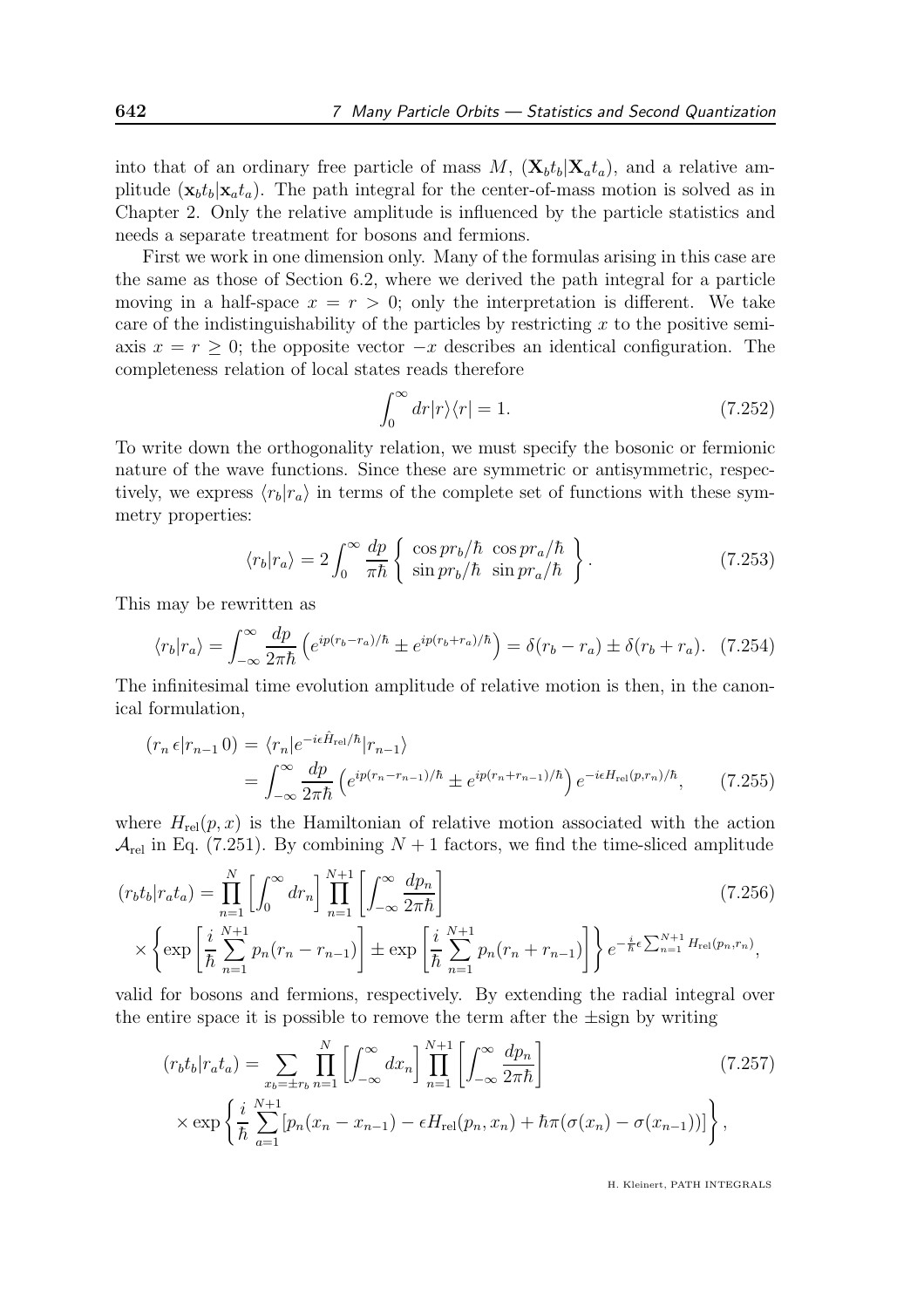where the function  $\sigma(x)$  vanishes identically for bosons while being equal to

$$
\sigma(x) = \Theta(-x) \tag{7.258}
$$

for fermions, where  $\Theta(x)$  is the Heaviside function (1.313). As usual, we have identified  $x_b \equiv x_{N+1}$  and  $x_a \equiv x_0$  which is equal to  $r_a$ . The final sum over  $x_b = \pm r_b$ accounts for the indistinguishability of the two orbits. The phase factors  $e^{i\pi\sigma(x_n)}$ give the necessary minus signs when exchanging two fermion positions.

Let us use this formula to calculate explicitly the path integral for a free twoparticle relative amplitude. In the bosonic case with a vanishing  $\sigma$ -term, we simply obtain the free-particle amplitude summed over the final positions  $\pm r_b$ :

$$
(r_b t_b | r_a t_a) = \frac{1}{\sqrt{2\pi\hbar i (t_b - t_a)/\mu}} \left\{ \exp\left[\frac{i}{\hbar} \frac{\mu}{2} \frac{(r_b - r_a)^2}{t_b - t_a}\right] + (r_b \to -r_b) \right\}.
$$
 (7.259)

For fermions, the phases  $\sigma(x_n)$  in (7.257) cancel each other successively, except for the boundary term

$$
e^{i\pi(\sigma(x_b) - \sigma(x_a))}.\tag{7.260}
$$

When summing over  $x_b = \pm r_b$  in (7.257), this causes a sign change of the term with  $x_b = -r_b$  and leads to the antisymmetric amplitude

$$
(r_b t_b | r_a t_a) = \frac{1}{\sqrt{2\pi\hbar i (t_b - t_a)/\mu}} \left\{ \exp\left[\frac{i}{\hbar} \frac{\mu}{2} \frac{(r_b - r_a)^2}{(t_b - t_a)}\right] - (r_b \to -r_b) \right\}.
$$
 (7.261)

Let us also write down the continuum limit of the time-sliced action (7.257). It reads

$$
\mathcal{A} = \mathcal{A}_{\text{rel}} + \mathcal{A}_{\text{f}} = \int_{t_a}^{t_b} dt \left[ p\dot{x} - H_{\text{rel}}(p, x) + \hbar \pi \dot{x}(t) \partial_x \sigma(x(t)) \right]. \tag{7.262}
$$

The last term is the desired Fermi statistics interaction. It can also be written as

$$
\mathcal{A}_{\mathbf{f}} = -\hbar\pi \int_{t_a}^{t_b} dt \dot{x}(t) \delta(x(t)) = \hbar\pi \int_{t_a}^{t_b} dt \partial_t \Theta(-x(t)). \tag{7.263}
$$

The right-hand expression shows clearly the pure boundary character of  $A_f$ , which does not change the equations of motion. Such an interaction is called a topological interaction.

Since the integrals in  $(7.257)$  over x and p now cover the *entire* phase space and  $\sigma(x)$  enters only at the boundaries of the time axis, it is possible to add to the action any potential  $V_{\text{int}}(r)$ . As long as the ordinary path integral can be performed, also the path integral with the additional  $\sigma$ -terms in (7.257) can be done immediately.

It is easy to generalize this result to any number of fermion orbits  $x^{(\nu)}(t)$ ,  $\nu =$ 1, ..., *n*. The statistics interaction is then  $\sum_{\nu \leq \nu'} \mathcal{A}_f[x^{(\nu,\nu')}]$  with the distance vectors  $x^{(\nu,\nu')} \equiv x^{(\nu)} - x^{(\nu')}$ . When summing over all permuted final positions, the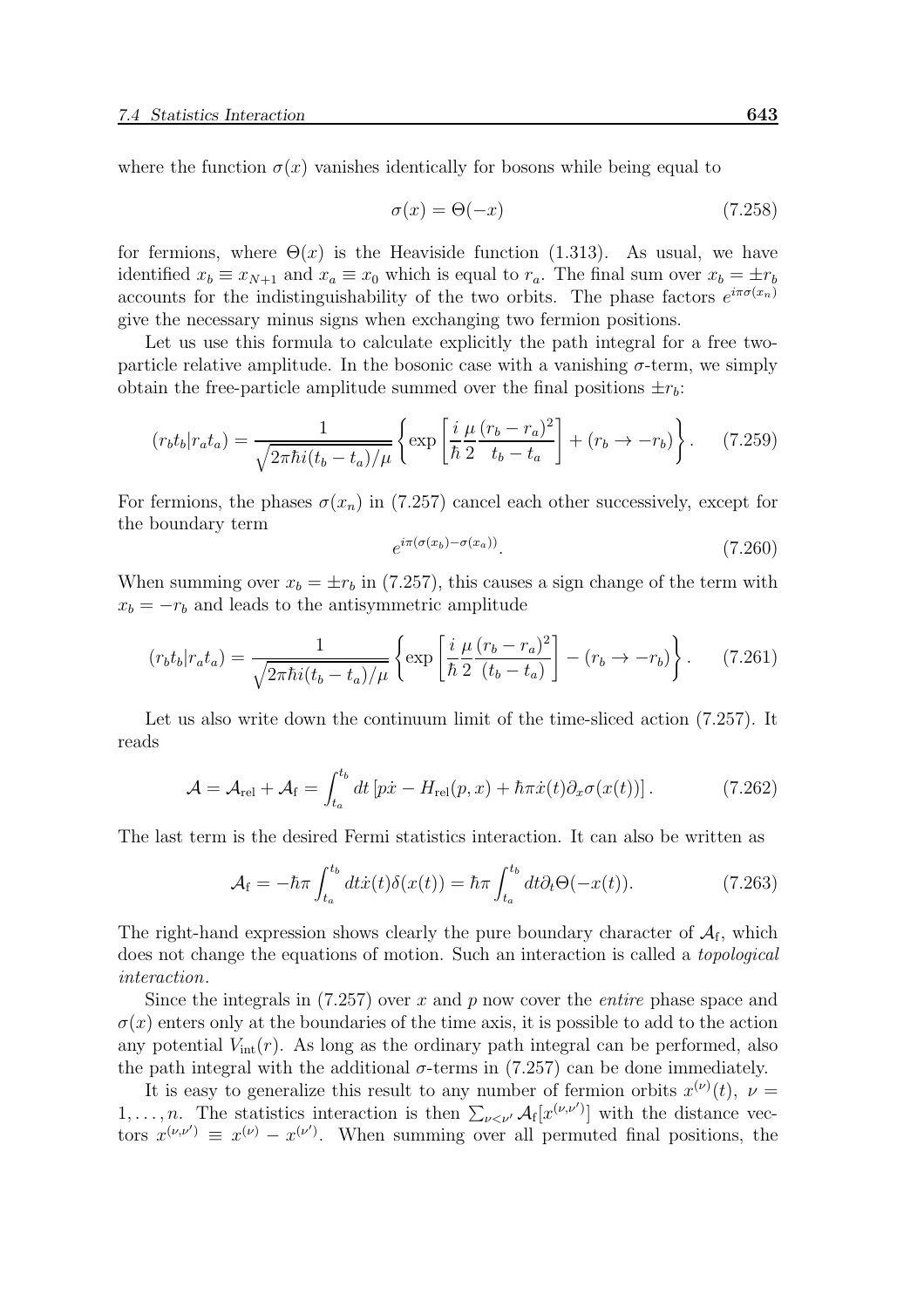many-fermion wave functions become antisymmetric. The amplitude is given by the generalization of Eq. (7.257):

$$
(x_b^{(\nu_b)}; t_b | x_a^{(\nu_a)}; t_a) = \sum_{p(\nu_b)} \prod_{\nu=1}^n \left\{ \prod_{n=1}^N \left[ \int_{-\infty}^{\infty} dx_n^{(\nu)} \right] \prod_{n=1}^{N+1} \left[ \int_{-\infty}^{\infty} \frac{dp_n^{(\nu)}}{2\pi\hbar} \right] \right\}
$$

$$
\times \exp\left( \frac{i}{\hbar} \sum_{n=1}^{N+1} \left\{ \sum_{\nu=1}^n \left[ p_n^{(\nu)} (x_n^{(\nu)} - x_{n-1}^{(\nu)}) - \epsilon H_{\text{rel}}(p_n^{(\nu)}, x_n^{(\nu)}) \right] + \hbar \pi \sum_{\nu < \nu'} \left[ \sigma (x_n^{(\nu,\nu')}) - \sigma (x_{n-1}^{(\nu,\nu')}) \right] \right\} \right), \tag{7.264}
$$

where  $\Sigma_{p(\nu_k)}$  denotes the sum over all permutations of the final positions. The phases  $\exp[i\pi\sigma(x)]$  produce the complete antisymmetry for fermions.

Consider now two particles moving in a two-dimensional space. Let the relative motion be described in terms of polar coordinates. For distinguishable particles, the scalar product of localized states is

$$
\langle r_b \varphi_b | r_a \varphi_a \rangle = \int_0^\infty dk k \sum_{m=-\infty}^\infty i_m(kr_b) i_m(kr_a) \frac{1}{2\pi} e^{im(\varphi_b - \varphi_a)}
$$
  

$$
= \frac{1}{\sqrt{r_b r_a}} \delta(r_b - r_a) \delta(\varphi_b - \varphi_a).
$$
 (7.265)

This follows straightforwardly by expanding the exponentials  $e^{i\mathbf{k}\cdot\mathbf{x}} = e^{ikr\cos\varphi}$  in the scalar product

$$
\langle \mathbf{x}_b | \mathbf{x}_a \rangle = \int \frac{d^2 k}{(2\pi)^2} e^{i \mathbf{k} \mathbf{x}_b} e^{-i \mathbf{k} \mathbf{x}_a} = \delta^{(2)} (\mathbf{x}_b - \mathbf{x}_a)
$$
(7.266)

into Bessel functions, according to the well-known formula<sup>5</sup>

$$
e^{a\cos\varphi} = \sum_{m=-\infty}^{\infty} i_m(a)e^{im\varphi},\tag{7.267}
$$

and by rewriting  $\delta^{(2)}(\mathbf{x}_b - \mathbf{x}_a)$  as  $(r_b r_a)^{-1/2} \delta(r_b - r_a) \delta(\varphi_b - \varphi_a)$ . For indistinguishable particles, the angle  $\varphi$  is restricted to a half-space, say  $\varphi \in [0, \pi)$ . When considering bosons or fermions, the phase factor  $e^{im(\varphi_b-\varphi_a)}$  must be replaced by  $e^{im(\varphi_b-\varphi_a)} \pm e^{im(\varphi_b+\pi-\varphi_a)}$ , respectively. In the product of such amplitudes in a timesliced path integral, the  $\pm$ -terms in (7.256) can again be accounted for by completing the half-space in  $\varphi$  to the full space  $[-\pi, \pi)$  and introducing the field  $\sigma(\varphi)$ . By including a Hamiltonian and returning to Euclidean coordinates  $x_1, x_2$ , we arrive at the relative amplitude

$$
(\mathbf{x}_b t_b | \mathbf{x}_a t) = \int \mathcal{D}^2 x \int \frac{\mathcal{D}^2 p}{2\pi} \left\{ \exp\left[\frac{i}{\hbar} \mathcal{A}_{\text{rel}} + \frac{i}{\hbar} \mathcal{A}_{\text{f}}\right] + (\mathbf{x}_b \to -\mathbf{x}_b) \right\},\tag{7.268}
$$

with an obvious time slicing as in  $(7.257)$ .

<sup>5</sup> I.S. Gradshteyn and I.M. Ryzhik, op. cit., Formula 6.633.1.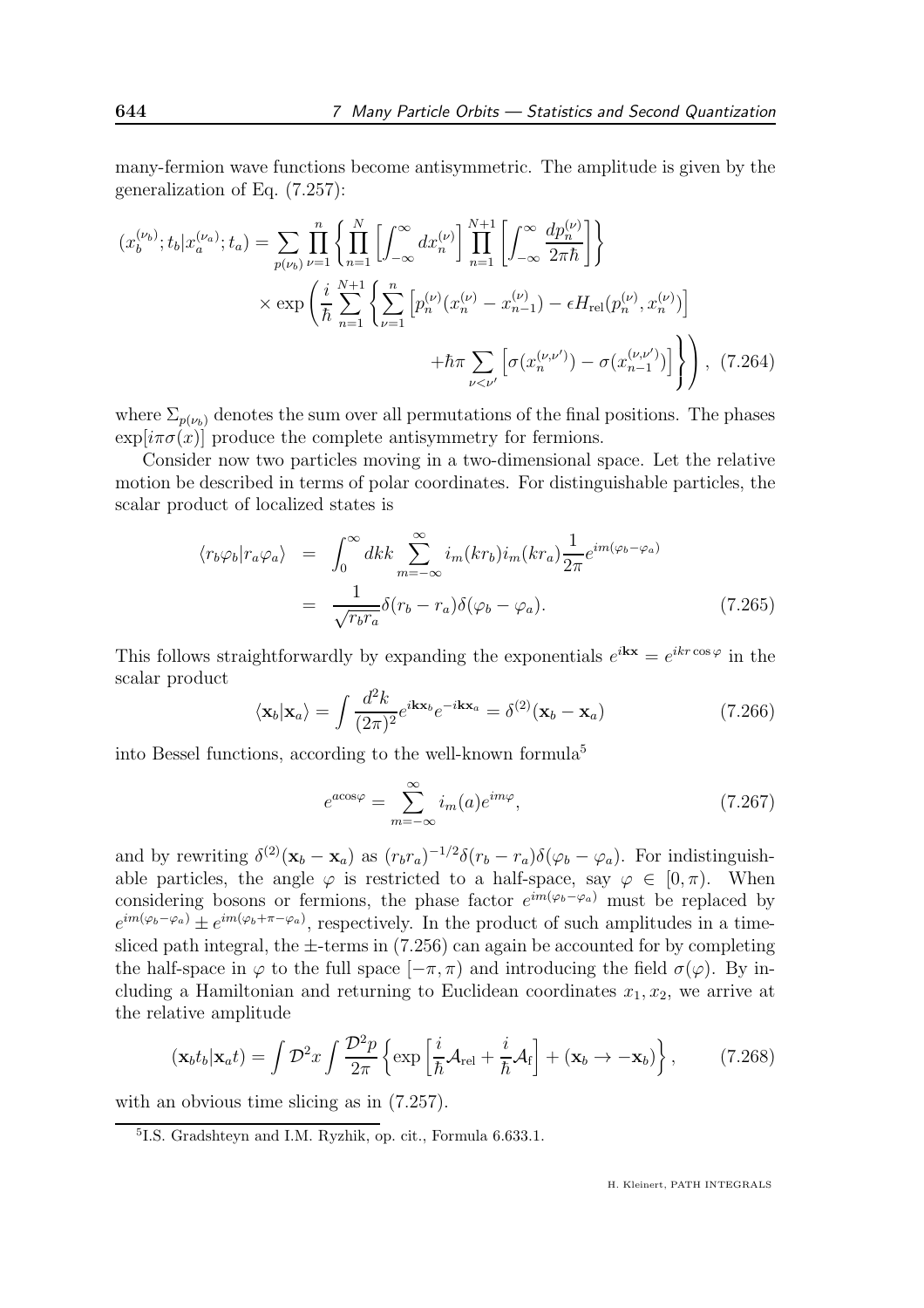The Fermi statistics interaction  $A_f$  looks in polar coordinates just like (7.263), but with x replaced by  $\varphi$ :

$$
\mathcal{A}_{\rm f} = \hbar \pi \int_{t_a}^{t_b} dt \dot{\varphi}(t) \partial_{\varphi} \sigma(\varphi(t)). \tag{7.269}
$$

Adapting the step function  $\sigma(\varphi)$  to the periodic nature of the variable  $\varphi$ , we continue this function periodically in  $\varphi$ . Equivalently, we replace it by a step function  $\sigma_{p}(\varphi)$  which jumps by one unit at every integer multiple of  $\pi$  and write

$$
\mathcal{A}_{\mathbf{f}} = \hbar \int_{t_a}^{t_b} dt \, \dot{\mathbf{x}}(t) \cdot \mathbf{a}(\mathbf{x}(t)), \tag{7.270}
$$

with a vector potential

$$
\mathbf{a}(\mathbf{x}) \equiv \pi \nabla \sigma_{\mathbf{p}}(\varphi). \tag{7.271}
$$

When calculating particle distributions or partition functions which satisfy periodic boundary conditions, this coupling is invariant under local gauge transformations of the vector potential

$$
\mathbf{a}(\mathbf{x}) \to \mathbf{a}(\mathbf{x}) + \nabla \Lambda(\mathbf{x}),\tag{7.272}
$$

with smooth and single-valued functions  $\Lambda(\mathbf{x})$ , i.e., with  $\Lambda(\mathbf{x})$  satisfying the integrability condition of Schwarz:

$$
(\partial_i \partial_j - \partial_j \partial_i) \Lambda(\mathbf{x}) = 0. \tag{7.273}
$$

Taking advantage of gauge invariance, we can in (7.271) replace  $\sigma_{\rm p}(\varphi)$  by any function of x as long as it changes by one unit when going from  $\varphi_b$  to  $\varphi_b+\pi$ . A convenient choice is

$$
\sigma_{\mathbf{p}}(\mathbf{x}) = \frac{1}{\pi} \varphi(\mathbf{x}) \equiv \frac{1}{\pi} \arctan \frac{x_2}{x_1}.
$$
 (7.274)

With this, the statistics interaction (7.270) becomes

$$
\mathcal{A}_{\mathbf{f}} = \hbar \int_{t_a}^{t_b} dt \dot{\mathbf{x}} \partial_{\mathbf{x}} \varphi(\mathbf{x}) = \hbar \int_{t_a}^{t_b} dt \epsilon_{ij} \frac{x_i \dot{x}_j}{\mathbf{x}^2},\tag{7.275}
$$

where  $\epsilon_{ij}$  is the antisymmetric unit tensor of Levi-Civita in two dimensions.

Just like the expression (7.263), this is a purely topological interaction. By comparison with (7.270), we identify the vector potential of the statistics interaction as

$$
a_i(\mathbf{x}) = \partial_i \varphi = -\epsilon_{ij} \frac{x_j}{\mathbf{x}^2}.
$$
 (7.276)

The Fermi statistics remains obviously in operation if we choose, instead of the vector potential (7.276), an arbitrary odd multiple of it:

$$
a_i(\mathbf{x}) = \partial_i \varphi = -(2n+1)\epsilon_{ij} \frac{x_j}{\mathbf{x}^2}, \qquad n = 0, \pm 1, \pm 2, \dots
$$
 (7.277)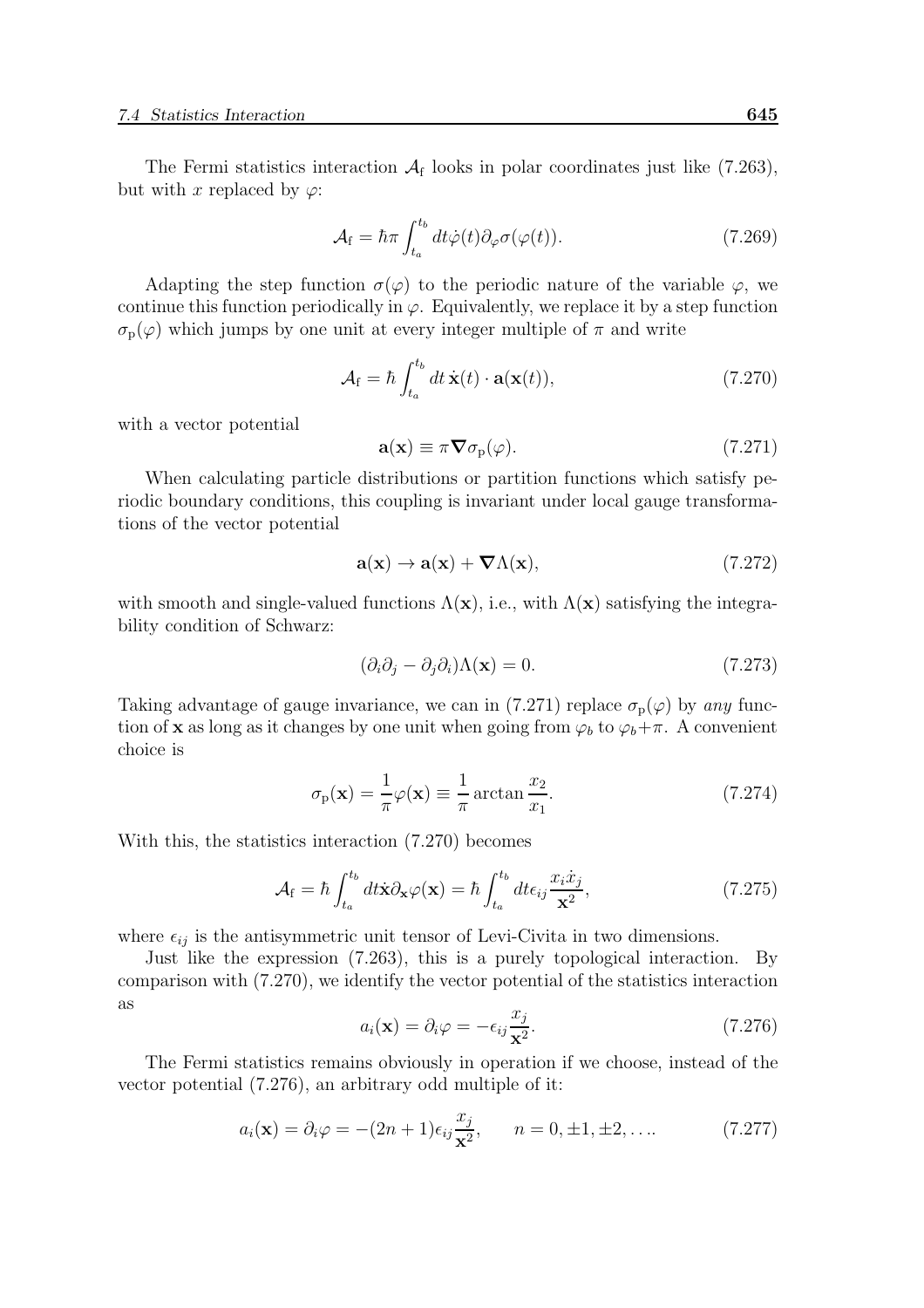The even multiples

$$
a_i(\mathbf{x}) = \partial_i \varphi = -2n\epsilon_{ij} \frac{x_j}{\mathbf{x}^2}, \qquad n = 0, \pm 1, \pm 2, \dots,
$$
 (7.278)

on the other hand, give rise to Bose statistics.

For more than two particles, the amplitude (7.268) is generalized to the twodimensional analog of Eq. (7.264). In one and two space dimensions we have thus succeeded in taking care of the indistinguishability of the particles and the fermionic nature by the simple statistics interaction terms (7.263) and (7.275). The indistinguishability of the particles requires that the path integral over all paths from the initial point  $x_a$  to the final point  $x_b$  has to be extended by those paths which run to the reflected point  $-x_b$ . The statistics interaction guarantees the antisymmetry of the resulting amplitude.

## 7.5 Fractional Statistics

The above considerations raise an important question. Is it possible that particles with an arbitrary real multiple of the statistical gauge interaction (7.275) exist in nature? Such particles would show an unusual statistical behavior. If the prefactor is denoted by  $\mu_0$  and the statistics interaction reads

$$
\mathcal{A}_{\mathbf{f}} = \hbar \mu_0 \int_{t_a}^{t_b} dt \, \dot{\mathbf{x}} \cdot \nabla \varphi(\mathbf{x}) = \hbar \mu_0 \int_{t_a}^{t_b} dt \epsilon_{ij} \frac{x_i \dot{x}_j}{\mathbf{x}^2},\tag{7.279}
$$

an interchange of the orbital endpoints in the path integral gives rise to a phase factor  $e^{i\pi\mu_0}$ . If  $\mu_0$  is even or odd, the amplitude describes bosons or fermions, respectively. For rational values of  $\mu_0$ , however, the particles are neither one nor the other. They are called anyons. The phase of the amplitude returns to its initial value only after the particles have been rotated around each other several times. The statistical behavior of such particles will be studied in detail in Section 16.2. There we shall see that for two ordinary particles, an anyonic statistical behavior can be generated by a magnetic interaction. An interaction of the form (7.279) arises from an infinitesimally thin magnetic flux tube of strength  $\Phi = \mu_0 \Phi_0$  with  $\Phi_0 = 2\pi \hbar c/e$ . Indeed, the magnetic interaction is given by the gauge-invariant expression

$$
\mathcal{A}_{mg} = \frac{e}{c} \int_{t_a}^{t_b} dt \, \dot{\mathbf{x}}(t) \mathbf{A}(\mathbf{x}(t)),
$$
\n(7.280)

and the vector potential of a thin magnetic flux tube of flux  $\Phi$  reads

$$
A_i(\mathbf{x}) = \frac{\Phi}{2\pi} \partial_i \varphi = -\Phi \epsilon_{ij} \frac{x_j}{\mathbf{x}^2}.
$$
 (7.281)

For the flux  $\Phi_0 = 2\pi\hbar c/e$  or an odd multiple thereof, the magnetic interaction coincides with the statistics interaction of two fermions (7.275). Bose statistics holds if  $\Phi$  is zero or an even multiple of  $\Phi_0$ . The magnetic field can be chosen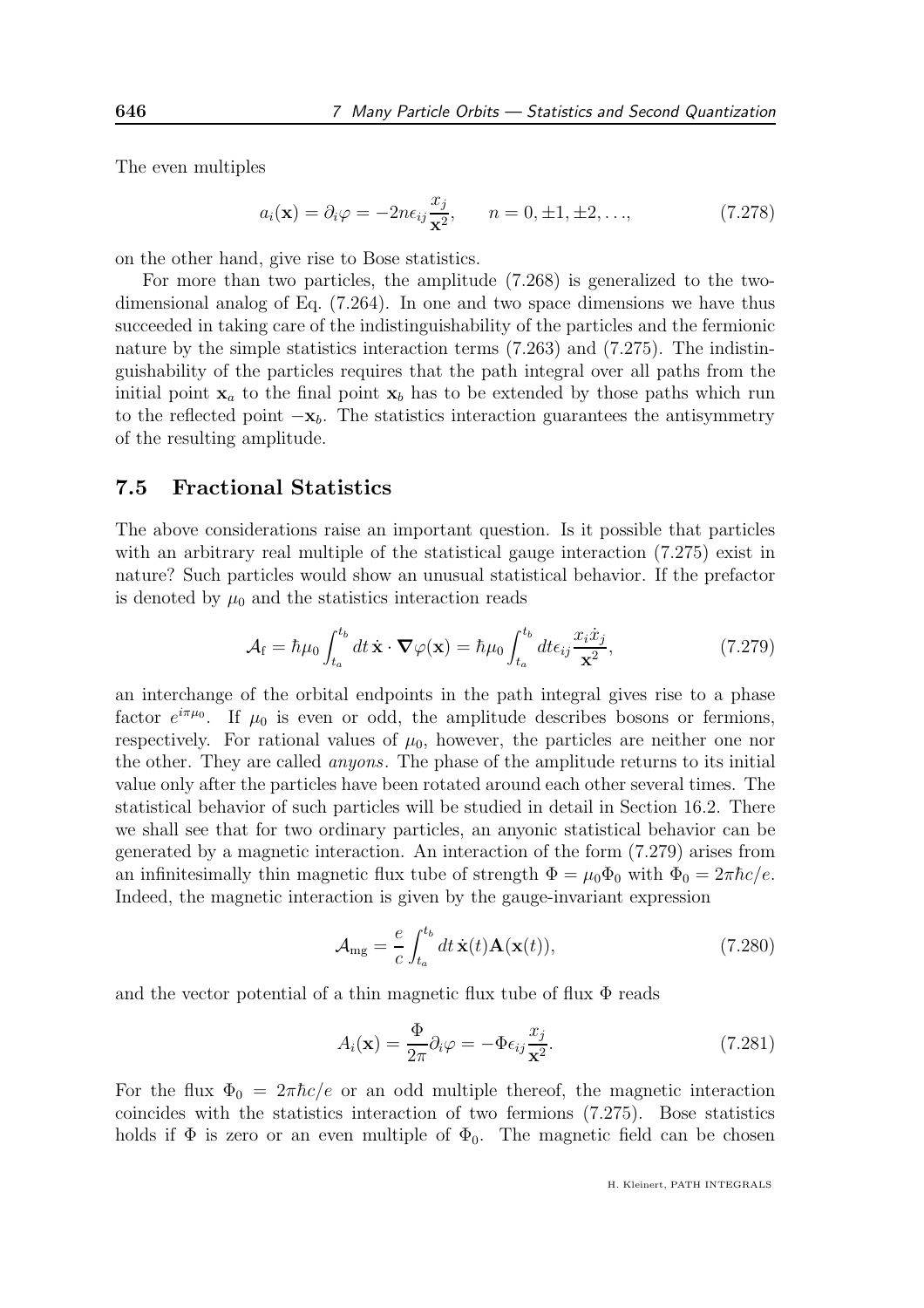to produce any value of  $\mu_0$ . This analogy will permit us to calculate the second virial coefficient of a gas of anyons in Section 16.3. There we shall also see that the statistical parameter  $\mu_0$  determines the behavior of the wave functions near the origin. While the wave functions of bosons and fermions carry either even or odd azimuthal angular momenta m, respectively, and vanish like  $|\mathbf{x}|^m$  for  $|\mathbf{x}| \to 0$ , those of anyons can carry any integer m, behaving like  $|\mathbf{x}|^{m+\mu_0}$  with a noninteger exponent.

We shall demonstrate in Section 16.2 that flux tubes whose flux  $\Phi$  is an integer multiple of  $\Phi_0$ , i.e., those with a flux corresponding to Fermi or Bose statistics, have a vanishing scattering amplitude with respect to particles of charge e (Aharonov-Bohm effect).

Such flux tubes can be used as a theoretical artifact to construct the vector potential of a magnetic monopole. Although magnetic fields can have no sources, a monopole can be brought in from infinity inside an infinitely thin tube of flux  $\Phi = n\Phi_0$  (n = integer), called a *Dirac string*. Since this cannot be detected by any electromagnetic scattering experiment the endpoint of the string behaves like a magnetic monopole.<sup>6</sup> In an important aspect, the analogy between the magnetic and statistics interaction is not perfect and the present path integral is different from the one governing the magnetic scattering amplitude: The magnetic scattering amplitude deals with two different particles, one with an electric and the other with a magnetic charge. The paths are therefore summed with a fixed endpoint. In the statistics case, on the other hand, the sum includes the final point  $x_b$  and the reflected point  $-\mathbf{x}_b$ .

For this reason, the magnetic analogy can be used to impose arbitrary statistics only upon two particles and not upon an ensemble of many identical particles. The analogy has nevertheless been useful to guide recent theoretical developments, in particular the explanation of the fractional quantum Hall effect (to be discussed in Sections 16.13–16.12).

Particles in two dimensions with fractional statistics have recently become a source of inspiration in field theory, leading to many new and interesting insights.

## 7.6 Second-Quantized Bose Fields

We have seen above that the path integral of a system with many identical particles can become quite cumbersome to handle. Fortunately, there exists a much simpler and more efficient path integral description of many-particle systems. In the Schrödinger formulation of quantum mechanics, it is possible to generalize the singleparticle Schrödinger equation to an arbitrary and *variable* number of particles by letting the complex Schrödinger fields  $\psi(\mathbf{x},t)$  be field operators rather than complex c-numbers. These are denoted by  $\psi(\mathbf{x}, t)$  and postulated to satisfy the harmonicoscillator commutation relations at each point x in space. To impose properly such

<sup>6</sup>See also the discussion in H. Kleinert, Int. J. Mod. Phys. A 7, 4693 (1992) (http://www.physik.fu-berlin.de/~kleinert/203); Phys. Lett. B  $246$ , 127 (1990) ( $ibid.$ http/205).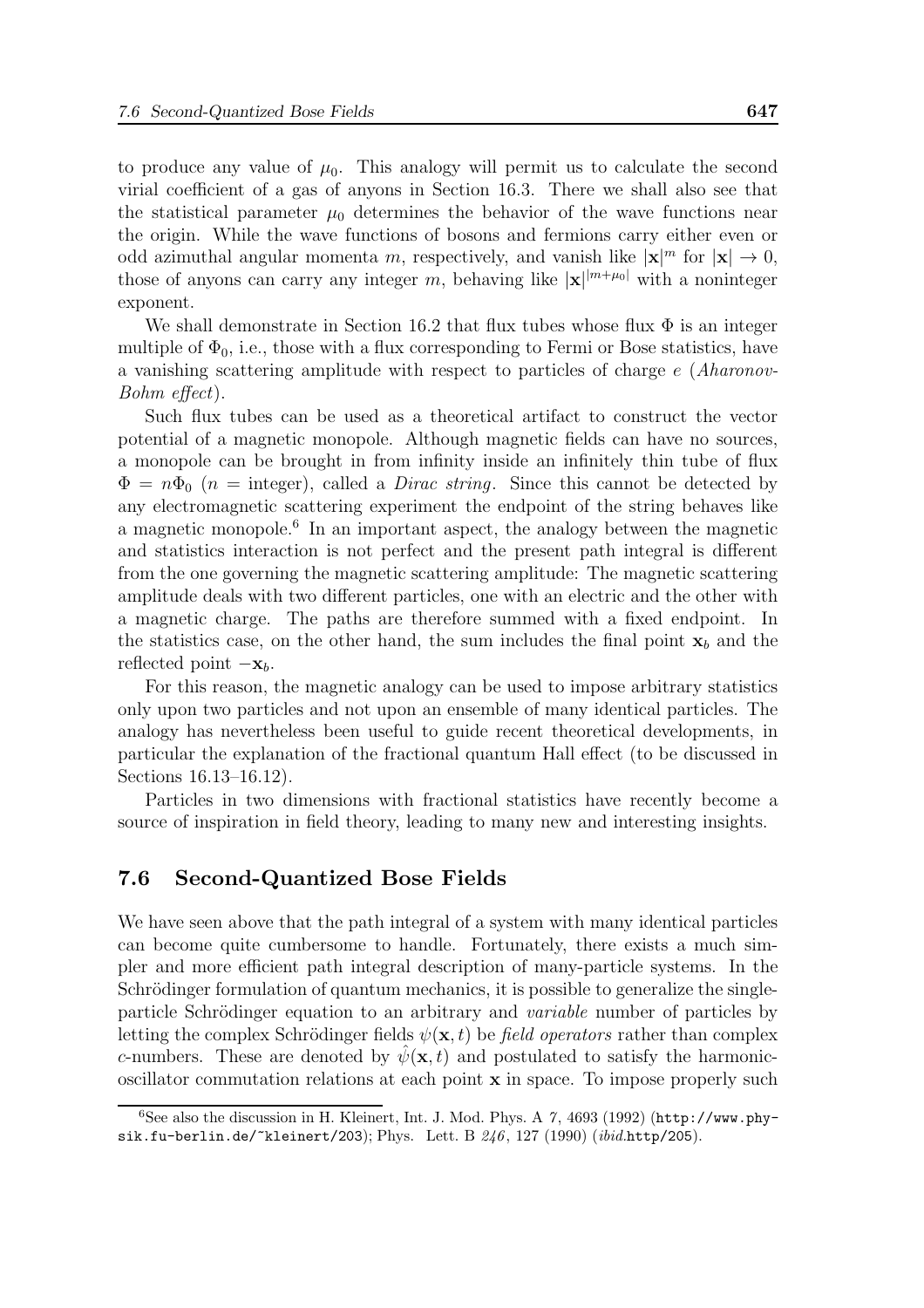local quantization rules, space is discretized into little cubes of volume  $\epsilon^3$ , centered around the points  $\mathbf{x}_n = \epsilon(n_1, n_2, n_3)$ , with  $n_{1,2,3}$  running through all integers. If we omit the subscripts  $n$ , for brevity, the quantization rules are

$$
\begin{array}{rcl}\n[\hat{\psi}(\mathbf{x},t),\hat{\psi}^{\dagger}(\mathbf{x}',t)] & = & \delta_{\mathbf{x}\mathbf{x}'}, \\
[\hat{\psi}^{\dagger}(\mathbf{x},t),\hat{\psi}^{\dagger}(\mathbf{x}',t)] & = & 0, \\
[\hat{\psi}(\mathbf{x},t),\hat{\psi}(\mathbf{x}',t)] & = & 0.\n\end{array} \tag{7.282}
$$

The commutativity of the operators at different places ensures the independence of the associated oscillators. Imposing the conditions (7.282) is referred to as second quantization or field quantization. One also speaks of a quantization of particle number. The commutation relations generate an infinite-dimensional Hilbert space at each space point **x**. Applying the operator  $\hat{\psi}^{\dagger}(\mathbf{x},t)$  *n* times to the ground state of the harmonic oscillator  $|0\rangle_x$  at **x** creates states with *n* excitations at **x**:

$$
|n, \mathbf{x}\rangle = \frac{1}{\sqrt{n!}} [\hat{\psi}^{\dagger}(\mathbf{x}, 0)]^n |0\rangle.
$$
 (7.283)

These states are interpreted as states describing n particles at the point  $x$ . The ground state of all oscillators is

$$
|0\rangle \equiv \prod_{\mathbf{x}} |0\rangle_{\mathbf{x}}.
$$
 (7.284)

It is called the vacuum state of the system. The total number of particles at each time is measured by the operator

$$
\hat{N}(t) = \sum_{\mathbf{x}} \hat{\psi}^{\dagger}(\mathbf{x}, t)\hat{\psi}(\mathbf{x}, t). \tag{7.285}
$$

The simplest classical action, whose quantum theory has the above structure, describes an ensemble of free bosons with a chemical potential  $\mu$ .

$$
\mathcal{A}[\psi^*, \psi] = \sum_{\mathbf{x}} \int_{t_a}^{t_b} dt \left[ \psi^*(i\hbar \partial_t + \mu) \psi(\mathbf{x}, t) - \frac{\hbar^2}{2M} \psi^* \nabla_{\mathbf{x}} \overline{\nabla}_{\mathbf{x}} \psi(\mathbf{x}, t) \right].
$$
 (7.286)

The symbols  $\nabla_{\mathbf{x}}$ ,  $\nabla_{\mathbf{x}}$  denote the difference operators on the discretized threedimensional space, each component  $\nabla_i$ ,  $\nabla_i$  being defined in the same way as the difference operators  $\nabla$ ,  $\nabla$  on the sliced time axis in Eqs. (2.97). The eigenvalues on a plane wave of momentum p are

$$
-i\hbar \nabla_i e^{i\mathbf{p}\mathbf{x}/\hbar} = P_i e^{i\mathbf{p}\mathbf{x}/\hbar}, \quad -i\hbar \overline{\nabla}_i e^{i\mathbf{p}\mathbf{x}/\hbar} = \bar{P}_i e^{i\mathbf{p}\mathbf{x}/\hbar}, \tag{7.287}
$$

with

$$
P_i = -i\frac{\hbar}{\epsilon} \left[ e^{i\epsilon p_i/\hbar} - 1 \right], \quad \bar{P}_i = P_i^*.
$$
 (7.288)

By Fourier decomposing the field

$$
\psi(\mathbf{x},t) = \sqrt{\frac{\epsilon^3}{V}} \sum_{\mathbf{p}} e^{i\mathbf{p}\mathbf{x}/\hbar} a_{\mathbf{p}}(t),
$$
\n(7.289)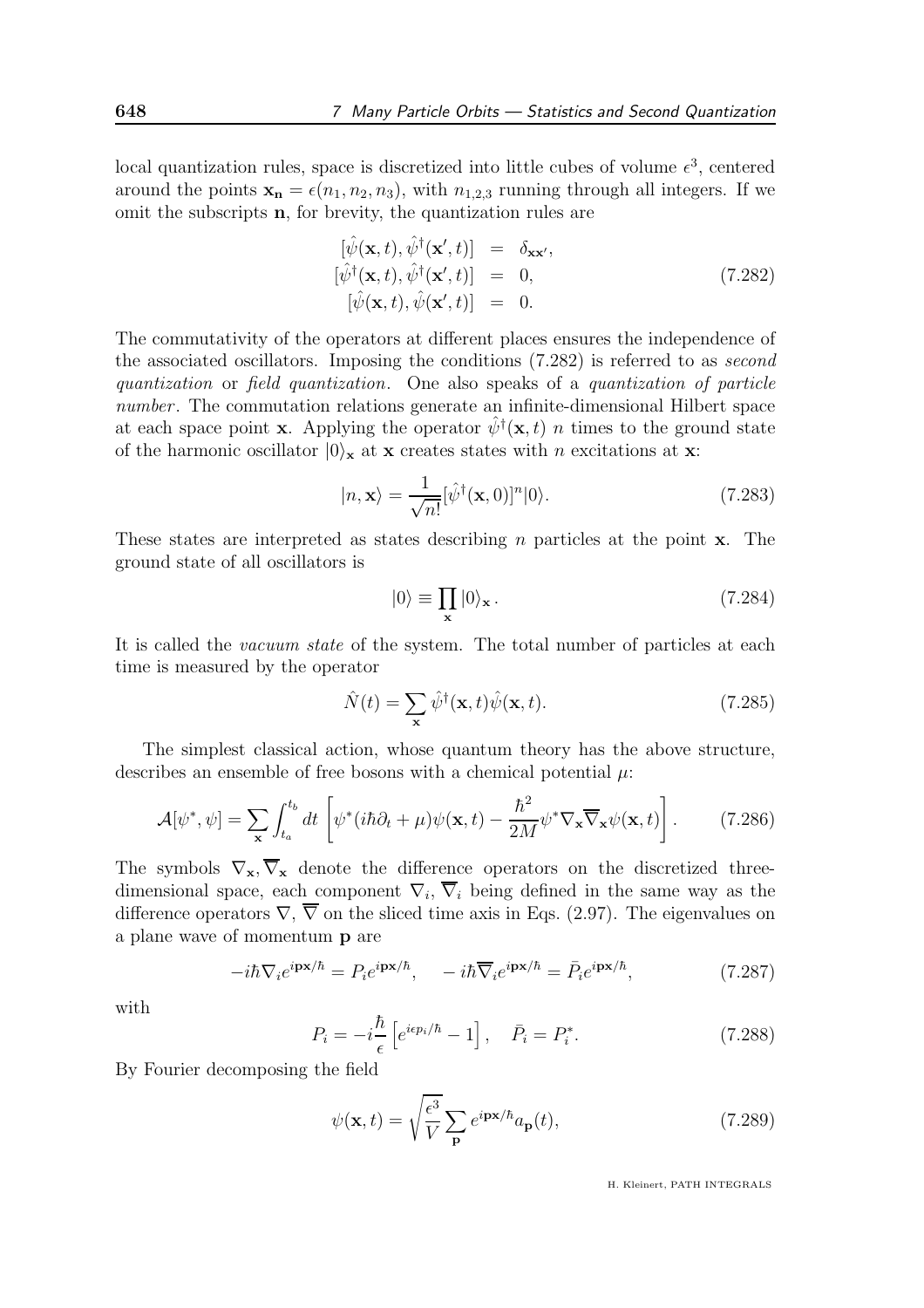the difference operators  $\nabla_{\mathbf{x}}$ ,  $\nabla_{\mathbf{x}}$  are diagonalized and the action is decomposed into a direct sum of fields  $a_{\mathbf{p}}^*(t)$ ,  $a_{\mathbf{p}}(t)$  of a fixed momentum **p**,

$$
\mathcal{A}[a^*, a] = \hbar \sum_{\mathbf{p}} \int_{t_a}^{t_b} dt \left[ a_{\mathbf{p}}^*(t) i \partial_t a_{\mathbf{p}}(t) - \omega(\mathbf{p}) a_{\mathbf{p}}^*(t) a_{\mathbf{p}}(t) \right],\tag{7.290}
$$

where  $\omega(\mathbf{p})$  denotes the single-particle frequencies

$$
\omega(\mathbf{p}) \equiv \frac{1}{\hbar} \left[ \frac{|\mathbf{P}|^2}{2M} - \mu \right],\tag{7.291}
$$

with

$$
|\mathbf{P}|^2 \equiv \frac{\hbar^2}{\epsilon^2} \sum_{i} 2 \left[ 1 - \cos\left(\frac{\epsilon p_i}{\hbar}\right) \right]. \tag{7.292}
$$

The extremization of (7.286) gives the field equation

$$
\left(i\hbar\partial_t + \mu + \frac{\hbar^2}{2M}\nabla_\mathbf{x}\overline{\nabla}_\mathbf{x}\right)\psi(\mathbf{x},t) = 0.
$$
 (7.293)

This is the ordinary free-particle Schrödinger equation (the *first-quantized* field equation), apart from a constant shift in the energy by the chemical potential  $\mu$ . Recall that the chemical potential guarantees a fixed average particle number which, in experiments, is enforced by contact with an appropriate particle reservoir (see Section 1.17). In momentum space, the field equation reads

$$
[i\partial_t - \omega(\mathbf{p})]a_{\mathbf{p}}(t) = 0.
$$

Knowing the general relation between the operator and the path integral description of quantum mechanics, we expect that the above rules of second quantization of operators can be accounted for by assuming the field variables  $a^*_{\mathbf{p}}(t)$  and  $a_{\mathbf{p}}(t)$  in the action to be fluctuating  $c$ -number variables and summing over all their configurations with an amplitude  $\exp\{(i/\hbar)\mathcal{A}[a^*,a]\}$ . The precise form of this path integral can be inferred from the oscillator nature of the commutation relations (7.282). After the Fourier transform (7.289), the components  $\hat{a}_{\mathbf{p}}(t), \hat{a}_{\mathbf{p}}^{\dagger}(t)$  satisfy

$$
\begin{array}{rcl}\n[\hat{a}_{\mathbf{p}}(t), \hat{a}_{\mathbf{p'}}^{\dagger}(t)] & = & \delta_{\mathbf{p}\mathbf{p'}}, \\
[\hat{a}_{\mathbf{p}}^{\dagger}(t), \hat{a}_{\mathbf{p'}}^{\dagger}(t)] & = & 0, \\
[\hat{a}_{\mathbf{p}}(t), \hat{a}_{\mathbf{p'}}^{\dagger}(t)] & = & 0.\n\end{array} \tag{7.294}
$$

Since the oscillators at different momenta p are independent of each other and since the action is a direct sum, we may drop the subscript p in the sequel and consider fields of a single momentum only.

The commutators (7.294) are the same as those of a harmonic oscillator, of course, obtained from the usual canonical commutators

$$
[\hat{p}, \hat{x}] = -i\hbar \tag{7.295}
$$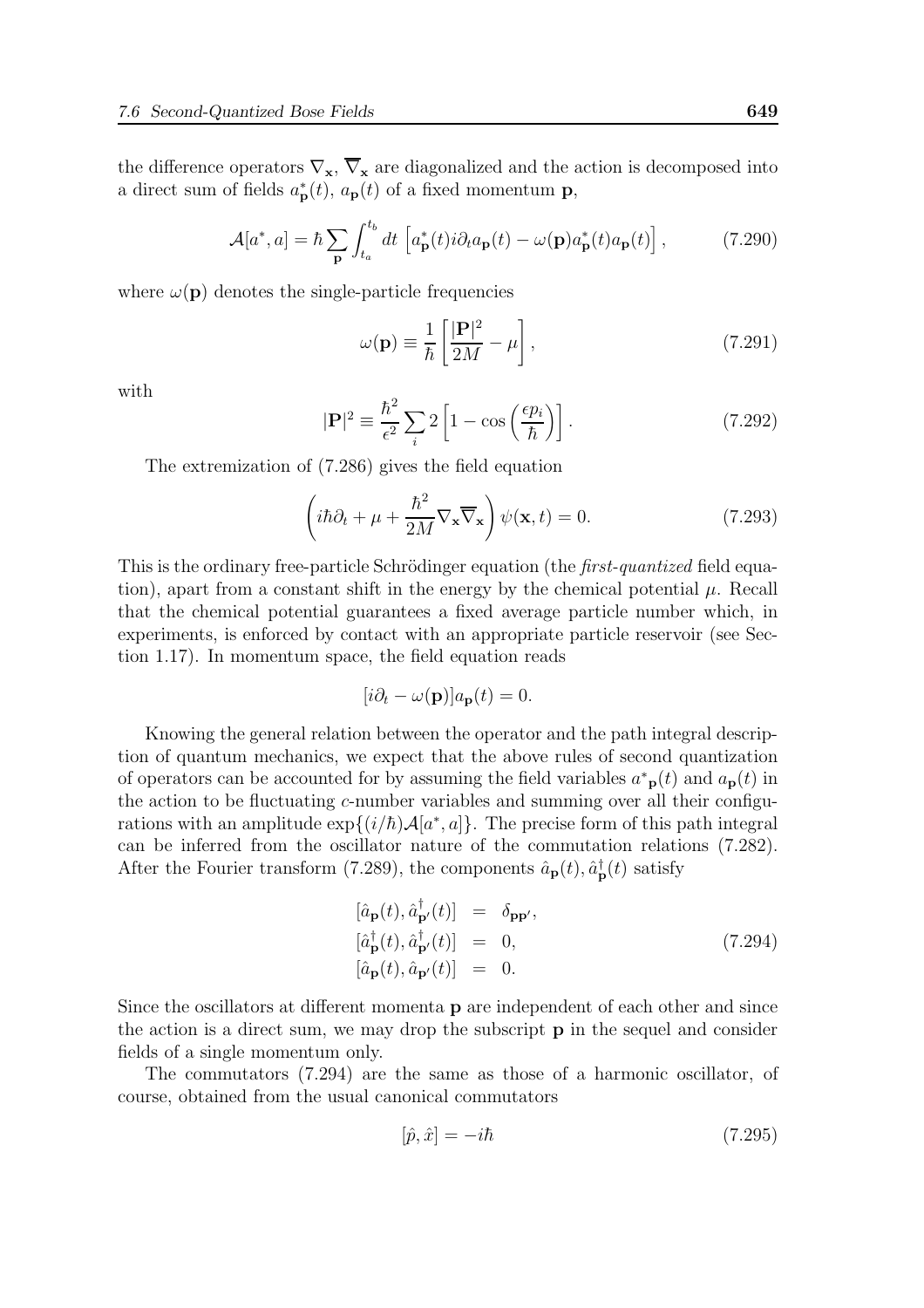by the canonical transformation

$$
\hat{a}^{\dagger} = \sqrt{M/2\hbar\omega}(\omega\hat{x} - i\hat{p}/M), \quad \hat{a} = \sqrt{M/2\hbar\omega}(\omega\hat{x} + i\hat{p}/M). \tag{7.296}
$$

Note that within the present context, the oscillator momentum  $\hat{p}$  is the conjugate momentum of the field operator and has no relation to the particle momentum p (there exists a field operator for each particle momentum p). The transformation (7.296) changes the Hamiltonian of the harmonic oscillator

$$
\hat{H}_{\omega} = \frac{1}{2M}\hat{p}^2 + \frac{M\omega^2}{2}\hat{x}^2
$$
\n(7.297)

into the creation and annihilation operator form

$$
\hat{H}_{\omega} = \frac{\hbar\omega}{2} (\hat{a}^{\dagger}\hat{a} + \hat{a}\,\hat{a}^{\dagger}).
$$
\n(7.298)

The classical action in the canonical form

$$
\mathcal{A}[p,q] = \int_{t_a}^{t_b} dt \, \left[ p\dot{q} - H_{\omega}(p,q) \right] \tag{7.299}
$$

turns into

$$
\mathcal{A}[a^*, a] = \hbar \int_{t_a}^{t_b} dt \left( a^* i \partial_t a - \omega a^* a \right).
$$
 (7.300)

If one wants to describe quantum statistics, one has to replace  $t \to -i\tau$  and use the Euclidean action (with  $\beta = 1/k_BT$ )

$$
\mathcal{A}_{e}[a^*, a] = \hbar \int_0^{\hbar \beta} d\tau \left( a^* \partial_\tau a + \omega a^* a \right), \tag{7.301}
$$

which coincides precisely with the action  $(7.290)$  for particles of a single momentum.

#### 7.7 Fluctuating Bose Fields

We set up a path integral formulation which replaces this second-quantized operator structure. Since we have studied the harmonic oscillator extensively in real and imaginary time and since we know how to go back and forth between quantummechanical and -statistical expressions, we consider here only the case of imaginary time with the Euclidean action (7.301). For simplicity, we calculate only the partition function. The extension to density matrices is straightforward. Correlation functions will be discussed in detail in Chapter 18.

Since the action (7.300) of the harmonic oscillator is merely a rewritten canonical action (7.299), the partition function of the harmonic oscillator is given by the path ref(2.339) integral [see (2.339)]

lab(2.187) est(2.220)

$$
Z_{\omega} = \oint \mathcal{D}x(\tau) \int \frac{\mathcal{D}p(\tau)}{2\pi\hbar} \exp\left[-\int_0^{\hbar\beta} d\tau \left(a^*\partial_\tau a + \omega a^* a\right)\right],\tag{7.302}
$$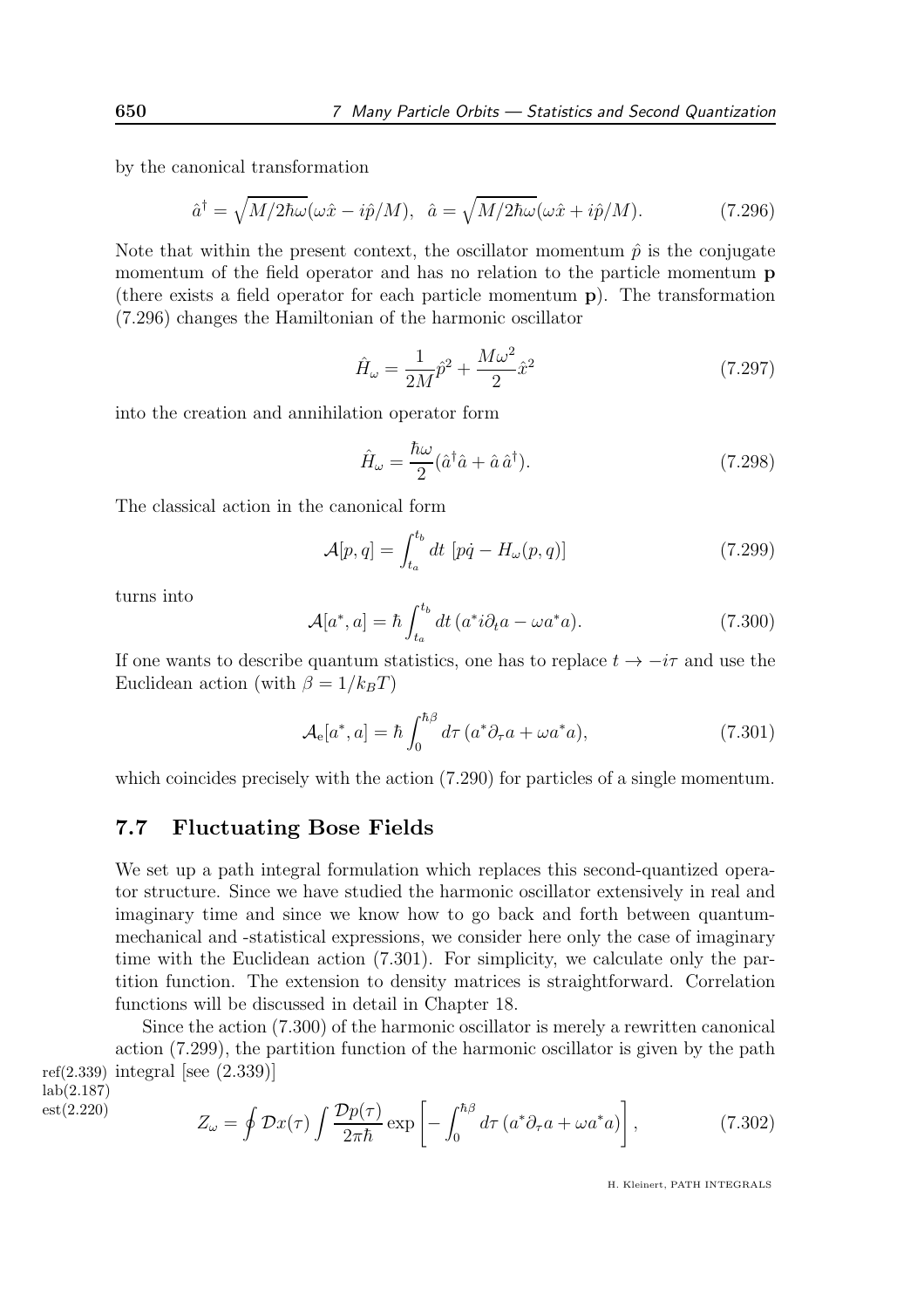where the quantum-mechanical trace requires the orbits  $x(\tau)$  to be periodic in  $\tau \rightarrow$  $\tau + \hbar \beta$ , with a Fourier expansion

$$
x(\tau) = \frac{1}{\sqrt{\hbar \beta}} \sum_{m = -\infty}^{\infty} x_m e^{-i\omega_m \tau}, \quad \omega_m = 2\pi m/\hbar \beta.
$$
 (7.303)

The momentum integrations are unrestricted.

If the momentum states were used as the diagonal basis for the derivation of the path integral, the measure would be  $\int \mathcal{D}x \, \oint (\mathcal{D}p/2\pi\hbar)$ . Then  $p(\tau)$  is periodic under  $\tau \to \tau + \hbar \beta$  and the  $x(\tau)$ -integrations are unrestricted. This would give a different expression at the time-sliced level; the continuum limit  $\epsilon \to 0$ , however, would be the same.

Since the explicit conjugate variables in the action are now  $a$  and  $a^*$ , it is customary to express the measure of the path integral in terms of these variables and write

$$
Z_{\omega} \equiv \oint \frac{\mathcal{D}a^*(\tau)\mathcal{D}a(\tau)}{\pi} \exp\left\{-\int_0^{\hbar\beta} d\tau \left(a^*\partial_\tau a + \omega a^* a\right)\right\},\tag{7.304}
$$

where  $\oint \mathcal{D}a^*\mathcal{D}a$  stands for the measure

$$
\oint \mathcal{D}a^*\mathcal{D}a = \oint_{-\infty}^{\infty} \mathcal{D} \operatorname{Re} a \int_{-\infty}^{\infty} \mathcal{D} \operatorname{Im} a . \qquad (7.305)
$$

With the action being the time-sliced oscillator action, the result of the path integration in the continuum limit is known from  $(2.409)$  to be ref(2.409)

lab(2.240) est(2.280)  $Z_\omega =$ 1  $\frac{1}{2\sinh(\hbar\omega\beta/2)}$ . (7.306)

In the context of second quantization, this is not really the desired result. For large  $\beta$ , the partition function (7.306) behaves like

$$
Z_{\omega} \to e^{-\hbar\omega\beta/2},\tag{7.307}
$$

exhibiting in the exponent the oscillator ground-state energy  $E_0 = \hbar \omega/2$ . In the second-quantized interpretation, however, the ground state is the no-particle state. Hence its energy should be zero. In the operator formulation, this can be achieved by an appropriate operator ordering, choosing the Hamiltonian operator to be

$$
\hat{H} = \hbar \omega \hat{a}^\dagger \hat{a},\tag{7.308}
$$

rather than the oscillator expression (7.298). In the path integral, the same goal is achieved by suitably time-slicing the path integral (7.304) and writing

$$
Z_{\omega}^{N} = \prod_{n=0}^{N} \left[ \int \frac{da_n^* da_n}{\pi} \right] \exp\left\{-\frac{1}{\hbar} \mathcal{A}_{\omega}^{N}\right\},\tag{7.309}
$$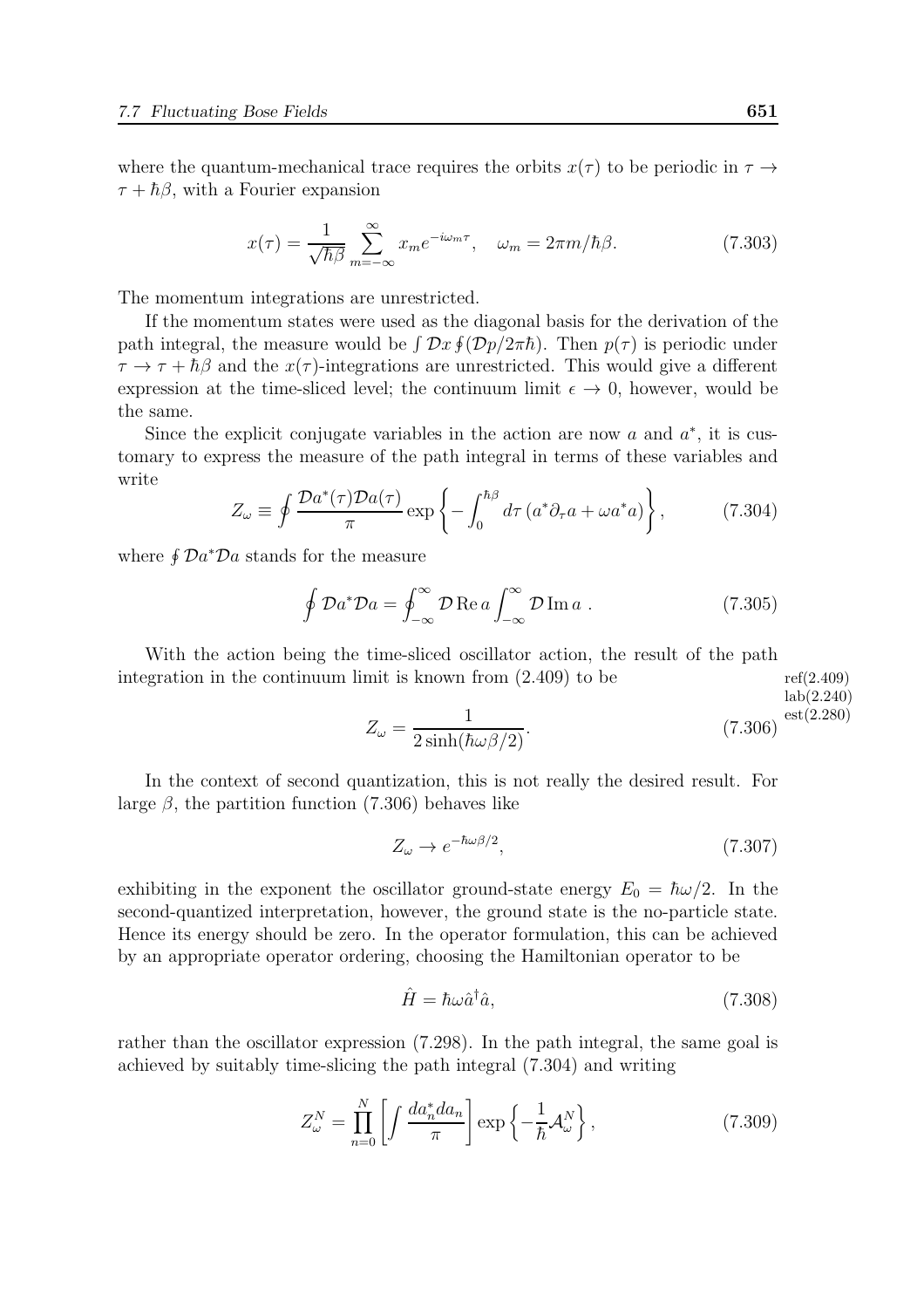with the sliced action

$$
\mathcal{A}_{\omega}^{N} = \hbar \sum_{n=1}^{N} \left[ a_{n}^{*} (a_{n} - a_{n-1}) + \epsilon \omega a_{n}^{*} a_{n-1} \right]. \tag{7.310}
$$

Expressed in terms of the difference operator, it reads

$$
\mathcal{A}_{\omega}^{N} = \hbar \epsilon \sum_{n=1}^{N} a_{n}^{*} \left[ (1 - \epsilon \omega) \overline{\nabla} + \omega \right] a_{n}.
$$
 (7.311)

The  $a(\tau)$ -orbits are taken to be periodic functions of  $\tau$ , with a Fourier expansion

$$
a(\tau) = \frac{1}{\sqrt{\hbar \beta}} \sum_{m = -\infty}^{\infty} a_m e^{-i\omega_m \tau}, \quad \omega_m = 2\pi m/\hbar \beta.
$$
 (7.312)

Note that in contrast to the coefficients  $x_m$  in expansion (7.303),  $a_m$  and  $a_{-m}$  are *independent* of each other, since  $a(\tau)$  is complex. The periodicity of  $a(\tau)$  arises as follows: In the time-sliced path integral derived in the x-basis with integration variables  $x_0, \ldots, x_{N+1}$  and  $p_1, \ldots, p_{N+1}$ , we introduce a fictitious momentum variable  $p_0$  which is set identically equal to  $p_{N+1}$ . Then the time-sliced  $\int_0^{\hbar\beta} d\tau p\dot{x}$  term,  $\sum_{n=1}^{N+1} p_n \overline{\nabla} x_n$ , can be replaced by  $-\sum_{n=1}^{N+1} x_n \underline{\nabla} p_n$  [see the rule of partial integration on the lattice, Eq. (2.103)] or by  $-\sum_{n=1}^{N+1} x_n \overline{\nabla} p_n$ . The first term in the time-sliced action (7.310) arises by symmetrizing the above two lattice sums.

In order to perform the integrals in (7.309), we make use of the Gaussian formula valid for  $Re A > 0$ ,

$$
\int \frac{da_n^* \, da_n}{\pi} e^{-a_n^* A_n a_n} = \frac{1}{A_n}, \quad \text{Re } A_n > 0. \tag{7.313}
$$

By taking a product of  $N$  of these, we have

$$
\prod_{n=0}^{N} \left[ \int \frac{da_n^* \, da_n}{\pi} \right] e^{-\sum_n a_n^* A_n a_n} = \prod_{n=1}^{N+1} \frac{1}{A_n}, \quad \text{Re } A_n > 0. \tag{7.314}
$$

This is obviously a special case of the matrix formula

$$
Z = \prod_{n=0}^{N} \left[ \int \frac{da_n^* \, da_n}{\pi} \right] e^{-\sum_{n,m} a_n^* A_{nm} a_m} = \frac{1}{\det A},\tag{7.315}
$$

in which the matrix  $A = A^d$  has only diagonal elements with a positive real part. Now we observe that the measure of integration is certainly invariant under any unitary transformation of the components  $a_n$ :

$$
a_n \to \sum_{n'} U_{n,n'} a_{n'}.\tag{7.316}
$$

So is the determinant of A:

$$
\det A \to \det (U A^d U^{\dagger}) = \det A^d. \tag{7.317}
$$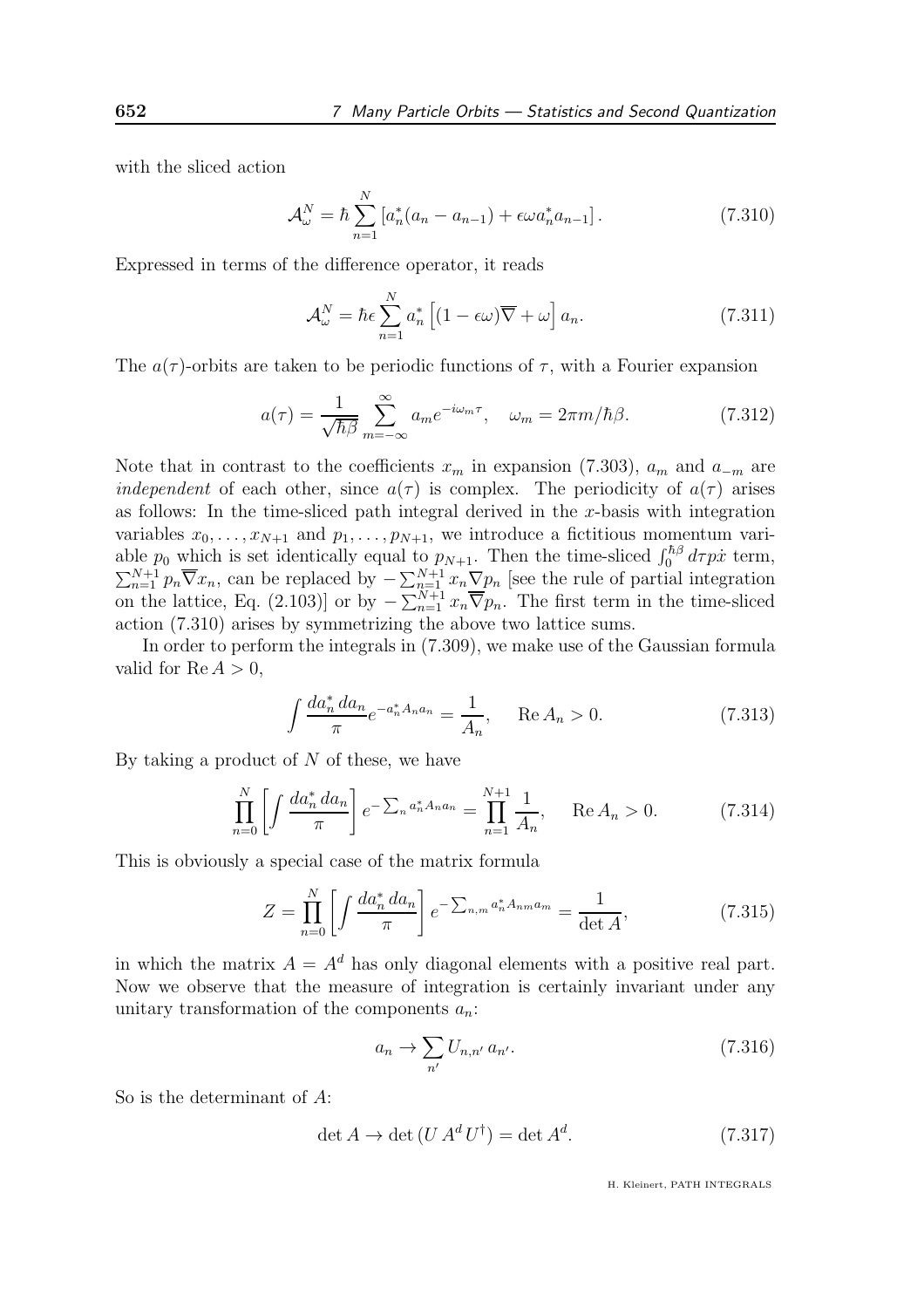But then formula  $(7.315)$  holds for any matrix A which can be diagonalized by a unitary transformation and has only eigenvalues with a positive real part. In the present case, the possibility of diagonalizing  $A$  is guaranteed by the fact that  $A$ satisfies  $AA^{\dagger} = A^{\dagger}A$ , i.e., it is a *normal* matrix. This property makes the Hermitian and anti-Hermitian parts of A commute with each other, allowing them to be diagonalized simultaneously.

In the partition function (7.309), the  $(N + 1) \times (N + 1)$  matrix A has the form

$$
A = \epsilon (1 - \epsilon \omega) \nabla + \epsilon \omega = \begin{pmatrix} 1 & 0 & 0 & \dots & 0 & -1 + \epsilon \omega \\ -1 + \epsilon \omega & 1 & 0 & \dots & 0 & 0 \\ 0 & -1 + \epsilon \omega & 1 & \dots & 0 & 0 \\ 0 & 0 & -1 + \epsilon \omega & \dots & 0 & 0 \\ \vdots & \vdots & \vdots & \ddots & \vdots & \vdots \\ 0 & 0 & 0 & \dots & -1 + \epsilon \omega & 1 \end{pmatrix} . \tag{7.318}
$$

This matrix acts on a complex vector space. Its determinant can immediately be calculated by a repeated expansion along the first row [recall the calculations of the determinants (2.204) and (2.418)], giving

$$
\det_{N+1} A = 1 - (1 - \epsilon \omega)^{N+1}.
$$
 (7.319)

Hence we obtain the time-sliced partition function

$$
Z_{\omega}^{N} = \frac{1}{\det_{N+1}[\epsilon(1 - \epsilon \omega)\overline{\nabla} + \epsilon \omega]} = \frac{1}{1 - (1 - \epsilon \omega)^{N+1}}.
$$
 (7.320)

It is useful to introduce the auxiliary frequency

$$
\bar{\omega}_{\mathbf{e}} \equiv -\frac{1}{\epsilon} \log(1 - \epsilon \omega). \tag{7.321}
$$

The subscript e records the Euclidean nature of the time [in analogy with the frequencies  $\tilde{\omega}_{e}$  of Eq. (2.399)]. In terms of  $\bar{\omega}_{e}$ ,  $Z_{\omega}^{N}$  takes the form ref(2.399)

$$
Z_{\omega}^{N} = \frac{1}{1 - e^{-\beta \hbar \omega_{e}}}
$$
 (7.322) 
$$
E_{\omega}^{(2.339)}
$$

This is the well-known partition function of Bose particles for a single state of energy  $\bar{\omega}_{e}$ . It has the expansion

$$
Z_{\omega} = 1 + e^{-\beta \hbar \bar{\omega}_e} + e^{-2\beta \hbar \bar{\omega}_e} + \dots \,, \tag{7.323}
$$

in which the nth term exhibits the Boltzmann factor for an occupation of a particle state by n particles, in accordance with the Hamiltonian operator

$$
\hat{H}_{\omega} = \hbar \bar{\omega}_{e} \hat{N} = \hbar \bar{\omega}_{e} a^{\dagger} a. \tag{7.324}
$$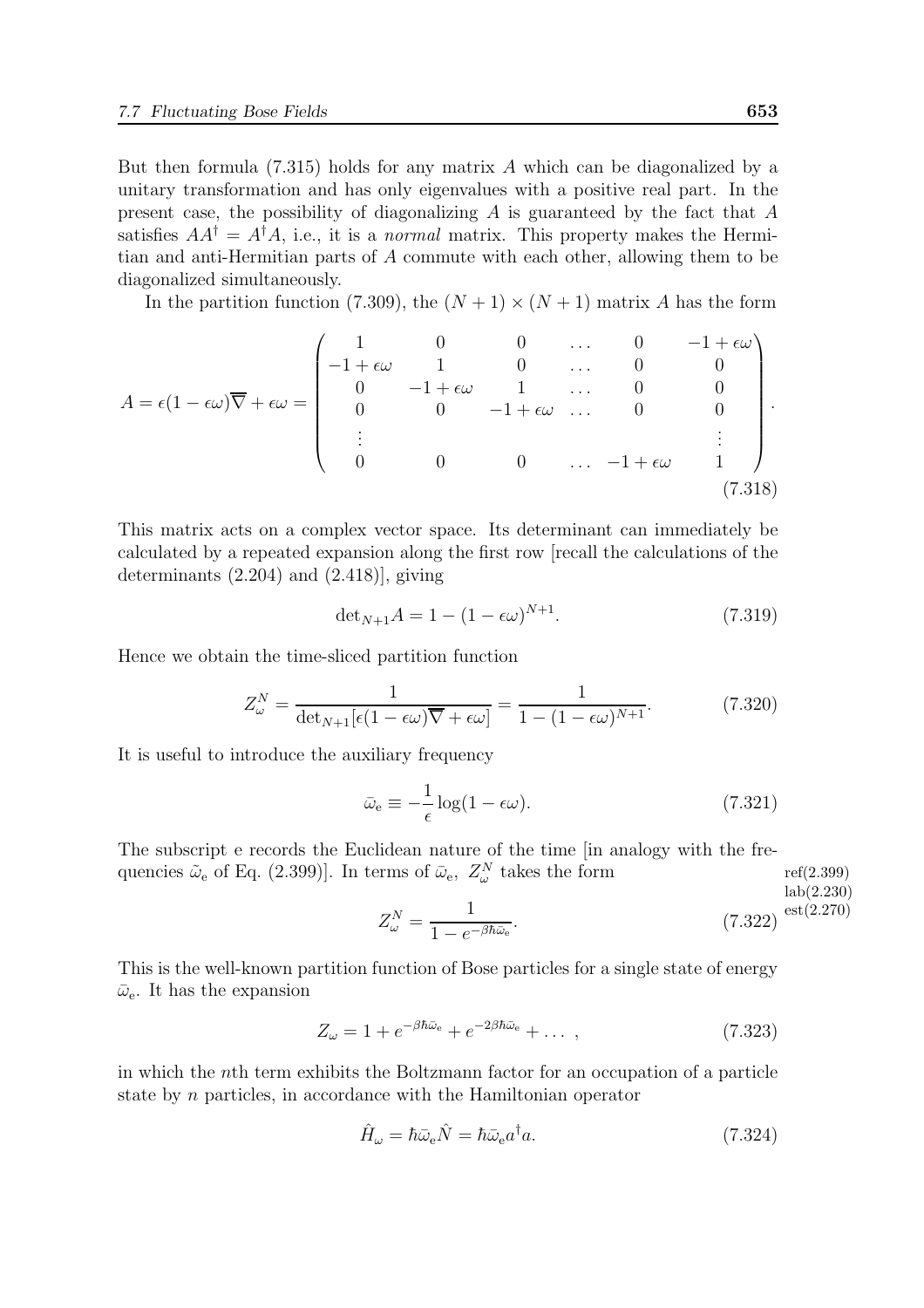In the continuum limit  $\epsilon \to 0$ , the auxiliary frequency tends to  $\omega$ ,

$$
\bar{\omega}_{\rm e} \xrightarrow{\epsilon \to 0} \omega, \tag{7.325}
$$

and  $Z_{\omega}^N$  reduces to

$$
Z_{\omega} = \frac{1}{1 - e^{-\beta \hbar \omega}}.\tag{7.326}
$$

The generalization of the partition function to a system with a time-dependent frequency  $\Omega(\tau)$  reads

$$
Z_{\omega}^{N} = \prod_{n=0}^{N} \left[ \int \frac{da_n^{\dagger} da_n}{\pi} \right] \exp \left\{ -\frac{1}{\hbar} \mathcal{A}^{N} \right\},
$$
 (7.327)

with the sliced action

$$
\mathcal{A}_{\omega}^{N} = \hbar \sum_{n=1}^{N} \left[ a_{n}^{*} (a_{n} - a_{n-1}) + \epsilon \Omega_{n} a_{n}^{*} a_{n-1} \right], \tag{7.328}
$$

or, expressed in terms of the difference operator  $\overline{\nabla}$ ,

$$
\mathcal{A}_{\omega}^{N} = \hbar \epsilon \sum_{n=1}^{N} a_{n}^{*} \left[ (1 - \epsilon \Omega_{n}) \overline{\nabla} + \Omega_{n} \right] a_{n}.
$$
 (7.329)

The result is

$$
Z_{\omega}^{N} = \frac{1}{\det_{N+1}[\epsilon(1-\epsilon\Omega)\overline{\nabla} + \epsilon\Omega]} = \frac{1}{1 - \prod_{n=0}^{N} (1 - \epsilon\Omega_{n})}.
$$
 (7.330)

Here we introduce the auxiliary frequency

$$
\bar{\Omega}_{\mathbf{e}} \equiv -\frac{1}{(N+1)\epsilon} \sum_{n=0}^{N} \log(1 - \epsilon \Omega_n), \tag{7.331}
$$

which brings  $Z_{\omega}^N$  to the form

$$
Z_{\omega}^{N} = \frac{1}{1 - e^{-\beta \hbar \bar{\Omega}_{e}}}. \tag{7.332}
$$

For comparison, let us also evaluate the path integral directly in the continuum limit. Then the difference operator (7.318) becomes the differential operator

$$
(1 - \epsilon \omega) \overline{\nabla} + \omega \to \partial_{\tau} + \omega, \tag{7.333}
$$

acting on periodic complex functions  $e^{-i\omega_m\tau}$  with the Matsubara frequencies  $\omega_m$ . Hence the continuum partition function of a harmonic oscillator could be written as

$$
Z_{\omega} = \oint \frac{\mathcal{D}a^*\mathcal{D}a}{\pi} \exp\left[-\int_0^{\hbar\beta} d\tau \left(a^*\partial_\tau a + \omega a^*a\right)\right]
$$
  
=  $\mathcal{N}_{\omega} \frac{1}{\det\left(\partial_\tau + \omega\right)}.$  (7.334)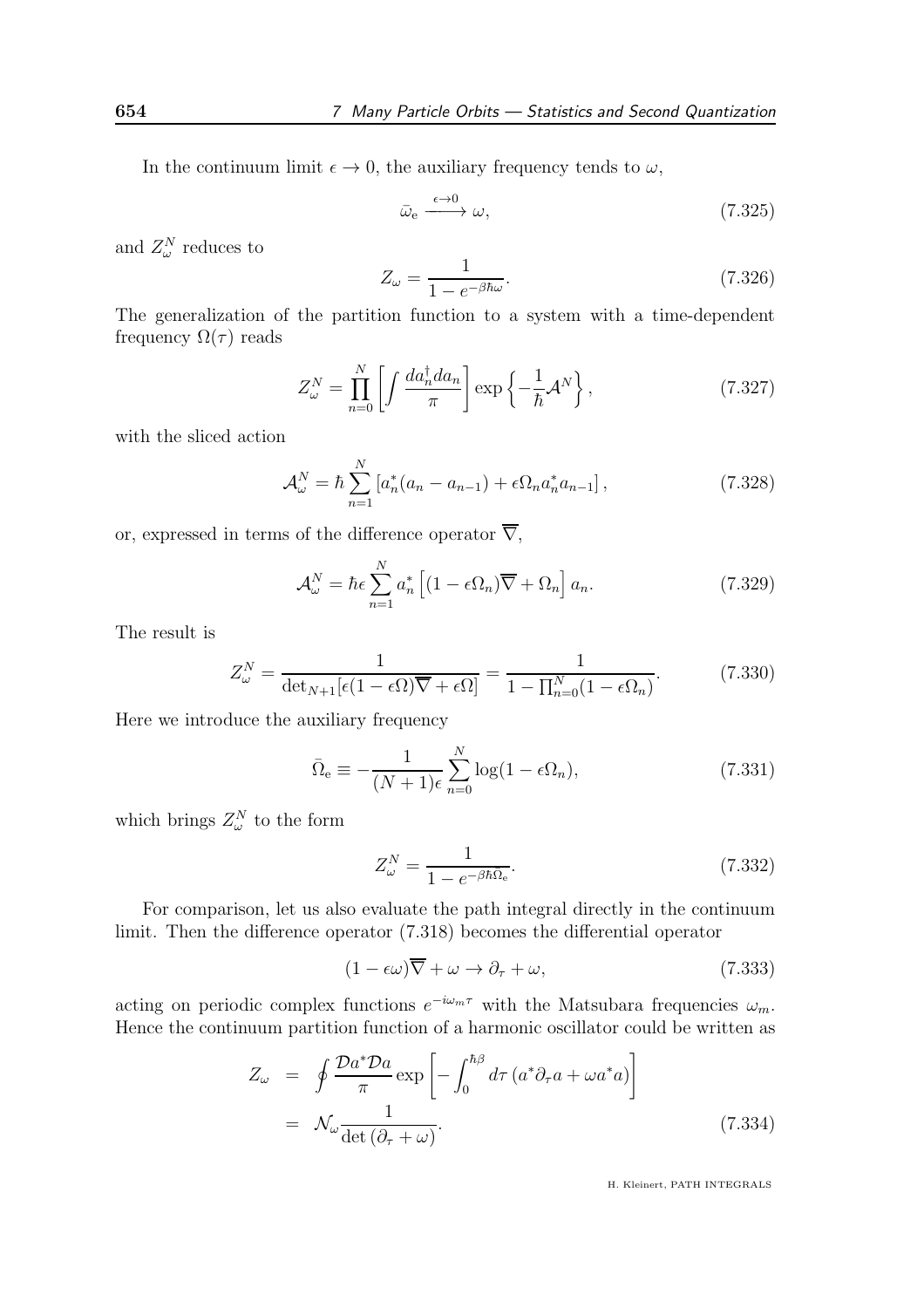The normalization constant is fixed by comparison with the time-sliced result. The operator  $\partial_{\tau} + \omega$  has the eigenvalues  $-i\omega_m + \omega$ . The product of these is calculated by considering the ratios with respect to the  $\omega = 0$ -values

$$
\prod_{m=-\infty,\neq 0}^{\infty} \frac{-i\omega_m + \omega}{-i\omega_m} = \frac{\sinh(\hbar\omega\beta/2)}{\hbar\omega\beta/2}.
$$
\n(7.335)

This product is the ratio of functional determinants

$$
\frac{\det\left(\partial_{\tau}+\omega\right)}{\det'(\partial_{\tau})} = \omega \frac{\sinh(\hbar\omega\beta/2)}{\hbar\omega\beta/2},\tag{7.336}
$$

where the prime on the determinant with  $\omega = 0$  denotes the omission of the zero frequency  $\omega_0 = 0$  in the product of eigenvalues; the prefactor  $\omega$  accounts for this.

Note that this ratio formula of continuum fluctuation determinants gives naturally only the harmonic oscillator partition function (7.306), not the secondquantized one (7.322). Indeed, after fixing the normalization factor  $\mathcal{N}_{\omega}$  in (7.334), the path integral in the continuum formulation can be written as

$$
Z_{\omega} = \oint \frac{\mathcal{D}a^*\mathcal{D}a}{\pi} \exp\left[-\int_0^{\hbar\beta} d\tau \left(a^*\partial_\tau a + \omega a^*a\right)\right]
$$

$$
= \frac{k_B T}{\hbar} \frac{\det'(\partial_\tau)}{\det(\partial_\tau + \omega)} = \frac{1}{2\sinh(\hbar\omega\beta/2)}.
$$
(7.337)

In the continuum, the relation with the oscillator fluctuation factor can be established most directly by observing that in the determinant, the operator  $\partial_{\tau} + \omega$  can be replaced by the conjugate operator  $-\partial_{\tau} + \omega$ , since all eigenvalues come in complexconjugate pairs, except for the  $m = 0$ -value, which is real. Hence the determinant of  $\partial_{\tau} + \omega$  can be substituted everywhere by

$$
\det(\partial_{\tau} + \omega) = \det(-\partial_{\tau} + \omega) = \sqrt{\det(-\partial_{\tau}^2 + \omega^2)},
$$
\n(7.338)

rewriting the partition function (7.337) as

$$
Z_{\omega} = \frac{k_B T}{\hbar} \frac{\det'(\partial_{\tau})}{\det(\partial_{\tau} + \omega)}
$$
  
=  $\frac{k_B T}{\hbar} \left[ \frac{\det'(-\partial_{\tau}^2)}{\det(-\partial_{\tau}^2 + \omega^2)} \right]^{1/2} = \frac{1}{2 \sinh(\hbar \omega \beta/2)},$  (7.339)

where the second line contains precisely the oscillator expressions  $(2.396)$ . ref $(2.396)$ 

A similar situation holds for an arbitrary time-dependent frequency where the  $\text{lab}(2.227)$ est(2.268) partition function is

$$
Z_{\Omega(\tau)} = \oint \frac{\mathcal{D}a^*(\tau)\mathcal{D}a(\tau)}{\pi} \exp\left\{-\int_0^{\hbar\beta} d\tau \left[a^\dagger \partial_\tau a + \Omega(\tau)a^\dagger a\right]\right\}
$$

$$
= \frac{k_B T}{\hbar} \left[\frac{\det'(-\partial_\tau^2)}{\det(-\partial_\tau^2 + \Omega^2(\tau))}\right]^{1/2} = \frac{1}{2\sinh(\hbar\omega\beta/2)} \left[\frac{\det(-\partial_\tau^2 + \omega^2)}{\det(-\partial_\tau^2 + \Omega^2(\tau))}\right]^{1/2} . (7.340)
$$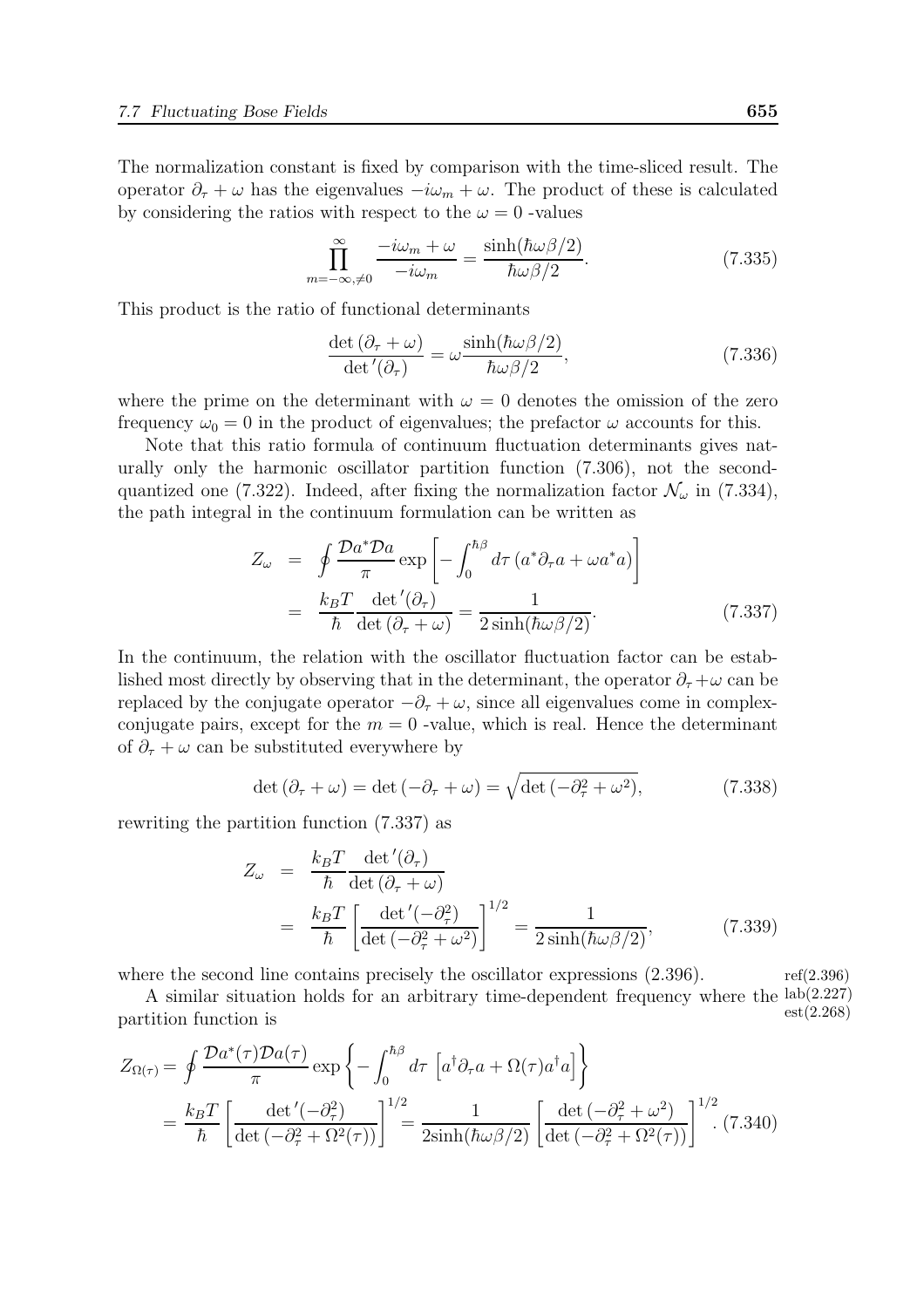While the oscillator partition function can be calculated right-away in the continuum limit after forming ratios of eigenvalues, the second-quantized path integral depends sensitively on the choice  $a_n^{\dagger} a_{n-1}$  in the action (7.310). It is easy to verify that the alternative slicings  $a_{n+1}^{\dagger}a_n$  and  $a_n^{\dagger}a_n$  would have led to the partition functions  $[e^{\beta \hbar \omega} - 1]^{-1}$  and  $[2 \sinh(\hbar \omega \beta/2)]^{-1}$ , respectively. The different time slicings produce obviously the same physics as the corresponding time-ordered Hamiltonian operators  $\hat{H} = \hat{T}\hat{a}^{\dagger}(t)\hat{a}(t')$  in which t' approaches t once from the right, once from the left, and once symmetrically from both sides.

It is easy to decide which of these mathematically possible approaches is the physically correct one. Classical mechanics is invariant under canonical transformations. So is Schrödinger theory. Certainly we want path integrals have the same invariance. Since the classical actions (7.300) and (7.301) arise from oscillator actions by the canonical transformation (7.296), the associated partition functions must be the same. This fixes the time-slicing of the harmonic oscillator to the symmetric one with the partition function  $(7.339)$ , and the general result  $(7.340)$ .

Another argument in favor of this symmetric ordering of the harmonic oscillator was given in Subsection 2.15.4. We shall see in Section 10.6 that in order to ensure invariance of path integrals under coordinate transformations, which is guaranteed in Schrödinger theory, path integrals should be defined by dimensional regularization. In this framework, the symmetric result (7.340) emerges.

It must be pointed out, however, that the correctness of the symmetric ordering for the oscillator action not true for arbitrary actions with an ordering ambiguity, as will be discussed in detail in Subsection  $(10.3.1)$ . In fact, there exists to my knowledge no general rule how to translate the procedure of dimensional regularization into an operator-ordering language.

It is also worth noting that the symmetric result (7.339) gives rise to an important and poorly understood physical problem in many-body theory. Since each harmonic oscillator in the world has a ground-state energy  $\omega$  implied by the limiting form (7.307), each momentum state of each particle field in the world contributes an energy  $\hbar\omega/2$  to the vacuum energy. If all these  $\hbar\omega/2$  are summed up, they produce a divergence in the cosmological constant, thus eliminating the existence of our universe. Somehow, the infinities of the free oscillators must be canceled by short-range interactions, and it may well be that we shall never possess a theory how this precisely happens. The present quantum feld theories assume only interactions which are completely local. This is certainly a simplification, but it has the advantage that the effect of interactions can be calculated perturbatively order by order in the interaction strength. Moreover, if the local Lagrangian is suitably chosen, the infinities coming from the local interactions are such that our ignorance about their true short-distance behavior does not matter. The results depend only on the experimentally measured parameters, such as mass and coupling strength. Such local Lagrangians are called *renormalizable*. In a renormalizable theory, it is a fundamental rule that all infinities can be subtracted and absorbed in the initial parameters of the action to fit the experimentally observed parameters. The total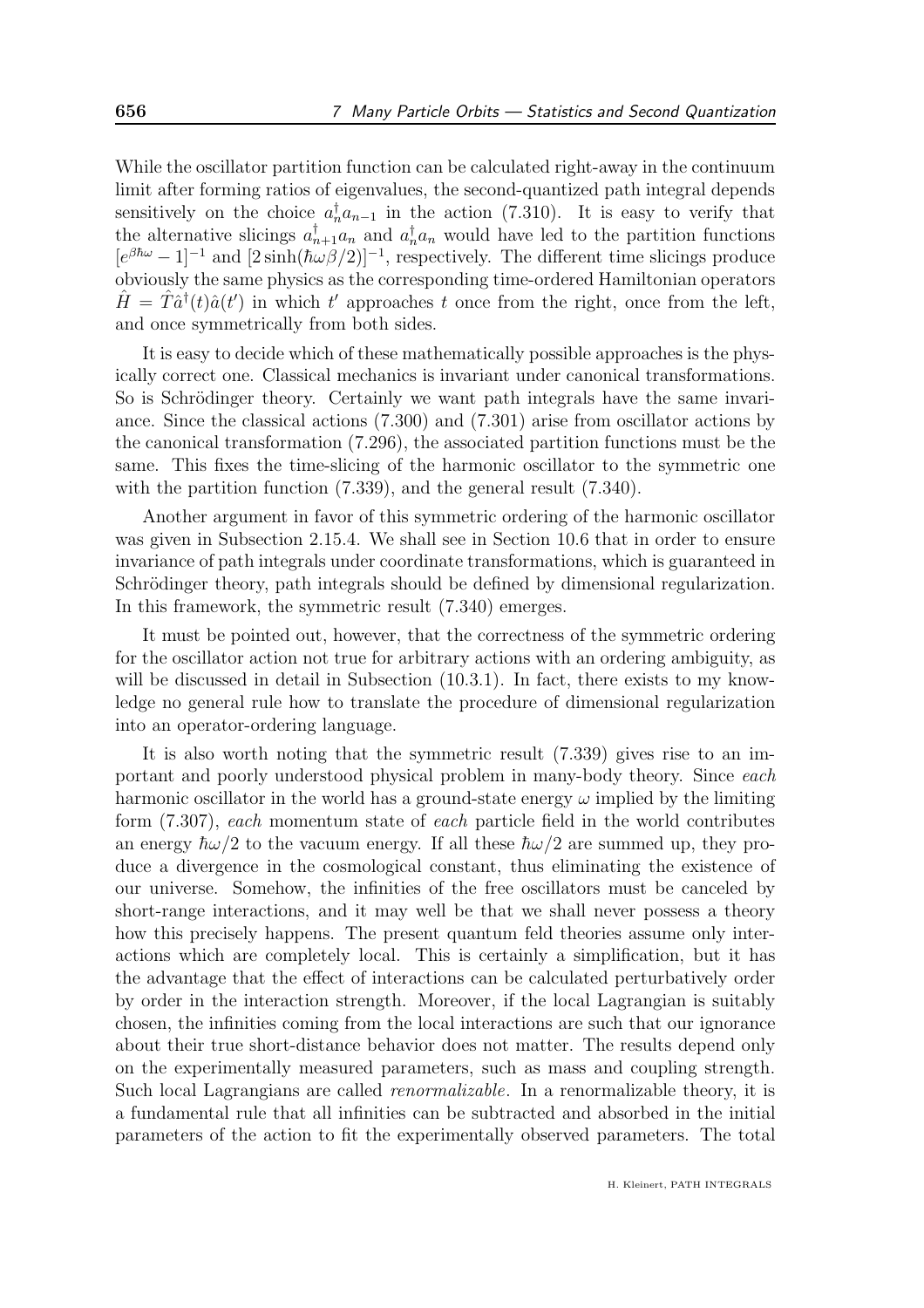energy of all zero-point oscillations is one of these infinities which can be absorbed in the vaccum energy to fit the exerimetally observed cosmlogical constant.

Some people want to ignore this subtraction freedom and get a finite sum over zero-point energies right at the free-field level. The only way to achieve this is by imagining the universe to contains for each Bose field a Fermi field which, as we shall see in Eq. (7.427), contributes a negative vacuum energy to the ground state. Some people have therefore proposed that the world is described by a theory with a broken supersymmetry, where an underlying action contains fermions and bosons completely symmetrically. Unfortunately, all elementary particle theories proposed so far possess completely unphysical particle spectra.

There are, however, important mathematical properties of supersymmetry with interesting applications. One of them plays a crucial role in the context of gauge fixing in nonabelian gauge theories, where a residual supersymmetry (the so-called BRST-symmetry) is important for renormalization. The other occurs in the context of disorder and will be presented in Section 18.16.

### 7.8 Coherent States

As long as we calculate the partition function of the harmonic oscillator in the variables  $a^*(\tau)$  and  $a(\tau)$ , the path integrals do not differ from those of the harmonicoscillator (except for the possibly absent ground-state energy). The situation changes if we want to calculate the path integral (7.334) for specific initial and final values  $a_a = a(\tau_a)$  and  $a_b = a(\tau_b)$ , implying also  $a_a^* = a^*(\tau_a)$  and  $a_b^* = a^*(\tau_b)$  by complex conjugation. In the definition of the canonical path integral in Section 2.1 we had to choose between measures  $(2.46)$  and  $(2.47)$ , depending on which of the two completeness relations

$$
\int dx |x\rangle\langle x| = 1, \qquad \int \frac{dp}{2\pi} |p\rangle\langle p| = 1 \tag{7.341}
$$

we wanted to insert into the factorized operator version of the Boltzmann factor  $e^{-\beta \hat{H}}$  into products of  $e^{-\epsilon \hat{H}}$ . The time-sliced path integral (7.309), on the other hand, runs over  $a^*(\tau)$  and  $a(\tau)$  corresponding to an apparent completeness relation

$$
\int dx \int \frac{dp}{2\pi} |x p\rangle \langle x p| = 1. \tag{7.342}
$$

This resolution of the identity is at first sight surprising, since in a quantummechanical system *either x or p* can be specified, but not both. Thus we expect (7.342) to be structurally different from the completeness relations in (7.341). In fact, (7.342) may be called an overcompleteness relation.

In order to understand this, we form coherent states [49] similar to those used earlier in Eq. (3A.5):

$$
|z\rangle \equiv e^{z\hat{a}^{\dagger} - z^*\hat{a}}|0\rangle, \qquad \langle z| \equiv \langle 0|e^{-z\hat{a}^{\dagger} + z^*\hat{a}}. \tag{7.343}
$$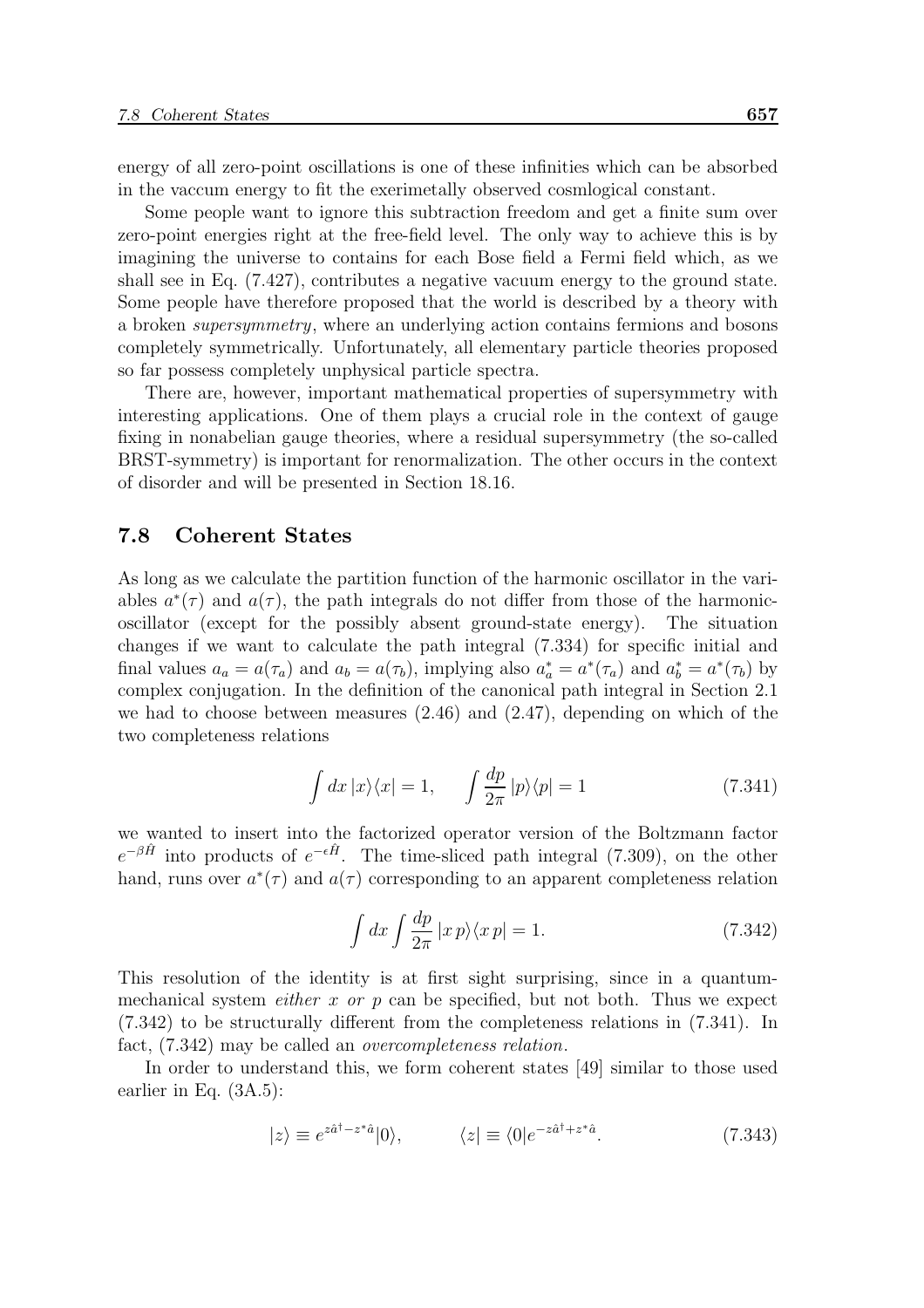The Baker-Campbell-Hausdorff formula (2.9) allows us to rewrite

$$
e^{z\hat{a}^{\dagger} - z^*\hat{a}} = e^{z^*z[\hat{a}^{\dagger}, \hat{a}]/2} e^{z\hat{a}^{\dagger}} e^{-z^*\hat{a}} = e^{-z^*z/2} e^{z\hat{a}^{\dagger}} e^{-z^*\hat{a}}.
$$
 (7.344)

Since  $\hat{a}$  annihilates the vacuum state, we may expand

$$
|z\rangle = e^{-z^*z/2}e^{z\hat{a}^\dagger}|0\rangle = e^{-z^*z/2}\sum_{n=0}^{\infty}\frac{z^n}{\sqrt{n!}}|n\rangle.
$$
 (7.345)

The states  $|n\rangle$  and  $\langle n|$  can be recovered from the coherent states  $|z\rangle$  and  $\langle z|$  by the operations:

$$
|n\rangle = \left[|z\rangle e^{z^*z/2} \overleftarrow{\partial}_z^n\right]_{z=0} \frac{1}{\sqrt{n!}}, \qquad \langle n| = \frac{1}{\sqrt{n!}} \left[\partial_{z^*}^n e^{z^*z/2} \langle z| \right]_{z=0}.
$$
 (7.346)

For an operator  $\hat{\mathcal{O}}$ , the trace can be calculated from the integral over the diagonal elements

$$
\operatorname{tr}\hat{\mathcal{O}} = \int \frac{dz^* dz}{\pi} \langle z|\hat{\mathcal{O}}|z\rangle = \int \frac{dz^* dz}{\pi} e^{-z^*z} \sum_{m,n=0}^{\infty} \frac{z^{*m}}{\sqrt{m!}} \frac{z^n}{\sqrt{n!}} \langle m|\hat{\mathcal{O}}|n\rangle. \tag{7.347}
$$

Setting  $z = re^{i\phi}$ , this becomes

$$
\operatorname{tr}\hat{\mathcal{O}} = \int dr^2 \left[ \frac{d\phi}{2\pi} e^{-i(m-n)\phi} \right] e^{-r^2} \sum_{m,n=0}^{\infty} \left( r^2 \right)^{(m+n)/2} \frac{1}{\sqrt{m!}} \frac{1}{\sqrt{n!}} \langle m|\hat{\mathcal{O}}|n \rangle. \tag{7.348}
$$

The integral over  $\phi$  gives a Kronecker symbol  $\delta_{m,n}$  and the integral over  $r^2$  cancels the factorials, so that we remain with the diagonal sum

$$
\operatorname{tr}\hat{\mathcal{O}} = \int dr^2 \, e^{-r^2} \sum_{n=0}^{\infty} \left( r^2 \right)^n \frac{1}{n!} \left\langle n|\hat{\mathcal{O}}|n \right\rangle = \sum_{n=0}^{\infty} \langle n|\hat{\mathcal{O}}|n \rangle. \tag{7.349}
$$

The sum on the right-hand side of (7.345) allows us to calculate immediately the scalar product of two such states:

$$
\langle z_1 | z_2 \rangle = e^{-z_1^* z_1/2 - z_2^* z_2/2 + z_1^* z_2}.\tag{7.350}
$$

The coherent states (7.343) with  $z = (x + ip)/\sqrt{2}$  have precisely the property  $(7.342)$ , i.e., we may identify:

$$
|xp\rangle \equiv |z\rangle
$$
, where  $z \equiv (x+ip)/\sqrt{2}$ . (7.351)

Then (7.345) can be written as

$$
|xp\rangle = e^{-(x^2+p^2)/4} \sum_{n=0}^{\infty} \frac{(x+ip)^n}{\sqrt{2^n n!}} |0\rangle,
$$
 (7.352)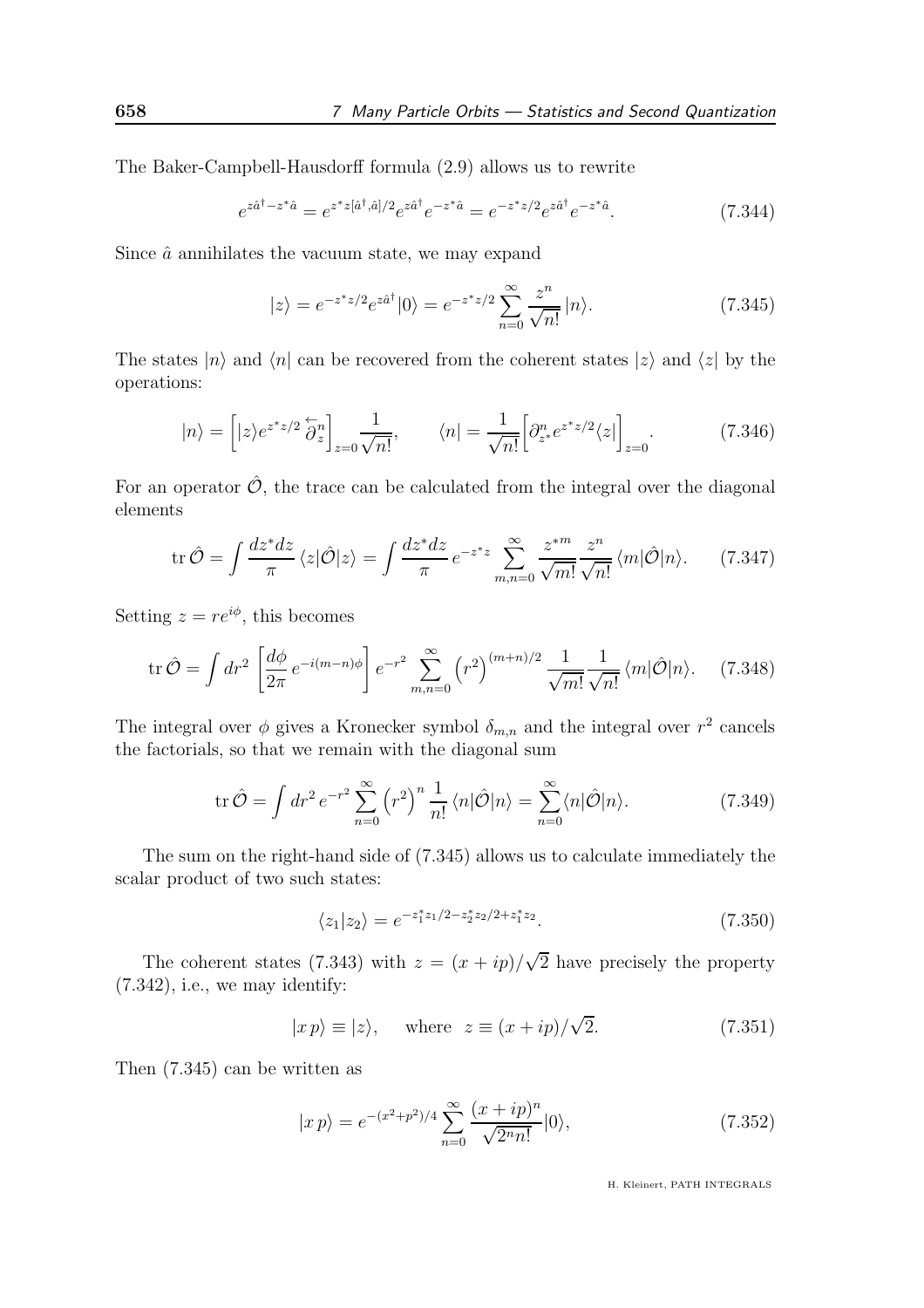and

$$
\int dx \frac{dp}{2\pi} |x p\rangle \langle x p| = \int dx \frac{dp}{2\pi} |x p\rangle \langle x p| e^{-(x^2 + p^2)/2} \sum_{m,n=0}^{\infty} \frac{(x - ip)^m}{\sqrt{2^m m!}} \frac{(x + ip)^n}{\sqrt{2^n n!}} |m\rangle \langle n|.
$$
\n(7.353)

Setting  $(x - ip)/\sqrt{2} \equiv re^{i\phi}$ , this can be rewritten as

$$
\int dx \frac{dp}{2\pi} |x p\rangle \langle x p| = \int dr^2 \left[ \frac{d\phi}{2\pi} e^{-i(m-n)\phi} \right] e^{-r^2} \sum_{m,n=0}^{\infty} \left( r^2 \right)^{(m+n)/2} \frac{1}{\sqrt{m!}} \frac{1}{\sqrt{n!}} |m\rangle \langle n|.
$$
 (7.354)

The angular integration enforces  $m = n$ , and the integrals over  $r^2$  cancel the factorials, as in (7.348), thus proving the resolution of the identity (7.342), which can also be written as

$$
\int \frac{dz^*dz}{\pi} \, |z\rangle\langle z| = 1. \tag{7.355}
$$

This resolution of the identity can now be inserted into a product decomposition of a Boltzmann operator

$$
\langle z_b | e^{-\beta \hat{H}_{\omega}} | z_a \rangle = \langle z_b | e^{-\beta \hat{H}_{\omega}/(N+1)} e^{-\beta \hat{H}_{\omega}/(N+1)} \cdots e^{-\beta \hat{H}_{\omega}/(N+1)} | z_a \rangle, \tag{7.356}
$$

to arrive at a sliced path integral [compare  $(2.2)$ – $(2.4)$ ]

$$
\langle z_b | e^{-\beta \hat{H}_{\omega}} | z_a \rangle = \prod_{n=1}^N \left[ \int \frac{dz_n^* dz_n}{\pi} \right] \prod_{n=1}^{N+1} \langle z_n | e^{-\epsilon \hat{H}_{\omega}} | z_{n-1} \rangle, \ z_0 = z_a, \ z_{N+1} = z_b, \ \epsilon \equiv \beta/(N+1). \tag{7.357}
$$

We now calculate the matrix elements  $\langle z_n|e^{-\epsilon \hat{H}_\omega}|z_{n-1}\rangle$  and find

$$
\langle z_n|e^{-\epsilon \hat{H}_{\omega}}|z_{n-1}\rangle \approx \langle z_n|1-\epsilon \hat{H}_{\omega}|z_{n-1}\rangle = \langle z_n|z_{n-1}\rangle - \epsilon \langle z_n|\hat{H}_{\omega}|z_{n-1}\rangle. \tag{7.358}
$$

Using (7.350) we find

$$
\langle z_n | z_{n-1} \rangle = e^{-z_n^* z_n/2 - z_{n-1}^* z_{n-1}/2 + z_n^* z_{n-1}} = e^{-(1/2) \left[ z_n^* (z_n - z_{n-1}) - \left( z_n^* - z_{n-1}^* \right) z_{n-1} \right]}.
$$
 (7.359)

The matrix elements of the operator Hamiltonian (7.298) is easily found. The coherent states (7.345) are eigenstates of the annihilation operator  $\hat{a}$  with eigenvalue z:

$$
\hat{a}|z\rangle = e^{-z^*z/2} \sum_{n=0}^{\infty} \frac{z^n}{\sqrt{n!}} \hat{a}|n\rangle = e^{-z^*z/2} \sum_{n=1}^{\infty} \frac{z^n}{\sqrt{(n-1)!}} |n-1\rangle = z|z\rangle.
$$
 (7.360)

Thus we find immediately

$$
\langle z_n|\hat{H}_\omega|z_{n-1}\rangle = \hbar\omega\langle z_n|(\hat{a}^\dagger\hat{a} + \hat{a}\,\hat{a}^\dagger)|z_{n-1}\rangle = \hbar\omega\left(z_n^\dagger z_{n-1} + \frac{1}{2}\right). \tag{7.361}
$$

Inserting this together with (7.359) into (7.358), we obtain for small  $\epsilon$  the path integral

$$
\langle z_b | e^{-\beta \hat{H}_{\omega}} | z_a \rangle = \prod_{n=1}^{N} \left[ \int \frac{dz_n^* dz_n}{\pi} \right] e^{-\mathcal{A}_{\omega}^N [z^*, z]/\hbar}, \tag{7.362}
$$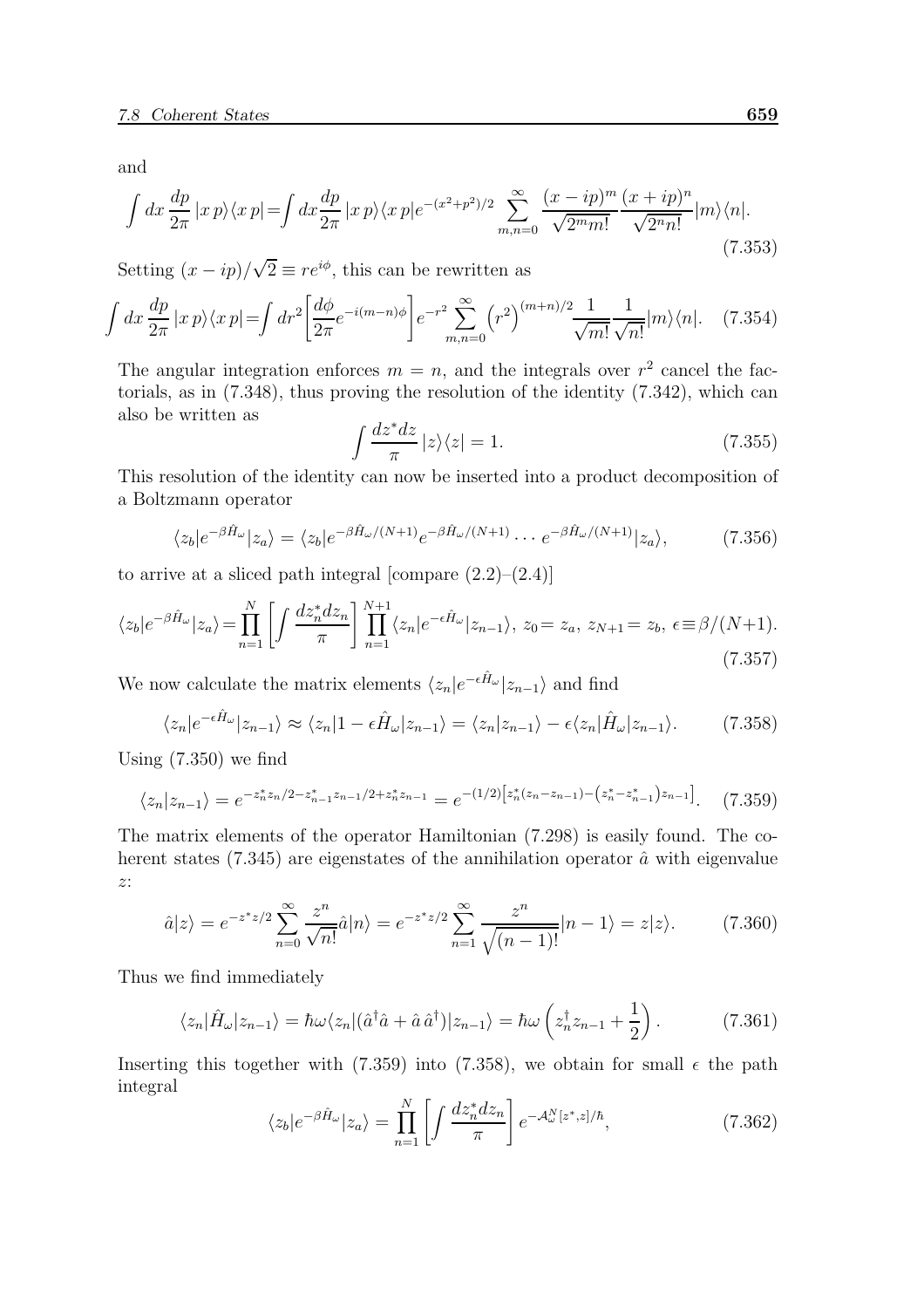with the time-sliced action

$$
\mathcal{A}_{\omega}^{N}[z^*, z] = \hbar \epsilon \sum_{n=1}^{N+1} \left\{ \frac{1}{2} \left[ z_n^* \overline{\nabla} z_n - (\overline{\nabla} z_n^*) z_{n-1} \right] + \omega \left( z_n^* z_{n-1} + \frac{1}{2} \right) \right\}.
$$
 (7.363)

The gradient terms can be regrouped using formula (2.35), and rewriting its righthand side as  $p_{N+1}x_{N+1} - p_0x_0 + \sum_{n=1}^{N+1} (p_n - p_{n-1})x_{n-1}$ . This leads to

$$
\mathcal{A}_{\omega}^{N}[z^*, z] = \frac{\hbar}{2}(-z_b^* z_b + z_a^* z_a) + \hbar \epsilon \sum_{n=1}^{N+1} \left\{ z_n^* \overline{\nabla} z_n + \omega \left( z_n^* z_{n-1} + \frac{1}{2} \right) \right\}.
$$
 (7.364)

Except for the surface terms which disappear for periodic paths, this action agrees with the time-sliced Euclidean action  $(7.310)$ , except for a trivial change of variables  $a \rightarrow z$ .

As a brief check of formula (7.362) we set  $N = 0$  and find

$$
\mathcal{A}_{\omega}^{0}[z^*, z] = \frac{\hbar}{2}(-z_b^* z_b + z_a^* z_a) + \hbar z_b^* (z_b - z_a) + \omega \left(z_b^* z_a + \frac{1}{2}\right),\tag{7.365}
$$

and the short-time amplitude (7.364) becomes

$$
\langle z_b | e^{-\epsilon \hat{H}_{\omega}} | z_a \rangle = \exp \left[ -\frac{1}{2} (z_b^* z_b + z_a^* z_a) + z_b^* z_a - \epsilon \hbar \omega \left( z_b^* z_a + \frac{1}{2} \right) \right]. \tag{7.366}
$$

Applying the recovery operations (7.346) we find

$$
\langle 0|e^{-\epsilon \hat{H}_{\omega}}|0\rangle = \left[e^{(z_b^* z_b + z_a^* z_a)/2} \langle z_b|e^{-\epsilon \hat{H}_{\omega}}|z_a\rangle\right]_{z^* = 0, z = 0} = e^{-\epsilon \hbar \omega/2},\tag{7.367}
$$

$$
\langle 1|e^{-\epsilon \hat{H}_{\omega}}|1\rangle = \left\{\partial_z \left[e^{(z_b^* z_b + z_a^* z_a)/2} \langle z_b| e^{-\epsilon \hat{H}_{\omega}} |z_a\rangle\right] \overleftarrow{\partial}_z \right\}_{z^* = 0, z = 0} = e^{-\epsilon 3\hbar\omega/2},\tag{7.368}
$$

$$
\langle 0|e^{-\epsilon \hat{H}_{\omega}}|1\rangle = \langle 1|e^{-\epsilon \hat{H}_{\omega}}|0\rangle = 0.
$$
\n(7.369)

Thus we have shown that for fixed ends, the path integral gives the amplitude for an initial coherent state  $|z_a\rangle$  to go over to a final coherent state  $|z_b\rangle$ . The partition function (7.337) is obtained from this amplitude by forming the diagonal integral

$$
Z_{\omega} = \int \frac{dz^* \, dz}{\pi} \langle z|e^{-\beta \hat{H}_{\omega}}|z\rangle. \tag{7.370}
$$

#### 7.9 Second-Quantized Fermi Fields

The existence of the periodic system of elements is based on the fact that electrons can occupy each orbital state only once (counting spin-up and -down states separately). Particles with this statistics are called fermions. In the above Hilbert space in which *n*-particle states at a point **x** are represented by oscillator states  $|n, \mathbf{x}\rangle$ , this implies that the particle occupation number  $n$  can take only the values

$$
n = 0
$$
 (no electron),  

$$
n = 1
$$
 (one electron).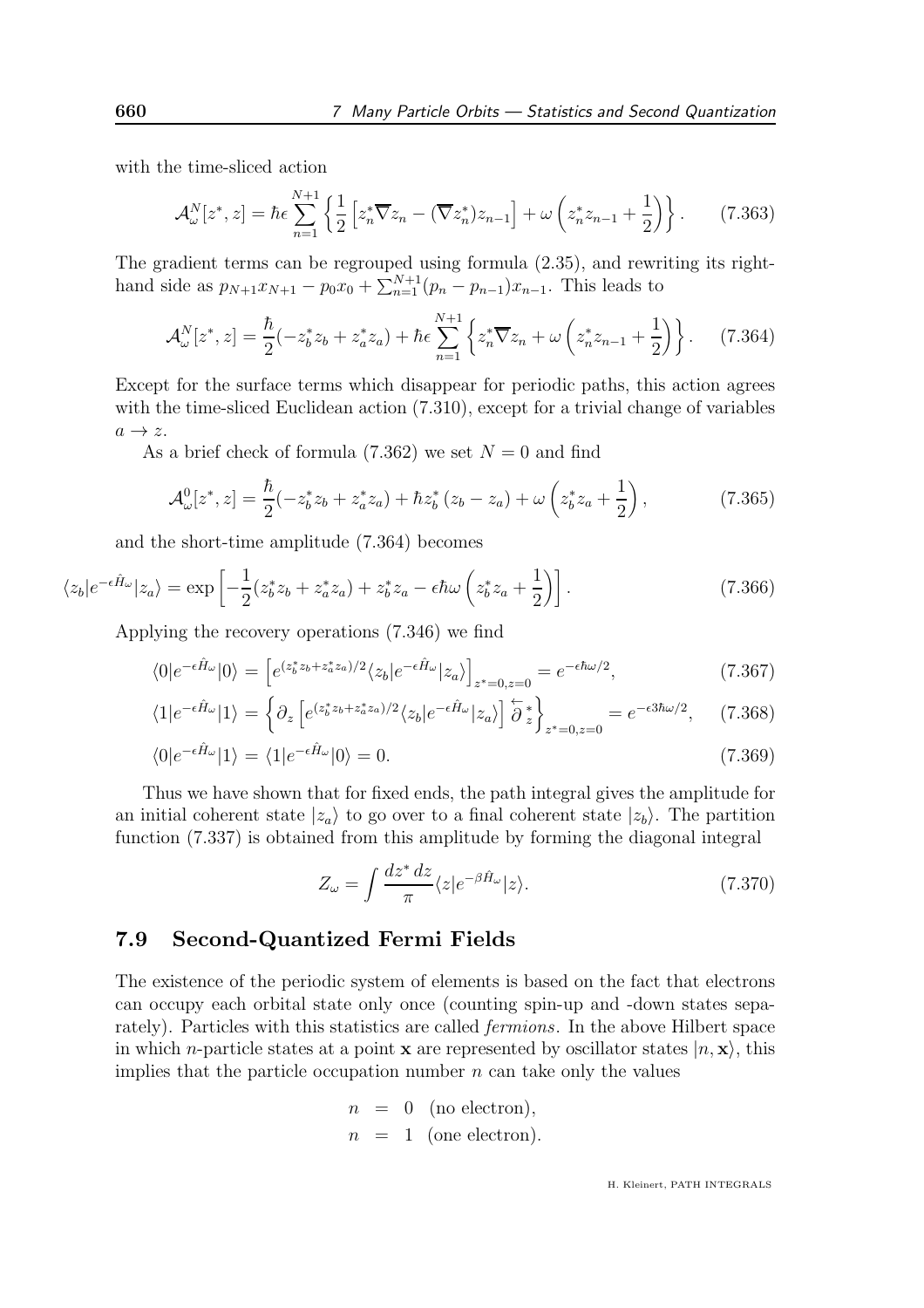It is possible to construct such a restricted many-particle Hilbert space explicitly by subjecting the quantized fields  $\hat{\psi}^{\dagger}(\mathbf{x})$ ,  $\hat{\psi}(\mathbf{x})$  or their Fourier components  $\hat{a}^{\dagger}_{\mathbf{p}}, \hat{a}_{\mathbf{p}}$ to anticommutation relations, instead of the commutation relations (7.282), i.e., by postulating

$$
[\hat{\psi}(\mathbf{x},t), \hat{\psi}^{\dagger}(\mathbf{x}',t)]_{+} = \delta_{\mathbf{x}\mathbf{x}'}, [\hat{\psi}^{\dagger}(\mathbf{x},t), \hat{\psi}^{\dagger}(\mathbf{x}',t)]_{+} = 0, [\hat{\psi}(\mathbf{x},t), \hat{\psi}(\mathbf{x}',t)]_{+} = 0,
$$
 (7.371)

or for the Fourier components

$$
[\hat{a}_{\mathbf{p}}(t), \hat{a}_{\mathbf{p'}}^{\dagger}(t)]_{+} = \delta_{\mathbf{p}\mathbf{p'}},
$$
  
\n
$$
[\hat{a}_{\mathbf{p}}^{\dagger}(t), \hat{a}_{\mathbf{p'}}^{\dagger}(t)]_{+} = 0,
$$
  
\n
$$
[\hat{a}_{\mathbf{p}}(t), \hat{a}_{\mathbf{p'}}(t)]_{+} = 0.
$$
\n(7.372)

Here  $[\hat{A}, \hat{B}]_+$  denotes the anticommutator of the operators  $\hat{A}$  and  $\hat{B}$ 

$$
[\hat{A}, \hat{B}]_{+} \equiv \hat{A}\hat{B} + \hat{B}\hat{A}.\tag{7.373}
$$

Apart from the anticommutation relations, the second-quantized description of Fermi fields is completely analogous to that of Bose fields in Section 7.6.

#### 7.10 Fluctuating Fermi Fields

The question arises as to whether it is possible to find a path integral formulation which replaces the anticommuting operator structure. The answer is affirmative, but at the expense of a somewhat unconventional algebraic structure. The fluctuating paths can no longer be taken as c-numbers. Instead, they must be described by anticommuting variables.

#### 7.10.1 Grassmann Variables

Mathematically, such objects are known under the name of Grassmann variables. They are defined by the algebraic property

$$
\theta_1 \theta_2 = -\theta_2 \theta_1, \tag{7.374}
$$

which makes them *nilpotent*:

$$
\theta^2 = 0. \tag{7.375}
$$

These variables have the curious consequence that an arbitrary function of them possesses only two Taylor coefficients,  $F_0$  and  $F_1$ ,

$$
F(\theta) = F_0 + F_1 \theta. \tag{7.376}
$$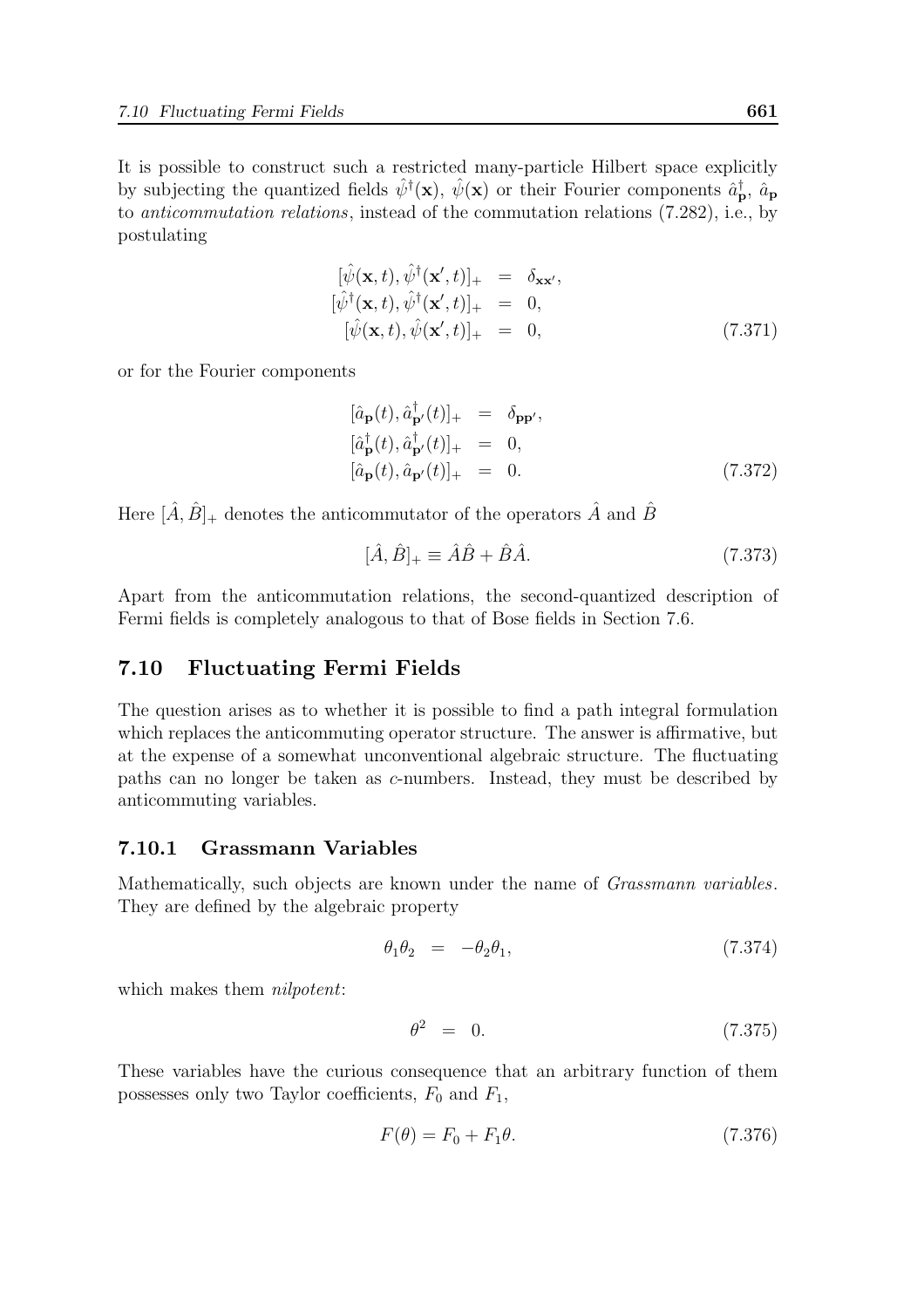They are obtained from  $F(\theta)$  as follows:

$$
F_0 = F(0),
$$
  
\n
$$
F_1 = F' \equiv \frac{\partial}{\partial \theta} F.
$$
\n(7.377)

The existence of only two parameters in  $F(\theta)$  is the reason why such functions naturally collect amplitudes of two local fermion states,  $F_0$  for zero occupation,  $F_1$ for a single occupation.

It is now possible to define integrals over functions of these variables in such a way that the previous path integral formalism remains applicable without a change in the notation, leading to the same results as the second-quantized theory with anticommutators. Recall that for ordinary real functions, integrals are linear functionals. We postulate this property also for integrals with Grassmann variables. Since an arbitrary function of a Grassmann variable  $F(\theta)$  is at most linear in  $\theta$ , its integral is completely determined by specifying only the two fundamental integrals  $\int d\theta$  and  $\int d\theta \theta$ . The values which render the correct physics with a conventional path integral notation are

$$
\int \frac{d\theta}{\sqrt{2\pi}} = 0, \tag{7.378}
$$

$$
\int \frac{d\theta}{\sqrt{2\pi}} \theta = 1. \tag{7.379}
$$

Using the linearity property, an arbitrary function  $F(\theta)$  is found to have the integral

$$
\int \frac{d\theta}{\sqrt{2\pi}} F(\theta) = F_1 = F'. \tag{7.380}
$$

Thus, integration of  $F(\theta)$  coincides with differentiation. This must be remembered whenever Grassmann integration variables are to be changed: The integral is transformed with the inverse of the usual Jacobian. The obvious equation

$$
\int \frac{d\theta}{\sqrt{2\pi}} F(c \cdot \theta) = c \cdot F' = c \cdot \int \frac{d\theta'}{\sqrt{2\pi}} F(\theta')
$$
\n(7.381)

for any complex number  $c$  implies the relation

$$
\int \frac{d\theta}{\sqrt{2\pi}} F(\theta'(\theta)) = \int \frac{d\theta'}{\sqrt{2\pi}} \left[ \frac{d\theta}{d\theta'} \right]^{-1} F(\theta'). \tag{7.382}
$$

For ordinary integration variables, the Jacobian  $d\theta/d\theta'$  would appear without the  $power -1$ .

When integrating over a product of two functions  $F(\theta)$  and  $G(\theta)$ , the rule of integration by parts holds with the opposite sign with respect to that for ordinary integrals:

$$
\int \frac{d\theta}{\sqrt{2\pi}} G(\theta) \frac{\partial}{\partial \theta} F(\theta) = \int \frac{d\theta}{\sqrt{2\pi}} \left[ \frac{\partial}{\partial \theta} G(\theta) \right] F(\theta). \tag{7.383}
$$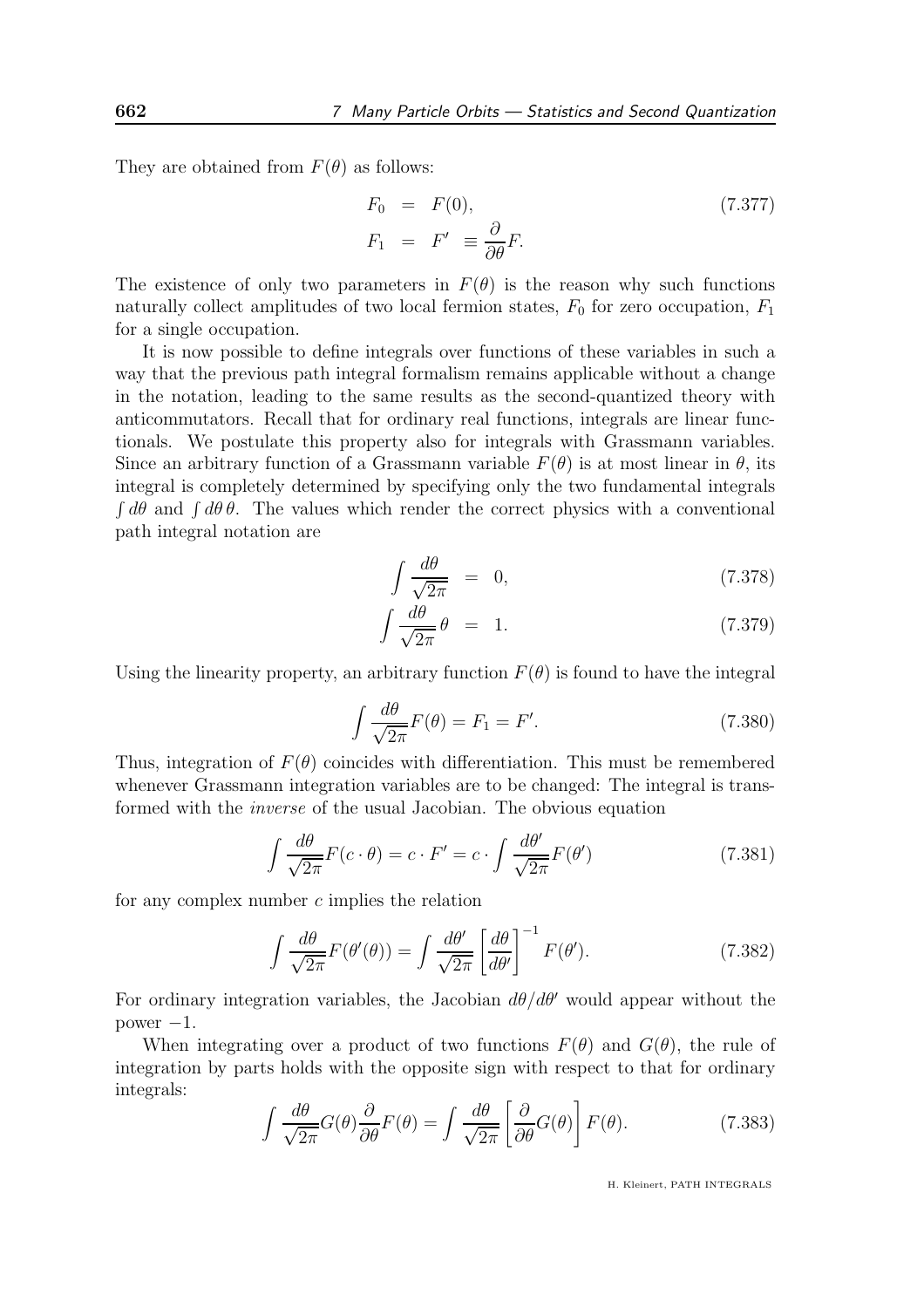There exists a simple generalization of the Dirac δ-function to Grassmann variables. We shall define this function by the integral identity

$$
\int \frac{d\theta'}{\sqrt{2\pi}} \delta(\theta - \theta') F(\theta') \equiv F(\theta). \tag{7.384}
$$

Inserting the general form (7.376) for  $F(\theta)$ , we see that the function

$$
\delta(\theta - \theta') = \theta' - \theta \tag{7.385}
$$

satisfies (7.384). Note that the  $\delta$ -function is a Grassmann variable and, in contrast to Dirac's  $\delta$ -function, antisymmetric. Its derivative has the property

$$
\delta'(\theta - \theta') \equiv \partial_{\theta}\delta(\theta - \theta') = -1.
$$
\n(7.386)

It is interesting to see that  $\delta'$  shares with Dirac's  $\delta'$  the following property:

$$
\int \frac{d\theta'}{\sqrt{2\pi}} \delta'(\theta - \theta') F(\theta') = -F'(\theta),\tag{7.387}
$$

with the opposite sign of the Dirac case. This follows from the above rule of partial integration, or simpler, by inserting (7.386) and the explicit decomposition (7.376) for  $F(\theta)$ .

The integration may be extended to complex Grassmann variables which are combinations of two real Grassmann variables  $\theta_1$ ,  $\theta_2$ :

$$
a^* = \frac{1}{\sqrt{2}}(\theta_1 - i\theta_2), \qquad a = \frac{1}{\sqrt{2}}(\theta_1 + i\theta_2).
$$
 (7.388)

The measure of integration is defined by

$$
\int \frac{da^*da}{\pi} \equiv \int \frac{d\theta_2 d\theta_1}{2\pi i} \equiv -\int \frac{da \, da^*}{\pi}.
$$
 (7.389)

Using (7.378) and (7.379) we see that the integration rules for complex Grassmann variables are

$$
\int \frac{da^* \, da}{\pi} = 0, \int \frac{da^* \, da}{\pi} = 0, \int \frac{da^* \, da}{\pi} = 0,\tag{7.390}
$$

$$
\int \frac{da^* \, da}{\pi} \, a^* \, a \quad = \quad \int \frac{d\theta_2 \, d\theta_1}{2\pi i} \, i\theta_1 \theta_2 = 1. \tag{7.391}
$$

Every function of  $a^*a$  has at most two terms:

$$
F(a^*a) = F_0 + F_1 a^*a. \tag{7.392}
$$

In particular, the exponential  $\exp{-a^*Aa}$  with a complex number A has the Taylor series expansion

$$
e^{-a^*Aa} = 1 - a^*Aa. \tag{7.393}
$$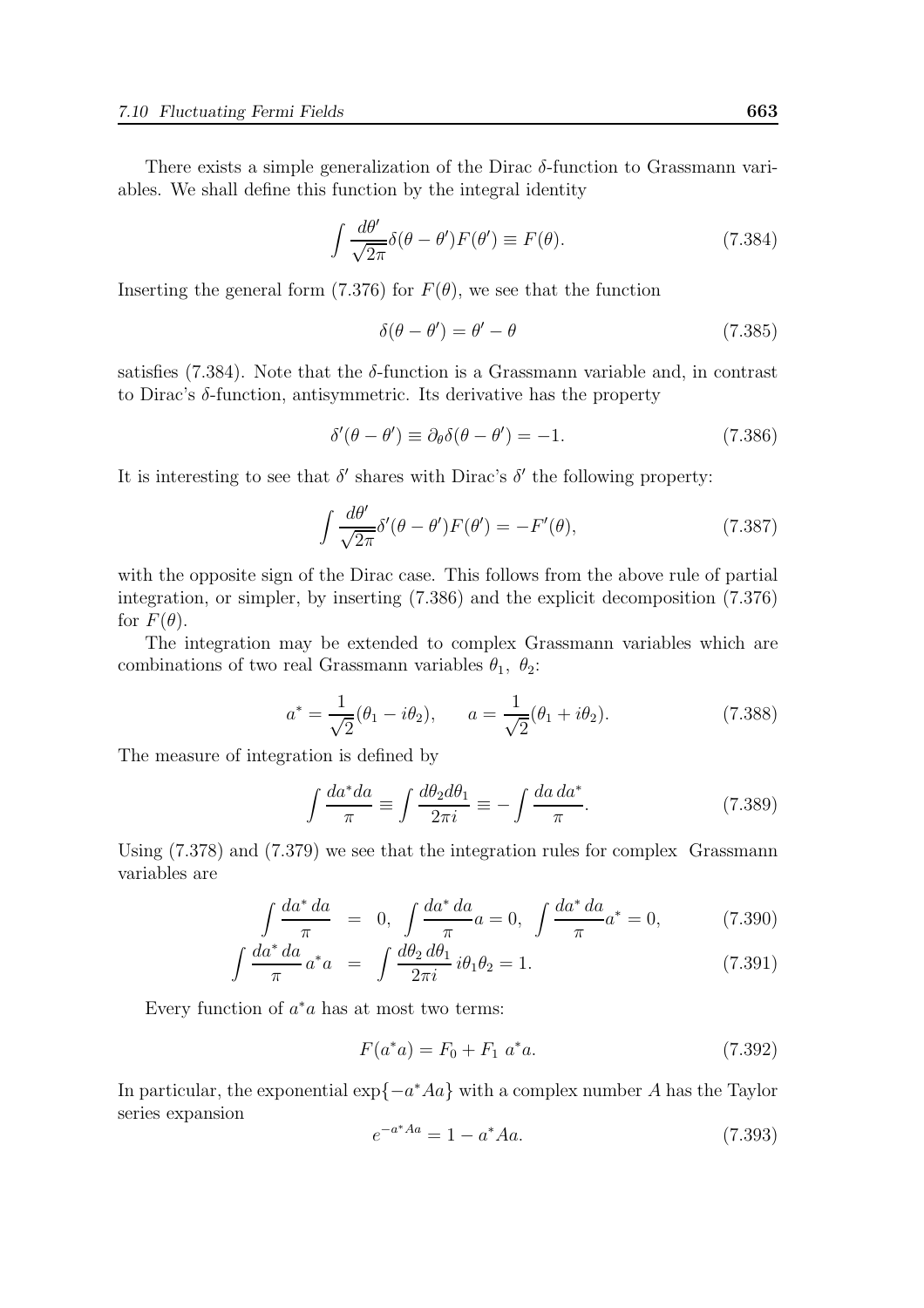Thus we find the following formula for the Gaussian integral:

$$
\int \frac{da^* \, da}{\pi} e^{-a^* A a} = A. \tag{7.394}
$$

The integration rule (7.390) can be used directly to calculate the Grassmann version of the product of integrals (7.315). For a matrix A which can be diagonalized by a unitary transformation, we obtain directly

$$
Z^{\mathsf{f}} = \prod_{n} \left[ \int \frac{da_n^* da_n}{\pi} \right] e^{i \Sigma_{n,n'} a_n^* A_{n,n'} a_{n'}} = \det A. \tag{7.395}
$$

Remarkably, the fermion integration yields precisely the inverse of the boson result (7.315).

#### 7.10.2 Fermionic Functional Determinant

Consider now the time-sliced path integral of the partition function written like (7.309) but with fermionic anticommuting variables. In order to find the same results as in operator quantum mechanics it is necessary to require the anticommuting Grassmann fields  $a(\tau)$ ,  $a^*(\tau)$  to be *antiperiodic* on the interval  $\tau \in (0, \hbar\beta)$ , i.e.,

$$
a(\hbar \beta) = -a(0),\tag{7.396}
$$

or in the sliced form

$$
a_{N+1} = -a_0. \t\t(7.397)
$$

Then the exponent of (7.395) has the same form as in (7.315), except that the matrix A of Eq. (7.318) is replaced by

$$
A^{\mathsf{f}} = \epsilon (1 - \epsilon \omega) \overline{\nabla}_{\tau} + \epsilon \omega = \begin{pmatrix} 1 & 0 & 0 & \dots & 0 & 1 - \epsilon \omega \\ -1 + \epsilon \omega & 1 & 0 & \dots & 0 & 0 \\ 0 & -1 + \epsilon \omega & 1 & \dots & 0 & 0 \\ 0 & 0 & -1 + \epsilon \omega & \dots & 0 & 0 \\ \vdots & \vdots & \vdots & \ddots & \vdots & \vdots \\ 0 & 0 & 0 & \dots & -1 + \epsilon \omega & 1 \end{pmatrix},
$$
(7.398)

where the rows and columns are counted from 1 to  $N + 1$ . The element in the upper right corner is positive and thus has the opposite sign of the bosonic matrix in (7.318). This makes an important difference: While for  $\omega = 0$  the bosonic matrix gave

$$
\det \left( -\epsilon \overline{\nabla} \right)_{\omega=0} = 0, \tag{7.399}
$$

due to translational invariance in  $\tau$ , we now have

$$
\det \left( -\epsilon \overline{\nabla} \right)_{\omega=0} = 2. \tag{7.400}
$$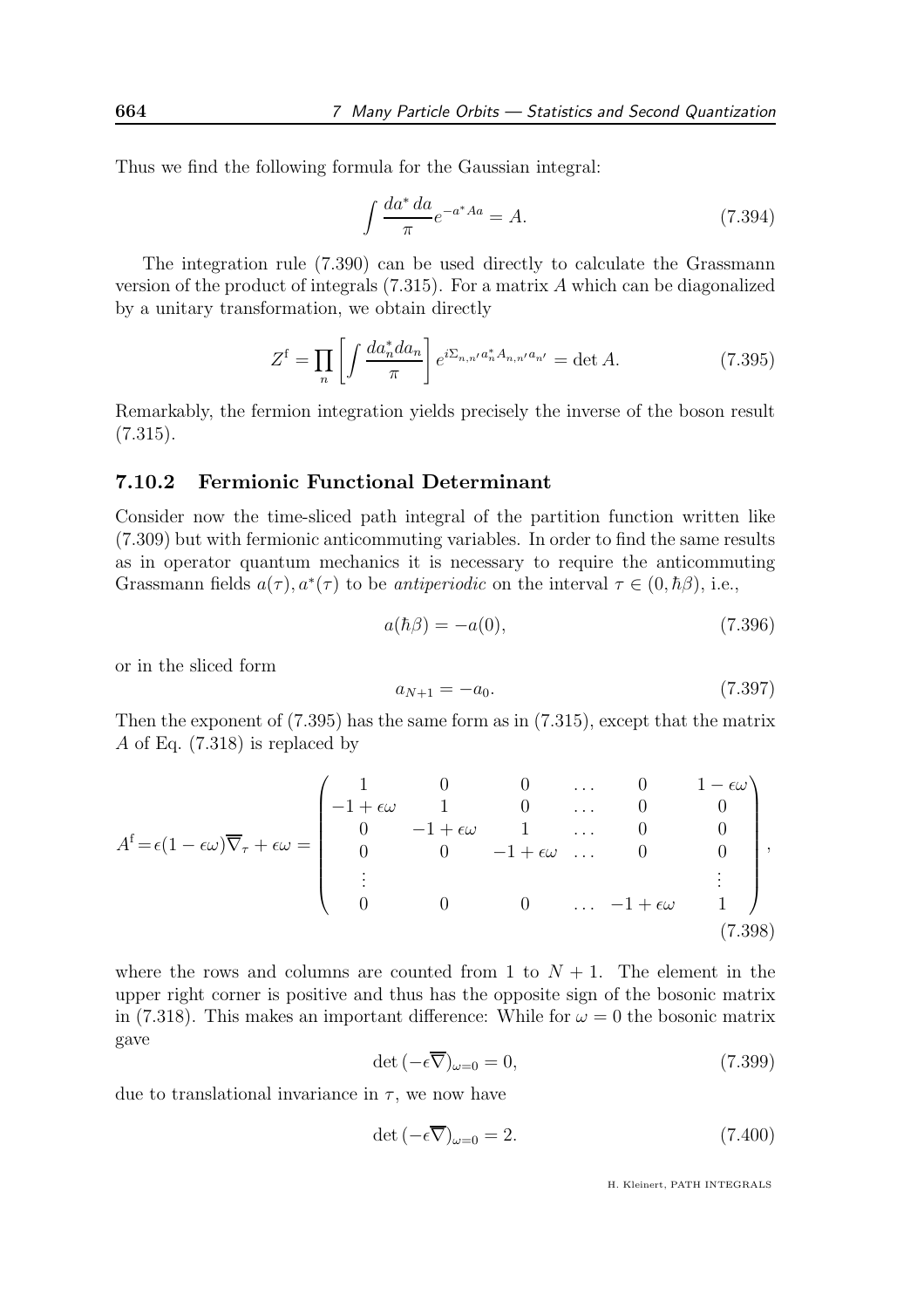The determinant of the fermionic matrix (7.398) can be calculated by a repeated expansion along the first row [recall the calculations of the determinants (2.204) and (2.418)] and is found to be

$$
\det_{N+1} A = 1 + (1 - \epsilon \omega)^{N+1}.
$$
 (7.401)

Hence we obtain the time-sliced fermion partition function

$$
Z_{\omega}^{\mathbf{f},N} = \det_{N+1}[\epsilon(1-\epsilon\omega)\overline{\nabla} + \epsilon\omega] = 1 + (1-\epsilon\omega)^{N+1}.
$$
 (7.402)

As in the boson case, we introduce the auxiliary frequency

$$
\bar{\omega}_{\rm e} \equiv -\frac{1}{\epsilon} \log(1 - \epsilon \omega) \tag{7.403}
$$

and write  $Z_{\omega}^{\mathrm{f},N}$  in the form

$$
Z_{\omega}^{N} = 1 + e^{-\beta \hbar \bar{\omega}_{e}}.\tag{7.404}
$$

This partition function displays the typical property of Fermi particles. There are only two terms, one for the zero-particle and one for the one-particle state at a point. Their energies are 0 and  $\hbar\bar{\omega}_{e}$ , corresponding to the Hamiltonian operator

$$
\hat{H}_{\omega} = \hbar \bar{\omega}_e \hat{N} = \hbar \bar{\omega}_e a^{\dagger} a. \tag{7.405}
$$

In the continuum limit  $\epsilon \to 0$ , where  $\bar{\omega}_e \to \omega$ , the partition function  $Z\omega^N$  goes over into

$$
Z_{\omega} = 1 + e^{-\beta \hbar \omega}.
$$
\n(7.406)

Let us generalize also the fermion partition function to a system with a timedependent frequency  $\Omega(\tau)$ , where it reads

$$
Z_{\omega}^{\mathbf{f},N} = \prod_{n=0}^{N} \left[ \int \frac{da_n^* da_n}{\pi} \right] \exp\left(-\frac{1}{\hbar} \mathcal{A}_{\omega}^N\right),\tag{7.407}
$$

with the sliced action

$$
\mathcal{A}_{\omega}^{N} = \hbar \sum_{n=1}^{N} \left[ a_{n}^{*} (a_{n} - a_{n-1}) + \epsilon \Omega_{n} a_{n}^{*} a_{n-1} \right], \qquad (7.408)
$$

or, expressed in terms of the difference operator  $\overline{\nabla}$ ,

$$
\mathcal{A}_{\omega}^{N} = \hbar \epsilon \sum_{n=1}^{N} a_{n}^{*} \left[ (1 - \epsilon \Omega_{n}) \overline{\nabla} + \Omega_{n} \right] a_{n}.
$$
 (7.409)

The result is

$$
Z_{\omega}^{\mathbf{f},N} = \det_{N+1}[\epsilon(1-\epsilon\Omega)\overline{\nabla} + \epsilon\omega] = 1 - \prod_{n=0}^{N} (1-\epsilon\Omega_n). \tag{7.410}
$$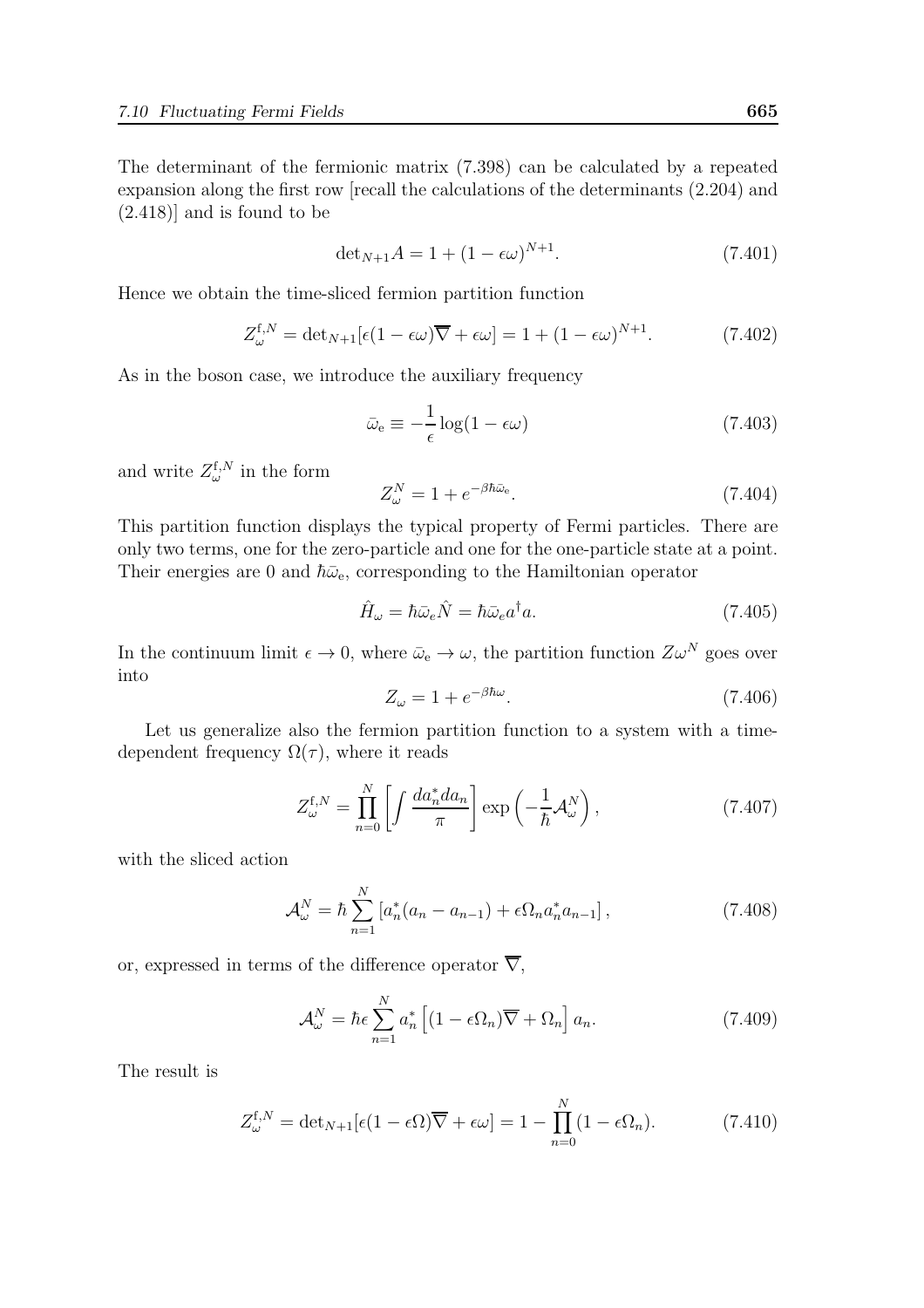As in the bosonic case, it is useful to introduce the auxiliary frequency

$$
\bar{\Omega}_{\mathbf{e}} \equiv -\frac{1}{(N+1)\epsilon} \sum_{n=0}^{N} \log(1 - \epsilon \Omega_n), \tag{7.411}
$$

and write  $Z_{\omega}^{\mathrm{f},N}$  in the form

$$
Z_{\omega}^{\mathbf{f},N} = 1 + e^{-\beta \hbar \bar{\Omega}_e}.\tag{7.412}
$$

If we attempt to write down a path integral formula for fermions directly in the continuum limit, we meet the same phenomenon as in the bosonic case. The difference operator (7.318) turns into the corresponding differential operator

$$
(1 - \epsilon \omega) \overline{\nabla} + \omega \to \partial_{\tau} + \omega, \tag{7.413}
$$

which now acts upon periodic complex functions  $e^{-i\omega_m^f\tau}$  with the *odd* Matsubara frequencies

$$
\omega_m^f = \pi (2m+1) k_B T/\hbar, \quad m = 0, \pm 1, \pm 2, \dots \tag{7.414}
$$

The continuum partition function can be written as a path integral

$$
Z_{\omega}^{\text{f}} = \oint \frac{\mathcal{D}a^{*} \mathcal{D}a}{\pi} \exp\left[-\int_{0}^{\hbar\beta} d\tau \left(a^{*} \partial_{\tau}a + \omega a^{*}a\right)\right]
$$
  
=  $\mathcal{N}_{\omega} \det\left(\partial_{\tau} + \omega\right),$  (7.415)

with some normalization constant  $\mathcal{N}_{\omega}$  determined by comparison with the timesliced result. To calculate  $Z_{\omega}^{\text{f}}$ , we take the eigenvalues of the operator  $\partial_{\tau} + \omega$ , which are now  $-i\omega_m^{\text{f}} + \omega$ , and evaluate the product of ratios

$$
\prod_{m=-\infty}^{\infty} \frac{-i\omega_m^{\text{f}} + \omega}{-i\omega_m^{\text{f}}} = \cosh(\hbar\omega\beta/2). \tag{7.416}
$$

This corresponds to the ratio of functional determinants

$$
\frac{\det\left(\partial_{\tau} + \omega\right)}{\det\left(\partial_{\tau}\right)} = \cosh(\hbar\omega\beta/2). \tag{7.417}
$$

In contrast to the boson case (7.336), no prime is necessary on the determinant of  $\partial_{\tau}$  since there is no zero frequency in the product of eigenvalues (7.416). Setting  $N_{\omega} = 1/2 \text{det} (\partial_{\tau}),$  the ratio formula produces the correct partition function

$$
Z_{\omega}^{\text{f}} = 2\cosh(\hbar\omega\beta/2). \tag{7.418}
$$

Thus we may write the free-fermion path integral in the continuum form explicitly as follows:

$$
Z_{\omega}^{\text{f}} = \oint \frac{\mathcal{D}a^{*} \mathcal{D}a}{\pi} \exp\left[-\int_{0}^{\hbar\beta} d\tau \left(a^{*} \partial_{\tau}a + \omega a^{*}a\right)\right] = 2 \frac{\det\left(\partial_{\tau} + \omega\right)}{\det\left(\partial_{\tau}\right)}
$$
  
= 2 \cosh(\hbar \omega \beta/2). (7.419)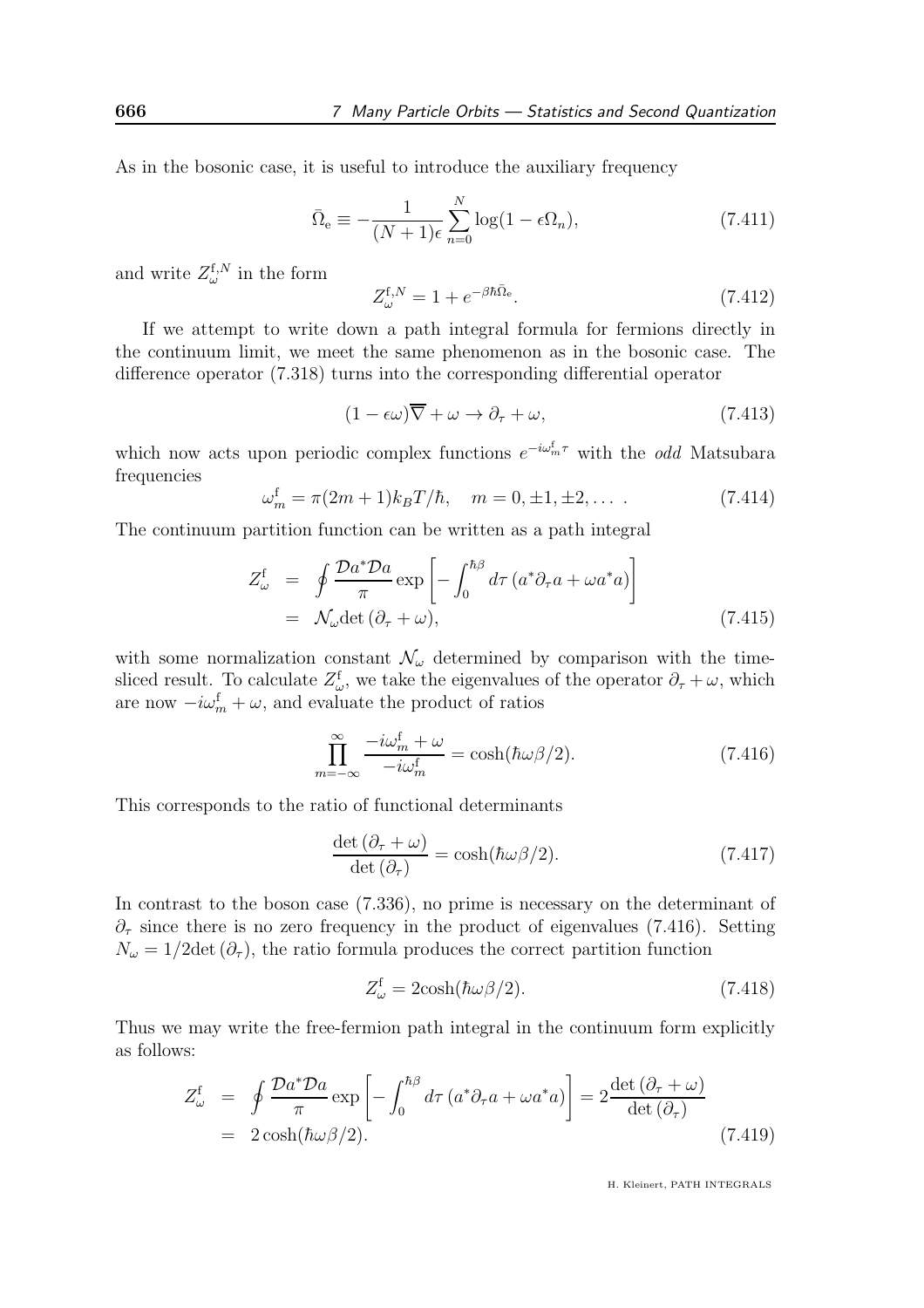The determinant of the operator  $\partial_{\tau} + \omega$  can again be replaced by

$$
\det(\partial_{\tau} + \omega) = \det(-\partial_{\tau} + \omega) = \sqrt{\det(-\partial_{\tau}^2 + \omega^2)}.
$$
 (7.420)

As in the bosonic case, this Fermi analog of the harmonic oscillator partition function agrees with the results of dimensional regularization in Subsection 2.15.4 which will ensure invariance of path integrals under a change of variables, as will be seen in Section 10.6. The proper fermionic time-sliced partition function corresponding to the dimensional regularization in Subsection 2.15.4 is obtained from a fermionic version of the time-sliced oscillator partition function by evaluating

$$
Z_{\omega}^{\mathbf{f},N} = \left[ \det_{N+1} \left( -\epsilon^2 \nabla \bar{\nabla} + \epsilon^2 \omega^2 \right) \right]^{1/2} = \prod_{m=0}^{N} \left[ \epsilon^2 \Omega_m^{\mathbf{f}} \bar{\Omega}_m^{\mathbf{f}} + \epsilon^2 \omega^2 \right]^{1/2}
$$

$$
\equiv \prod_{m=0}^{N} \left[ 2(1 - \cos \omega_m^{\mathbf{f}} \epsilon) + \epsilon^2 \omega^2 \right]^{1/2} = \prod_{m=0}^{N} \left[ 2 \sin^2 \frac{\epsilon \omega_m^{\mathbf{f}}}{2} + \epsilon^2 \omega^2 \right]^{1/2}, \quad (7.421)
$$

with a product over the odd Matsubara frequencies  $\omega_m^{\text{f}}$ . The result is

$$
Z_{\omega}^{\mathbf{f},N} = 2\cosh(\hbar\tilde{\omega}_{e}\beta),\tag{7.422}
$$

with  $\tilde{\omega}_e$  given by

$$
\sinh(\tilde{\omega}_e/2) = \epsilon \omega/2. \tag{7.423}
$$

This follows from the Fermi analogs of the product formulas  $(2.400)$ ,  $(2.402)$ :<sup>7</sup>

$$
\prod_{m=0}^{N/2-1} \left(1 - \frac{\sin^2 x}{\sin^2 \frac{(2m+1)\pi}{2(N+1)}}\right) = \frac{\cos(N+1)x}{\cos x}, \quad N = \text{even}, \quad (7.424) \text{ ref}(2.402)
$$
\n
$$
\lim_{m \to \infty} \left(1 + \frac{\sin^2 x}{2(N+1)}\right) = \frac{\cos(N+1)x}{\cos x}, \quad N = \text{even}, \quad (7.424) \text{ ref}(2.402)
$$
\n
$$
\lim_{m \to \infty} \left(2.122 \text{bc}\right) = \frac{\cos(N+1)x}{\cos x}
$$

$$
\prod_{m=0}^{(N-1)/2} \left(1 - \frac{\sin^2 x}{\sin^2 \frac{(2m+1)\pi}{2(N+1)}}\right) = \cos(N+1)x, \quad N = \text{odd.}
$$
 (7.425)

For odd  $N$ , where all frequencies occur twice, we find from  $(7.425)$  that

$$
\prod_{m=0}^{N} \left( 1 - \frac{\sin^2 x}{\sin^2 \frac{(2m+1)\pi}{2(N+1)}} \right)^{1/2} = \cos(N+1)x,\tag{7.426}
$$

and thus, with  $(7.423)$ , directly  $(7.422)$ . For even N, where the frequency with  $m = N/2$  occurs only once, formula (7.424) gives once more the same answer, thus proving (7.426) for even and odd N.

There exists no real fermionic oscillator action since  $x^2$  and  $\dot{x}^2$  would vanish identically for fermions, due to the nilpotency (7.375) of Grassmann variables. The product of eigenvalues in Eq. (7.421) emerges naturally from a path integral in which the action (7.408) is replaced by a symmetrically sliced action.

ref(2.400)

<sup>7</sup> I.S. Gradshteyn and I.M. Ryzhik, op. cit., Formulas 1.391.2, 1.391.4.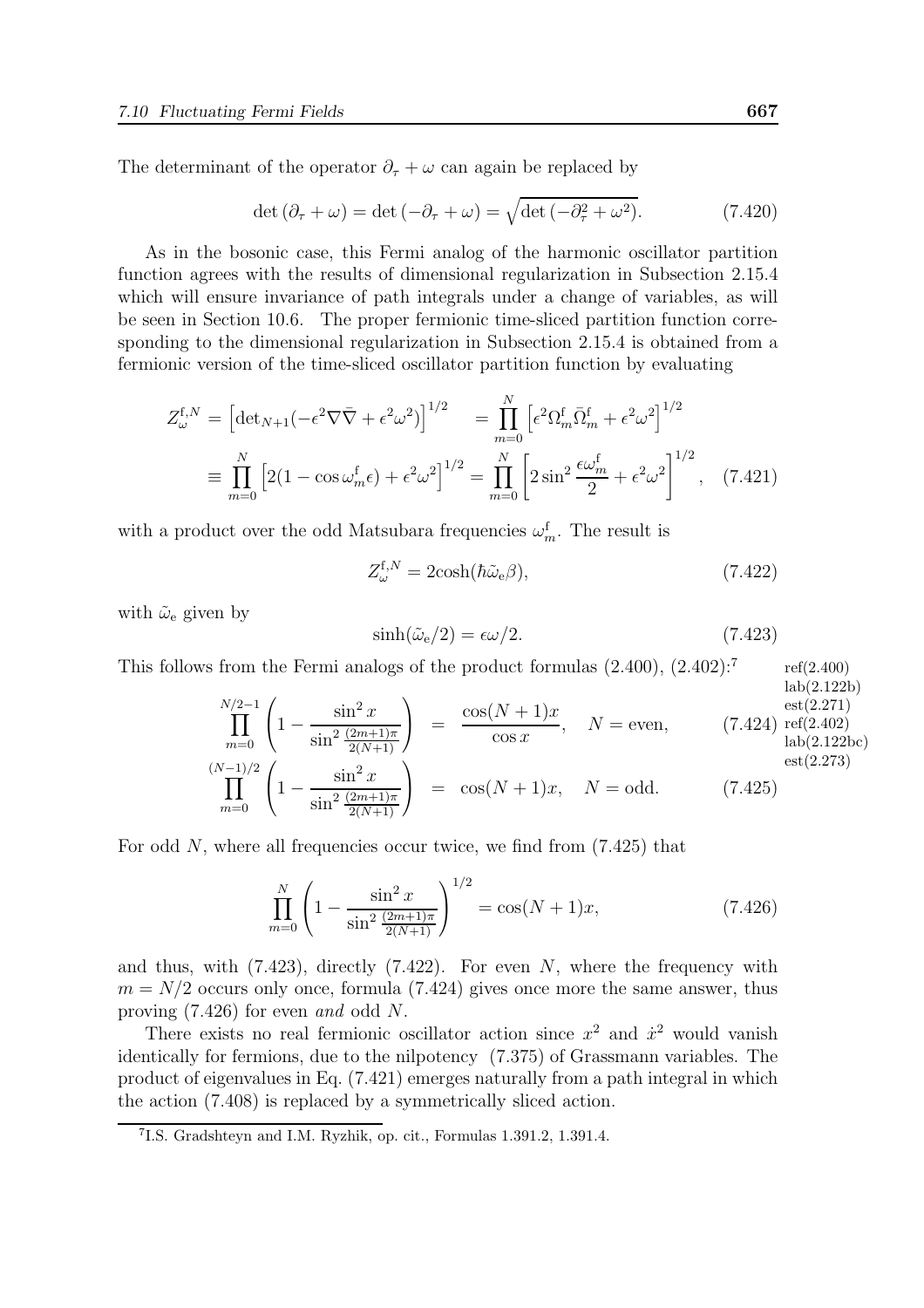An important property of the partition function (7.418) of (7.422) is that the ground-state energy is negative:

$$
E^{(0)} = -\frac{\hbar\omega}{2}.
$$
\n(7.427)

As discussed at the end of Section 7.7, such a fermionic vacuum energy is required for each bosonic vacuum energy to avoid an infinite vacuum energy of the world, which would produce an infinite cosmological constant, whose experimentally observed value is extremely small.

#### 7.10.3 Coherent States for Fermions

For the bosonic path integral (7.304) we have studied in Section 7.8, the case that the endpoint values  $a_a = a(\tau_a)$  and  $a_b = a(\tau_b)$  of the paths  $a(\tau)$  are held fixed. The result was found to be the matrix element of the Boltzmann operator  $e^{-\beta \hat{H}_{\omega}}$ between coherent states  $|a\rangle = e^{-a^*a/2}e^{a\hat{a}^{\dagger}}|0\rangle$  [recall (7.345)]. There exists a similar interpretation for the fermion path integral (7.415) if we hold the endpoint values  $a_a = a(\tau_a)$  and  $a_b = a(\tau_b)$  of the Grassmann paths fixed. By analogy with Eq. (7.345) we introduce coherent states [50]

$$
|\zeta\rangle \equiv e^{-\zeta^*\zeta/2}e^{a^{\dagger}\zeta}|0\rangle = e^{-\zeta^*\zeta/2}\Big(|0\rangle - \zeta|1\rangle\Big). \tag{7.428}
$$

The corresponding adjoint states read

$$
\langle \zeta | \equiv e^{-\zeta^* \zeta/2} \langle 0 | e^{\zeta^* a} = e^{-\zeta^* \zeta/2} \Big( \langle 0 | + \zeta^* \langle 1 | \Big). \tag{7.429}
$$

Note that for consistency of the formalism, the Grassmann elements  $\zeta$  anticommute with the fermionic operators. The states  $|0\rangle$  and  $\langle 1|$  and their conjugates  $\langle 0|$  and  $\langle 1|$  can be recovered from the coherent states  $|\zeta\rangle$  and  $\langle \zeta|$  by the operations:

$$
|n\rangle = \left[|\zeta\rangle e^{\zeta^*\zeta/2} \overleftarrow{\partial}_\zeta^n\right]_{\zeta=0} \frac{1}{\sqrt{n!}}, \qquad \langle n| = \frac{1}{\sqrt{n!}} \left[\partial_{\zeta^*}^n e^{\zeta^*\zeta/2} \langle \zeta|\right]_{\zeta=0}.\n\tag{7.430}
$$

These formula simplify here to

$$
|0\rangle = \left[|\zeta\rangle e^{\zeta^*\zeta/2}\right]_{\zeta=0}, \qquad \langle 0| = \left[e^{\zeta^*\zeta/2}\langle\zeta|\right]_{\zeta=0}, \qquad (7.431)
$$

$$
|1\rangle = \left[|\zeta\rangle e^{\zeta^*\zeta/2} \overleftarrow{\partial}_{\zeta}\right]_{\zeta=0}, \qquad \langle1| = \left[\partial_{\zeta^*} e^{\zeta^*\zeta/2} \langle\zeta|\right]_{\zeta=0}.
$$
 (7.432)

For an operator  $\hat{\mathcal{O}}$ , the trace can be calculated from the integral over the *antidi*agonal elements

$$
\operatorname{tr}\hat{\mathcal{O}} = \int \frac{d\zeta^* d\zeta}{\pi} \left\langle -\zeta |\hat{\mathcal{O}}| \zeta \right\rangle = \int \frac{d\zeta^* d\zeta}{\pi} e^{-\zeta^* \zeta} \left( \langle 0 | -\zeta^* \langle 1 | \right) \hat{\mathcal{O}} \left( |0 \rangle - \zeta | 1 \rangle \right). \tag{7.433}
$$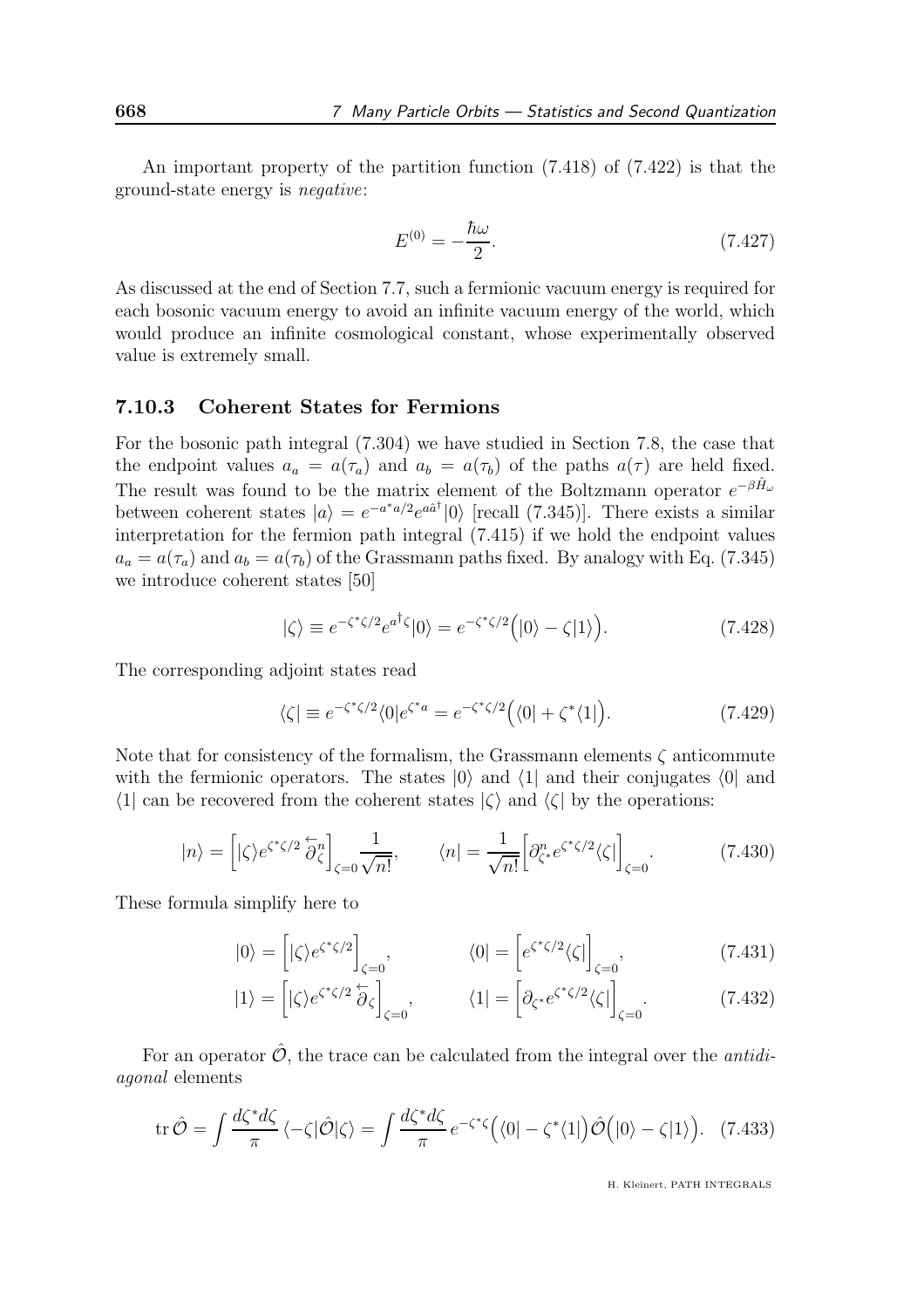Using the integration rules (7.390) and (7.391), this becomes

$$
\operatorname{tr}\hat{\mathcal{O}} = \langle 0|\hat{\mathcal{O}}|0\rangle + \langle 1|\hat{\mathcal{O}}|1\rangle. \tag{7.434}
$$

The states  $|\zeta\rangle$  form an overcomplete set in the one-fermion Hilbert space. The scalar products are [compare (7.350)]:

$$
\langle \zeta_1 | \zeta_2 \rangle = e^{-\zeta_1^* \zeta_1 / 2 - \zeta_2^* \zeta_2 / 2 + \zeta_1^* \zeta_2} \n= e^{-\zeta_1^* (\zeta_1 - \zeta_2) / 2 + (\zeta_1^* - \zeta_2^*) \zeta_2 / 2}.
$$
\n(7.435)

The resolution of the identity (7.355) is now found as follows [recall (7.390)]:

$$
\int \frac{d\zeta^* d\zeta}{\pi} |\zeta\rangle\langle\zeta| = \int \frac{d\zeta^* d\zeta}{\pi} e^{-\zeta^*\zeta} [|0\rangle\langle0| - \zeta|1\rangle\langle0| + \zeta^*|0\rangle\langle1|]
$$
  
= 
$$
\int \frac{d\zeta^* d\zeta}{\pi} [|0\rangle\langle0| + |1\rangle\langle0|\zeta + \zeta^*|0\rangle\langle1| + \zeta\zeta^* \big(|0\rangle\langle0| + |1\rangle\langle0|\big)] = 1.
$$
 (7.436)

We now insert this resolution of the identity into the product of Boltzmann factors

$$
\langle \zeta_b | e^{-\beta \hat{H}_{\omega}} | \zeta_a \rangle = \langle \zeta_b | e^{-\epsilon \hat{H}_{\omega}} e^{-\epsilon \hat{H}_{\omega}} \cdots e^{-\epsilon \hat{H}_{\omega}} | \zeta_a \rangle \tag{7.437}
$$

where  $\epsilon \equiv \beta/(N+1)$ , and obtain by analogy with (7.362) the time-sliced path integral

$$
\langle z_b | e^{-\beta \hat{H}_{\omega}} | z_a \rangle = \prod_{n=1}^{N} \left[ \int \frac{dz_n^* dz_n}{\pi} \right] e^{-\mathcal{A}_e[z^*, z]/\hbar}, \tag{7.438}
$$

with the a time-sliced action similar to the bosonic one in  $(7.364)$ :

$$
\mathcal{A}_{\omega}^{N}[\zeta^*, \zeta] = \frac{\hbar}{2}(-\zeta_b^*\zeta_b + \zeta_a^*\zeta_a) + \hbar\epsilon \sum_{n=1}^{N+1} \left\{ \zeta_n^*\overline{\nabla}\zeta_n + \omega \left( \zeta_n^*\zeta_{n-1} + \frac{1}{2} \right) \right\}.
$$
 (7.439)

Except for the surface term which disappears for antiperiodic paths, this agrees with the time-sliced Euclidean action  $(7.310)$ , except for a trivial change of variables  $a \rightarrow \zeta$ .

We have shown that as in the Bose case the path integral with fixed ends gives the amplitude for an initial coherent state  $|\zeta_a\rangle$  to go over to a final coherent state  $|\zeta_b\rangle$ . The fermion partition function (7.419) is obtained from this amplitude by forming the trace of the operator  $e^{-\beta \hat{H}_{\omega}}$ , which by formula (7.434) is given by the integral over the antidiagonal matrix elements

$$
Z_{\omega}^{\mathbf{f}} = \int \frac{d\zeta^* \, d\zeta}{\pi} \langle -\zeta | e^{-\beta \hat{H}_{\omega}} | \zeta \rangle. \tag{7.440}
$$

The antidiagonal matrix elements lead to antiperiodic boundary conditions of the fermionic path integral.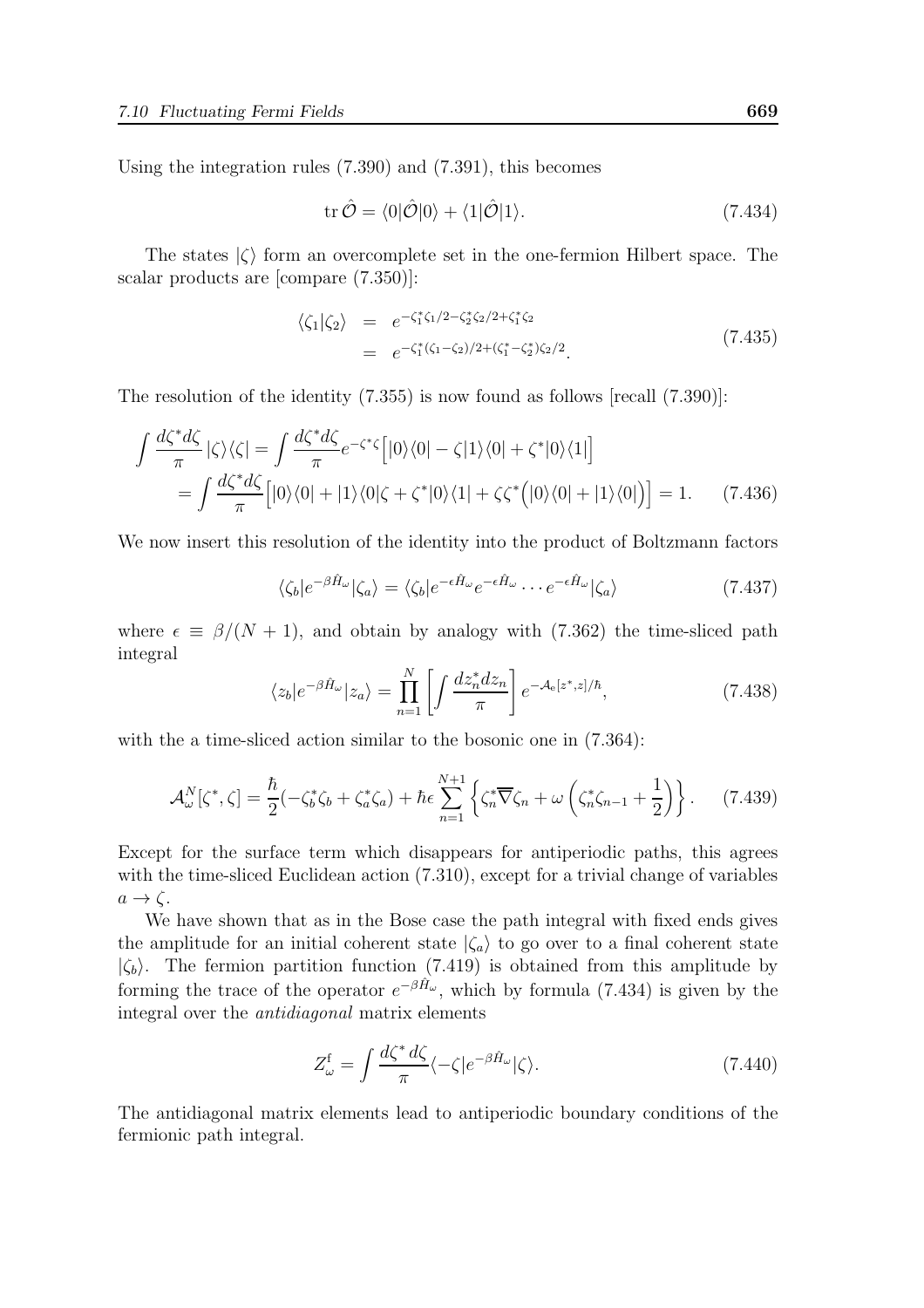### 7.11 Hilbert Space of Quantized Grassmann Variable

To understand the Hilbert space associated with a path integral over a Grassmann variable we recall that a path integral with zero Hamiltonian serves to define the Hilbert space via all its scalar products as shown in Eq. (2.18):

$$
(x_b t_b | x_a t_a) = \int \mathcal{D}x \int \frac{\mathcal{D}p}{2\pi\hbar} \exp\left[i \int dt \, p(t) \dot{x}(t)\right] = \langle x_b | x_a \rangle = \delta(x_b - x_a). \tag{7.441}
$$

A momentum variable inside the integral corresponds to a derivative operator  $\hat{p} \equiv$  $-i\hbar\partial_x$  outside the amplitude, and this operator satisfies with  $\hat{x} = x$  the canonical commutation relation  $[\hat{p}, \hat{x}] = -i\hbar$  [see (2.19)].

By complete analogy with this it is possible to create the Hilbert space of spinor indices with the help of a path integral over anticommuting Grassmann variables. In order to understand the Hilbert space, we shall consider three different cases.

#### 7.11.1 Single Real Grassmann Variable

First we consider the path integral of a real Grassmann field with zero Hamiltonian

$$
\int \frac{\mathcal{D}\theta}{2\pi} \exp\left[\frac{i}{\hbar} \int dt \, \frac{i\hbar}{2} \theta(t)\dot{\theta}(t)\right].
$$
\n(7.442)

From the Lagrangian

$$
\mathcal{L}(t) = \frac{i}{2}\hbar\theta(t)\dot{\theta}(t)
$$
\n(7.443)

we obtain a canonical momentum

$$
p_{\theta} = \frac{\partial \mathcal{L}}{\partial \dot{\theta}} = -\frac{i\hbar}{2}\theta. \tag{7.444}
$$

Note the minus sign in (7.444) arising from the fact that the derivative with resect to  $\theta$  anticommutes with the variable  $\theta$  on its left.

The canonical momentum is proportional to the dynamical variable. The system is therefore subject to a constraint

$$
\chi = p_{\theta} + \frac{i\hbar}{2}\theta = 0. \tag{7.445}
$$

In the Dirac classification this is a second-class constraint, in which case the quantization proceeds by forming the classical Dirac brackets rather than the Poisson brackets (1.20), and replacing them by  $\pm i/\hbar$  times commutation or anticommutation relations, respectively. For n dynamical variables  $q_i$  and m constraints  $\chi_p$  the Dirac brackets are defined by

$$
\{A, B\}_D = \{A, B\} - \{A, \chi_p\} C^{pq} \{\chi_q, B\},\tag{7.446}
$$

where  $C^{pq}$  is the inverse of the matrix

$$
C^{pq} = \{\chi_p, \chi_q\}.\tag{7.447}
$$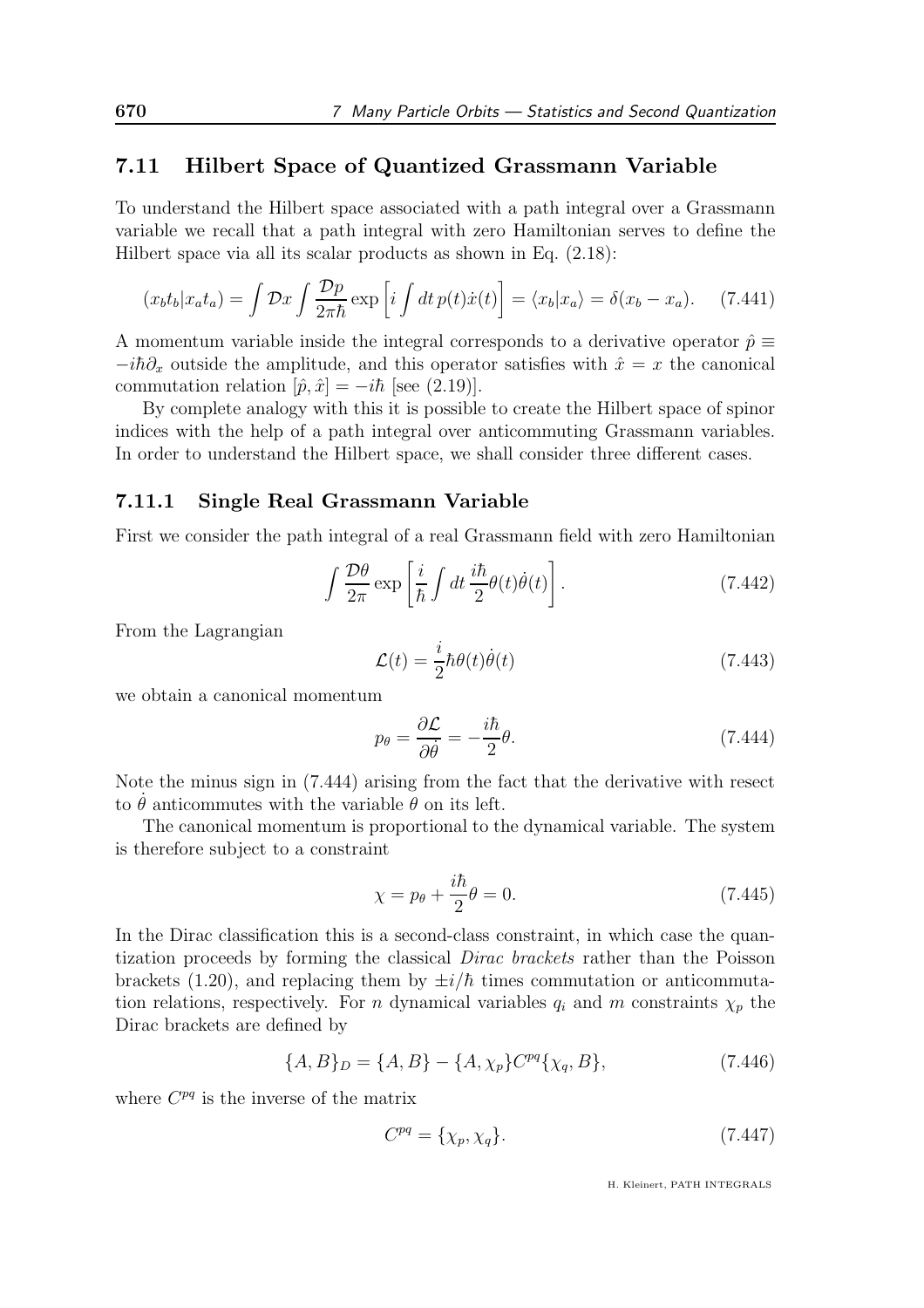For Grassmann variables  $p_i, q_i$ , the Poisson bracket  $(1.20)$  carries by definition an overall minus sign if A contains an odd product of Grassmann variables. Applying this rule to the present system we insert  $A = p_{\theta}$  and  $B = \theta$  into the Poisson bracket (1.20) we see that it vanishes. The constraint (7.445), on the other hand, satisfies

$$
\{\chi,\chi\} = \left\{p_{\theta} + \frac{i\hbar}{2}\theta, p_{\theta} + \frac{i\hbar}{2}\theta\right\} = -i\hbar\{p_{\theta}, \theta\} = -i\hbar. \tag{7.448}
$$

Hence  $C = -i\hbar$  with an inverse  $i/\hbar$ . The Dirac bracket is therefore

$$
\{p_{\theta}, \theta\}_D = \{p_{\theta}, \theta\} - \frac{i}{\hbar} \{p_{\theta}, \chi\} \{\chi, \theta\} = 0 - \frac{-i}{\hbar} \left(\frac{i\hbar}{2}\right) (\hbar) = -\frac{\hbar}{2}.
$$
 (7.449)

With the substitution rule  $\{A, B\}_D \rightarrow (-i/\hbar)[\hat{A}, \hat{B}]_+,$  we therefore obtain the canonical equal-time anticommutation relation for this constrained system:

$$
[\hat{p}(t), \hat{\theta}(t)]_{+} = -\frac{i\hbar}{2},\tag{7.450}
$$

or, because of (7.444),

$$
[\hat{\theta}(t), \hat{\theta}(t)]_{+} = 1. \tag{7.451}
$$

The proportionality of  $p_{\theta}$  and  $\theta$  has led to a factor 1/2 on the right-hand side with respect to the usual canonical anticommutation relation.

Let  $\psi(\theta)$  be an arbitrary wave function of the general form (7.376):

$$
\psi(\theta) = \psi_0 + \psi_1 \theta. \tag{7.452}
$$

The scalar product in the space of all wave functions is defined by the integral

$$
\langle \psi' | \psi \rangle \equiv \int \frac{d\theta}{2\pi} \psi'^*(\theta) \psi(\theta) = \psi'_0{}^* \psi_1 + \psi'_1{}^* \psi_0 \ . \tag{7.453}
$$

In the so-defined Hilbert space, the operator  $\hat{\theta}$  is diagonal, while the operator  $\hat{p}$  is given by the differential operator

$$
\hat{p} = i\hbar \partial_{\theta},\tag{7.454}
$$

to satisfy (7.450).

The matrix elements of the operator  $\hat{p}$  are

$$
\langle \psi' | \hat{p} | \psi \rangle \equiv \int \frac{d\theta}{2\pi} \psi'^*(\theta) i\hbar \frac{\partial}{\partial \theta} \psi(\theta) = i\hbar \psi_1'^* \psi_1. \tag{7.455}
$$

By calculating

$$
\langle \hat{p}\psi'|\psi\rangle \equiv \int \frac{d\theta}{2\pi} \left[ i\hbar \frac{\partial}{\partial \theta} \psi'(\theta) \right]^* \psi(\theta) = -i\hbar \psi_1'^* \psi_1,\tag{7.456}
$$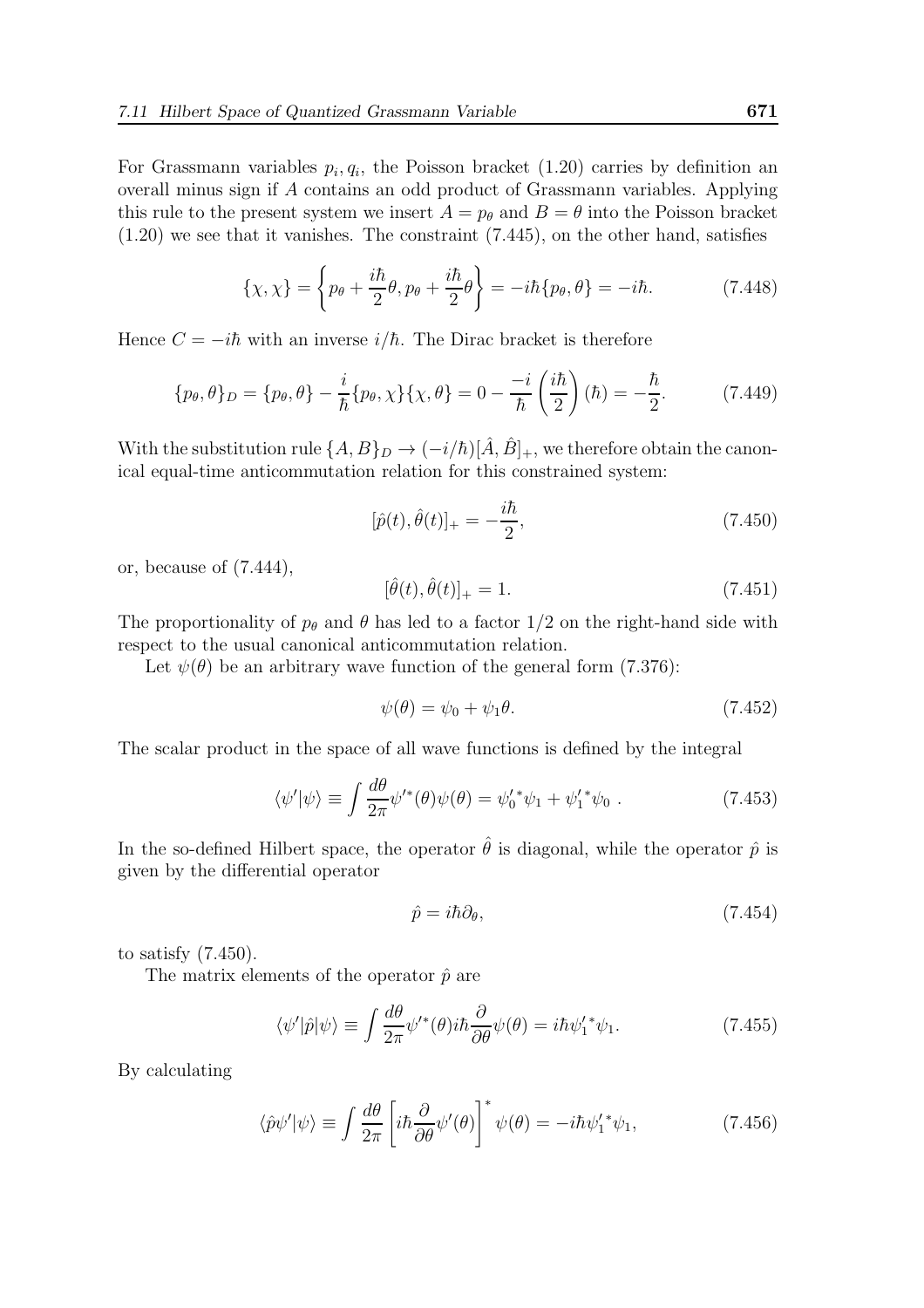we see that the operator  $\hat{p}$  is anti-Hermitian, this being in accordance with the opposite sign in the rule (7.383) of integration by parts.

Let  $|\theta\rangle$  be the local eigenstates of which the operator  $\hat{\theta}$  is diagonal:

$$
\hat{\theta}|\theta\rangle = \theta|\theta\rangle. \tag{7.457}
$$

The operator  $\hat{\theta}$  is Hermitian, such that

$$
\langle \theta | \hat{\theta} = \langle \theta | \theta = \theta \langle \theta |.
$$
 (7.458)

The scalar products satisfy therefore the usual relation

$$
(\theta' - \theta)\langle \theta' | \theta \rangle = 0. \tag{7.459}
$$

On the other hand, the general expansion rule (7.376) tells us that the scalar product  $S = \langle \theta' | \theta \rangle$  must be a linear combination of  $S_0 + S_1 \theta + S'_1 \theta' + S_2 \theta \theta'$ . Inserting this into (7.459), we find

$$
\langle \theta' | \theta \rangle = -\theta' + \theta + S_2 \theta \theta', \qquad (7.460)
$$

where the proportionality constants  $S_0$  and  $S_1$  are fixed by the property

$$
\langle \theta' | \theta \rangle = \int \frac{d\theta''}{2\pi} \langle \theta' | \theta'' \rangle \langle \theta'' | \theta \rangle. \tag{7.461}
$$

The constant  $S_2$  is an arbitrary real number. Recalling (7.385) we see that Eq. (7.460) implies that the scalar product  $\langle \theta' | \theta \rangle$  is equal to a  $\delta$ -function:

$$
\langle \theta' | \theta \rangle = \delta(\theta - \theta'), \tag{7.462}
$$

just as in ordinary quantum mechanics. Note the property

$$
\langle \theta' | \theta \rangle^* = -\langle \theta | \theta' \rangle = \langle -\theta | -\theta' \rangle, \tag{7.463}
$$

and the fact that since the scalar product  $\langle \theta' | \theta \rangle$  is a Grassmann object, a Grassmann variable anticommutes with the scalar product. Having assumed in (7.458) that the Grassmann variable  $\theta$  can be taken to the left of the bra-vector  $\theta$ , the ket-vector  $|\theta\rangle$  must be treated like a Grassmann variable, i.e.,

$$
\hat{\theta}|\theta\rangle = \theta|\theta\rangle = -|\theta\rangle\theta. \tag{7.464}
$$

The momentum operator has the following matrix elements

$$
\langle \theta' | \hat{p} | \theta \rangle = -i\hbar \partial_{\theta'} \langle \theta' | \theta \rangle = i\hbar. \tag{7.465}
$$

Let  $|p\rangle$  be an eigenstate of  $\hat{p}$  with eigenvalue ip, then its scalar product with  $|\theta\rangle$ satisfies

$$
\langle \theta | \hat{p} | p \rangle = \int \frac{d\theta'}{2\pi} \langle \theta | \hat{p} | \theta' \rangle \langle \theta' | p \rangle = i\hbar \int \frac{d\theta'}{2\pi} \langle \theta' | p \rangle = i\hbar \partial_{\theta'} \langle \theta' | p \rangle, \tag{7.466}
$$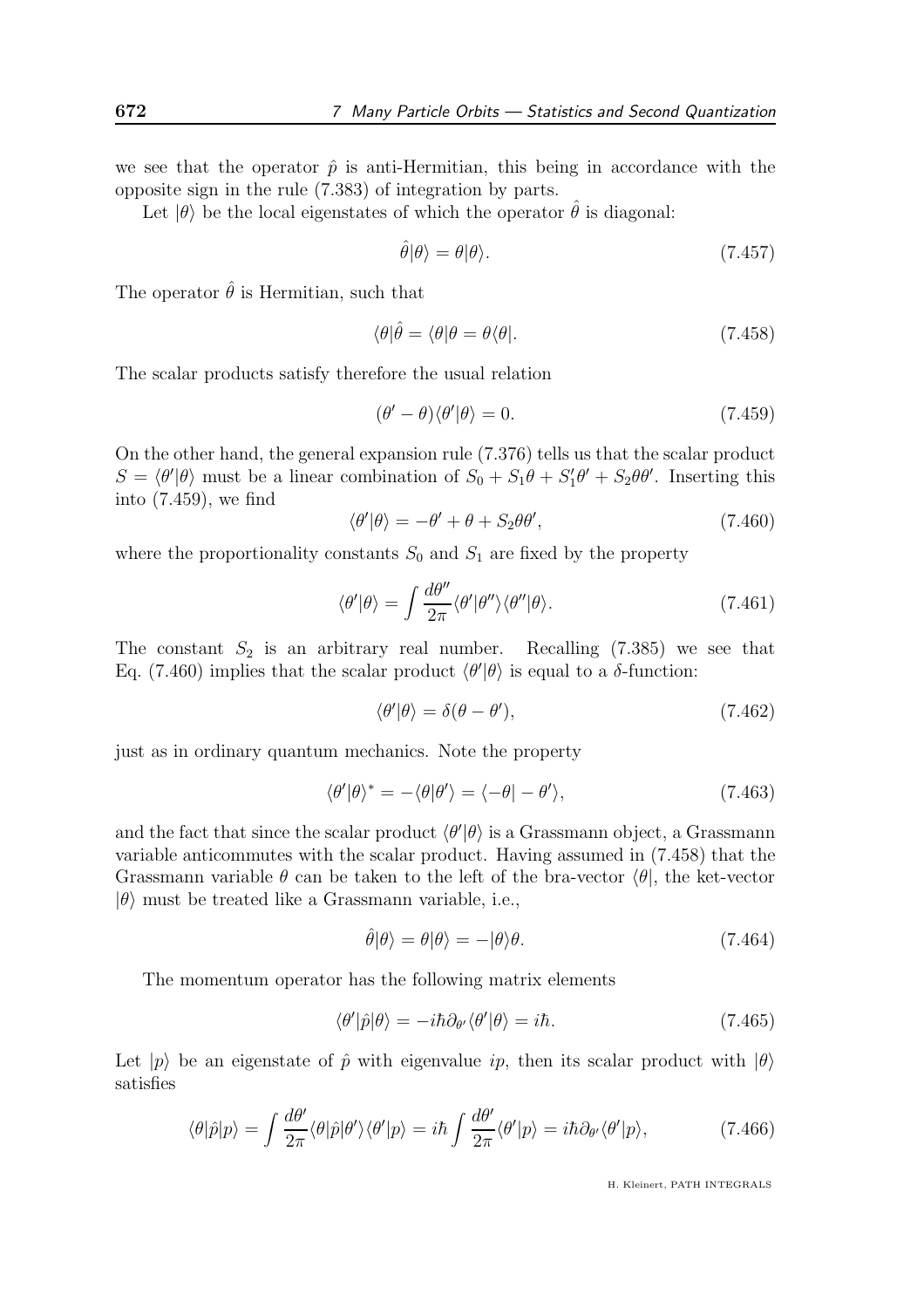the last step following from the rule (7.380). Solving (7.466) we find

$$
\langle \theta | p \rangle = e^{i\theta p/\hbar},\tag{7.467}
$$

the right-hand side being of course equal to  $1 + i\theta p/\hbar$ .

It is easy to find an orthonormal set of basis vectors in the space of wave functions (7.452):

$$
\psi_{+}(\theta) \equiv \frac{1}{\sqrt{2}} (1 + \theta), \quad \psi_{-}(\theta) \equiv \frac{1}{\sqrt{2}} (1 - \theta).
$$
\n(7.468)

We can easily check that these are orthogonal to each other and that they have the scalar products

$$
\int \frac{d\theta}{2\pi} \psi_{\pm}^*(\theta)\psi_{\pm}(\theta) = \pm 1. \tag{7.469}
$$

The Hilbert space contains states of negative norm which are referred to as *ghosts*. Because of the constraint, only half of the Hilbert space is physical. For more details on these problems see the literature on supersymmetric quantum mechanics.

# 7.11.2 Quantizing Harmonic Oscillator with Grassmann Variables

Let us now turn to the more important physical system containing two Grassmann variables  $\theta_1$  and  $\theta_2$ , combined to complex Grassmann variables (7.388). The Lagrangian is assumed to have the same form as that of an ordinary harmonic oscillator:

$$
\mathcal{L}(t) = \hbar \left[ a^*(t) i \partial_t a(t) - \omega a^*(t) a(t) \right]. \tag{7.470}
$$

We may treat  $a(t)$  and  $a^*(t)$  as independent variables, such that there is no constraint in the system. The classical equation of motion

$$
i\dot{a}(t) = \omega a(t) \tag{7.471}
$$

is solved by

$$
a(t) = e^{-i\omega t}a(0), \quad a^{\dagger}(t) = e^{-i\omega t}a^{\dagger}(0).
$$
 (7.472)

The canonical momentum reads

$$
p_a(t) = \frac{\partial \mathcal{L}(t)}{\partial \dot{a}(t)} = -i\hbar a(t),\tag{7.473}
$$

and the system is quantized by the equal-time anticommutation relation

$$
[\hat{p}_a(t), \hat{a}(t)]_+ = -i\hbar,\tag{7.474}
$$

or

$$
[\hat{a}^{\dagger}(t), \hat{a}(t)]_{+} = 1. \tag{7.475}
$$

In addition we have

$$
[\hat{a}(t), \hat{a}(t)]_{+} = 0, \qquad [\hat{a}^{\dagger}(t), \hat{a}^{\dagger}(t)]_{+} = 0. \tag{7.476}
$$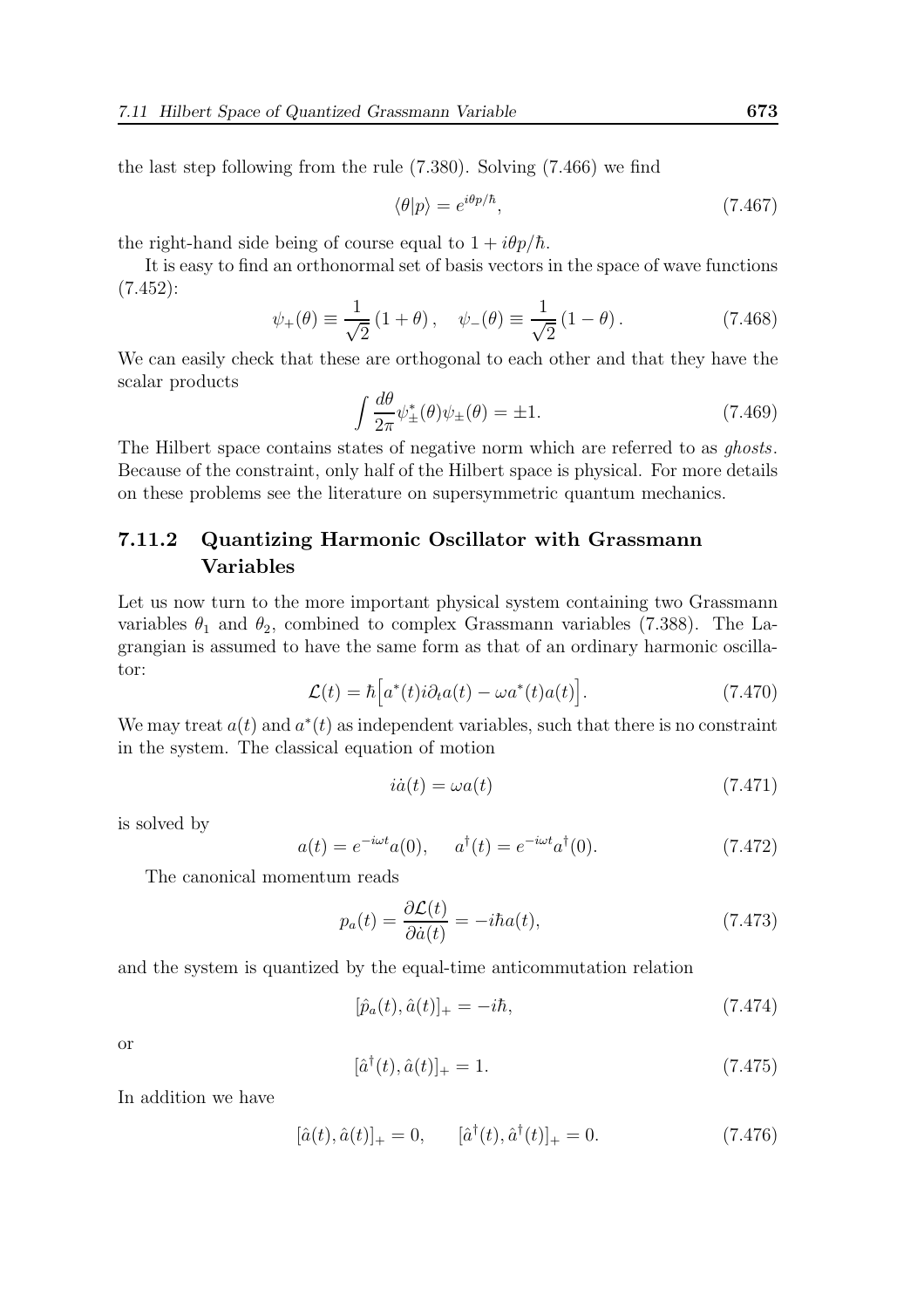Due to these anticommutation relations, the time-independent number operator

$$
\hat{N} \equiv a^{\dagger}(t)a(t) \tag{7.477}
$$

satisfies the commutation relations

$$
[\hat{N}, a^{\dagger}(t)] = a^{\dagger}(t), \qquad [\hat{N}, a(t)] = -a(t). \qquad (7.478)
$$

We can solve the algebra defined by (7.475), (7.476), and (7.478) for any time, say  $t = 0$ , in the usual way, defining a ground state  $|0\rangle$  by the condition

$$
a|0\rangle = 0,\t\t(7.479)
$$

and an excited state  $|1\rangle$  as

$$
|1\rangle \equiv a^{\dagger}|0\rangle. \tag{7.480}
$$

These are the only states, and the Hamiltonian operator  $\hat{H} = \omega \hat{N}$  possesses the eigenvalues 0 and  $\omega$  on them. Let  $\psi(a)$  be wave functions in the representation where the operator a is diagonal. The canonically conjugate operator  $\hat{p}_a = i\hbar \hat{a}^\dagger$  has then the form

$$
\hat{p}_a \equiv -i\hbar \partial_a. \tag{7.481}
$$

### 7.11.3 Spin System with Grassmann Variables

For the purpose of constructing path integrals of relativistic electrons later in Chapter 19 we discuss here another system with Grassmann variables.

#### Pauli Algebra

First we introduce three real Grassmann fields  $\theta^i$ ,  $i = 1, 2, 3$ , and consider the path integral

$$
\prod_{i=1}^{3} \left[ \int \mathcal{D}\theta^{i} \right] \exp\left[ \frac{i}{\hbar} \int dt \, \frac{i\hbar}{2} \theta^{i}(t) \dot{\theta}^{i}(t) \right]. \tag{7.482}
$$

The equation of motion is

$$
\dot{\theta}^i(t) = 0,\tag{7.483}
$$

so that  $\theta^{i}(t)$  are time independent variables. The three momentum operators lead now to the three-dimensional version of the equal-time anticommutation relation (7.451)

$$
[\hat{\theta}^i(t), \hat{\theta}^j(t)]_+ = 2\delta^{ij},\tag{7.484}
$$

where the time arguments can be omitted due to (7.483). The algebra is solved with the help of the Pauli spin matrices (1.448). The solution of (7.484) is obviously

$$
\langle B|\hat{\theta}^i|A\rangle = \sigma_{BA}^i, \quad A, B = 1, 2. \tag{7.485}
$$

Let us now add in the exponent of the trivial path integral a Hamiltonian

$$
H_B = -\mathbf{S} \cdot \mathbf{B}(t),\tag{7.486}
$$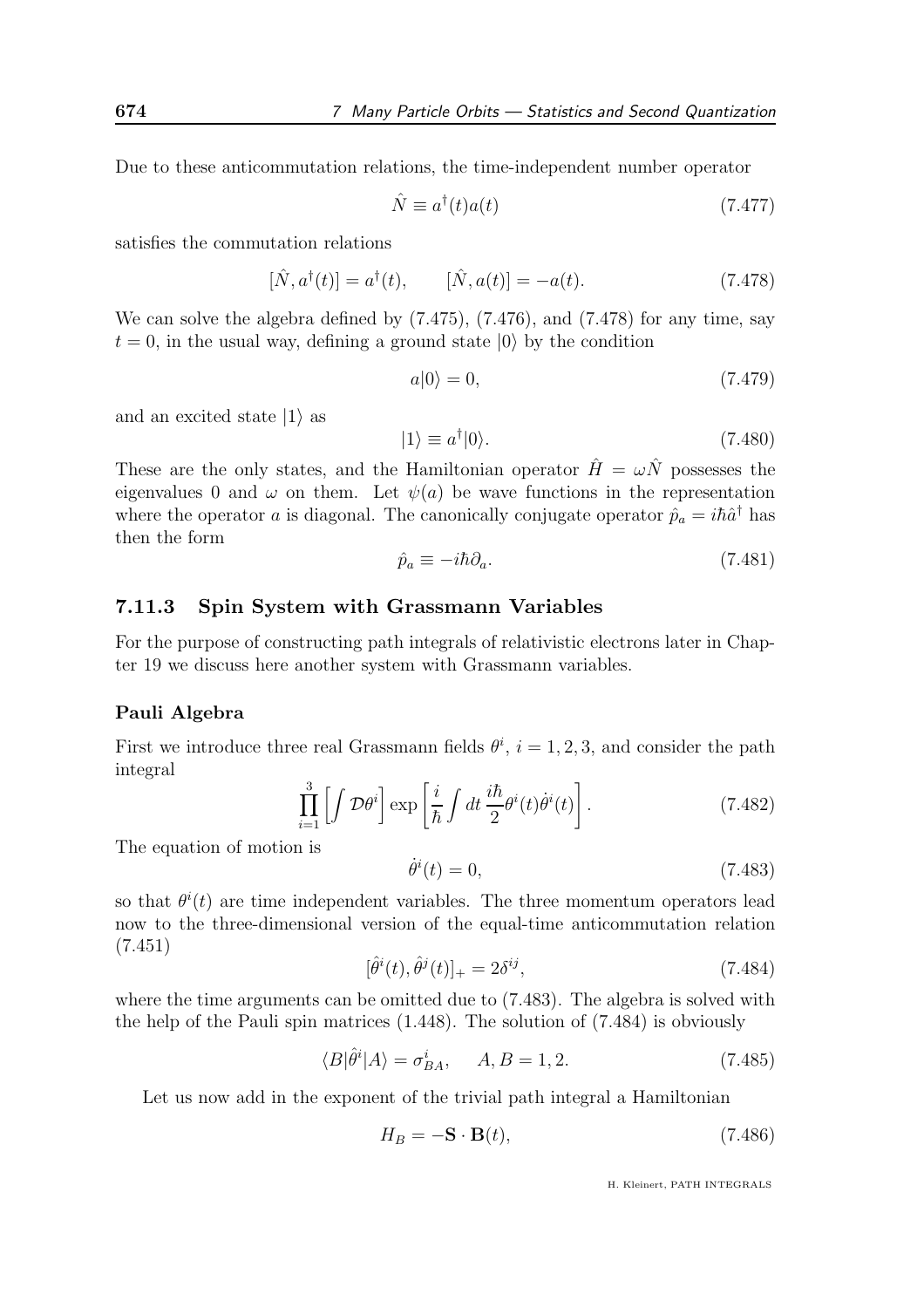where

$$
S^i \equiv -\frac{i}{4} \epsilon^{ijk} \theta^j \theta^k \tag{7.487}
$$

plays the role of a spin vector. This can be verified by calculating the canonical commutation relations between the operators

$$
[\hat{S}^i, \hat{S}^j] = i\epsilon_{ijk}\hat{S}^k,\tag{7.488}
$$

and

$$
[\hat{S}^i, \hat{\theta}^j] = i\epsilon_{ijk}\hat{\theta}^k. \tag{7.489}
$$

Thus, the operator  $\hat{H}$  describes the coupling of a spin vector to a magnetic field  $\mathbf{B}(t)$ . Using the commutation relation (7.488), we find the Heisenberg equation (1.283) for the Grassmann variables:

$$
\dot{\boldsymbol{\theta}} = \mathbf{B} \times \boldsymbol{\theta},\tag{7.490}
$$

which goes over into a similar equation for the spin vector:

$$
\dot{\mathbf{S}} = \mathbf{B} \times \mathbf{S}.\tag{7.491}
$$

The important observation is now that the path integral (7.482) with the magnetic Hamiltonian (7.486) with fixed ends  $\theta_b^i = \theta^i(\tau_b)$  and  $\theta_a^i = \theta^i(\tau_a)$  written as

$$
\int_{\theta_a^i = \theta^i(\tau_a)}^{\theta_b^i = \theta^i(\tau_b)} \mathcal{D}^3 \theta \exp\left[\frac{i}{\hbar} \int dt \left(\frac{i\hbar}{4} \theta^i \dot{\theta}^i + B^i \frac{i}{4} \epsilon^{ijk} \theta^j \theta^k\right)\right],\tag{7.492}
$$

represents the matrix

$$
\hat{T} \exp\left(-\frac{i}{\hbar} \int dt \,\mathbf{B}(t) \cdot \frac{\sigma}{2}\right),\tag{7.493}
$$

where  $\hat{T}$  is the time-ordering operator defined in Eq. (1.241). This operator is necessary for a time-dependent  $\mathbf{B}(t)$  field since the matrices  $\mathbf{B}(t)\sigma/2$  for different times do not in general commute with each other.

The result may be expressed in a slightly different notation using the spin tensors

$$
S^{ij} \equiv \epsilon^{ijk} S^k = \frac{1}{2i} \theta^i \theta^j,\tag{7.494}
$$

whose matrix elements satisfy the rotation algebra

$$
[\hat{S}^{ij}, \hat{S}^{kl}] = i \left( \delta^{ik} \hat{S}^{jl} - \delta^{il} \hat{S}^{jk} + \delta^{jl} \hat{S}^{ik} - \delta^{jk} \hat{S}^{il} \right), \tag{7.495}
$$

and which have the matrix representation

$$
\langle B|\hat{S}^{ij}|A\rangle = \frac{1}{2}\sigma_{BA}^{ij} \equiv \frac{1}{4i}[\sigma^i, \sigma^j]_{BA} = \epsilon^{ijk}\frac{\sigma^k}{2}.
$$
 (7.496)

Note the normalization

$$
\sigma^{12} = \sigma^3. \tag{7.497}
$$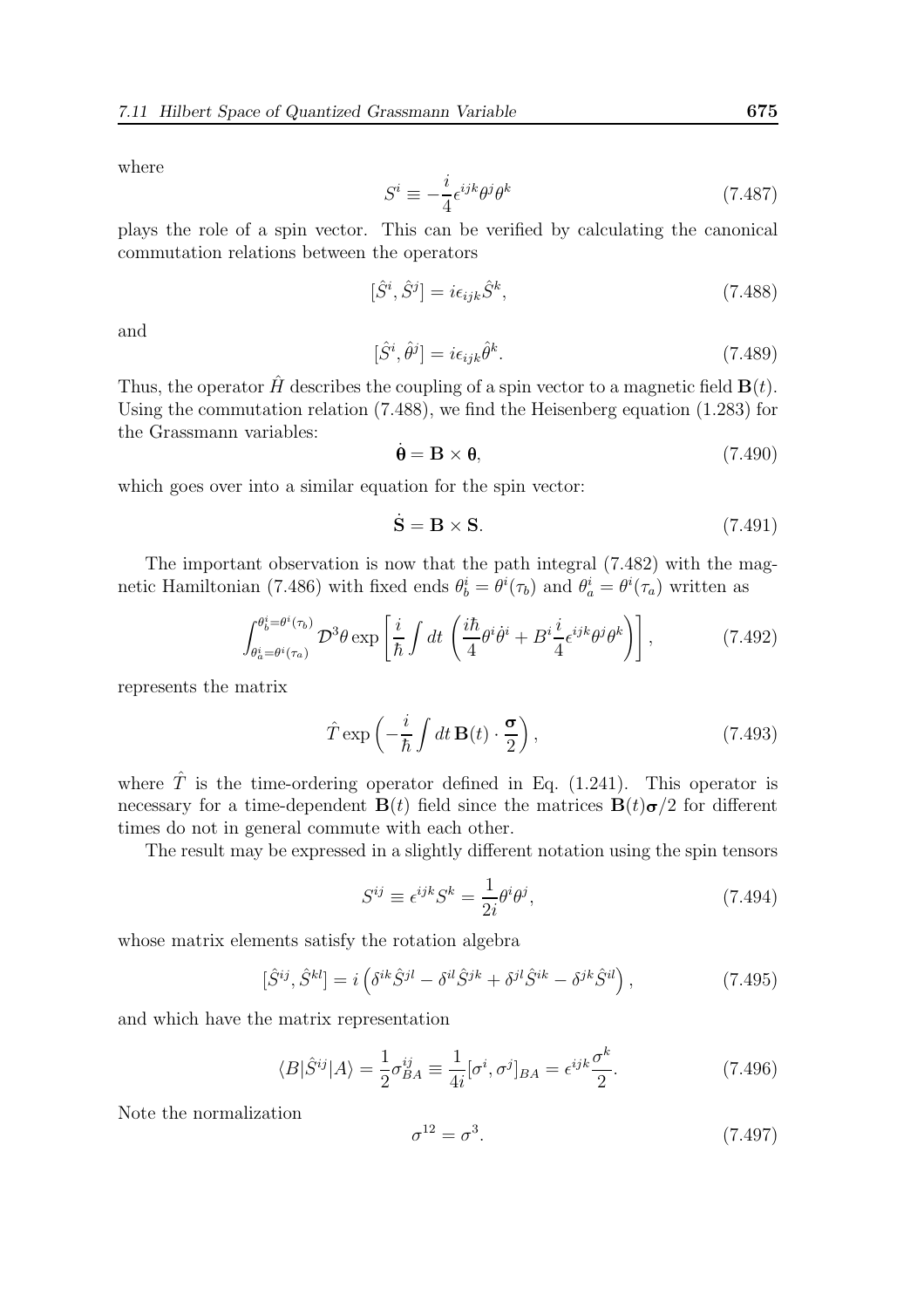Introducing the analogous magnetic field tensor

$$
F_{ij} \equiv \epsilon^{ijk} B^k, \tag{7.498}
$$

we can write the final result also in the tensorial form

$$
\hat{T}\exp\left(-\frac{i}{4\hbar}\int dt\,F_{ij}(t)\sigma^{ij}\right) = \int_{\theta_a^i=\theta^i(\tau_a)}^{\theta_b^i=\theta^i(\tau_b)}\mathcal{D}^3\theta\exp\left[\frac{i}{\hbar}\int dt\left(\frac{i\hbar}{4}\theta^i\dot{\theta}^i + \frac{i}{4}F_{ij}\theta^i\theta^j\right)\right].
$$
 (7.499)

The trace of the left-hand side is, of course, given by the path integral over all antiperiodic Grassmann paths on the right-hand side.

Whenever we encounter time-ordered exponentials of integrals over matrices, these can be transformed into a fluctuating path integral over Grassmann variables. If we want to find individual matrix elements, we have to make use of suitably extended recovery formulas (7.431) and (7.432).

For a constant B-field, the time ordering operator can be ignored and the exponential (7.493) can immediately be written down explicitly [see Eq. (1A.2)].

In the applications to come, we need only the trace of the matrix (7.493). According to Eq. (7.440), this is found from the integral over (7.492) with  $\theta_b^i = -\theta_a^i$ , which means performing the integral over all antiperiodic Grassmann paths  $\theta^{i}(\tau)$ . For a constant B-field, the trace of the operator (7.493) is immediately extracted from Eq. (1A.2):

$$
\oint \mathcal{D}^3 \theta \exp\left[\frac{i}{\hbar} \int dt \left(\frac{i\hbar}{4} \theta^i \dot{\theta}^i + B^i \frac{i}{4} \epsilon^{ijk} \theta^j \theta^k\right)\right] = 2 \cos[|\mathbf{B}|(t_b - t_a)/2\hbar]. \tag{7.500}
$$

This result can also be derived directly from the path integral over the Grassmann variables  $\theta^i$ , which yields the square root of the functional determinant

$$
2\,\mathrm{Det}^{1/2}\!\!\left[\delta_{ij}\,i\partial_t + \frac{i}{\hbar}F_{ij}(x(t))\right].\tag{7.501}
$$

Here the normalization factor 2 is determined by the path integral with  $F_{ii} = 0$ , which simply counts the two possible states of the matrix representation  $(7.496)$ , as in the trace of the left-hand side of  $(7.499)$  for  $F_{ij} = 0$ . Thus

$$
\int \mathcal{D}^3 \theta \exp\left\{ \frac{i}{\hbar} \int dt \left[ \frac{i\hbar}{4} \theta^i \dot{\theta}^i \right] \right\} = 2. \tag{7.502}
$$

This normalization factor and agrees with Eqs. (7.415) and (7.418), where the path integral of single complex fermion field gives the same factor 2 for  $\omega = 0$ 

For a constant B-field in the z-direction, and antiperiodic boundary conditions in the time interval  $(t_b, t_a)$ , the matrix in the brackets has the form

$$
\begin{pmatrix}\n\omega_m^f & iB & 0 \\
-iB & \omega_m^f & 0 \\
0 & 0 & \omega_m^f\n\end{pmatrix}, \quad \omega_m^f = \frac{\pi(2m+1)}{t_b - t_a},
$$
\n(7.503)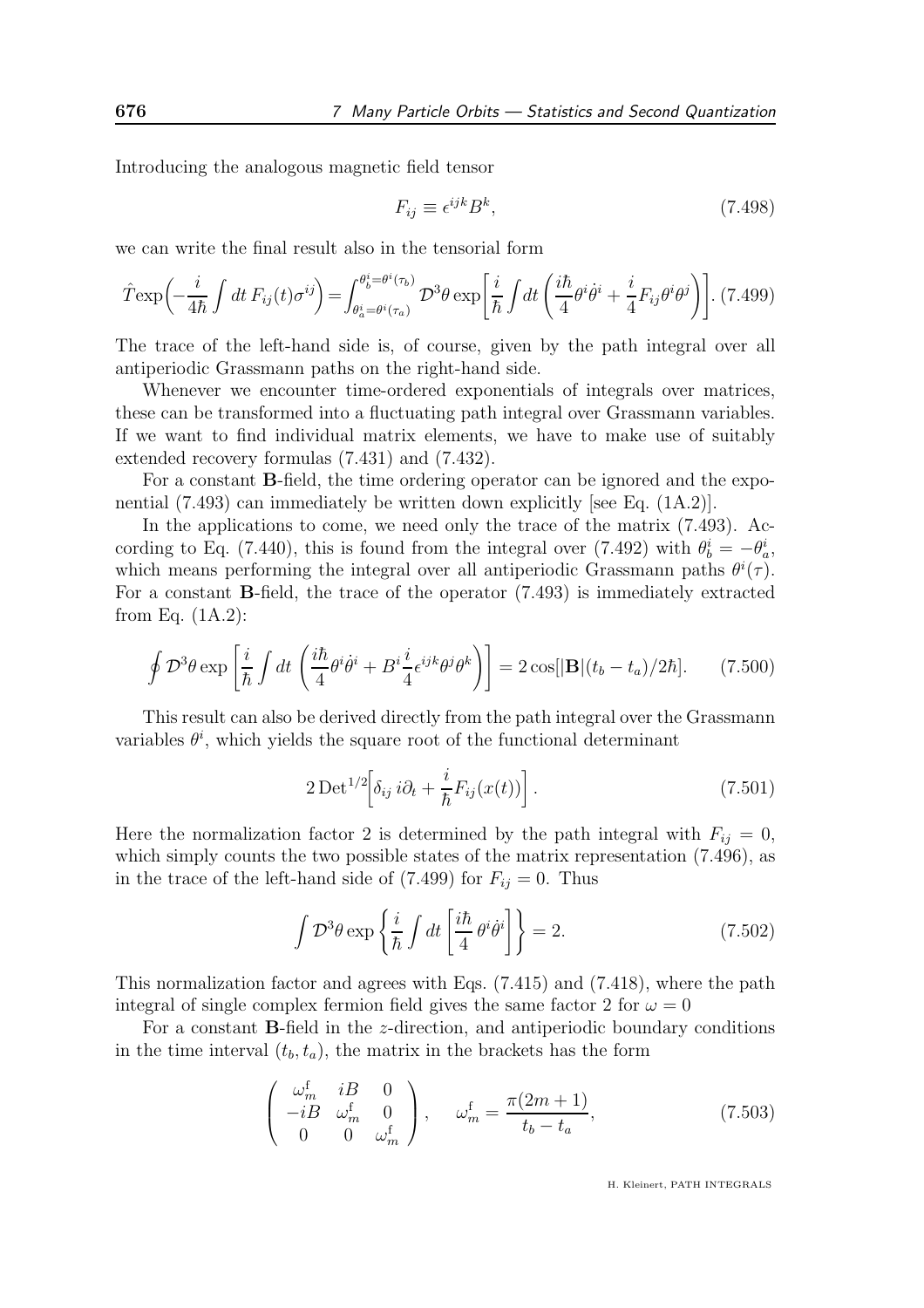where  $\omega_m^{\text{f}}$  are the real-time versions of the odd Matsubara frequencies (7.415). The functional determinant (7.501) is then obtained from the product [compare (7.416)]

$$
\text{Det}^{1/2} \Big[ \delta_{ij} \, i \partial_t + \frac{i}{\hbar} F_{ij} \Big] = \left[ \prod_{m=-\infty}^{\infty} |\omega_m| (\omega_m^2 - B^2/\hbar^2) \right]^{1/2} = \cos[B(t_b - t_a)/2\hbar]. \tag{7.504}
$$

The determinant in the second expression is an ordinary determinant of the  $4 \times 4$ dimensional matrix in the argument of the cosine, to be calculated from its Taylor expansion.

#### Dirac Algebra

There exists a similar path integral suitable for describing relativistic spin systems. If we introduce four Grassmann variables  $\theta^{\mu}$ ,  $\mu = 0, 1, 2, 3$ , the path integral

$$
\prod_{\mu=0}^{3} \left[ \int \mathcal{D}\theta^{\mu} \right] \exp \left\{ \frac{i}{\hbar} \int dt \left[ -\frac{i\hbar}{4} \theta_{\mu}(t) \dot{\theta}^{\mu}(t) \right] \right\}, \tag{7.505}
$$

leads to an equation of motion

$$
\dot{\theta}^{\mu}(t) = 0,\tag{7.506}
$$

and an operator algebra at equal times

$$
\{\hat{\theta}^{\mu}(t), \hat{\theta}^{\nu}(t)\} = 2g^{\mu\nu},\tag{7.507}
$$

where  $g_{\mu\nu}$  is the metric in Minkowski space

$$
g^{\mu\nu} = \begin{pmatrix} 1 & 0 & 0 & 0 \\ 0 & -1 & 0 & 0 \\ 0 & 0 & -1 & 0 \\ 0 & 0 & 0 & -1 \end{pmatrix}.
$$
 (7.508)

The time argument in (7.507) can again be dropped due to (7.506). The algebra (7.507) is solved by the matrix elements [recall (7.485)]

$$
\langle \beta | \hat{\theta}^{\mu}(t) | \alpha \rangle = (\gamma^{\mu})_{\beta \alpha}, \quad \beta, \alpha = 1, 2, 3, 4,
$$
 (7.509)

where  $\gamma^{\mu}, \gamma_5$  are composed of  $2 \times 2$ -matrices 0, 1, and  $\sigma^i$  as follows:

$$
\gamma^0 \equiv \begin{pmatrix} 0 & 1 \\ -1 & 0 \end{pmatrix}, \ \gamma^i \equiv \begin{pmatrix} 0 & \sigma^i \\ -\sigma^i & 0 \end{pmatrix}, \ \gamma_5 \equiv i\gamma^0\gamma^1\gamma^2\gamma^3 = \begin{pmatrix} -1 & 0 \\ 0 & 1 \end{pmatrix} \equiv \gamma^5. \tag{7.510}
$$

One may also introduce an additional Grassmann variable  $\theta_5$  such that the path integral

$$
\prod_{\mu=0}^{3} \left[ \int \mathcal{D}\theta_5 \right] \exp\left[ \frac{i}{\hbar} \int dt \, \frac{i\hbar}{4} \theta_5(t) \dot{\theta}_5(t) \right],\tag{7.511}
$$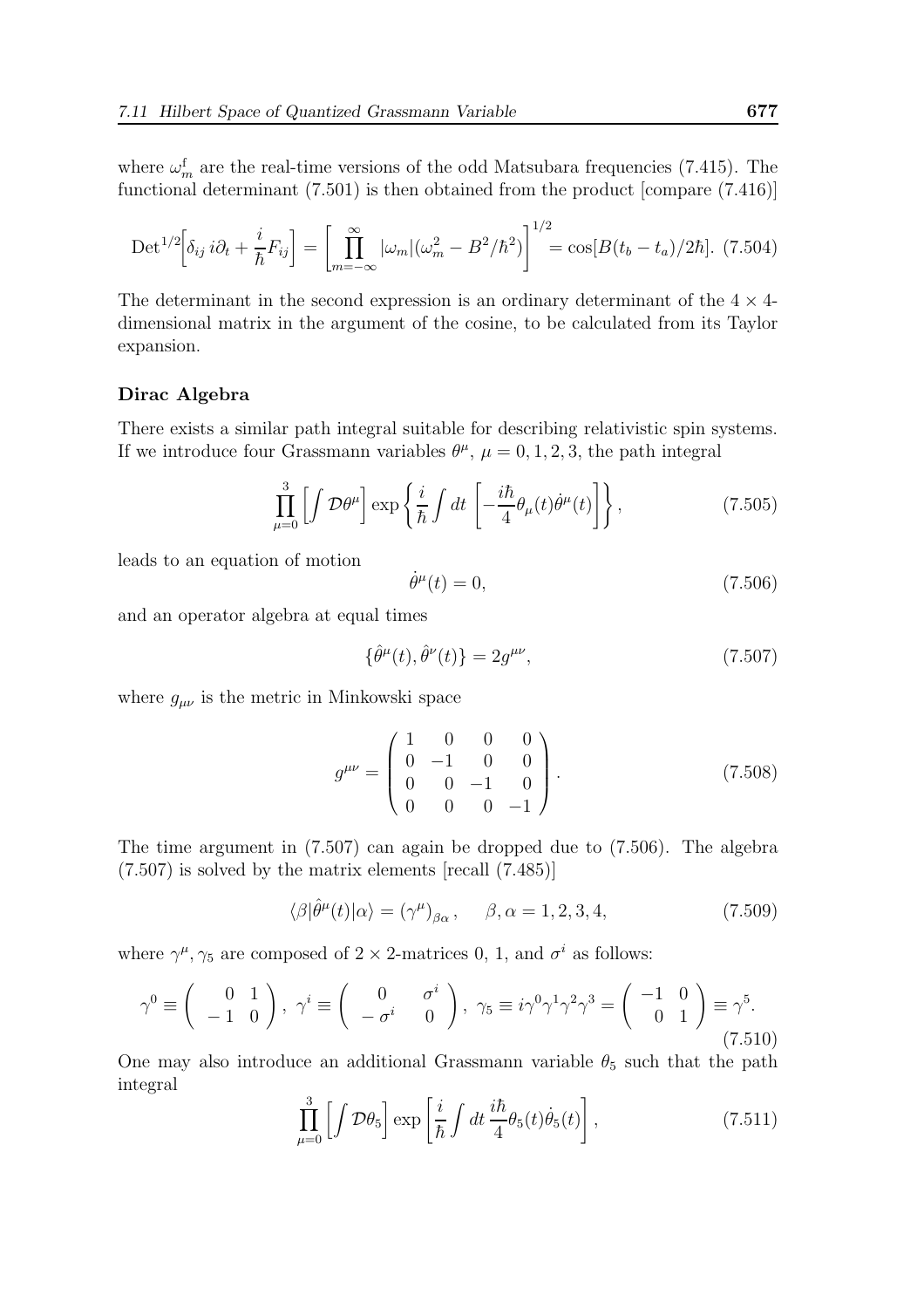produces the matrix elements of  $\gamma_5(t)$ :

$$
\langle \beta | \hat{\theta}_5(t) | \alpha \rangle = (\gamma_5)_{\beta \alpha}, \quad \beta, \alpha = 1, 2, 3, 4. \tag{7.512}
$$

The Grassmann variables  $\theta^{\mu}$  and  $\theta_{5}$  anticommute with each other, and so do the matrices  $\gamma_5 \gamma^{\mu}$  and  $\gamma_5$ .

In terms of the Grassmann variables  $\theta^{\mu}$  it is possible to write down a fourdimensional version of the time-ordered  $2 \times 2$  matrix integral (7.499) as a path integral without time ordering:

$$
\hat{T} \exp\left(-\frac{i}{2\hbar} \int dt F_{\mu\nu} \Sigma^{\mu\nu}\right) = \int \mathcal{D}^4 \theta \exp\left\{\frac{i}{\hbar} \int dt \left[-\frac{i\hbar}{2} \theta_\mu \dot{\theta}^\mu + \frac{i}{4} F_{\mu\nu} \theta^\mu \theta^\nu\right]\right\}, \quad (7.513)
$$

where  $\Sigma^{\mu\nu}$  is the Minkowski space generalization of the spin tensor matrix  $\sigma^{ij}/2$  in (7.496):

$$
\Sigma^{\mu\nu} \equiv \frac{i}{4} [\gamma^{\mu}, \gamma^{\nu}] = -\Sigma^{\nu\mu}.
$$
 (7.514)

As a check we use (7.510) and find

$$
\Sigma^{12} = \frac{1}{2} \begin{pmatrix} \sigma^{12} & 0\\ 0 & \sigma^{12} \end{pmatrix} = \frac{1}{2} \begin{pmatrix} \sigma^3 & 0\\ 0 & \sigma^3 \end{pmatrix}, \tag{7.515}
$$

in agreement with (7.497).

As remarked before, we shall need in the applications to come only the trace of the matrix (7.493), which is found, according to Eq. (7.440), from the integral over (7.492) with  $\theta_b^i = -\theta_a^i$ , i.e., by performing the integral over all antiperiodic Grassmann paths  $\theta^{i}(\tau)$ . If we want to find individual matrix elements, we have to make use of suitably extended recovery formulas (7.431) and (7.432).

The path integral over all antiperiodic paths for  $F_{\mu\nu} = 0$  fixes the normalization. For zero fields, the trace of the left-hand side of (7.513) is equal to 4, so that we have

$$
\int \mathcal{D}^4 \theta \exp\left\{ \frac{i}{\hbar} \int dt \left[ -\frac{i\hbar}{4} \theta_\mu \dot{\theta}^\mu \right] \right\} = 4. \tag{7.516}
$$

This normalization factor agrees with Eqs. (7.415) and (7.418), where we found the path integral of single complex fermion field to carry a normalization factor 2. For four real fields this corresponds to a factor 4.

In the presence of a nonzero field tensor, the result of the path integral (7.513) is therefore

$$
\int \mathcal{D}^4 \theta \, e^{(i/4\hbar)} \int dt \{ \left[ -i\hbar \theta_\mu \dot{\theta}^\mu + i F_{\mu\nu} \theta^\mu \theta^\nu \right] \} = 4 \, \text{Det}^{1/2} \left[ -g_{\mu\nu} \, i \partial_t + \frac{i}{\hbar} F_{\mu\nu}(x(t)) \right]. \tag{7.517}
$$

In the presence of a constant electic and a constant magnetic field in the  $z$ direction, then  $F_{03} = E$ , and

$$
F_{\mu\nu} = \begin{pmatrix} 0 & 0 & 0 & E \\ 0 & 0 & -B & 0 \\ 0 & B & 0 & 0 \\ E & 0 & 0 & 0 \end{pmatrix}.
$$
 (7.518)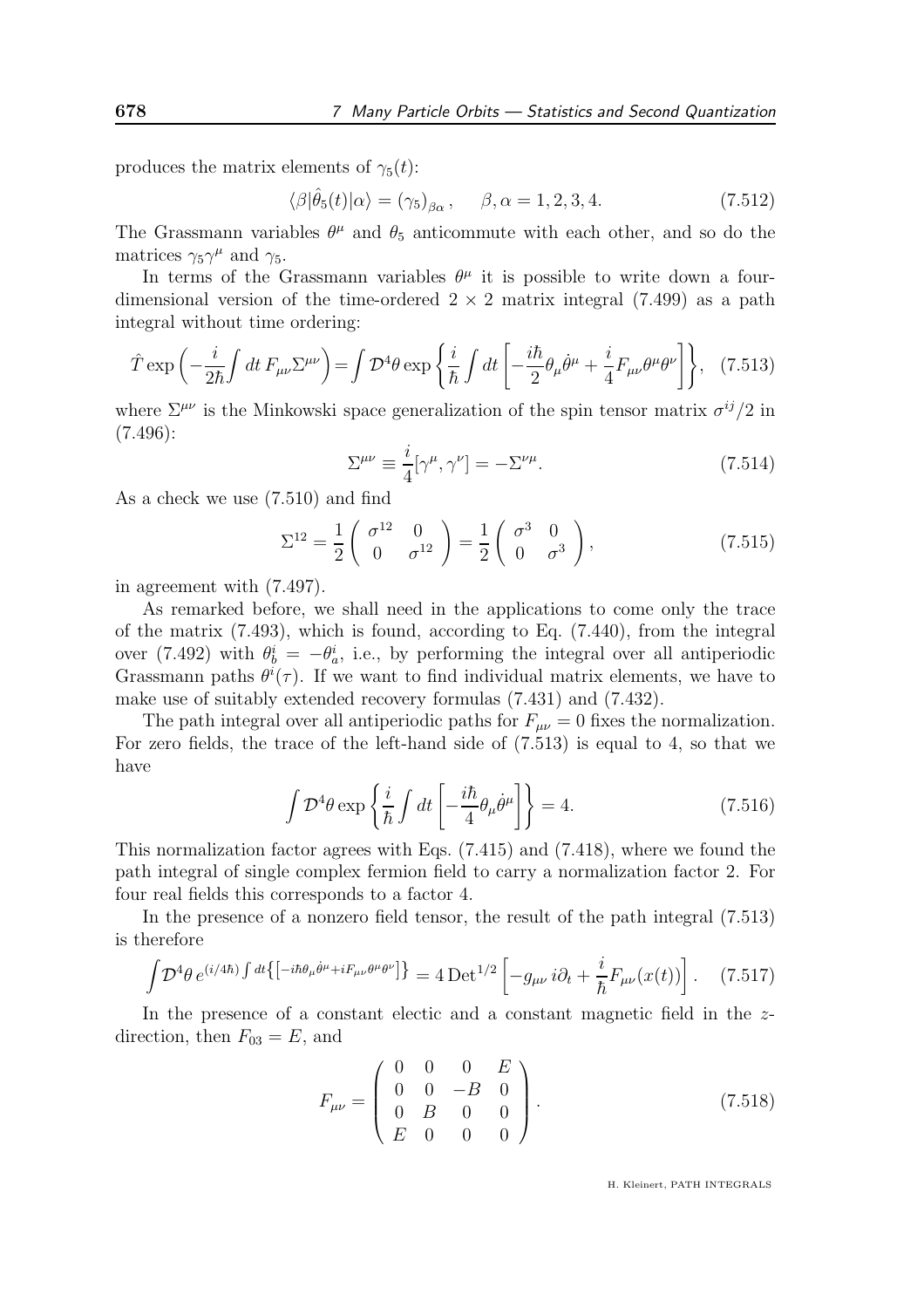Thus we find

$$
e^{F_{\mu\nu}t} = \begin{pmatrix} \cosh Et & 0 & 0 & \sinh Et \\ 0 & \cos Bt & -\sin Bt & 0 \\ 0 & \sin Bt & \cos Bt & 0 \\ \sinh Et & 0 & 0 & \cosh Et \end{pmatrix}, \tag{7.519}
$$

so that

$$
\text{Det}\left(-g_{\mu\nu}i\partial_t + \frac{i}{\hbar}F_{\mu\nu}\right) = \det\cos\left(F_{\mu\nu}\frac{t_b - t_a}{2\hbar}\right) = \cos^2\left(B\frac{t_b - t_a}{2\hbar}\right)\cosh^2\left(E\frac{t_b - t_a}{2\hbar}\right). \tag{7.520}
$$

#### Constant Electric and Magnetic Field in any Direction

If there are both constant electric and magnetic fields in any direction, the calculation can be reduced to the parallel case by a simple Lorentz transformation. It is always possible to find a Lorentz frame in which the fields become parallel. This special frame will be called *center-of-fields* frame, and the transformed fields in this frame will be denoted by  $\mathbf{B}_{CF}$  and  $\mathbf{E}_{CF}$ . The transformation has the form

$$
\mathbf{E}_{CF} = \gamma \left( \mathbf{E} + \frac{\mathbf{v}}{c} \times \mathbf{B} \right) - \frac{\gamma^2}{\gamma + 1} \frac{\mathbf{v}}{c} \left( \frac{\mathbf{v}}{c} \cdot \mathbf{E} \right), \tag{7.521}
$$

$$
\mathbf{B}_{\rm CF} = \gamma \left( \mathbf{B} - \frac{\mathbf{v}}{c} \times \mathbf{E} \right) - \frac{\gamma^2}{\gamma + 1} \frac{\mathbf{v}}{c} \left( \frac{\mathbf{v}}{c} \cdot \mathbf{B} \right), \tag{7.522}
$$

with a velocity of the transformation determined by

$$
\frac{\mathbf{v}/c}{1 + (|\mathbf{v}|/c)^2} = \frac{\mathbf{E} \times \mathbf{B}}{|\mathbf{E}|^2 + |\mathbf{B}|^2},\tag{7.523}
$$

and  $\gamma \equiv [1 - (|\mathbf{v}|/c)^2]^{-1/2}$ . The fields  $|\mathbf{E}_{CF}| \equiv \mathcal{E}$  and  $|\mathbf{B}_{CF}| \equiv \mathcal{B}$  are, of course, Lorentz-invariant quantities which can be expressed in terms of the two quadratic Lorentz invariants of the electromagnetic field: the scalar  $S$  and the pseudoscalar  $P$ defined by

$$
S \equiv -\frac{1}{4}F_{\mu\nu}F^{\mu\nu} = \frac{1}{2}\left(\mathbf{E}^2 - \mathbf{B}^2\right) = \frac{1}{2}\left(\mathcal{E}^2 - \mathcal{B}^2\right), \quad P \equiv -\frac{1}{4}F_{\mu\nu}\tilde{F}^{\mu\nu} = \mathbf{E}\,\mathbf{B} = \mathcal{E}\mathcal{B}.
$$
\n(7.524)

Solving these equation yields

$$
\begin{Bmatrix} \mathcal{E} \\ \mathcal{B} \end{Bmatrix} \equiv \sqrt{\sqrt{S^2 + P^2} \pm S} = \frac{1}{\sqrt{2}} \sqrt{\sqrt{(\mathbf{E}^2 - \mathbf{B}^2)^2 + 4(\mathbf{E}\,\mathbf{B})^2} \pm (\mathbf{E}^2 - \mathbf{B}^2)}.
$$
 (7.525)

After these transformations, the result (7.520) remains valid for any constant field directions if we exchange  $E \to \mathcal{E}, B \to \mathcal{B}.$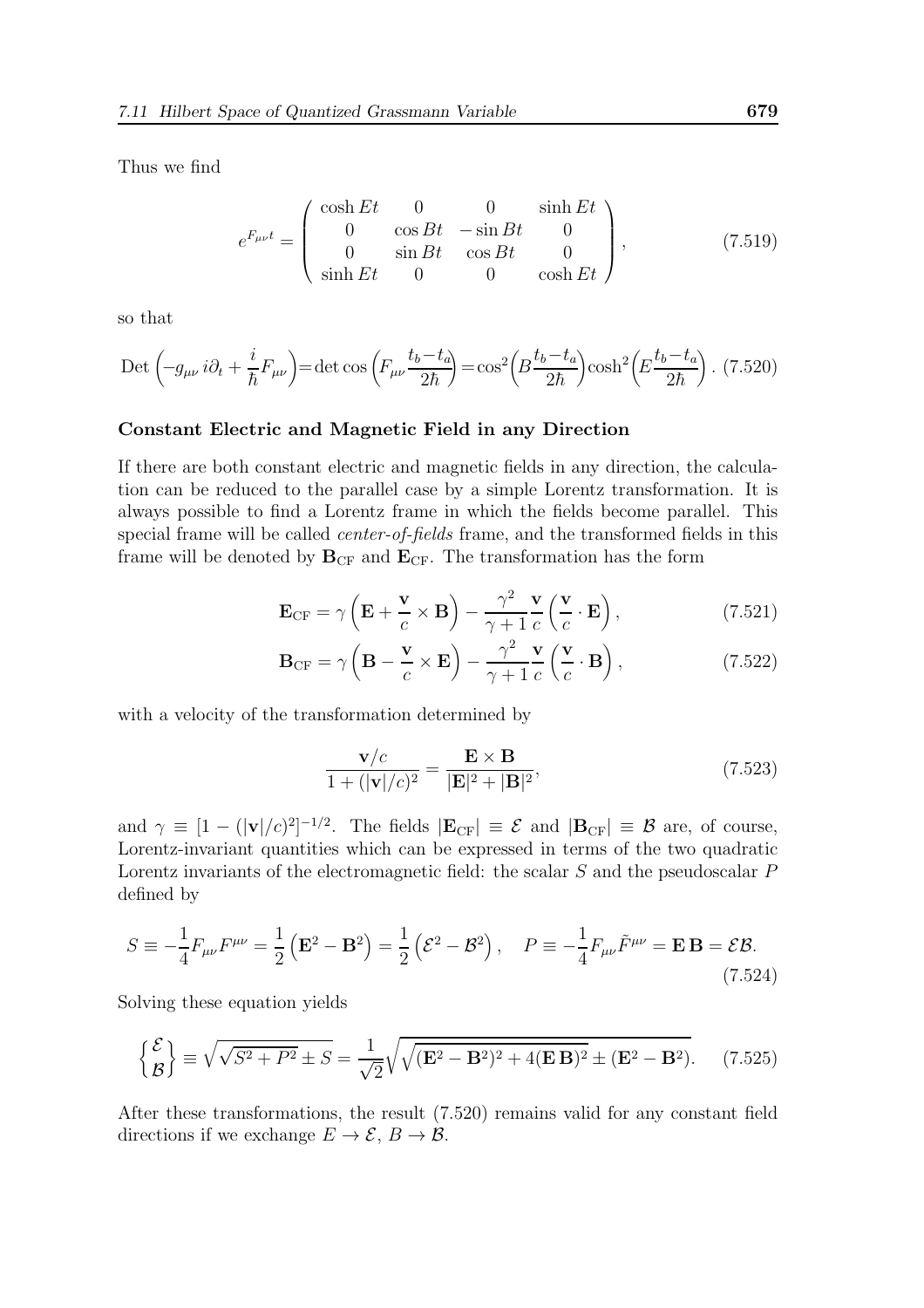#### Relation between Harmonic Oscillator, Pauli and Dirac Algebra

There exists a simple relation between the path integrals of the previous three paragraphs. We simply observe that the combinations

$$
\hat{a}^{\dagger} = \frac{1}{2} \left( \sigma^1 + i \sigma^2 \right) = \frac{1}{2} \sigma^+ = \begin{pmatrix} 0 & 0 \\ 1 & 0 \end{pmatrix}, \ \hat{a} = \frac{1}{2} \left( \sigma^1 - i \sigma^2 \right) = \frac{1}{2} \sigma^- = \begin{pmatrix} 0 & 1 \\ 0 & 0 \end{pmatrix}, \ (7.526)
$$

satisfy the anticommutation rules

$$
[\hat{a}, \hat{a}^{\dagger}]_{+} = 1, \quad [\hat{a}^{\dagger}, \hat{a}^{\dagger}]_{+} = 1, \quad [\hat{a}, \hat{a}]_{+} = 0. \tag{7.527}
$$

The vacuum state annihilated by  $\alpha$  is the spin-down spinor, and the one-particle state is the spin-up spinor:

$$
|0\rangle = \begin{pmatrix} 0 \\ 1 \end{pmatrix}, \qquad |1\rangle = \begin{pmatrix} 1 \\ 0 \end{pmatrix}.
$$
 (7.528)

A similar construction can be found for the Dirac algebra. There are now two types of creation and annihilation operators

$$
\hat{a}^{\dagger} = \frac{1}{2} \left( \gamma^1 + i \gamma^2 \right) = \frac{1}{2} \begin{pmatrix} 0 & \sigma^+ \\ -\sigma^+ & 0 \end{pmatrix}, \ \hat{a} = \frac{1}{2} \left( -\gamma^1 + i \gamma^2 \right) = \frac{1}{2} \begin{pmatrix} 0 & -\sigma^- \\ \sigma^- & 0 \end{pmatrix}, (7.529)
$$

and

$$
\hat{b}^{\dagger} = \frac{1}{2} \left( \gamma^0 + \gamma^3 \right) = \frac{1}{2} \begin{pmatrix} 0 & i\sigma^2 \sigma^+ \\ -i\sigma^2 \sigma^+ & 0 \end{pmatrix}, \quad \hat{b} = \frac{1}{2} \left( \gamma^1 - \gamma^3 \right) = \frac{1}{2} \begin{pmatrix} 0 & i\sigma^2 \sigma^- \\ -i\sigma^2 \sigma^- & 0 \end{pmatrix}.
$$
\n(7.530)

The states  $|n_a, a_b\rangle$  with  $n_a$  quanta a and  $n_b$  quanta b are the following:

$$
|0,0\rangle = \frac{1}{\sqrt{2}} \begin{pmatrix} 0\\1\\0\\1 \end{pmatrix}, \qquad |1,0\rangle = a^{\dagger} |0,0\rangle = \frac{1}{\sqrt{2}} \begin{pmatrix} 1\\0\\-1\\0 \end{pmatrix}, \qquad (7.531)
$$

$$
|0,1\rangle = b^{\dagger}|0,0\rangle = \frac{1}{\sqrt{2}} \begin{pmatrix} 0 \\ -1 \\ 0 \\ 1 \end{pmatrix}, \quad |1,1\rangle = a^{\dagger}b^{\dagger}|0,0\rangle = \frac{1}{\sqrt{2}} \begin{pmatrix} 1 \\ 0 \\ 1 \\ 0 \end{pmatrix}.
$$
 (7.532)

From these relations we can easily deduce the proper recovery formulas generalizing (7.431) and (7.432).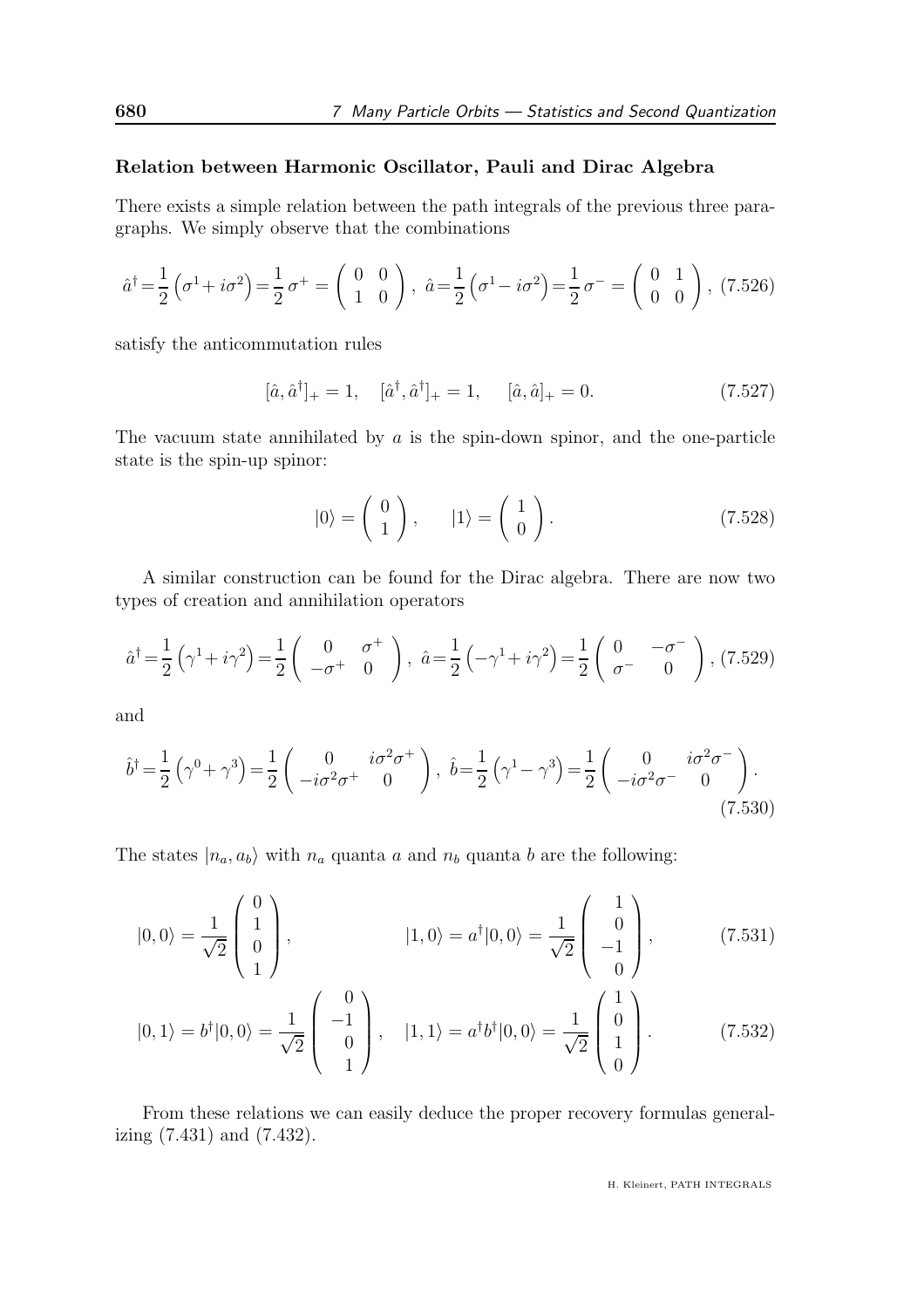# 7.12 External Sources in  $a^*$ ,  $a$  -Path Integral

In Chapter 3, the path integral of the harmonic oscillator was solved in the presence of an arbitrary external current  $i(\tau)$ . This yielded the generating functional  $Z[i]$ for the calculation of all correlation functions of  $x(\tau)$ . In the present context we are interested in the generating functional of correlations of  $a(\tau)$  and  $a^*(\tau)$ . Thus we also need the path integrals quadratic in  $a(\tau)$  and  $a^*(\tau)$  coupled to external currents. Consider the Euclidean action

$$
\mathcal{A}[a^*,a] + \mathcal{A}^{\text{source}} = \hbar \int_0^{\hbar \beta} d\tau [a^*(\tau)\partial_\tau a(\tau) + \omega a^* a(\tau) - (\eta^*(\tau)a(\tau) + \text{c.c.})], \tag{7.533}
$$

with periodic boundary conditions for  $a(\tau)$  and  $a^*(\tau)$ . For simplicity, we shall use the continuum formulation of the partition function, so that our results will correspond to the harmonic oscillator time slicing, with the energies  $E_n = (n + 1/2)\hbar\omega$ . There is no problem in going over to the second-quantized formulation with the energies  $E_n = n\hbar\omega$ . The partition function is given by the path integral

$$
Z_{\omega}[\eta^*, \eta] = \oint \frac{\mathcal{D}a^*\mathcal{D}a}{\pi} \exp\left\{-\frac{1}{\hbar}\left(\mathcal{A}[a^*, a] + \mathcal{A}^{\text{source}}\right)\right\}.
$$
 (7.534)

As in Chapter 3, we define the functional matrix between  $a^*(\tau)$ ,  $a(\tau')$  as

$$
D_{\omega,e}(\tau,\tau') \equiv (\partial_{\tau} + \omega)\delta(\tau - \tau'), \quad \tau, \tau' \in (0,\hbar\beta). \tag{7.535}
$$

The inverse is the Euclidean Green function

$$
G_{\omega,e}^{\mathbf{p}}(\tau,\tau') = D_{\omega,e}^{-1}(\tau,\tau'),\tag{7.536}
$$

satisfying the periodic boundary condition. We now complete the square and rewrite the action (7.533), using the shifted fields

$$
a'(\tau) = a(\tau) - \int_0^{\hbar \beta} d\tau' G_{\omega, \text{e}}^{\text{p}}(\tau, \tau') \eta(\tau')
$$
\n(7.537)

as

$$
\mathcal{A}_{e} = \hbar \int_{0}^{\hbar \beta} d\tau \int_{0}^{\hbar \beta} d\tau' [a'^{*}(\tau) D_{\omega, e}(\tau, \tau') a'(\tau') - \eta^{*}(\tau) G_{\omega, e}^{p}(\tau, \tau') \eta(\tau')]. \tag{7.538}
$$

On an infinite β-interval the Green function can easily be written down in terms of the Heaviside function (1.313):

$$
G_{\omega, e}(\tau, \tau') = G_{\omega, e}(\tau - \tau') = e^{-\omega(\tau - \tau')} \Theta(\tau - \tau').
$$
 (7.539)

As we have learned in Section 3.3, the periodic Green function is obtained from this by forming a periodic sum

$$
G_{\omega,e}^{\mathbf{p}}(\tau,\tau') = G_{\omega,e}^{\mathbf{p}}(\tau-\tau') = \sum_{n=-\infty}^{\infty} e^{-\omega(\tau-\tau'-n\hbar\beta)}\Theta(\tau-\tau'-n\hbar\beta),\tag{7.540}
$$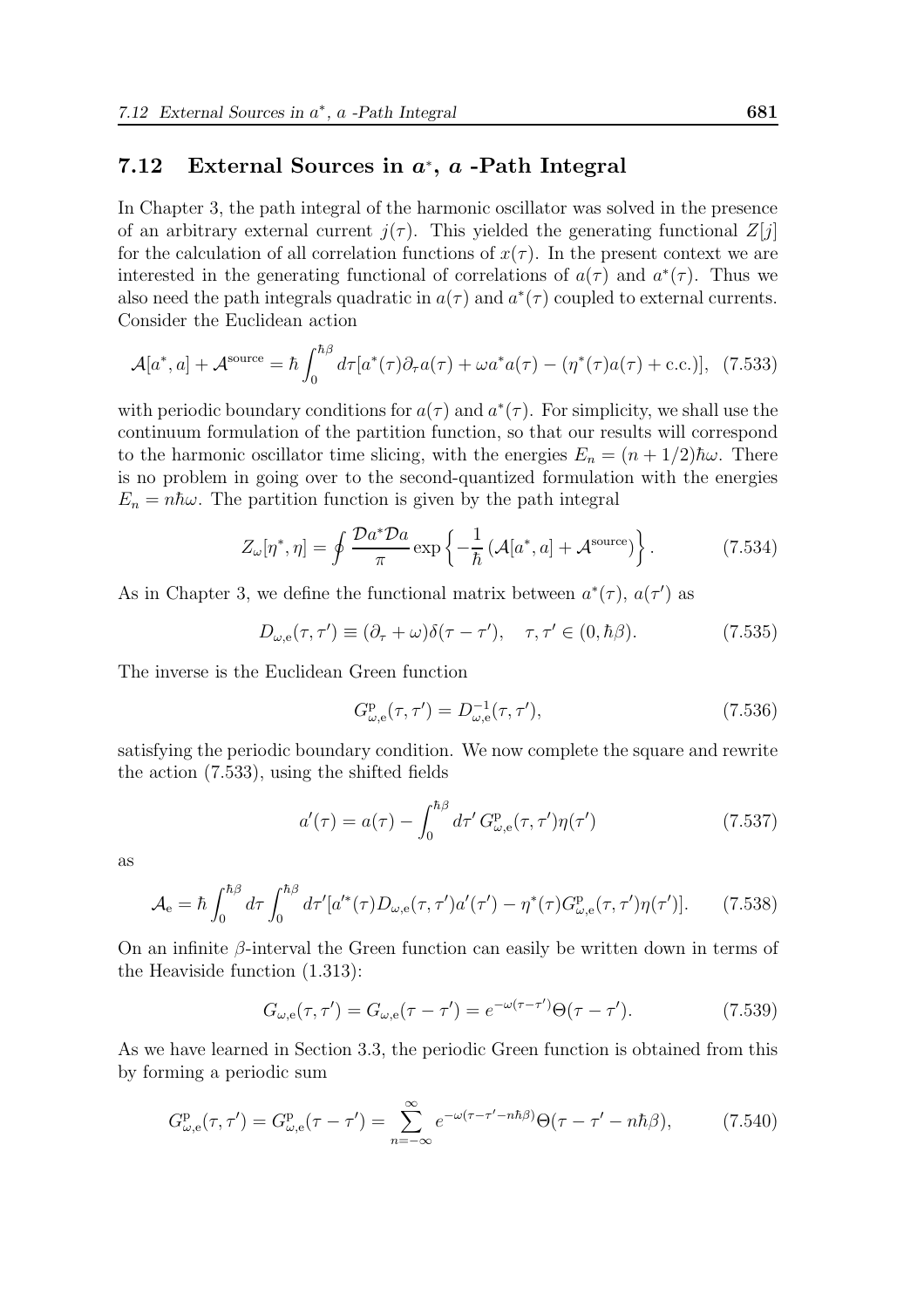which is equal to

$$
G_{\omega,e}^{\mathbf{p}}(\tau) = \frac{e^{-\omega(\tau - \hbar \beta/2)}}{2\sinh(\omega \hbar \beta/2)} = (1 + n_{\omega}^{\mathbf{b}})e^{-\omega \tau},\tag{7.541}
$$

where  $n_{\omega}$  is the Bose-Einstein distribution function

$$
n_{\omega} = \frac{1}{e^{\beta \hbar \omega} - 1} \tag{7.542}
$$

[compare (3.92) and (3.93)].

The same considerations hold for anticommuting variables with antiperiodic boundary conditions, in which case we find once more the action (7.538) with the ref(3.112) antiperiodic Green function [compare (3.112)]

 $lab(3.75)$  $est(3.74)$  G

$$
G_{\omega,e}^a(\tau) = \frac{e^{-\omega(\tau - \hbar \beta/2)}}{2 \cosh(\omega \hbar \beta/2)} = (1 - n_{\omega}^{\text{f}}) e^{-\omega \tau},\tag{7.543}
$$

ref(3.111) where  $n_{\omega}$  is the Fermi-Dirac distribution function [see (3.111)]:  $lab(3.74)$  $est(3.73)$  $_{\omega}^{\rm f} =$ 1  $e^{\beta \hbar \omega}+1$ 

In either case, we may decompose the currents in 
$$
(7.538)
$$
 into real and imaginary parts  $j$  and  $k$  via

$$
\eta = \sqrt{\omega/2M\hbar}(j - i\omega Mk),
$$
  
\n
$$
\eta^* = \sqrt{\omega/2M\hbar}(j + i\omega Mk),
$$
\n(7.545)

and write the source part of the original action (7.533) in the form

$$
\mathcal{A}^{\text{source}} = \hbar \int_0^{\hbar \beta} d\tau (a^* \eta + \eta^* a) = \int_0^{\hbar \beta} d\tau (jx + kp). \tag{7.546}
$$

Hence, the real current  $\eta = \eta^* = \sqrt{\omega/2M\hbar} j$  corresponds to the earlier source term ref(3.2)  $(3.2)$ . Inserting this current into the action  $(7.538)$ , it yields the quadratic source  $lab(3.2)$ est(3.2) term

$$
\mathcal{A}_{\mathbf{e}}^{\mathbf{s}} = -\frac{1}{2M\omega} \int_0^{\hbar\beta} d\tau \int_0^{\tau} d\tau' \frac{e^{-\omega(\tau-\tau')}}{1 - e^{-\beta\hbar\omega}} j(\tau) j(\tau'). \tag{7.547}
$$

This can also be rewritten as

$$
\mathcal{A}_{\mathbf{e}}^{\mathbf{s}} = -\frac{1}{2M\omega} \sum_{n=0}^{\infty} \int_0^{\hbar\omega} d\tau \int_0^{\tau} d\tau' e^{-\omega(\tau - \tau' + n\hbar\beta)} j(\tau) j(\tau'), \tag{7.548}
$$

which becomes for a current periodic in  $\hbar\beta$ :

$$
\mathcal{A}_{\mathbf{e}}^{\mathbf{s}} = -\frac{1}{2M\omega} \int_0^{\hbar\omega} d\tau \int_{-\infty}^{\tau} d\tau' \ e^{-\omega(\tau - \tau')} j(\tau) j(\tau'). \tag{7.549}
$$

Interchanging  $\tau$  and  $\tau'$ , this is also equal to

$$
\mathcal{A}_{\mathbf{e}}^{\mathbf{s}} = -\frac{1}{4M\omega} \int_0^{\hbar\omega} d\tau \int_{-\infty}^{\infty} d\tau' e^{-\omega|\tau - \tau'|} j(\tau) j(\tau'),\tag{7.550}
$$

in agreement with (3.279).

H. Kleinert, PATH INTEGRALS

 $(7.544)$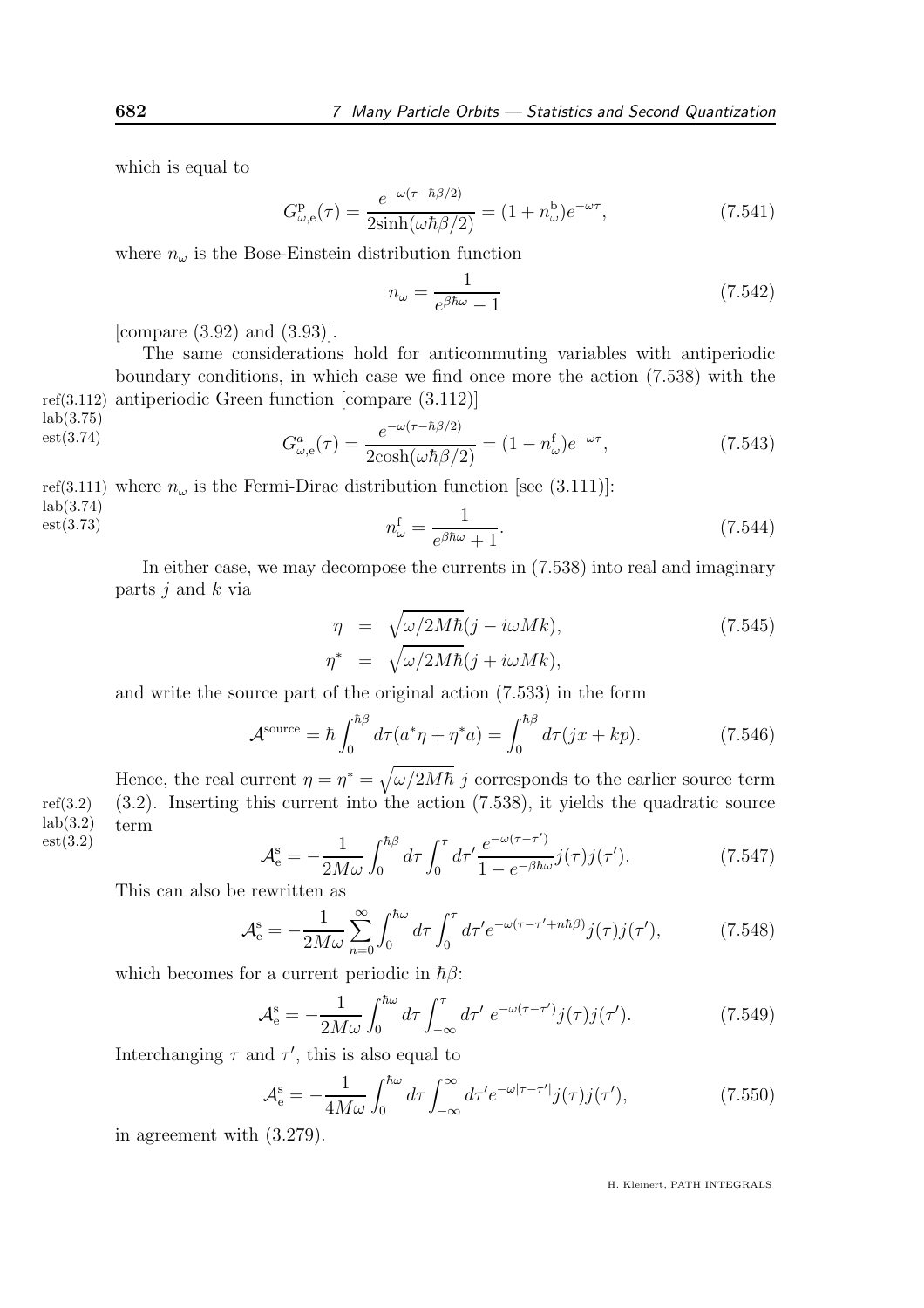## 7.13 Generalization to Pair Terms

There exists an important generalization of these considerations to the case of the quadratic frequency term  $\hbar \int d\tau \Omega^2(\tau) a^*(\tau) a(\tau)$  being extended to the more general quadratic form

$$
\hbar \int d\tau \left[ \Omega^2(\tau) a^*(\tau) a(\tau) + \frac{1}{2} \Delta^*(\tau) a^2(\tau) + \frac{1}{2} \Delta(\tau) a^{*2}(\tau) \right]. \tag{7.551}
$$

The additional off-diagonal terms in  $a^*$ , a are called *pair terms*. They play an important role in the theory of superconductivity. The basic physical mechanism for this phenomenon will be explained in Section 17.10. Here we just mention that the lattice vibrations give rise to the formation of bound states between pairs of electrons, called Cooper pairs. By certain manipulations of the path integral of the electron field in the second-quantized interpretation, it is possible to introduce a complex pair field  $\Delta_{\mathbf{x}}(t)$  at each space point which is coupled to the electron field in an action of the type (7.551). The partition function to be studied is then of the generic form

$$
Z = \oint \frac{\mathcal{D}a^* \mathcal{D}a}{\pi} \exp \left[ -\int_0^{\hbar \beta} d\tau \left( a^* \partial_\tau a + \Omega^2 a^* a + \frac{1}{2} \Delta^* a^2 + \frac{1}{2} \Delta a^{*2} \right) \right]. \tag{7.552}
$$

It is easy to calculate this partition function on the basis of the previous formulas. To this end we rewrite the action in the matrix form, using the field doublets

$$
f(\tau) \equiv \left( \begin{array}{c} a(\tau) \\ a^*(\tau) \end{array} \right), \tag{7.553}
$$

as

$$
\mathcal{A}_{e} = \frac{\hbar}{2} \int_{0}^{\hbar \beta} d\tau f^{*T}(\tau) \begin{pmatrix} \partial_{\tau} + \Omega(\tau) & \Delta(\tau) \\ \Delta^{*}(\tau) & \mp (\partial_{\tau} \pm \Omega(\tau)) \end{pmatrix} f(\tau), \tag{7.554}
$$

where the derivative terms require a partial integration to obtain this form. The partition function can be written as

$$
Z = \int \frac{\mathcal{D}f^* \mathcal{D}f}{\pi} e^{-\frac{1}{2}f^*Mf},\tag{7.555}
$$

with the matrix

$$
M = \begin{pmatrix} \partial_{\tau} + \Omega(\tau) & \Delta(\tau) \\ \Delta^*(\tau) & \mp (\partial_{\tau} \pm \Omega(\tau)) \end{pmatrix}.
$$
 (7.556)

The fields  $f^*$  and  $f$  are not independent of each other, since

$$
f^* = \left(\begin{array}{cc} 0 & 1\\ 1 & 0 \end{array}\right) f. \tag{7.557}
$$

Thus, there are only half as many independent integrations as for a usual complex field. This has the consequence that the functional integration in (7.555) gives only the square root of the determinant of M,

$$
Z = \mathcal{N}^{b,f} \det \begin{pmatrix} \partial_{\tau} + \Omega(\tau) & \Delta(\tau) \\ \Delta^*(\tau) & \mp (\partial_{\tau} + \Omega(\tau)) \end{pmatrix}^{\mp 1/2}, \qquad (7.558)
$$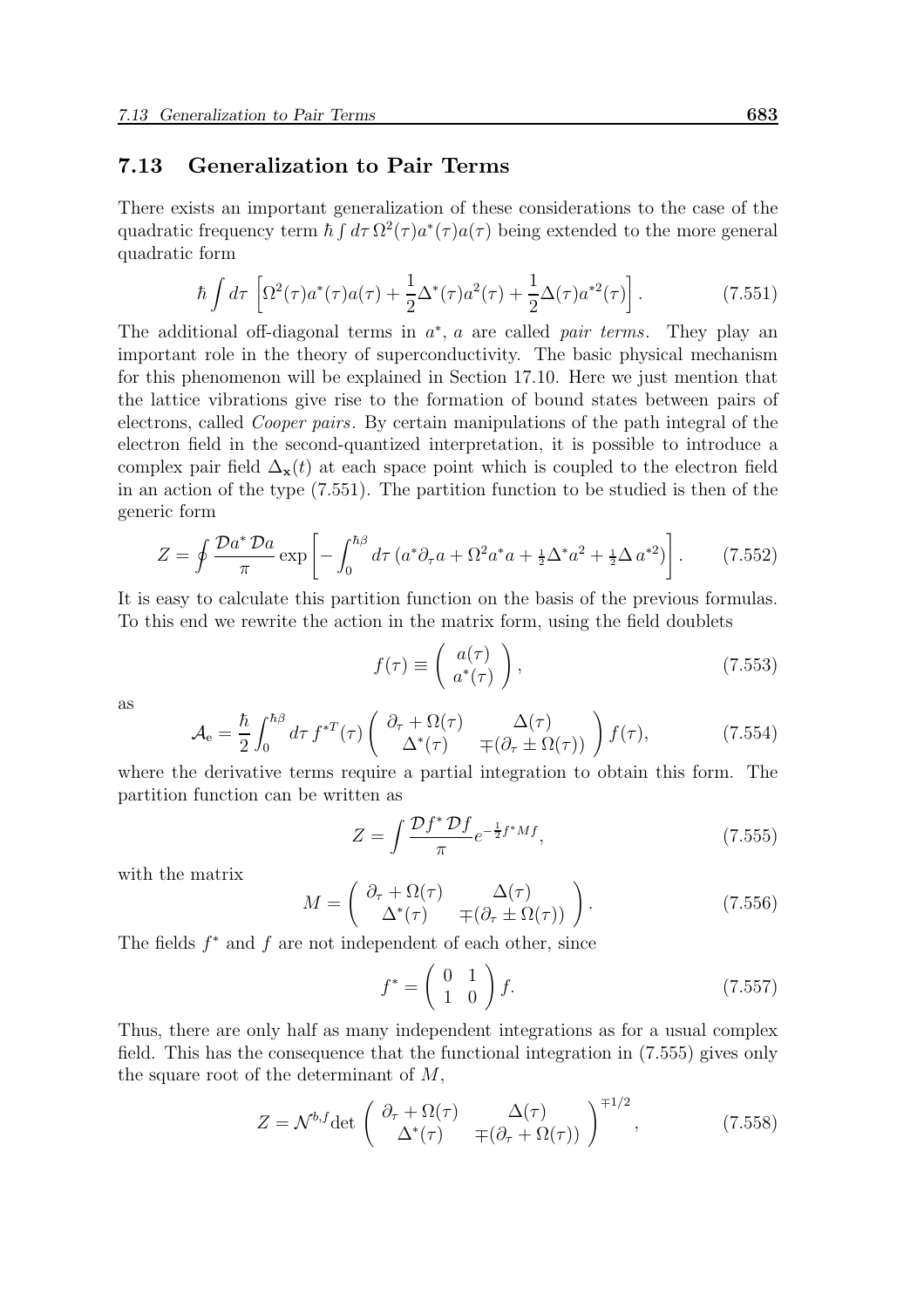with the normalization factors  $\mathcal{N}^{b,f}$  being fixed by comparison with (7.337) and  $(7.419).$ 

A fluctuation determinant of this type occurs in the theory of superconductivity [32], with constant parameters  $\omega$ ,  $\Delta$ . When applied to functions oscillating like  $e^{-i\omega_m^{\text{f}}\tau}$ , the matrix M becomes

$$
M = \begin{pmatrix} -i\omega_m^{\text{f}} + \omega & \Delta \\ \Delta^* & \mp(-i\omega_m^{\text{f}} \pm \omega) \end{pmatrix}.
$$
 (7.559)

It is brought to diagonal form by what is called, in this context, a Bogoliubov transformation [33]

$$
M \to M^d = \begin{pmatrix} -i\omega_m^f + \omega_\Delta & 0\\ 0 & \mp(-i\omega_m^f \pm \omega_\Delta) \end{pmatrix},
$$
(7.560)

where  $\omega_{\Delta}$  is the frequency

$$
\omega_{\Delta} = \sqrt{\omega^2 + \Delta^2}.\tag{7.561}
$$

In a superconductor, these frequencies correspond to the energies of the quasiparticles associated with the electrons. They generalize the quasi-particles introduced in Landau's theory of Fermi liquids. The partition function (7.552) is then given by

$$
Z_{\omega,\Delta} = \mathcal{N}^{b,f} \det \begin{pmatrix} \partial_{\tau} + \omega & \Delta \\ \Delta^* & \mp \partial_{\tau} \pm \omega \end{pmatrix}^{\mp 1/2}
$$
  
=  $N^{b,f} \left[ \det \left( -\partial_{\tau}^2 + \omega_{\Delta}^2 \right) \right]^{\mp 1/2} = \begin{cases} \left[ 2 \sinh(\hbar \beta \omega_{\Delta}/2) \right]^{-1}, \\ 2 \cosh(\hbar \beta \omega_{\Delta}/2), \end{cases}$  (7.562)

for bosons and fermions, respectively. This is equal to the partition function of a symmetrized Hamilton operator

$$
\hat{H} = \frac{\omega_{\Delta}}{2} \Delta \left( \hat{a}^{\dagger} \hat{a} + \hat{a} \hat{a}^{\dagger} \right) = \omega_{\Delta} \left( \hat{a}^{\dagger} \hat{a} \pm \frac{1}{2} \right), \tag{7.563}
$$

with the eigenvalue spectrum  $\omega_{\Delta} (n \pm \frac{1}{2})$  $(\frac{1}{2})$ , where  $n = 0, 1, 2, 3...$  for bosons and  $n = 0, 1$  for fermions:

$$
Z_{\omega,\Delta} = \sum_{n}^{\infty} e^{-\hbar\omega_{\Delta}(n\pm 1/2)\beta}.
$$
 (7.564)

In the second-quantized interpretation where zero-point energies are omitted, this becomes

$$
Z_{\omega,\Delta} = \begin{cases} (1 - e^{-\hbar \beta \omega_{\Delta}})^{-1}, & (7.565) \\ (1 + e^{-\hbar \beta \omega_{\Delta}}). & (7.565) \end{cases}
$$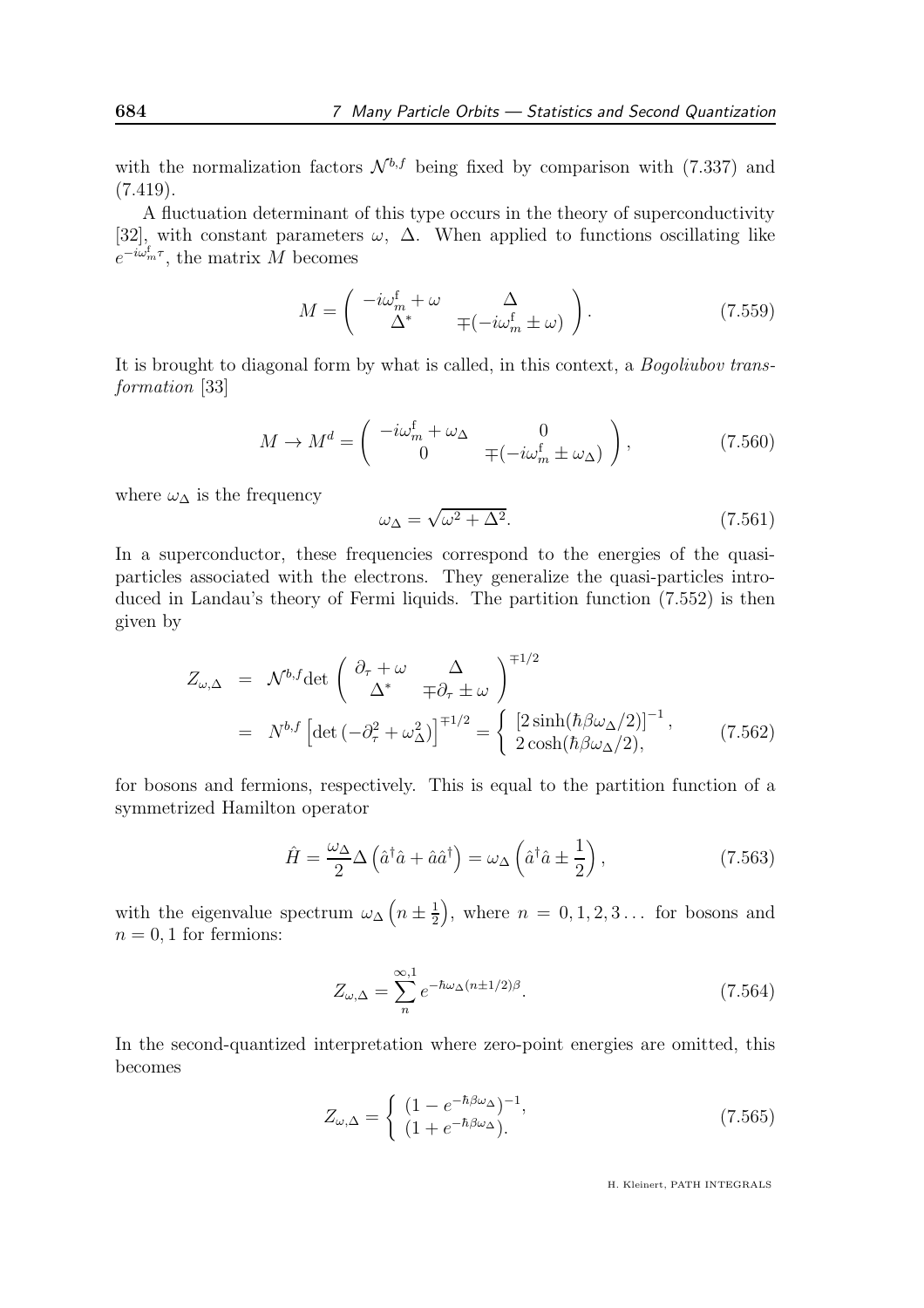# 7.14 Spatial Degrees of Freedom

In the path integral treatment of the last sections, the particles have been restricted to a particular momentum state **p**. In a three-dimensional volume, the fields  $a^*(\tau)$ ,  $\Delta(\tau)$  and their frequency  $\omega$  depend on **p**. With this trivial extension one obtains a free quantum field theory.

# 7.14.1 Grand-Canonical Ensemble of Particle Orbits from Free Fluctuating Field

The free particle action becomes a sum over momentum states

$$
\mathcal{A}_{e}[a^*, a] = \hbar \int_0^{\hbar \beta} d\tau \sum_{\mathbf{p}} \left[ a_{\mathbf{p}}^* \partial_\tau a_{\mathbf{p}} + \omega(\mathbf{p}) a_{\mathbf{p}}^* a_{\mathbf{p}} \right]. \tag{7.566}
$$

The time-sliced partition function is given by the product

$$
Z = \prod_{\mathbf{p}} \left\{ \det \left[ \epsilon (1 - \epsilon \omega) \overline{\nabla} + \epsilon \omega(\mathbf{p}) \right] \right\}^{\mp 1}
$$
(7.567)  
= 
$$
\begin{cases} \exp \left[ -\sum_{\mathbf{p}} \log \left( 1 - e^{-\hbar \beta \bar{\omega}_{e}(\mathbf{p})} \right) \right] & \text{for bosons,} \\ \exp \left[ -\sum_{\mathbf{p}} \log \left( 1 + e^{-\hbar \beta \bar{\omega}_{e}(\mathbf{p})} \right) \right] & \text{for fermions.} \end{cases}
$$

The free energy

$$
F = -k_B T \log Z \tag{7.568}
$$

is for bosons

$$
F = k_B T \sum_{\mathbf{p}} \log \left( 1 - e^{-\hbar \beta \bar{\omega}_e(\mathbf{p})} \right),\tag{7.569}
$$

and for fermions

$$
F = -k_B T \sum_{\mathbf{p}} \log \left( 1 + e^{-\hbar \beta \bar{\omega}_e(\mathbf{p})} \right). \tag{7.570}
$$

In a large volume, the momentum sum may be replaced by the integral

$$
\sum_{\mathbf{p}} \rightarrow \int \frac{d^D p V}{(2\pi \hbar)^D}.
$$
\n(7.571)

For infinitely thin time slices,  $\epsilon \to 0$  and  $\bar{\omega}_e(\mathbf{p})$  reduces to  $\omega(\mathbf{p})$  and the expressions (7.569), (7.570) turn into the usual free energies of bosons and fermions. They agree completely with the expressions (7.46) and (7.220) derived from the sum over orbits.

Next we may introduce a fluctuating field in space and imaginary time

$$
\psi(\mathbf{x}, \tau) = \frac{1}{\sqrt{V}} \sum_{\mathbf{p}} e^{i\mathbf{p}\mathbf{x}} a_{\mathbf{p}}(\tau), \tag{7.572}
$$

and rewrite the action (7.566) in the local form

$$
\mathcal{A}_{\mathbf{e}}[\psi^*, \psi] = \int_0^{\hbar \beta} d\tau \int d^D x \left[ \psi^*(\mathbf{x}, \tau) \hbar \partial_\tau \psi(\mathbf{x}, \tau) + \frac{\hbar^2}{2M} \nabla \psi^*(\mathbf{x}, \tau) \nabla \psi(\mathbf{x}, \tau) \right].
$$
 (7.573)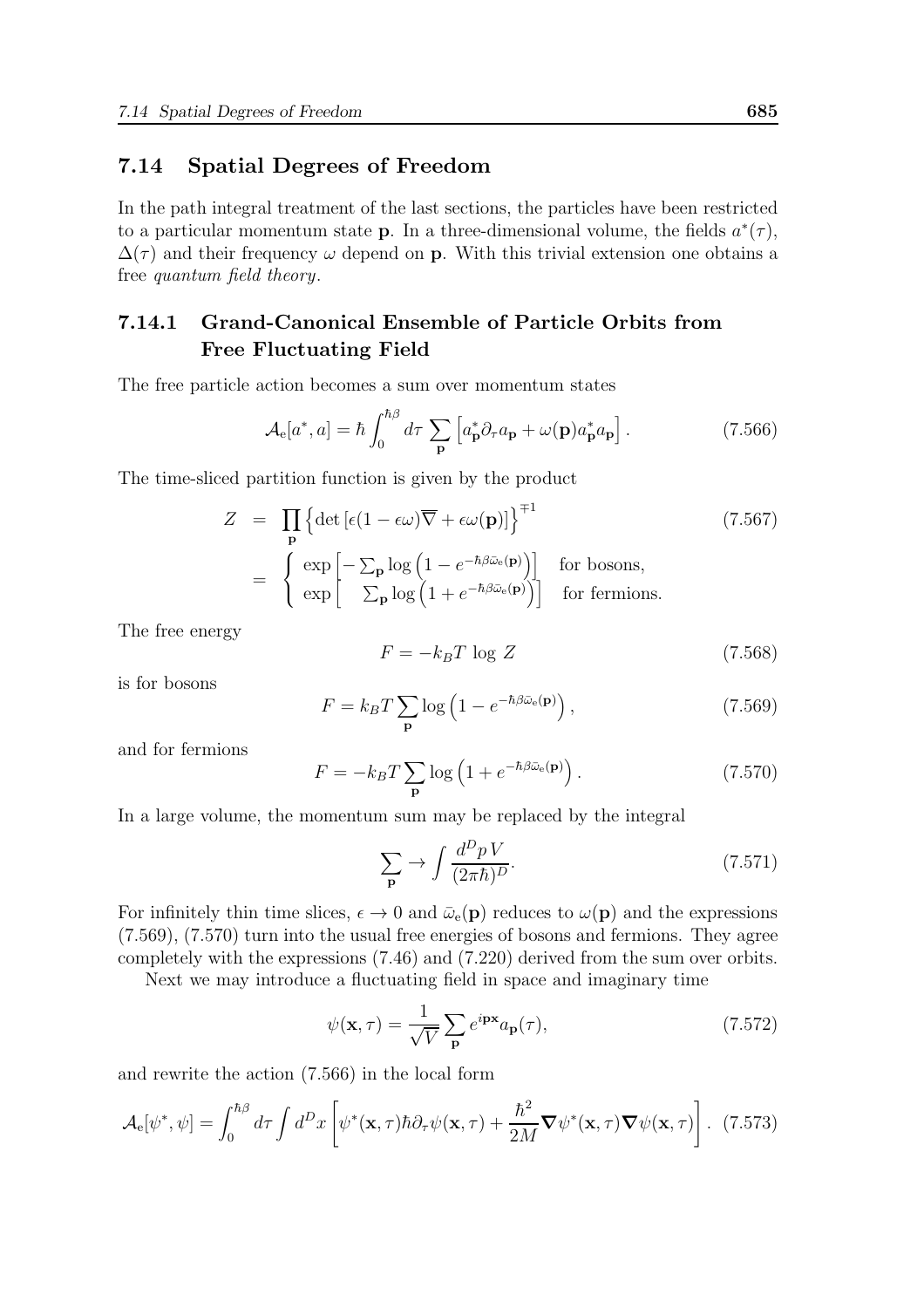The partition function is given by the functional integral

$$
Z = \oint \mathcal{D}\psi \mathcal{D}\psi^* e^{-\mathcal{A}_e[\psi^*, \psi]/\hbar}.
$$
 (7.574)

Thus we see that the functional integral over a fluctuating field yields precisely the same partition function as the sum over a grand-canonical ensemble of fluctuating orbits. Bose or Fermi statistics are naturally accounted for by using complex or Grassmann field variables with periodic or antiperiodic boundary conditions, respectively. The theory based on the action (7.573) is completely equivalent to the second-quantized theory of field operators.

In order to distinguish the second-quantized or quantum field description of many particle systems from the former path integral description of many particle orbits, the former is referred to as the first-quantized approach, or also the world-line approach.

The action (7.573) can be generalized further to include an external potential  $V(\mathbf{x}, \tau)$ , i.e., it may contain a general Schrödinger operator  $\hat{H}(\tau) = \hat{\mathbf{p}}^2 + V(\mathbf{x}, \tau)$ instead of the gradient term:

$$
\mathcal{A}_{\mathbf{e}}[\psi^*, \psi] = \int_0^{\hbar \beta} d\tau \int d^D x \left\{ \psi^*(\mathbf{x}, \tau) \hbar \partial_\tau \psi(\mathbf{x}, \tau) + \psi^*(\mathbf{x}, \tau) \left[ \hat{H}(\tau) - \mu \right] \psi(\mathbf{x}, \tau) \right\} .
$$
 (7.575)

For the sake of generality we have also added a chemical potential to enable the study of grand-canonical ensembles. This action can be used for a second-quantized description of the free Bose gas in an external magnetic trap potential  $V(\mathbf{x})$ , which would, of course, lead to the same results as the first-quantized approach in Section 7.2.4. The free energy associated with this action

$$
F = \frac{1}{\beta} \text{Tr} \log[\hbar \partial_{\tau} + \hat{H}(\tau) - \mu] \tag{7.576}
$$

was calculated in Eq. (3.139) as an expansion

$$
F = \frac{1}{2\hbar\beta} \text{Tr} \left[ \int_0^{\hbar\beta} d\tau \, \hat{H}(\tau) \right] - \frac{1}{\beta} \sum_{n=1}^{\infty} \frac{1}{n} \text{Tr} \left\{ \hat{T} e^{-n \int_0^{\hbar\beta} d\tau'' \, [\hat{H}(\tau'') - \mu]/\hbar} \right\}, \tag{7.577}
$$

The sum can be evaluated in the semiclassical expansion developed in Section 4.9. For simplicity, we consider here only time-independent external potentials, where we must calculate Tr  $[e^{-n\beta(\hat{H}-\mu)}]$ . Its semiclassical limit was given in Eq. (4.258) continued to imaginary time. From this we obtain

$$
F = \frac{1}{2} \text{Tr} \,\hat{H} - \frac{1}{\beta} \frac{1}{\sqrt{2\pi\hbar^2 \beta/M}} \sum_{n=1}^{\infty} \int d^D x \frac{[z(\mathbf{x})]^n}{n^{D/2+1}},\tag{7.578}
$$

where  $z(\mathbf{x}) \equiv e^{-\beta [V(\mathbf{x})-\mu]}$  is the local fugacity (7.24). The sum agrees with the previous first-quantized result in (7.132) and (7.133). The first term is due to the symmetric treatment of the fields in the action (7.575) [recall the discussion after Eq. (7.340)].

One may calculate quantum corrections to this expansion by including the higher gradient terms of the semiclassical expansion (4.258). If the potential is timedependent, the expansion (4.258) must be generalized accordingly.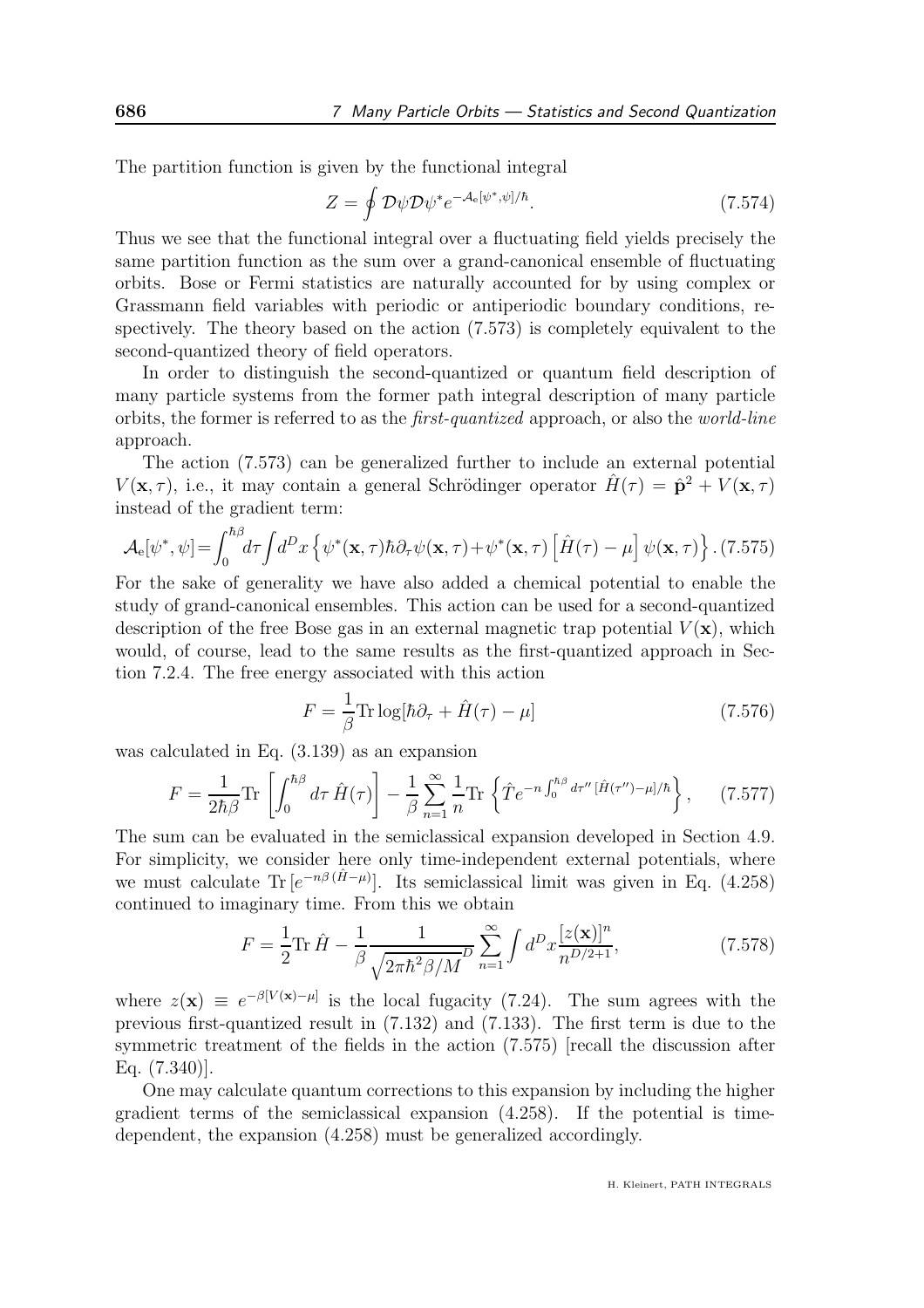### 7.14.2 First versus Second Quantization

There exists a simple set of formulas which illustrates nicely the difference between first and second quantization, i.e., between path and field quantization. Both may be though of as being based on two different representations of the Dirac  $\delta$ -function. The first-quantized representation is

$$
\delta^{(D)}(\mathbf{x}_b - \mathbf{x}_a) = \int_{\mathbf{x}(t_a) = \mathbf{x}_a}^{\mathbf{x}(t_b) = \mathbf{x}_b} \mathcal{D}^D x \oint \frac{\mathcal{D}^D p}{(2\pi\hbar)^D} e^{(i/\hbar) \int_{t_a}^{t_b} dt \, \mathbf{p}\dot{\mathbf{x}}},\tag{7.579}
$$

the second-quantized representation

$$
i\hbar \delta^{(D)}(\mathbf{x}_b - \mathbf{x}_a) \delta(t_b - t_a) = \oint \mathcal{D}\psi \mathcal{D}\psi^* \psi(\mathbf{x}_b, t_b) \psi^*(\mathbf{x}_a, t_a) e^{(i/\hbar) \int d^D x \int_{-\infty}^{\infty} dt \psi^*(\mathbf{x}, t) \psi(\mathbf{x}, t)}.
$$
\n(7.580)

The first representation is turned into a transition amplitude by acting upon it with the time-evolution operator  $e^{-i\hat{H}(t_b-t_a)}$ , which yields

$$
(\mathbf{x}_b t_b | \mathbf{x}_a t_a) = e^{i\hat{H}(t_b - t_a)} \delta^{(D)}(\mathbf{x}_b - \mathbf{x}_a) = \int \mathcal{D}^D x \oint \frac{\mathcal{D}^D p}{(2\pi\hbar)^D} e^{(i/\hbar) \int_{t_a}^{t_b} dt(\mathbf{p}\dot{\mathbf{x}} - H)}.
$$
 (7.581)

By multiplying this with the Heaviside function  $\Theta(t_b - t_a)$ , we obtain the solution of the inhomogeneous Schrödinger equation

$$
(i\hbar\partial_t - \hat{H})\Theta(t_b - t_a)(\mathbf{x}_b t_b | \mathbf{x}_a t_a) = i\hbar\delta^{(D)}(\mathbf{x}_b - \mathbf{x}_a)\delta(t_b - t_a). \tag{7.582}
$$

This may be expressed as a path integral representation for the resolvent

$$
\left\langle \mathbf{x}_b t_b \left| \frac{i\hbar}{i\hbar \partial_t - \hat{H}} \right| \mathbf{x}_a t_a \right\rangle = \Theta(t_b - t_a) \int_{\mathbf{x}(t_a) = \mathbf{x}_a}^{\mathbf{x}(t_b) = \mathbf{x}_b} \mathcal{D}^D x \oint \frac{\mathcal{D}^D p}{(2\pi\hbar)^D} e^{(i/\hbar) \int_{t_a}^{t_b} dt(\mathbf{p}\dot{\mathbf{x}} - H)} (7.583)
$$

The same quantity is obtained from the second representation (7.580) by changing the integrand in the exponent from  $\psi^*(\mathbf{x},t)\psi(\mathbf{x},t)$  to  $\psi^*(\mathbf{x},t)(i\hbar\partial_t - \hat{H})\psi(\mathbf{x},t)$ :

$$
\left\langle \mathbf{x}_{b}t_{b} \left| \frac{i\hbar}{i\hbar\partial_{t} - \hat{H}} \right| \mathbf{x}_{a}t_{a} \right\rangle
$$
\n
$$
= \oint \mathcal{D}\psi \mathcal{D}\psi^{*} \psi(\mathbf{x}_{b}, t_{b}) \psi^{*}(\mathbf{x}_{a}, t_{a}) e^{(i/\hbar) \int d^{D}x \int_{-\infty}^{\infty} dt \psi^{*}(\mathbf{x}, t)(i\hbar\partial_{t} - \hat{H})\psi(\mathbf{x}, t)}.
$$
\n(7.584)

This is the second-quantized functional integral representation of the resolvent.

### 7.14.3 Interacting Fields

The interaction between particle orbits in a grand-canonical ensemble can be accounted for by anharmonic terms in the particle fields. A pair interaction between orbits, for example, corresponds to a fourth-order self interaction. An example is the interaction in the Bose-Einstein condensate corresponding to the energy in Eq. (7.101). Expressed in terms of the fields it reads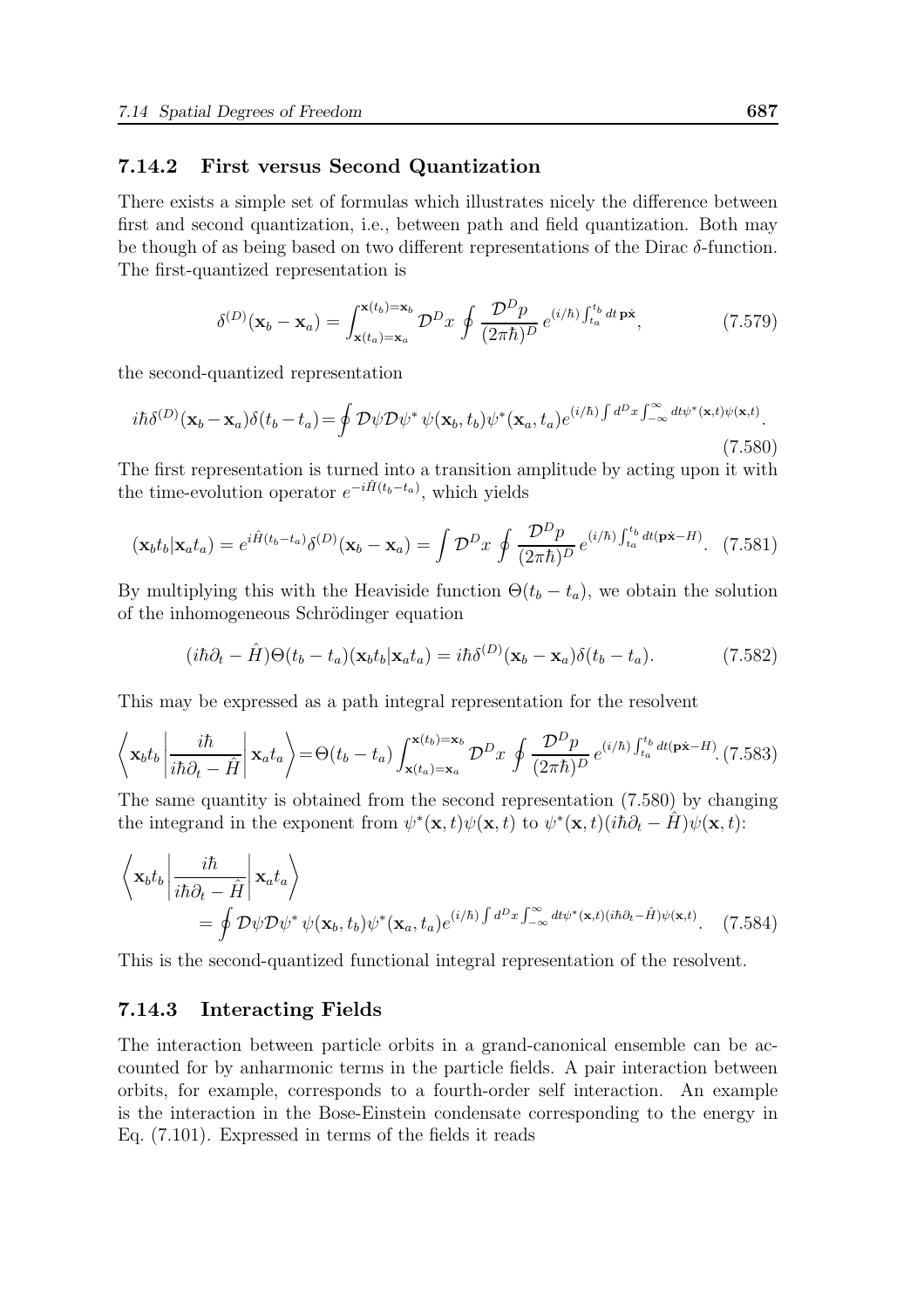$$
\mathcal{A}_{\mathbf{e}}^{\text{int}}[\psi^*,\psi] = -\int_0^{\hbar\beta} d\tau \,\Delta E = -\frac{g}{2} \int_0^{\hbar\beta} d\tau \int d^3x \,\psi^*(\mathbf{x},\tau+\eta)\psi^*(\mathbf{x},\tau+\eta)\psi(\mathbf{x},\tau)\psi(\mathbf{x},\tau),\tag{7.585}
$$

where  $\eta > 0$  is an infinitesimal time shift. It is then possible to develop a perturbation theory in terms of Feynman diagrams by complete analogy with the treatment in Section 3.20 of the anharmonic oscillator with a fourth-order self interaction. The free correlation function is the momentum sum of oscillator correlation functions:

$$
\langle \psi(\mathbf{x}, \tau) \psi^*(\mathbf{x}', \tau') \rangle = \sum_{\mathbf{p}, \mathbf{p}'} \langle a_{\mathbf{p}}(\tau) a_{\mathbf{p}'}^*(\tau') \rangle e^{i(\mathbf{p}\mathbf{x} - \mathbf{p}'\mathbf{x}')} = \sum_{\mathbf{p}} \langle a_{\mathbf{p}}(\tau) a_{\mathbf{p}}^*(\tau') \rangle e^{i\mathbf{p}(\mathbf{x} - \mathbf{x}')}.\tag{7.586}
$$

The small  $\eta > 0$  in (7.585) is necessary to specify the side of the jump of the correlation functions (recall Fig. 3.2). The expectation value of  $\Delta E$  is given by  $(7.101)$ , with a prefactor g rather than  $g/2$  due to the two possible Wick contractions. Inserting the periodic correlation function (7.541), we obtain the Fourier integral

$$
\langle \psi(\mathbf{x}, \tau) \psi^*(\mathbf{x}', \tau') \rangle = \sum_{\mathbf{p}} (1 + n_{\omega_{\mathbf{p}}}) e^{-\omega_{\mathbf{p}}(\tau - \tau') + i\mathbf{p}(\mathbf{x} - \mathbf{x}')}.
$$
(7.587)

Recalling the representation (3.287) of the periodic Green function in terms of a sum over Matsubara frequencies, this can also be written as

$$
\langle \psi(\mathbf{x}, \tau) \psi^*(\mathbf{x}', \tau') \rangle = \frac{1}{\hbar \beta} \sum_{\omega_m, \mathbf{p}} \frac{-1}{i \omega_m - \omega_\mathbf{p}} e^{-i \omega_m (\tau - \tau') + i \mathbf{p}(\mathbf{x} - \mathbf{x}')}.
$$
(7.588)

The terms in the free energies (7.102) and (7.107) with the two parts (7.108) and (7.109) can then be shown to arise from the Feynman diagrams in the first line of Fig. 3.7.

In a grand-canonical ensemble, the energy  $\hbar\omega_{\bf p}$  in (7.588) is replaced by  $\hbar\omega_{\bf p} - \mu$ . The same replacement appears in  $\omega_{\mathbf{p}}$  of Eq. (7.587) which brings the distribution function  $n_{\omega_{\mathbf{p}}}$  to [recall (7.542)]

$$
n_{\omega_{\mathbf{p}}-\mu/\hbar} = \frac{1}{z^{-1}e^{\beta\hbar\omega_{\mathbf{p}}} - 1},\tag{7.589}
$$

where z is the fugacity  $z = e^{\beta \mu}$ . The expansion of the Feynman integrals in powers of z yields directly the expressions (7.102) and (7.107).

#### 7.14.4 Effective Classical Field Theory

For the purpose of studying phase transitions, a functional integral over fields  $\psi(\mathbf{x}, \tau)$ with an interaction (7.585) must usually be performed at a finite temperature. Then is often advisable to introduce a direct three-dimensional extension of the effective classical potential  $V^{\text{eff cl}}(x_0)$  introduced in Section 3.25 and used efficiently in Chapter 5. In a field theory we can set up, by analogy, an effective classical action which is a functional of the three-dimensional field with zero Matsubara frequency  $\phi(\mathbf{x}) \equiv \psi_0(\mathbf{x})$ . The advantages come from the reasons discussed in Section 3.25, that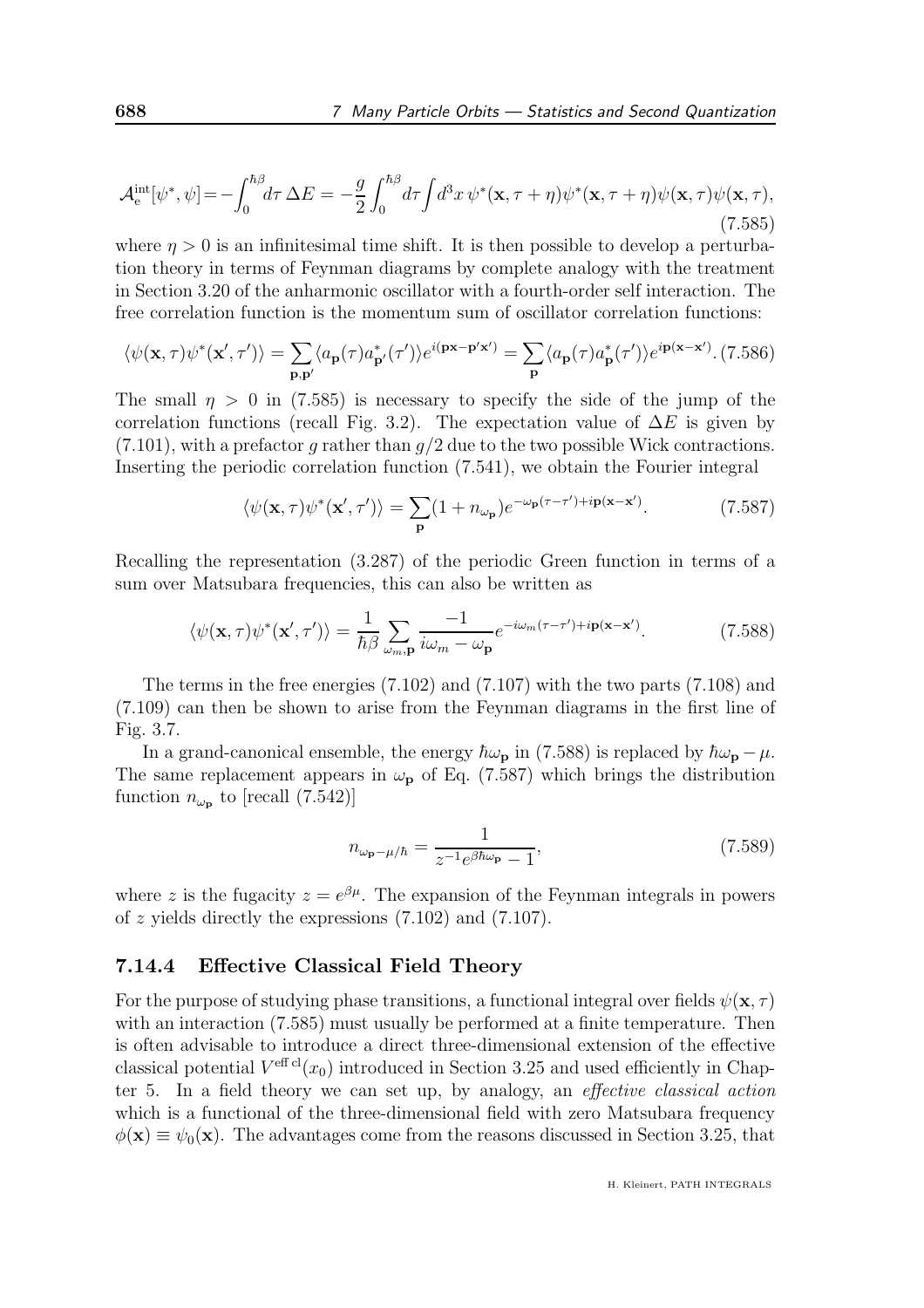the zero-frequency fluctuations have a linearly diverging fluctuation width at high temperature, following the Dulong-Petit law. Thus only the nonzero-modes can be treated efficiently by the perturbative methods explained in Subsection 3.25.6.

By analogy with the splitting of the measure of path integration in Eq. (3.808), we may factorize the functional integral (7.574) into zero- and nonzero-Matsubara frequency parts as follows:

$$
Z = \oint \mathcal{D}\psi \mathcal{D}\psi^* e^{-\mathcal{A}_e[\psi^*,\psi]} = \oint \mathcal{D}\psi_0 \mathcal{D}\psi_0^* \oint \mathcal{D}'\psi \mathcal{D}'\psi^* e^{-\mathcal{A}_e[\psi^*,\psi]},\tag{7.590}
$$

and introduce the Boltzmann factor [compare (3.813)] contain the effective classical action

$$
B[\psi_0^*, \psi_0] \equiv e^{-\mathcal{A}^{\text{eff cl}}[\psi_0^*, \psi_0]} \equiv \oint \mathcal{D}' \psi \mathcal{D}' \psi^* e^{-\mathcal{A}_e[\psi^*, \psi]},\tag{7.591}
$$

to express the partition function as a functional integral over time-independent fields in three dimensions as:

$$
Z = \oint \mathcal{D}\psi_0 \mathcal{D}\psi_0^* e^{-\mathcal{A}^{\text{eff cl}}[\psi_0^*, \psi_0]}.
$$
\n(7.592)

In Subsection 3.25.1 we have seen that the full effective classical potential  $V^{\text{eff cl}}(x_0)$ in Eq. (3.812) reduces in the high-temperature limit to the initial potential  $V(x_0)$ . For the same reason, the full effective classical action in the functional integral (7.590) can be approximated at high temperature by the bare effective classical action, which is simply the zero-frequency part of the initial action:

$$
\mathcal{A}_b^{\text{eff cl}}[\psi_0^*, \psi_0] = \beta \int d^3x \left\{ \psi_0^*(\mathbf{x}) \left( -\frac{1}{2m} \nabla^2 - \mu \right) \psi_0(\mathbf{x}) + \frac{2\pi a}{m} \left[ \psi_0^*(\mathbf{x}) \psi_0(\mathbf{x}) \right]^2 \right\}. (7.593)
$$

This follows directly from the fact that, at high temperature, the fluctuations in the functional integral (7.591) are strongly suppressed by the large Matsubara frequencies in the kinetic terms.

Remarkably, the absence of a shift in the critical temperature in the first-order energy (7.113) deduced from Eq. (7.116) implies that the chemical potential in the effective classical action does not change at this order [34]. For this reason, the lowest-order shift in the critical temperature of a weakly interacting Bose-Einstein condensate can be calculated entirely from the three-dimensional effective classical field theory (7.590) with the bare effective classical action (7.593) in the Boltzmann factor.

The action (7.593) may be brought to a more conventional form by introducing the differently normalized two-component fields  $\phi = (\phi_1, \phi_2)$  related to the original complex field  $\psi$  by  $\psi(\mathbf{x}) = \sqrt{MT}[\phi_1(\mathbf{x}) + i\phi_2(\mathbf{x})]$ . If we also define a square mass  $m^2 \equiv -2M\mu$  and a quartic coupling  $u = 48\pi aMT$ , the bare effective classical action reads

$$
\mathcal{A}_{\rm b}^{\rm eff\, \rm cl}[\psi_0^*, \psi_0] = \mathcal{A}[\phi] = \int d^3x \left[ \frac{1}{2} |\nabla \phi|^2 + \frac{1}{2} m^2 \phi^2 + \frac{u}{4!} (\phi^2)^2 \right] \,. \tag{7.594}
$$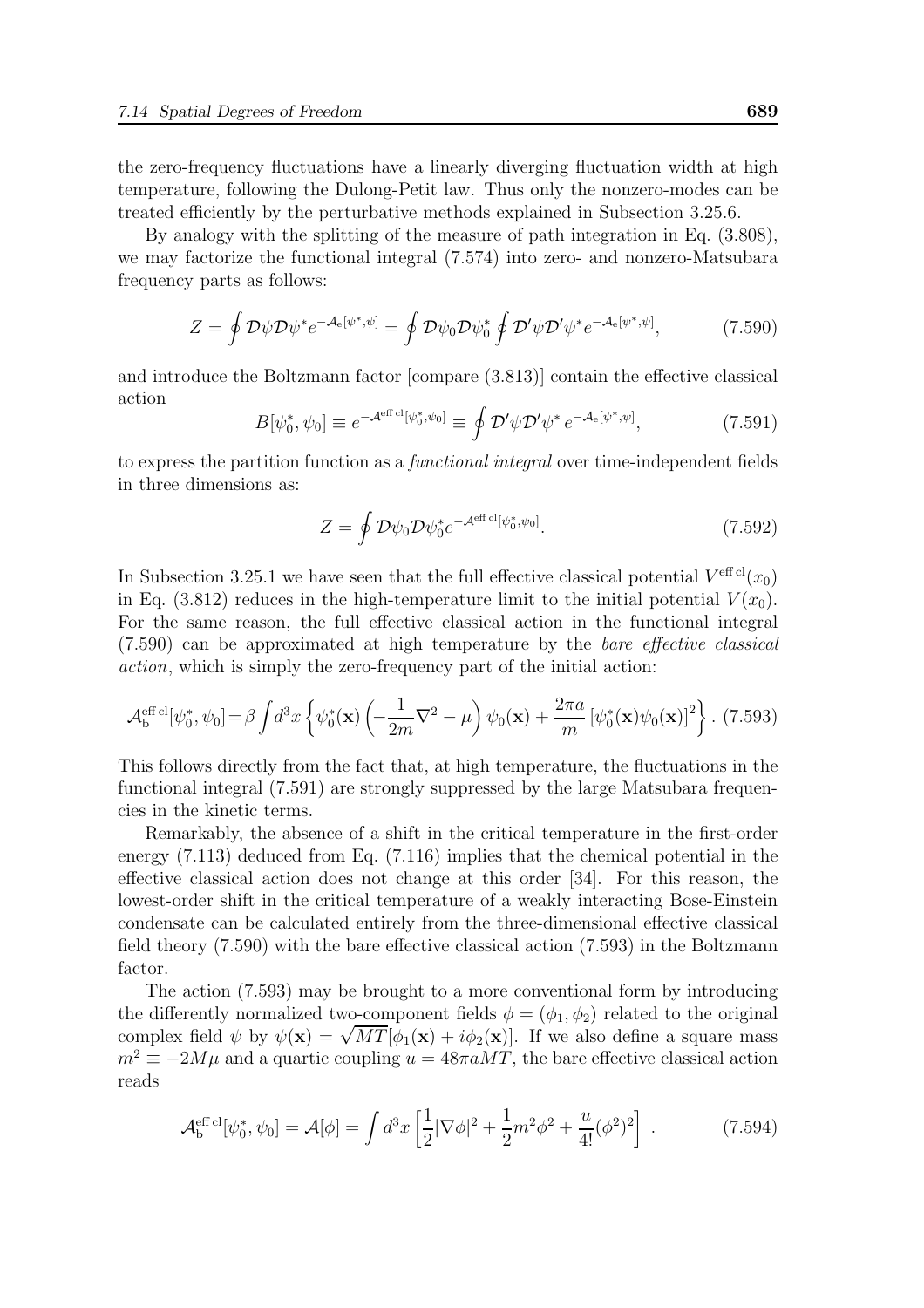In the field theory governed by the action (7.594), the relation (7.111) for the shift of the critical temperature to lowest order in the coupling constant becomes

$$
\frac{\Delta T_c}{T_c^{(0)}} \approx -\frac{2}{3} \frac{m T_c^{(0)}}{n} \left\langle \Delta \phi^2 \right\rangle = -\frac{4\pi}{3} \frac{(m T_c^{(0)})^2}{n} 4! \left\langle \frac{\Delta \phi^2}{u} \right\rangle a
$$
\n
$$
= -\frac{4\pi}{3} \frac{(2\pi)^2}{[\zeta(3/2)]^{4/3}} 4! \left\langle \frac{\Delta \phi^2}{u} \right\rangle a n^{1/3}, \tag{7.595}
$$

where  $\langle \Delta \phi^2 \rangle$  is the shift in the expectation value of  $\phi^2$  caused by the interaction. Since a repulsive interaction pushes particles apart,  $\langle \Delta \phi^2 \rangle$  is negative, thus explaining the positive shift in the critical temperature. The evaluation of the expectation value  $\langle \Delta \phi^2 \rangle$  from the path integral (7.590) with the bare three-dimensional effective classical action (7.594) in the exponent can now proceed within one of the best-studied field theories in the literature [51]. The theoretical tools for calculating strong-coupling results in this theory are well developed, and this has made it possible to drive the calculations of the shift to the five-loop order [21].

Some low-order corrections to the effective classical action (7.593) have been calculated from the path integral (7.591) in Ref. [34].

### 7.15 Bosonization

The path integral formulation of quantum-mechanical systems is very flexible. Just as integrals can be performed in different variables of integration, so can path integrals in different path variables. This has important applications in many-body systems, which show a rich variety of so-called collective phenomena. Practically all fermion systems show collective excitations such as sound, second sound, and spin waves. These are described phenomenologically by bosonic fields. In addition, there are phase transitions whose description requires a bosonic order parameter. Superconductivity of electron systems is a famous example where a bosonic order parameter appears in a fermion system—the energy gap. In all these cases it is useful to transform the initial path variables to so-called collective path variables, in higher dimensions these become collective fields [32].

Let us illustrate the technique with simple a model defined by the Lagrangian

$$
L(t) = a^*(t)i\partial_t a(t) - \frac{\varepsilon}{2} \left[a^*(t)a(t)\right]^2, \qquad (7.596)
$$

where  $a^*$ ,  $a$  are commuting or anticommuting variables. All Green functions can be calculated from the generating functional

$$
Z[\eta^*, \eta] = N \int \mathcal{D}a^* D a \exp \left[ i \int dt \left( L + \eta^* a + a^* \eta \right) \right], \qquad (7.597)
$$

where we have omitted an irrelevant overall factor.

In operator language, the model is defined by the Hamiltonian operator

$$
\hat{H} = \varepsilon (\hat{a}^\dagger \hat{a})^2 / 2,\tag{7.598}
$$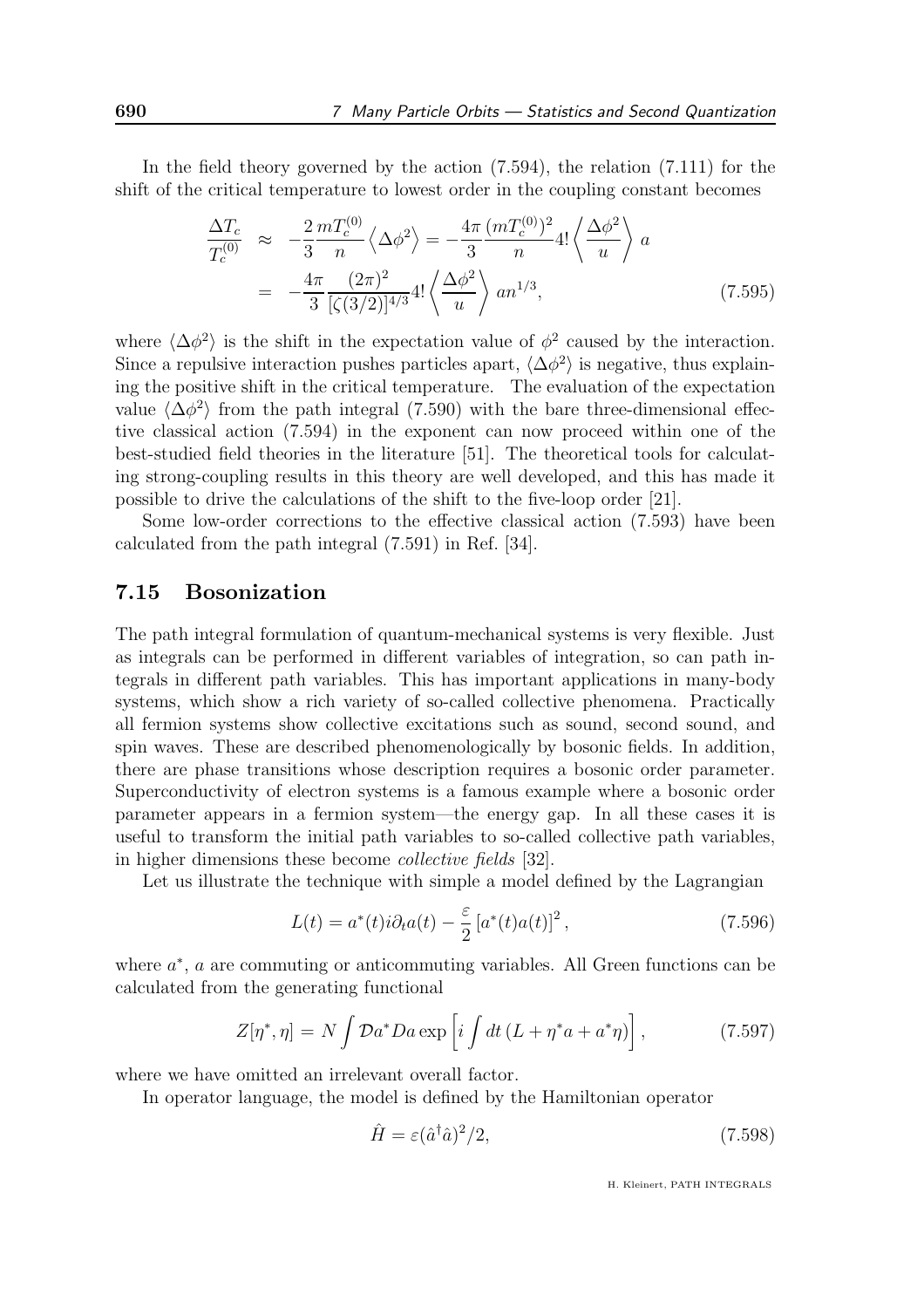where  $\hat{a}^{\dagger}$ ,  $\hat{a}$  are creation and annihilation operator of either a boson or a fermion at a point. In the boson case, the eigenstates are

$$
|n\rangle = \frac{1}{\sqrt{n!}} (\hat{a}^{\dagger})^n |0\rangle, \quad n = 0, 1, 2, \dots,
$$
 (7.599)

with an energy spectrum

$$
E_n = \varepsilon \frac{n^2}{2}.\tag{7.600}
$$

In the fermion case, there are only two solutions

$$
|0\rangle \t\t with \t E_0 = 0, \t\t (7.601)
$$

$$
|1\rangle = a^{\dagger}|0\rangle \quad \text{with} \quad E_1 = \frac{\varepsilon}{2}.\tag{7.602}
$$

Here the Green functions are obtained from the generating functional

$$
Z[\eta^{\dagger}, \eta] = \langle 0|\hat{T} \exp\left[i\int dt(\eta^* \hat{a} + \hat{a}^{\dagger}\eta)\right]|0\rangle, \tag{7.603}
$$

where  $\hat{T}$  is the time ordering operator (1.241). The functional derivatives with respect to the sources  $\eta^*$ ,  $\eta$  generate all Green functions of the type (3.299) at  $T = 0$ .

### 7.15.1 Collective Field

At this point we introduce an additional collective field via the Hubbard-Stratonovich transformation [52]

$$
\exp\left\{-i\frac{\varepsilon}{2}\int dt[a^*(t)a(t)]^2\right\} = N\int\mathcal{D}\rho(t)\exp\left\{i\int dt\left[\frac{\rho^2(t)}{2\varepsilon} - \rho(t)a^*(t)a(t)\right]\right\}, (7.604)
$$

where  $N$  is some irrelevant factor. Equivalently we multiply the partition function (7.597) with the trivial Gaussian path integral

$$
1 = N \int \mathcal{D}\rho(t) \exp\left\{ \int dt \, \frac{1}{2\varepsilon} \left[ \rho(t) - \varepsilon a^\dagger(t) a(t) \right]^2 \right\},\tag{7.605}
$$

to obtain the generating functional

$$
Z[\eta^{\dagger}, \eta] = N \int \mathcal{D}a^* \mathcal{D}a \mathcal{D}\rho
$$
  
 
$$
\times \exp \left\{ \int dt \left[ a^*(t) i \partial_t a(t) - \varepsilon \rho(t) a^*(t) a(t) + \frac{\rho^2(t)}{2\varepsilon} + \eta^*(t) a(t) + a^*(t) \eta(t) \right] \right\} . (7.606)
$$

From (7.604) we see that the collective field  $\rho(t)$  fluctuates harmonically around  $\varepsilon$ times particle density. By extremizing the action in (7.606) with respect to  $\rho(t)$  we obtain the classical equality:

$$
\rho(t) = \varepsilon a^*(t) a(t). \tag{7.607}
$$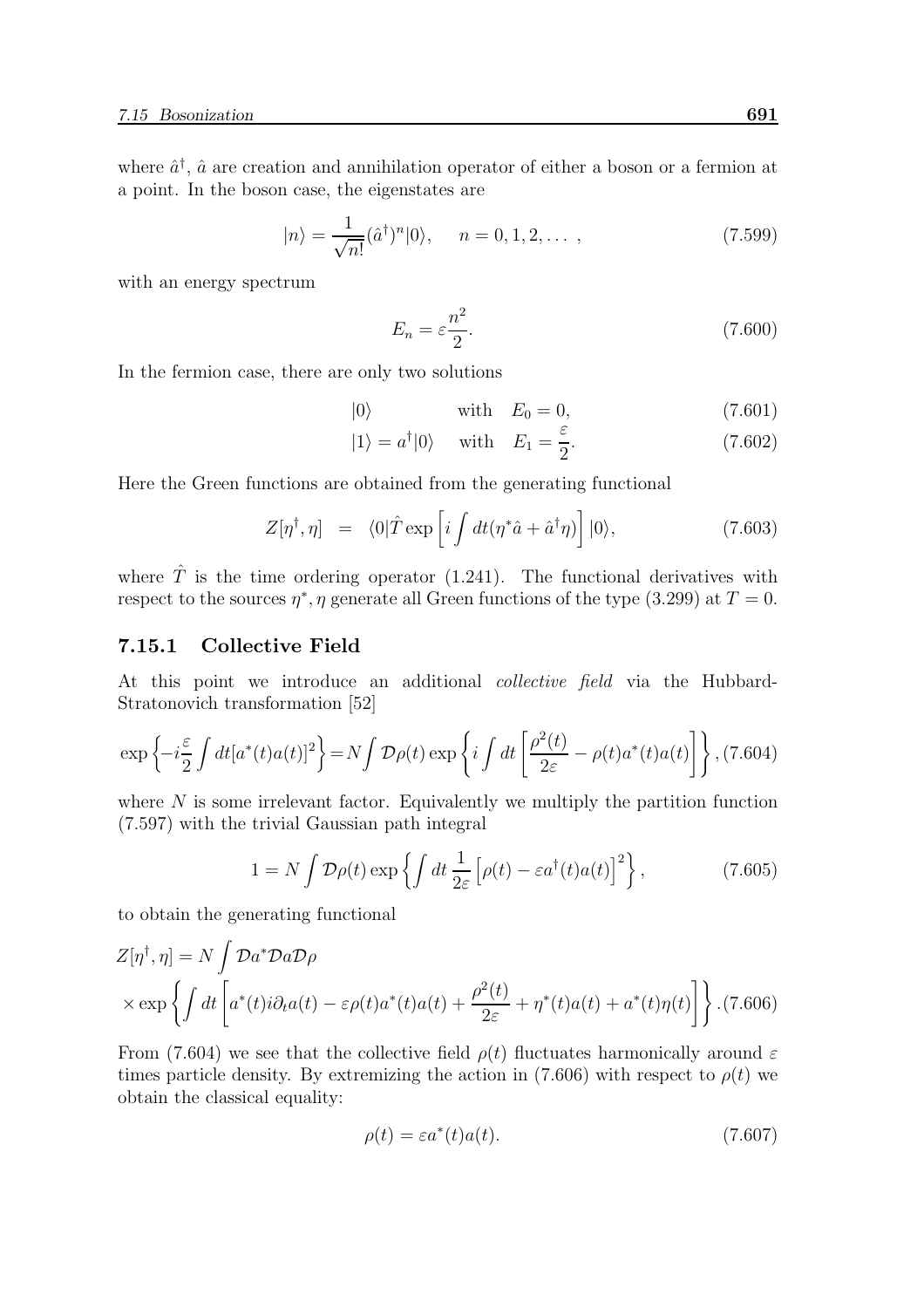The virtue of the Hubbard-Stratonovich transformation is that the fundamental variables  $a^*$ , a appear now quadratically in the action and can be integrated out to yield a path integral involving only the collective variable  $\rho(t)$ :

$$
Z[\eta^*, \eta] = N \int \mathcal{D}\rho \exp\left\{ i \mathcal{A}[\rho] - \int dt dt' \eta^*(t) G_{\rho}(t, t') \eta(t') \right\}, \tag{7.608}
$$

with the collective action

$$
\mathcal{A}[\rho] = \pm i \text{Tr} \, \log \left( i G_{\rho}^{-1} \right) + \int dt \frac{\rho^2(t)}{2},\tag{7.609}
$$

where  $G_{\rho}$  denotes the Green function of the fundamental path variables in an external  $\rho(t)$  background potential, which satisfies [compare (3.75)]

$$
[i\partial_t - \rho(t)] G_{\rho}(t, t') = i\delta(t - t'). \qquad (7.610)
$$

The Green function was found in Eq. (3.124). Here we find the solution once more in a different way which will be useful in the sequel. We introduce an auxiliary field

$$
\varphi(t) = \int^{t} \rho(t')dt',\tag{7.611}
$$

in terms of which  $G_{\rho}(t,t')$  is simply

$$
G_{\rho}(t, t') = e^{-i\varphi(t)} e^{i\varphi(t')} G_0(t - t'), \qquad (7.612)
$$

with  $G_0$  being the free-field propagator of the fundamental particles. At this point one has to specify the boundary condition on  $G_0(t-t')$ . They have to be adapted to the physical situation of the system. Suppose the time interval is infinite. Then  $G_0$  is given by Eq. (3.100), so that we obtain, as in (3.124),

$$
G_{\rho}(t, t') = e^{-i\varphi(t)} e^{i\varphi(t')} \bar{\Theta}(t - t'). \tag{7.613}
$$

The Heaviside function  $\Theta$  defined in Eq. (1.313) corresponds to  $\rho(t)$  coupling to the symmetric operator combination  $(\hat{a}^\dagger \hat{a} + \hat{a} \hat{a}^\dagger)/2$ . The products  $\hat{a}^\dagger \hat{a}$  in the Hamiltonian (7.598), however, have the creation operators left of the annihilation operators. In this case we must use the Heaviside function  $\Theta(t-t')$  of Eq. (1.304). If this function is inserted into (7.613), the right-hand side of (7.613) vanishes at  $t = t'$ .

Using this property we see that the functional derivative of the tracelog in (7.609) vanishes:

$$
\frac{\delta}{\delta \rho(t)} \left\{ \pm i \text{Tr} \, \log(iG_{\rho}^{-1}) \right\} = \frac{\delta}{\delta \rho(t)} \left\{ \pm i \text{Tr} \, \log[i\partial_t - \rho(t)] \right\} = \mp G_{\rho}(t, t')|_{t'=t} = 0. \tag{7.614}
$$

This makes the tracelog an irrelevant constant. The generating functional is then simply

$$
Z[\eta^{\dagger}, \eta] = N \int \mathcal{D}\varphi(t) \exp\left\{\frac{i}{2\varepsilon} \int dt \,\dot{\varphi}(t)^2 - \int dt dt' \eta^{\dagger}(t) \eta(t') e^{-i\varphi(t)} e^{-i\varphi(t')} \Theta(t - t')\right\},\tag{7.615}
$$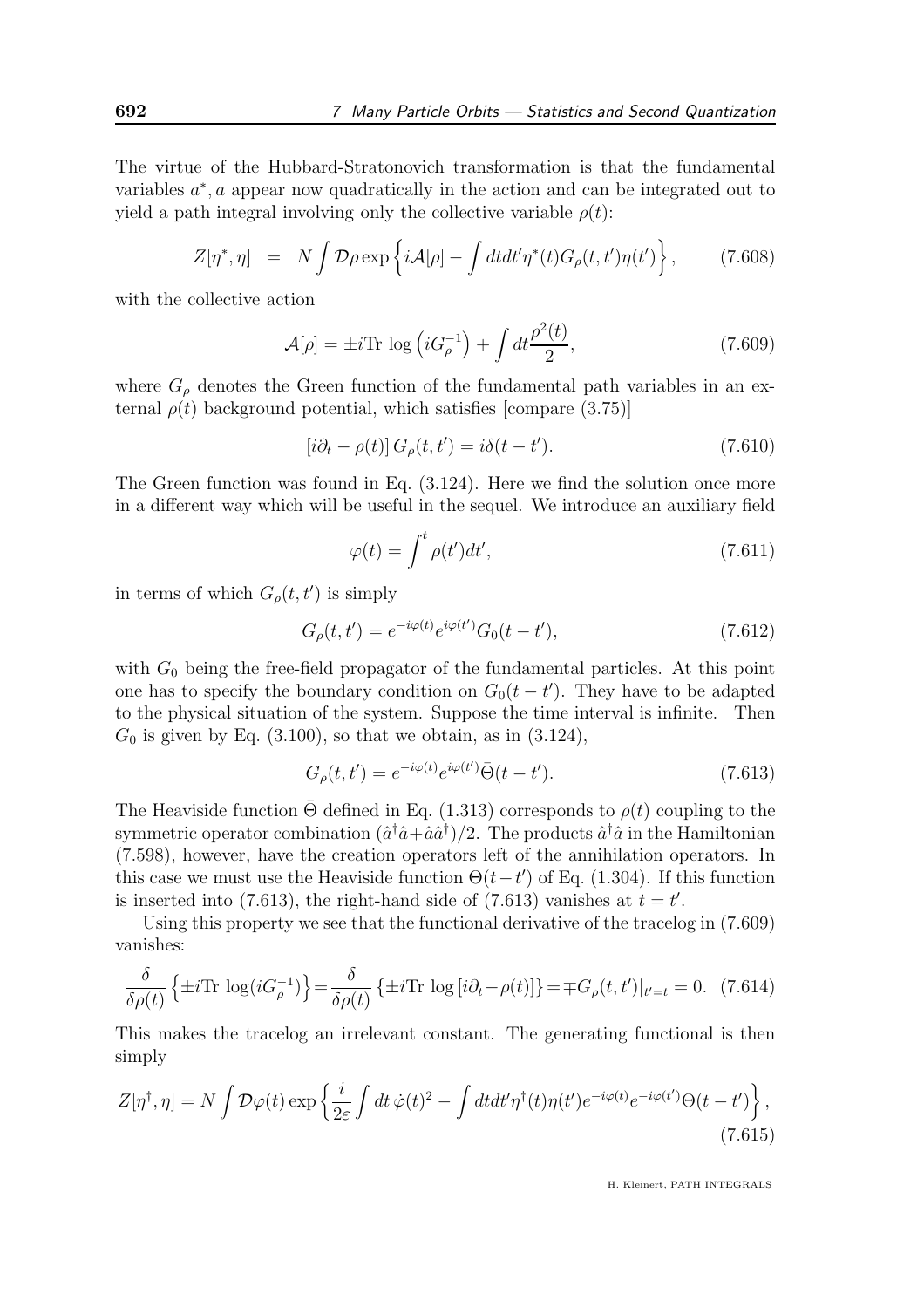where we have used the Jacobian

$$
\mathcal{D}\rho = \mathcal{D}\varphi \operatorname{Det}(\partial_t) = \mathcal{D}\varphi,\tag{7.616}
$$

since  $Det(\partial_t) = 1$  according to (2.537). Observe that the transformation (7.611) provides  $\varphi(t)$  with a standard kinetic term  $\dot{\varphi}^2(t)$ .

The original theory has been transformed into a new theory involving the collective field  $\varphi$ . In a three-dimensional generalization of this theory to electron gases, the field  $\varphi$  describes density waves [32].

#### 7.15.2 Bosonized versus Original Theory

The first term in the bosonized action in (7.615) is due to a Lagrangian

$$
L_0(t) = \frac{1}{2\varepsilon}\dot{\varphi}(t)^2\tag{7.617}
$$

describing free particles on the infinite  $\varphi$ -axis. Its correlation function is divergent and needs a small frequency, say  $\kappa$ , to exist. Its small- $\kappa$  expansion reads

$$
\langle \varphi(t)\varphi(t') \rangle = \varepsilon \int \frac{d\omega}{2\pi} \frac{i}{\omega^2 - \kappa^2 + i\epsilon} e^{-i\omega(t - t')}
$$
  
= 
$$
\frac{\varepsilon}{2\kappa} e^{-\kappa|t - t'|} = \frac{\varepsilon}{2\kappa} - \varepsilon \frac{i}{2}|t - t'| + \mathcal{O}(\kappa).
$$
 (7.618)

The first term plays an important role in calculating the bosonized correlation functions generated by  $Z[\eta^*, \eta]$  in Eq. (7.615). Differentiating this *n* times with respect to  $\eta$  and  $\eta^*$  and setting them equal to zero we obtain

$$
G^{(n)}(t_n, \dots, t_1; t'_n, \dots, t'_1) = (-1)^n \langle e^{-i\varphi(t_n)} \cdots e^{-i\varphi(t_1)} e^{i\varphi(t'_n)} \cdots e^{i\varphi(t'_1)} \rangle
$$
  
 
$$
\times \sum_{p} \epsilon_p \Theta(t_{p_1} - t_1) \cdots \Theta(t_{p_n} - t_1), \qquad (7.619)
$$

where the sum runs over all permutations p of the time labels of  $t_1 \ldots t_n$  making sure that these times are all later than the times  $t'_1 \dots t'_n$ . The factor  $\epsilon_p$  reflects the commutation properties of the sources  $\eta, \eta^*$ , being equal to 1 for all permutations if  $\eta$  and  $\eta^*$  commute. For Grassmann variables  $\eta, \eta^*$ , the factor  $\epsilon_p$  is equal to  $-1$  if the permutation  $p$  is odd. The expectation value is defined by the path integral

$$
\langle \ \ldots \ \rangle \equiv \frac{1}{Z[0,0]} \int \mathcal{D}\varphi(t) \ldots \ e^{(i/2\varepsilon) \int dt \ \varphi(t)^2}.
$$
 (7.620)

Let us calculate the expectation value of the exponentials in  $(7.619)$ , writing it as

$$
\left\langle \exp\left[i\sum_{i=1}^{2n}q_i\varphi(t_i)\right]\right\rangle = \left\langle \exp\left[\sum_i\int dt\,\delta(t-t_i)q_i\varphi(t)\right]\right\rangle, \tag{7.621}
$$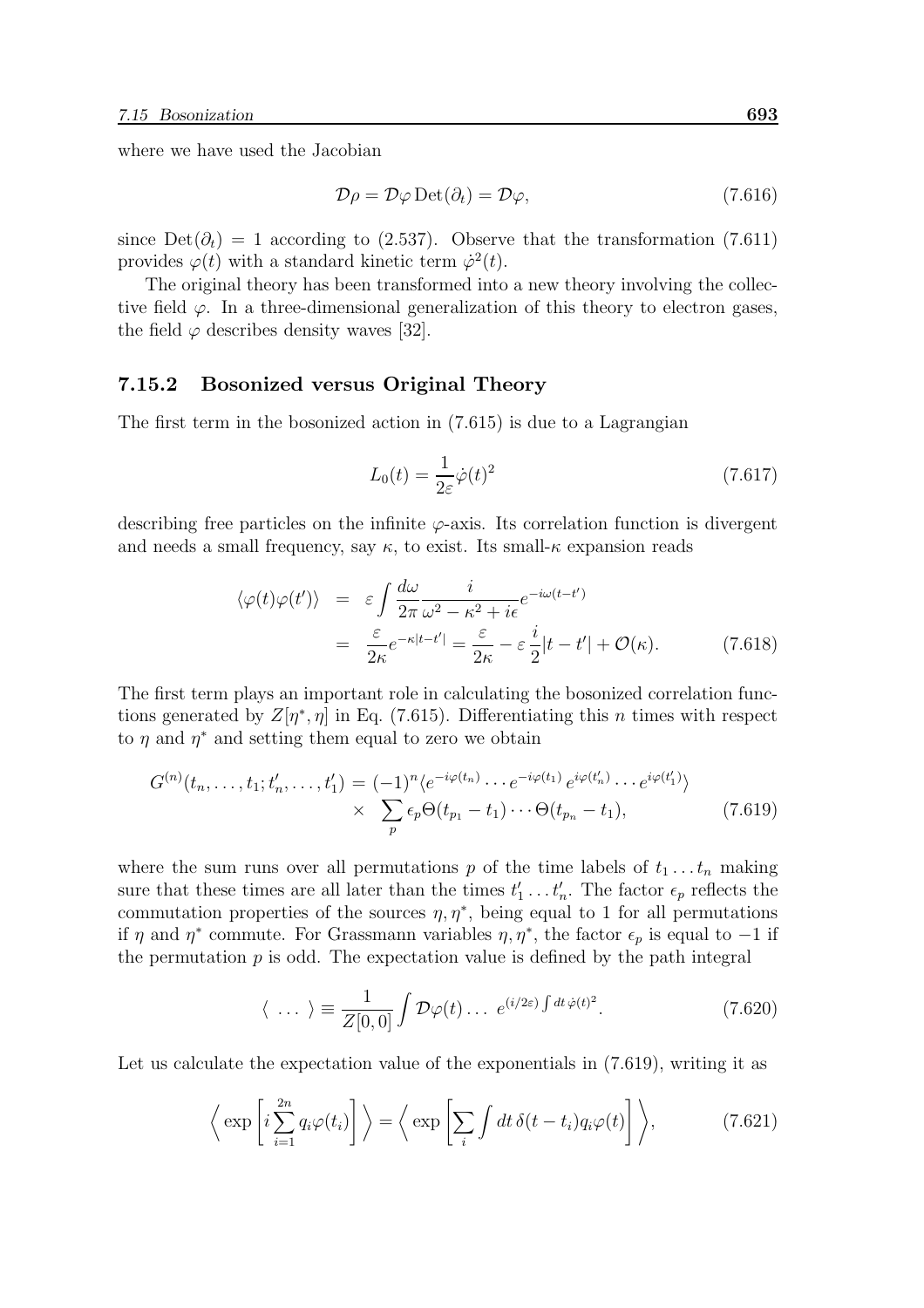where we have numbered the times as  $t_1, t_2, \ldots t_{2n}$  rather than  $t_1, t'_1, t_2, t'_2, \ldots t_n, t'_n$ . Half of the 2n "charges"  $q_i$  are 1, the other half are  $-1$ . Using Wick's theorem in the form (3.310) we find

$$
\left\langle e^{i\sum_{i=1}^{2n}q_i\varphi(t_i)} \right\rangle = \exp\left[ -\frac{1}{2}\int dt dt' \sum_{i=1}^{2n} q_i \delta(t - t_i) \langle \varphi(t)\varphi(t')\rangle(t') \sum_j q_j \delta(t - t_j) \right]
$$
  

$$
= \exp\left[ -\frac{1}{2} \sum_{i,j=1}^{2n} q_i q_j \langle \varphi(t_i)\varphi(t_j)\rangle \right].
$$
 (7.622)

Inserting here the small- $\kappa$  expansion (7.618), we see that the  $1/\kappa$ -term gives a prefactor

$$
\exp\left[-\frac{\varepsilon}{4\kappa}\left(\sum_{i}q_{i}\right)^{2}\right],\tag{7.623}
$$

which vanishes since the sum of all "charges"  $q_i$  is zero. Hence we can go to the limit  $\kappa \to 0$  and obtain

$$
\left\langle \exp\left[i\sum_{i=1}^{2n}q_i\varphi(t_i)\right]\right\rangle = \exp\left[\varepsilon\frac{i}{2}\sum_{i>j}q_iq_j|t_i - t_j|\right].\tag{7.624}
$$

Note that the limit  $\kappa \to 0$  makes all correlation functions vanish which do not contain an equal number of  $a^*(t)$  and  $a(t)$  variables. It ensures "charge conservation".

For one positive and one negative charge we obtain, after a multiplication by a Heaviside function  $\Theta(t_1 - t_1)$ , the two-point function

$$
G^{(2)}(t, t') = e^{-i\varepsilon(t - t')/2} \Theta(t - t').
$$
\n(7.625)

This agrees with the operator result derived from the generating functional (7.603), where

$$
G^{(2)}(t,t') = \langle 0|\hat{T}\hat{a}(t)\hat{a}^\dagger(t')|0\rangle = \Theta(t-t')\langle 0|\hat{a}(t)\hat{a}^\dagger(t')|0\rangle e^{-i\varepsilon(t-t')/2}\Theta(t-t'). \tag{7.626}
$$

Inserting the Heisenberg equation [recall (1.277)]

$$
a(t) = e^{it\hat{H}}ae^{-it\hat{H}}, \quad a^{\dagger}(t') = e^{it'\hat{H}}a^{\dagger}e^{-it'\hat{H}}.
$$
\n(7.627)

we find

$$
\langle 0|\hat{T}\hat{a}(t)\hat{a}^{\dagger}(t')|0\rangle = \Theta(t-t')\langle 0|e^{i\varepsilon(\hat{a}^{\dagger}\hat{a})^{2}t/2}ae^{-\frac{i}{2}(\hat{a}^{\dagger}\hat{a})^{2}(t-t')}\hat{a}^{\dagger}e^{-i(\hat{a}^{\dagger}\hat{a})^{2}t'/2}|0\rangle
$$
  
=  $\Theta(t-t')\langle 1|e^{-\frac{i}{2}(\hat{a}^{\dagger}\hat{a})^{2}(t-t')}|1\rangle = \Theta(t-t')e^{-i\varepsilon(t-t')/2}.$  (7.628)

Let us compare the above calculations with an operator evaluation of the bosonized theory. The Hamiltonian operator associated with the Lagrangian (7.617) is  $\hat{H} = \varepsilon \hat{p}^2/2$ . The states in the Hilbert space are eigenstates of the momentum operator  $\hat{p} = -i\partial/\partial\varphi$ :

$$
\{\varphi|p\} = \frac{1}{\sqrt{2\pi}}e^{ip\varphi}.\tag{7.629}
$$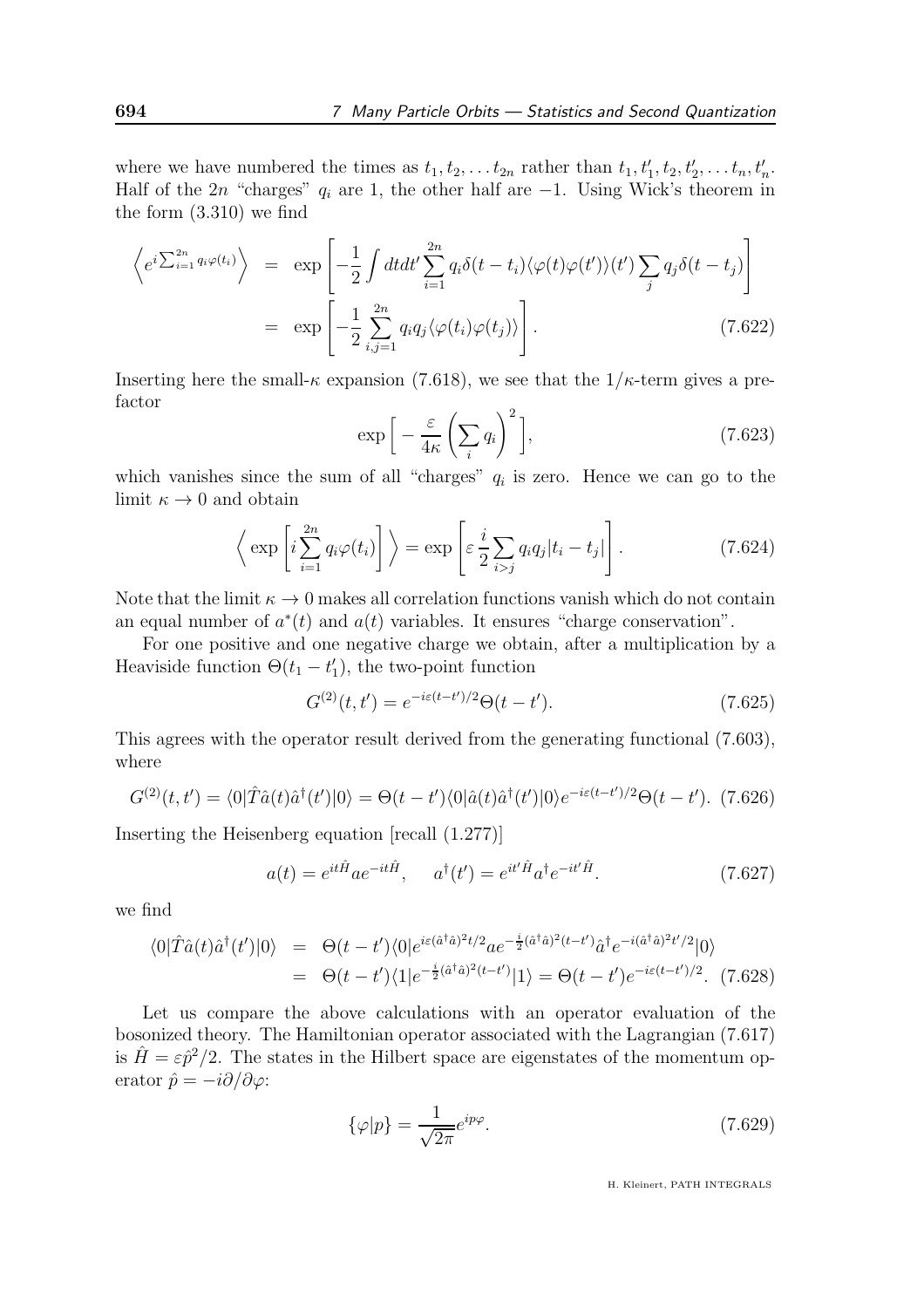Here, curly brackets are a modified Dirac notation for states of the bosonized theory, which distinguishes them from the states of the original theory created by products of operators  $\hat{a}^{\dagger}(t)$  acting on  $|0\rangle$ . In operator language, the generating functional of the theory (7.615) reads

$$
Z[\eta^\dagger, \eta] = \frac{1}{\{0|0\}} \{0|\hat{T} \exp\left[-\int dt dt' \eta^\dagger(t)\eta(t') e^{-i\hat{\varphi}(t)} e^{i\hat{\varphi}(t')} \Theta(t-t')\right]|0\}, \quad (7.630)
$$

where  $\hat{\varphi}(t)$  are free-particle operators.

We obtain all Green functions of the initial operators  $\hat{a}(t)$ ,  $\hat{a}^{\dagger}(t)$  by forming functional derivatives of the generating functional  $Z[\eta^{\dagger}, \eta]$  with respect to  $\eta^{\dagger}, \eta$ . Take, for instance, the two-point function

$$
\langle 0|\hat{T}\hat{a}(t)\hat{a}^{\dagger}(t')|0\rangle = -\frac{\delta^{(2)}Z}{\delta\eta^{\dagger}(t)\delta\eta(t')} \bigg|_{\eta^{\dagger},\eta=0} = \frac{1}{\{0|0\}} \{0|e^{-i\hat{\varphi}(t)}e^{i\hat{\varphi}(t')}|0\} \Theta(t-t'). \tag{7.631}
$$

Inserting here the Heisenberg equation (1.277),

$$
\hat{\varphi}(t) = e^{i\varepsilon \frac{\hat{p}^2}{2}t} \hat{\varphi}(0) e^{-i\varepsilon \frac{\hat{p}^2}{2}t},\tag{7.632}
$$

we can evaluate the matrix element in (7.631) as follows:

$$
\{0|e^{i\varepsilon\frac{\hat{p}^2}{2}t}2e^{-i\hat{\varphi}(0)}e^{-i\varepsilon\frac{\hat{p}^2}{2}(t-t')}e^{i\hat{\varphi}(0)}e^{-i\varepsilon\frac{\hat{p}^2}{2}t'}|0\} = \{0|e^{-i\hat{\varphi}(0)}e^{-i\varepsilon\frac{\hat{p}^2}{2}(t-t')}e^{i\hat{\varphi}(0)}|0\}.
$$
 (7.633)

The state  $e^{i\hat{\varphi}(0)}|0\rangle$  is an eigenstate of  $\hat{p}$  with unit momentum  $|1\rangle$  and the same norm as  $|0\rangle$ , so that (7.633) equals

$$
\frac{1}{\{0|0\}}\{1|1\}e^{-i\varepsilon(t-t')/2} = e^{-i\varepsilon(t-t')/2}
$$
\n(7.634)

and the Green function (7.631) becomes, as in (7.626) and (7.628):

$$
\langle 0|\hat{T}\hat{a}(t)\hat{a}^{\dagger}(t')|0\rangle = e^{-i\varepsilon(t-t')/2}\Theta(t-t').\tag{7.635}
$$

Observe that the Fermi and Bose statistics of the original operators  $\hat{a}, \hat{a}^{\dagger}$  enters to result only via the commutation properties of the sources.

There exists also the opposite phenomenon that a bosonic theory possesses solutions which behave like fermions. This will be discussed in Section 8.12.

# Appendix 7A Treatment of Singularities in Zeta-Function

Here we show how to evaluate the sums which determine the would-be critical temperatures of a Bose gas in a box and in a harmonic trap.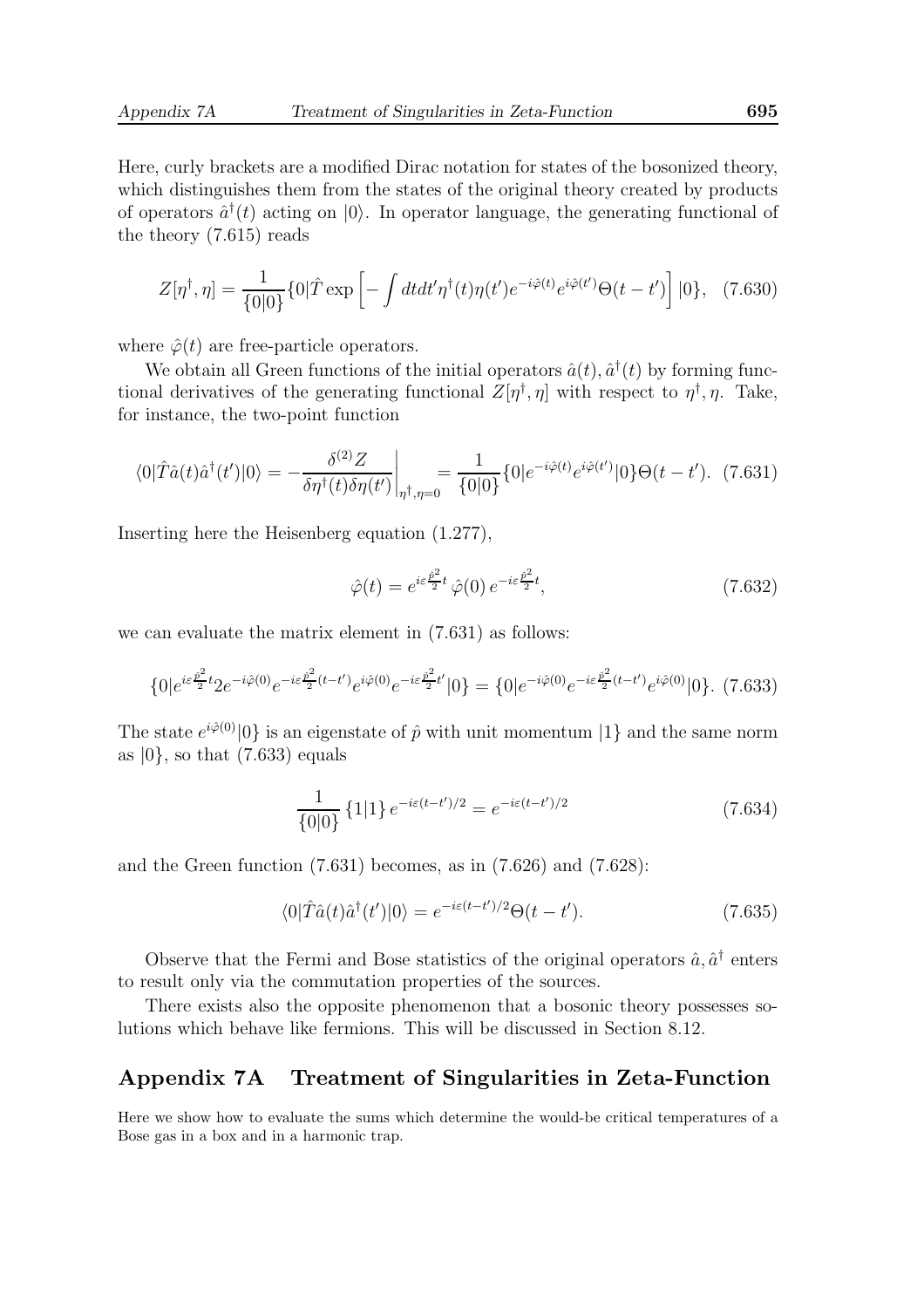### 7A.1 Finite Box

According to Eqs. (7.83), (7.88), and (7.90), the relation between temperature  $T = \hbar^2 \pi^2/bML^2k_B$ and the fugacity  $z_D$  at a fixed particle number N in a finite D-dimensional box is determined by the equation

$$
N = N_{\rm n}(T) + N_{\rm cond}(T) = S_D(z_D) + \frac{z_D}{1 - z_D},\tag{7A.1}
$$

where  $S_D(z_D)$  is the subtracted infinite sum

$$
S_D(z_D) \equiv \sum_{w=1}^{\infty} [Z_1^D(wb)e^{wDb/2} - 1]z_D^w,
$$
 (7A.2)

containing the Dth power of one-particle partition function in the box  $Z_1(b) = \sum_{k=1}^{\infty} e^{-bk^2/2}$ . The would-be critical temperature is found by equating this sum at  $z_D = 1$  with the total particle number N. We shall rewrite  $Z_1(b)$  as

$$
Z_1(b) = e^{-b/2} \left[ 1 + e^{-3b/2} \sigma_1(b) \right], \tag{7A.3}
$$

where  $\sigma_1(b)$  is related to the elliptic theta function (7.85) by

$$
\sigma_1(b) \equiv \sum_{k=2}^{\infty} e^{-(k^2 - 4)b/2} = \frac{e^{2b}}{2} \left[ \vartheta_3(0, e^{-b/2}) - 1 - 2e^{-b/2} \right]. \tag{7A.4}
$$

According to Eq.  $(7.87)$ , this has the small-b behavior

$$
\sigma_1(b) = \sqrt{\frac{\pi}{2b}}e^{2b} - e^{3b/2} - \frac{1}{2}e^{2b} + \dots
$$
 (7A.5)

The omitted terms are exponentially small as long as  $b < 1$  [see the sum over m in Eq. (7.86)]. For large b, these terms become important to ensure an exponentially fast falloff like  $e^{-3b/2}$ . Inserting  $(7A.3)$  into  $(7A.2)$ , we find

$$
S_D(1) \equiv D \sum_{w=1}^{\infty} \left[ \sigma_1(wb)e^{-3wb/2} + \frac{D-1}{2} \sigma_1^2(wb)e^{-6wb/2} + \frac{(D-1)(D-2)}{6} \sigma_1^3(wb)e^{-9wb/2} \right].
$$
\n(7A.6)

Inserting here the small- $b$  expression  $(7A.5)$ , we obtain

$$
S_2(1) \equiv \sum_{w=1}^{\infty} \left( \frac{\pi}{2wb} e^{wb} - \sqrt{\frac{\pi}{2wb}} e^{wb} + \frac{1}{4} e^{wb} - 1 \right) + \dots , \qquad (7A.7)
$$

$$
S_3(1) \equiv \sum_{w=1}^{\infty} \left( \sqrt{\frac{\pi}{2wb}} e^{3wb/2} - \frac{3}{2} \frac{\pi}{2wb} e^{3wb/2} + \frac{3}{4} \sqrt{\frac{\pi}{2wb}} e^{3wb/2} - \frac{1}{8} e^{3wb/2} - 1 \right) + \dots , (7A.8)
$$

the dots indicating again exponentially small terms. The sums are convergent only for negative  $b$ , this being a consequence of the approximate nature of these expressions. If we evaluate them in this regime, the sums produce Polylogarithmic functions (7.34), and we find, using also  $\sum_{w=1}^{\infty} 1 =$  $\zeta(0) = -1/2$  from  $(2.522)$ ,

$$
S_2(1) = \zeta_1(e^b) - \sqrt{\frac{\pi}{2b}}\zeta_{1/2}(e^b) + \frac{1}{4}\zeta_0(e^b) - \zeta(0) + \dots
$$
\n(7A.9)

$$
S_3(1) = \sqrt{\frac{\pi}{2b}}^3 \zeta_{3/2}(e^{3b/2}) - \frac{3}{2} \frac{\pi}{2b} \zeta_1(e^{3b/2}) + \frac{3}{4} \sqrt{\frac{\pi}{2b}} \zeta_1(e^{3b/2}) - \frac{1}{8} \zeta_0(e^{3b/2}) - \zeta(0) + \dots
$$
 (7A.10)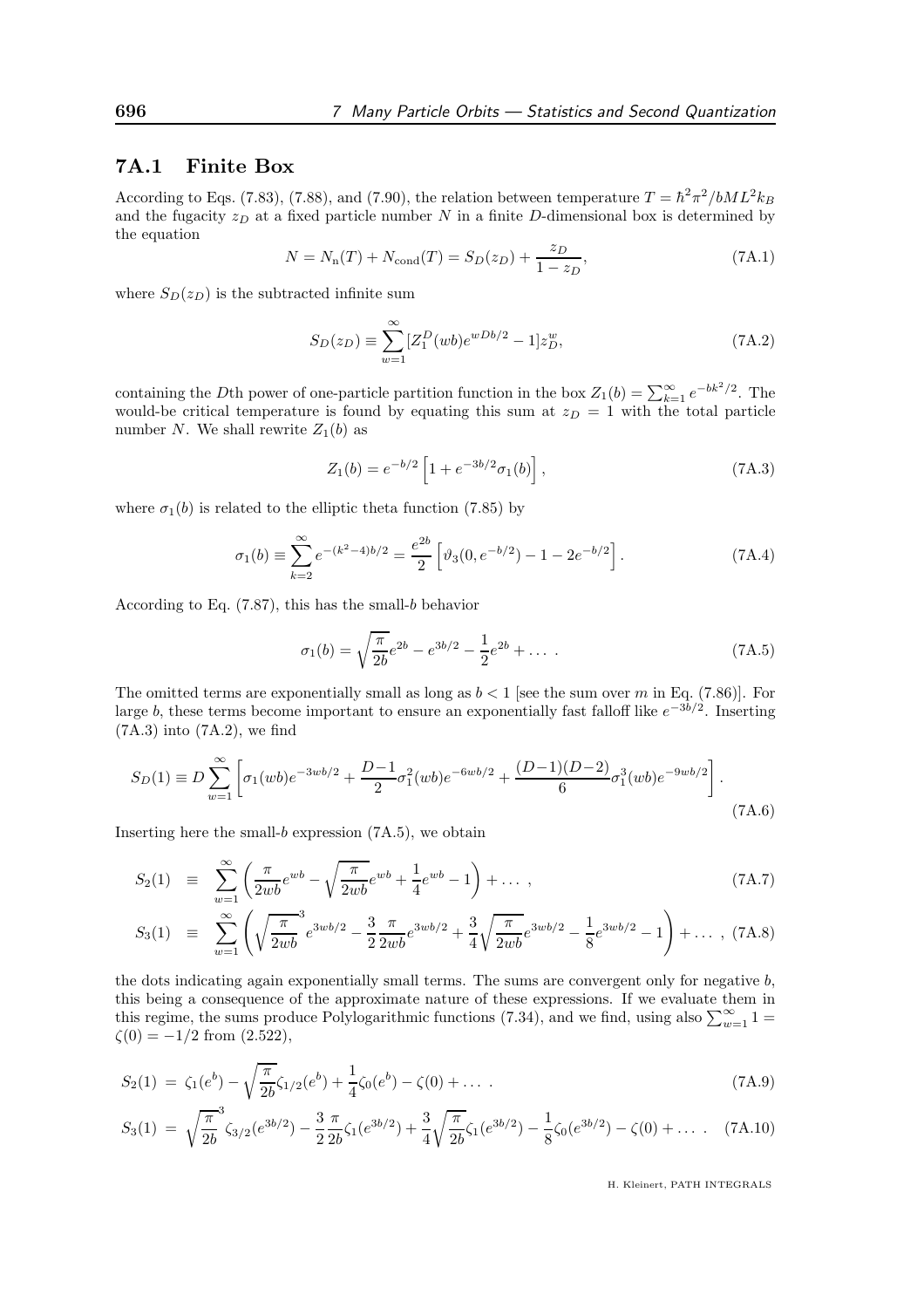These expressions can now be expanded in powers of  $b$  with the help of the Robinson expansion (2.581). Afterwards, b is continued analytically to positive values and we obtain

$$
S_2(1) = -\frac{\pi}{2b} \log(C_2 b) - \sqrt{\frac{\pi}{2b}} \zeta(1/2) + \frac{1}{8} (3 - 2\pi) + \mathcal{O}(b^{1/2}),\tag{7A.11}
$$

$$
S_3(1) = \sqrt{\frac{\pi}{2b}}^3 \zeta(3/2) + \frac{3\pi}{4b} \log(C_3 b) + \frac{3}{4} \sqrt{\frac{\pi}{2b}} \zeta(1/2)(1+\pi) + \frac{9}{16}(1+\pi) + \mathcal{O}(b^{1/2}).
$$
 (7A.12)

The constants  $C_{2,3}, C'_{2,3}$  inside the logarithms turn out to be complex, implying that the limiting expressions (7A.7) and (7A.8) cannot be used reliably. A proper way to proceed gors as follows. We subtract from  $S_D(1)$  terms which remove the small-b singularties by means of modifications of (7A.7) and (7A.8) which have the same small-b expansion up to  $b^0$ :

$$
\tilde{S}_2(1) \equiv \sum_{w=1}^{\infty} \left( \frac{\pi}{2wb} - \sqrt{\frac{\pi}{2wb}} + \frac{4\pi - 3}{4} \right) e^{-wb} + \dots, \tag{7A.13}
$$

$$
\tilde{S}_3(1) \equiv \sum_{w=1}^{\infty} \left[ \sqrt{\frac{\pi}{2wb}}^3 - \frac{3\pi}{2\pi b} + \frac{3}{4} (1+2\pi) \sqrt{\frac{\pi}{2wb}} - \frac{9}{8} (1+2\pi) \right] e^{-3wb/2} + \dots
$$
 (7A.14)

In these expressions, the sums over  $w$  can be performed for positive  $b$  yielding

$$
\tilde{S}_2(1) \equiv \frac{\pi}{2b}\zeta_1(e^{-b}) - \sqrt{\frac{\pi}{2b}}\zeta_{1/2}(e^{-b}) + \frac{4\pi - 3}{4}\zeta_0(e^{-b}) + \dots,\tag{7A.15}
$$

$$
\tilde{S}_3(1) \equiv \sqrt{\frac{\pi}{2b}}^3 \zeta_{3/2}(e^{-3b/2}) - \frac{3}{2} \frac{\pi}{2b} \zeta_1(e^{-3b/2}) + \frac{3}{4} (1+2\pi) \sqrt{\frac{\pi}{2b}} \zeta_{1/2}(e^{-3b/2}) - \frac{9}{8} (1+2\pi) \zeta_0(e^{-3b/2}) + \dots
$$
\n(7A.16)

Inserting again the Robinson expansion (2.581), we obtain once more the above expansions (7A.11) and (7A.12), but now with the well-determined real constants

$$
\tilde{C}_2 = e^{3/2\pi - 2 + \sqrt{2}} \approx 0.8973, \qquad \tilde{C}_3 = \frac{3}{2} e^{-2 + 1/\sqrt{3} - 1/\pi} \approx 0.2630. \tag{7A.17}
$$

The subtracted expressions  $S_D(1) - \tilde{S}_D(1)$  are smooth near the origin, so that the leading small-b behavior of the sums over these can simply be obtained from a numeric integral over  $w$ :

$$
\int_0^\infty dw[S_2(1) - \tilde{S}_2(1)] = -\frac{1.1050938}{b}, \quad \int_0^\infty dw[S_3(1) - \tilde{S}_3(1)] = 3.0441. \tag{7A.18}
$$

These modify the constants  $\tilde{C}_{2,3}$  to

$$
C_2 = 1.8134, \quad C_3 = 0.9574. \tag{7A.19}
$$

The corrections to the sums over  $S_D(1) - \tilde{S}_D(1)$  are of order  $b^0$  an higher and already included in the expansions (7A.11) and (7A.12), which were only unreliable as far as  $C_{2,3}$  os concerned.

Let us calculate from  $(7A.12)$  the finite-size correction to the critical temperature by equating  $S_3(1)$  with N. Expressing this in terms of  $b_c^{(0)}$  via (7.92), and introducing the ratio  $\hat{b}_c \equiv b_c/b_c^{(0)}$  which is close to unity, we obtain the expansion in powers of the small quantity  $2b_c^{(0)}/\pi = \left[ \zeta(3/2)/N \right]^{2/3}$ :

$$
\hat{b}_c^{3/2} = 1 + \sqrt{\frac{2b_c^{(0)}}{\pi}} \frac{3\sqrt{\hat{b}_c}}{2\zeta(3/2)} \log(C_3 b_c^{(0)} \hat{b}_c) + \frac{2b_c^{(0)}}{\pi} \frac{3}{4\zeta(3/2)} \zeta(1/2)(1+\pi)\hat{b}_c + \dots
$$
 (7A.20)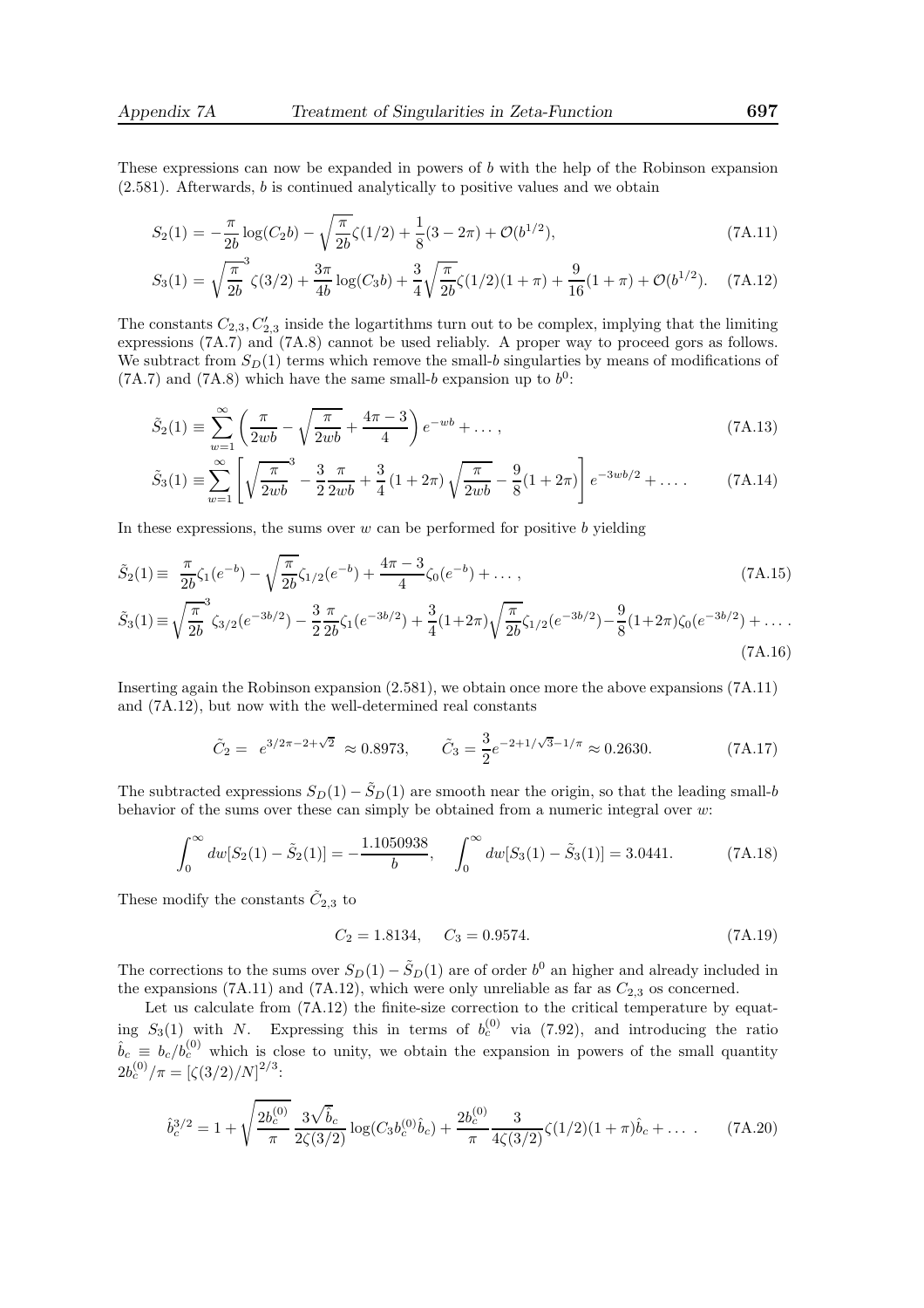To lowest order, the solution is simply

$$
\hat{b}_c = 1 + \sqrt{\frac{2b_c^{(0)}}{\pi}} \frac{1}{\zeta(3/2)} \log(C_3 b_c^{(0)}) + \dots \,,\tag{7A.21}
$$

yielding the would-be critical temperature to first in  $1/N^{1/3}$  as stated in (7.94). To next order, we insert into the last term the zero-order solution  $\hat{b}_c \approx 1$ , and in the second term the first-order solution (7A.21) to find

$$
\hat{b}_c^{3/2} = 1 + \frac{3}{2} \sqrt{\frac{2b_c^{(0)}}{\pi}} \frac{1}{\zeta(3/2)} \log(C_3 b_c^{(0)}) \n+ \frac{2b_c^{(0)}}{\pi} \frac{3}{4\zeta(3/2)} \left\{ \zeta(1/2)(1+\pi) + \frac{1}{\zeta(3/2)} \left[ 2\log(C_3 b_c^{(0)}) + \log^2(C_3 b_c^{(0)}) \right] \right\} + \dots \tag{7A.22}
$$

Replacing  $b_c^{(0)}$  by  $(2/\pi) [\zeta(3/2)/N]^{2/3}$ , this gives us the ratio  $(T_c^{(0)}/T_c)^{3/2}$  between finite- and infinite size critical temperatures  $T_c$  and  $T_c^{(0)}$ . The first and second-order corrections are plotted in Fig. 7.12, together with precise results from numeric solution of the equation  $N = S_3(1)$ .



**Figure 7.12** Finite-size corrections to the critical temperature for  $N = 300$  to infinity calculated once from the formula  $N = S_3(1)$  (solid curve) and once from the expansion (7A.22) (short-dashed up to order  $[b_c^{(0)}]^{1/2} \propto 1/N^{1/3}$ , long-dashed up to the order  $b_c^{(0)} \propto$  $1/N^{2/3}$ ). The fat dots show the peaks in the second derivative  $d^2N_{\text{cond}}(T)/dT^2$ . The small dots show the corresponding values for canonical ensembles, for comparison.

#### 7A.2 Harmonic Trap

The sum relevant for the would-be phase transition in a harmonic trap is (7.138),

$$
S_D(b, z_D) = \sum_{w=1}^{\infty} \left[ \frac{1}{(1 - e^{-wb})^D} - 1 \right] z_D^w,
$$
 (7A.23)

which determines the number of normal particles in the harmonic trap via Eq. (7.139). We consider only the point  $z_D = 1$  which determines the critical temperature by the condition  $N_n = N$ . Restricting ourselves to the physical cases  $D = 1, 2, 3$ , we rewrite the sum as

$$
S_D(b,1) = \sum_{w=1}^{\infty} D \left[ e^{-wb} - \frac{(D-1)}{2} e^{-2wb} + \frac{(D-1)(D-2)}{6} e^{-3wb} \right] \frac{1}{(1 - e^{-wb})^D}.
$$
 (7A.24)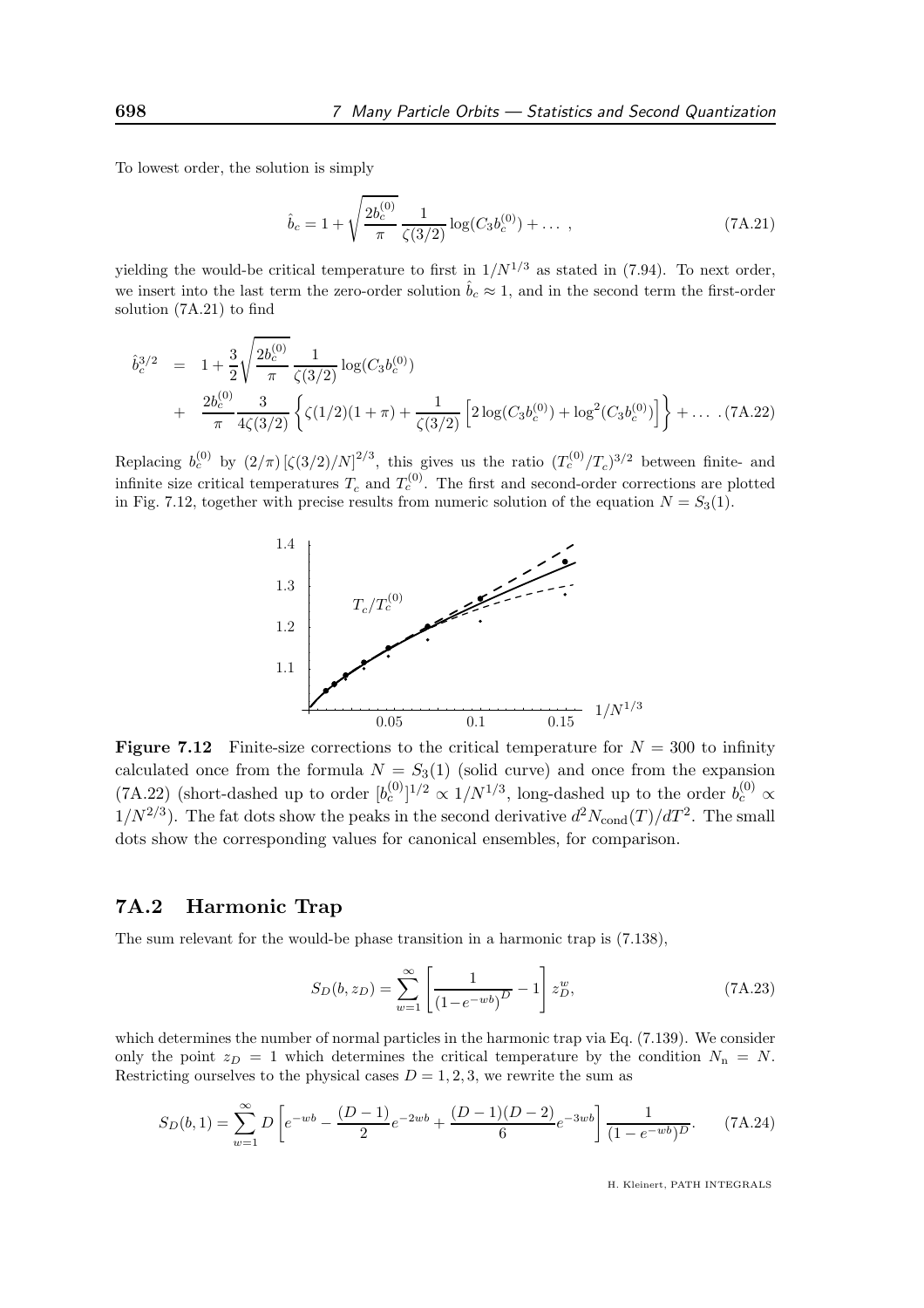According to the method developed in the evaluation of Eq. (2.581) we obtain such a sum in two steps. First we go to small b where the sum reduces to an integral over  $w$ . After this we calculate the difference between sum and integral by a naive power series expansion.

As it stands, the sum (7A.24) cannot be converted into an integral due to singularities at  $w = 0$ . These have to be first removed by subtractions. Thus we decompose  $S_D(b, 1)$  into a subtracted sum plus a remainder as

$$
S_D(b,1) = \bar{S}_D(b,1) + \Delta_D S_D(b,1) + b\frac{D}{2}\Delta_{D-1}S_D(b,1) + b^2 \frac{D(3D-1)}{24}\Delta_{D-2}S_D(b,1),
$$
(7A.25)

where

$$
\bar{S}_D(b,1) = \sum_{w=1}^{\infty} D \left[ e^{-wb} - \frac{D-1}{2} e^{-2wb} + \frac{(D-1)(D-2)}{6} e^{-3wb} \right]
$$
  
 
$$
\times \left[ \frac{1}{(1 - e^{-wb})^D} - \frac{1}{w^D b^D} - \frac{D}{2w^{D-1} b^{D-1}} - \frac{D(3D-1)}{24w^{D-2} b^{D-2}} \right]
$$
(7A.26)

is the subtracted sum and

$$
\Delta_{D'}S_D(b,1) \equiv \frac{D}{b^D} \left[ \zeta_{D'}(e^{-b}) - \frac{D-1}{2} \zeta_{D'}(e^{-2b}) + \frac{(D-1)(D-2)}{6} \zeta_{D'}(e^{-3b}) \right]
$$
(7A.27)

collects the remainders. The subtracted sum can now be done in the limit of small b as an integral over  $w$ , using the well-known integral formula for the Beta function:

$$
\int_0^\infty dx \frac{e^{-ax}}{(1 - e^{-x})^b} = B(a, 1 - b) = \frac{\Gamma(a)\Gamma(1 - b)}{\Gamma(1 + a - b)}.
$$
\n(7A.28)

This yields the small-b contributions to the subtracted sums

$$
\begin{aligned}\n\bar{S}_1(b,1) &\to \frac{1}{b \to 0} \left( \gamma - \frac{7}{12} \right) \equiv s_1, \\
\bar{S}_2(b,1) &\to \frac{1}{b \to 0} \left( \gamma + \log 2 - \frac{9}{8} \right) \equiv s_2, \\
\bar{S}_3(b,1) &\to \frac{1}{b \to 0} \left( \gamma + \log 3 - \frac{19}{24} \right) \equiv s_3,\n\end{aligned} \tag{7A.29}
$$

where  $\gamma = 0.5772...$  is the Euler-Mascheroni number (2.469). The remaining sum-minus-integral is obtained by a series expansion of  $1/(1 - e^{-wb})^D$  in powers of b and performing the sums over  $w$  using formula  $(2.584)$ . However, due to the subtractions, the corrections are all small of order  $(1/b^D)\mathcal{O}(b^3)$ , and will be ignored here. Thus we obtain

$$
S_D(b, 1) = \frac{s_D}{b^D} + \Delta S_D(b, 1) + \frac{1}{b^D} \mathcal{O}(b^3).
$$
 (7A.30)

We now expand  $\Delta_{D'}S_D(b,1)$  using Robinson's formula (2.583) up to  $b^2/b^D$  and find

$$
\Delta_{D'} S_1(b,1) = \frac{1}{b} \zeta_{D'}(e^{-b}),
$$
  
\n
$$
\Delta_{D'} S_2(b,1) = \frac{1}{b^2} \left[ 2\zeta_{D'}(e^{-b}) - \zeta_{D'}(e^{-2b}) \right],
$$
\n(7A.31)

$$
\Delta_{D'} S_3(b,1) = \frac{1}{b^3} \left[ 3\zeta_{D'}(e^{-b}) - 3\zeta_{D'}(e^{-2b}) + \zeta_{D'}(e^{-3b}) \right],\tag{7A.32}
$$

where

$$
\zeta_1(e^{-b}) = -\log(1-e^{-b}) = -\log b + \frac{b}{2} - \frac{b^2}{24} + \dots,
$$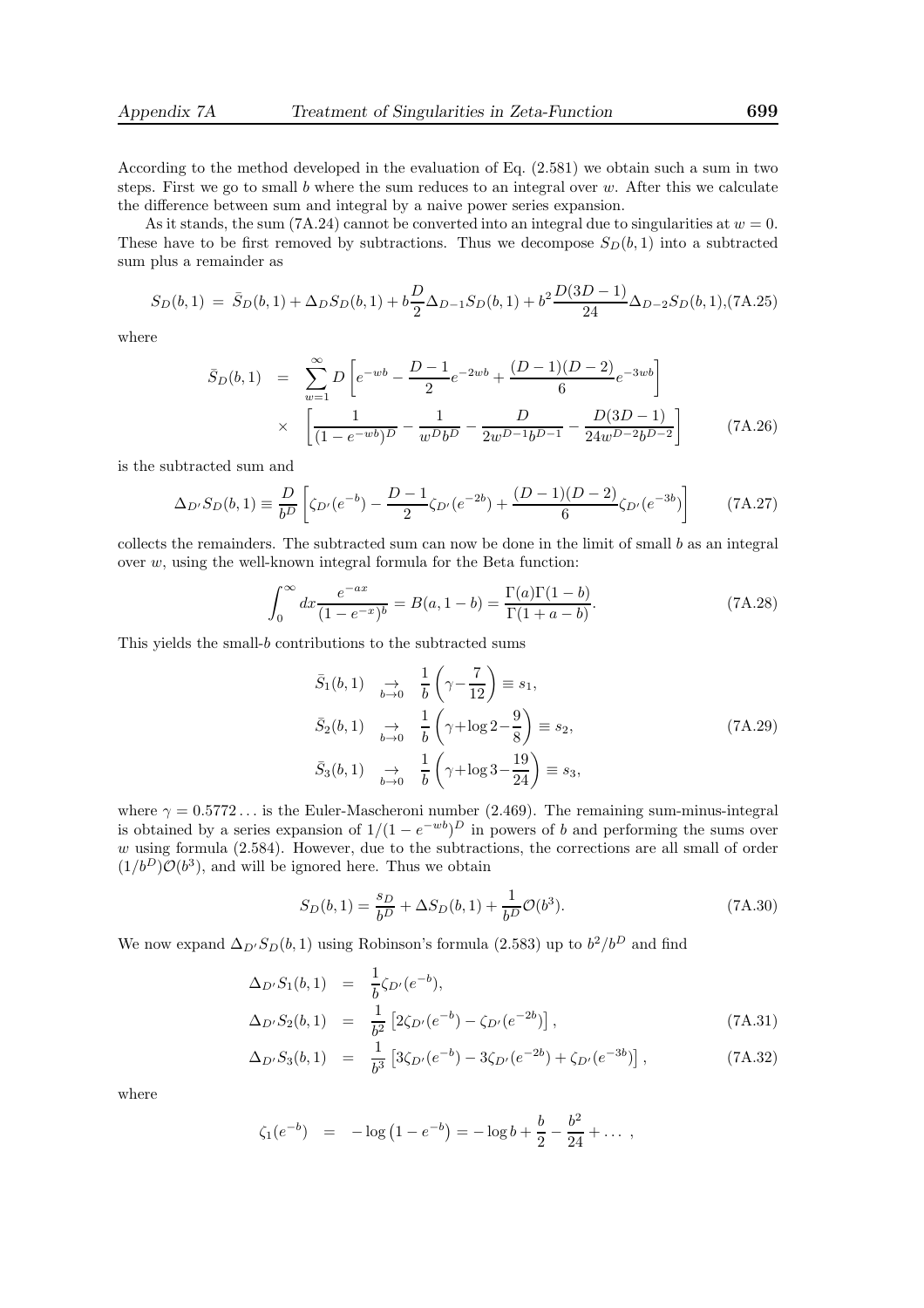$$
\zeta_2(e^{-b}) = \zeta(2) + b(\log b - 1) - \frac{b^2}{4} + \dots \,, \tag{7A.33}
$$

$$
\zeta_3(e^{-b}) = \zeta(3) - \frac{b}{6}\zeta(2) - \frac{b^2}{2}\left(\log b - \frac{3}{2}\right) + \dots \,,\tag{7A.34}
$$

The results are

$$
S_1(b,1) = \frac{1}{b} \left[ (-\log b + \gamma) + \frac{b}{4} - \frac{b^2}{144} + \dots \right],
$$
  
\n
$$
S_2(b,1) = \frac{1}{b^2} \left[ \zeta(2) - b \left( \log b - \gamma + \frac{1}{2} \right) + \frac{7b^2}{24} + \dots \right],
$$
  
\n
$$
S_3(b,1) = \frac{1}{b^3} \left[ \zeta(3) + \frac{3b}{2} \zeta(2) - b^2 \left( \log b - \gamma + \frac{19}{24} \right) + \dots \right],
$$
\n(7A.35)

as stated in Eqs. (7.165)–(7.167).

Note that the calculation cannot be shortened by simply expanding the factor  $1/(1 - e^{-wb})^D$ in the unsubtracted sum  $(7A.24)$  in powers of w, which would yield the result  $(7A.25)$  without the first term  $\bar{S}_1(b,1)$ , and thus without the integrals (7A.29).

# Appendix 7B Experimental versus Theoretical Would-be Critical Temperature

In Fig. 7.12 we have seen that there is only a small difference between the theoretical wouldbe critical temperature  $T_c$  of a finite system calculated from the equation  $N = S_2(1)$  and and the experimental  $T_c^{\text{exp}}$  determined from the maximum of the second derivative of the condensate fraction  $\rho \equiv N_{\text{cond}}/N$ . Let us extimate the difference. The temperature  $T_c$  is found by solving the equation [recall (7.90)]

$$
N = S_D(1) \equiv \sum_{w=1}^{\infty} [Z_1^D(wb_c)e^{wDb/2} - 1].
$$
 (7B.1)

To find the latter we must solve the full equation (7A.1) and search for the maximum of  $d^2N_{\text{cond}}(T)/dT^2$ . The last term in (7A.1) can be expressed in terms of the condensate fraction  $\rho(T)$  as  $N_{\text{cond}}(T) = \rho(T)N$ . Near the critical point, we set  $\delta z_D \equiv 1 - z_D$  and see that it is equal to  $\delta z_D = 1/(1 + N \rho)$ 

In the critical regime,  $\rho$  and  $1/N\rho$  are both of the same order  $1/\sqrt{N}$ . Thus we expand  $S_D(z_D)$ to lowest order in  $\delta z_D = 1/N \rho + \dots$ , and replace (7A.1) by

$$
N \approx [S_D(1) + \partial_b S_D(1)\delta b - \partial_{z_D} S_D(1) (1/N\rho - 1/N + ...)] + \rho N,
$$
 (7B.2)

or

$$
\frac{b\partial_b S_D(1)}{S_D(1)} \frac{\delta b}{b} \approx \frac{\partial_{z_D} S_D(1)}{S_D(1)} \frac{1}{N\rho} - \rho + \dots \,,\tag{7B.3}
$$

In this leading-order discussion we may ignore the finite-size correction to  $S_D(1)$ , i.e., the difference between  $T_c^{(0)}$  and  $T_c^{(1)}$ , so that  $S_D(1) = (\pi/2b_c^{(0)})^{D/2}$ , and we may approximate the left-hand side of (7B.3) by  $(D/2) \delta T/T_c^{(0)}$ . Abbreviating  $\partial_{z_D} S_D(1)/S_D(1)$  by A which is of order unity, we must find  $\rho(T)$  from the the equation

$$
\frac{D}{2}t \approx \frac{A}{N\rho} - \rho - \frac{A}{N},\tag{7B.4}
$$

where  $t \equiv \delta T/T_c^{(0)}$ . This yields

$$
\rho(t) = \sqrt{\frac{A}{N}} - \frac{D}{4}t + \frac{D^2}{32}\sqrt{\frac{N}{A}}t^2 - \frac{D^4}{2048}\sqrt{\frac{N}{A}}t^4 + \dots
$$
 (7B.5)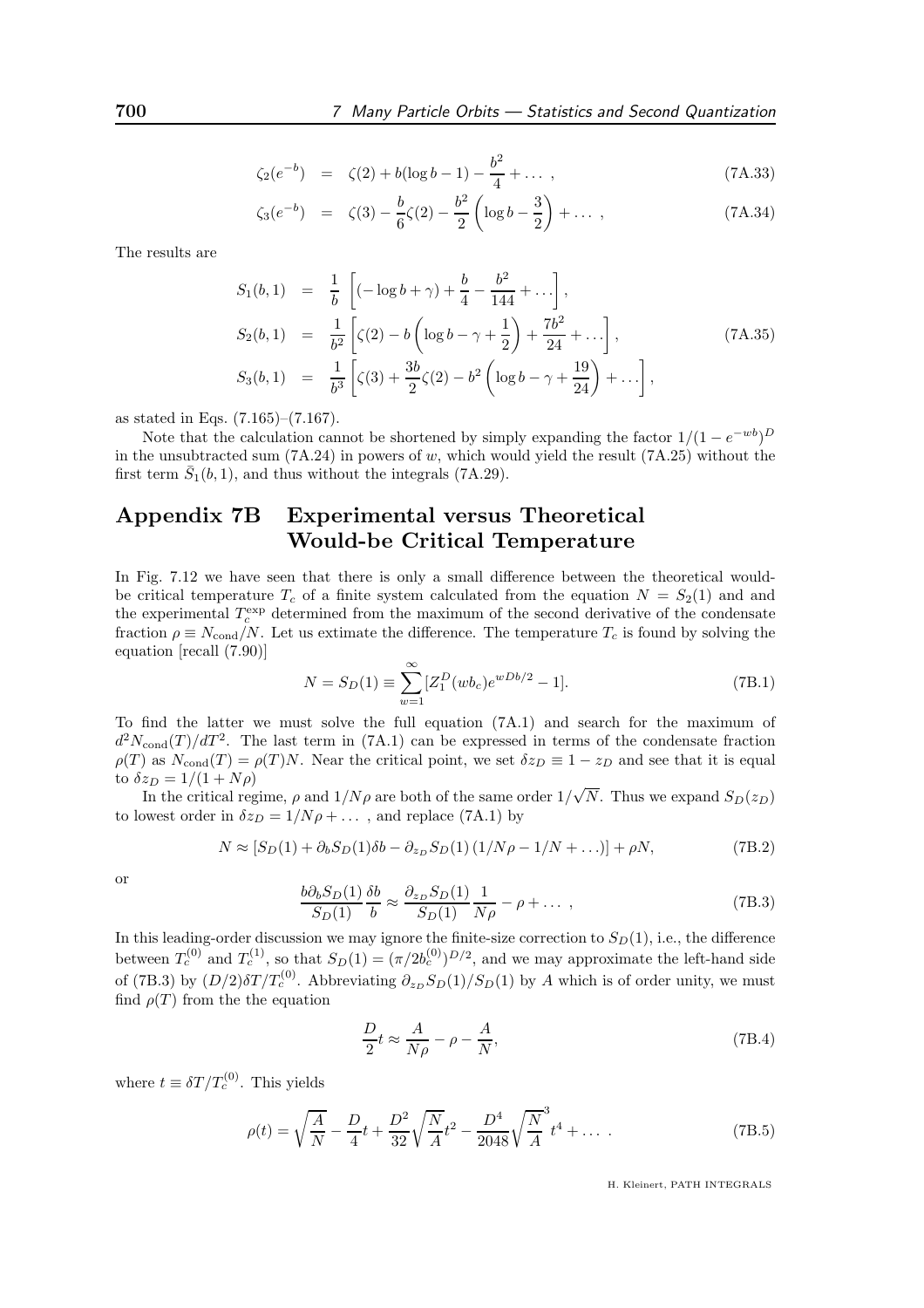The maximum of  $d^2 \rho(t)/dt^2$  lies at  $t = 0$ , so that the experimental would-be critical coincides with the theoretical  $T_c^{(1)}$  to this order.

If we carry the expansion of (7B.2) to the second order in  $\rho \approx 1/N\rho \approx 1/\sqrt{N}$ , we find a shift of the order  $1/N$ . As an example, take  $D = 3$ , assume  $A = 1$ , and use the full T-dependence rather than the lowest-order expansion in Eq. (7B.4):

$$
\left(\frac{T}{T_c^{(0)}}\right)^{3/2} = (1+t)^{3/2} = \frac{1}{N\rho} - \rho.
$$
\n(7B.6)

For simplicity, we ignore the  $1/N$  terms in (7B.3). The resulting  $\rho(t)$  and  $d^2\rho/dt^2$  are plotted in Fig. 7.13. The maximum of  $d^2 \rho/dt^2$  lies at  $t \approx 8/9N$ , which can be ignored if we know  $T_c$  only up to order  $\mathcal{O}(N^{-1/3})$  or  $\mathcal{O}(N^{-2/3})$ , as in Eqs. (7.91) and (7A.22).



Figure 7.13 Plots of condensate fraction and its second derivative for Bose Gas in a finite box following Eq. (7B.6) for  $N = 100$  and 1000.

Note that a convenient way to determine the would-be critical temperature from numerical data is via the maximal curvature of the chemical potential  $\mu(T)$ , i.e., from the maximum of  $-d^2\mu(T)/dT^2$ . Since  $z_D = e^{\mu - Db/2} = 1 - \delta z_D \approx 1 + \mu - Db/2$ , the second derivative of  $\mu$  is related to that of  $\delta z_D$  by

$$
-\frac{d^2\mu}{dt^2} \approx \frac{d^2\delta z_D}{dt^2} - Db_c^{(0)}.\tag{7B.7}
$$

The second term is of the order  $1/N^{2/D}$  and can be ignored as we shall see immediately. The equation shows that the second derivative of  $-\mu$  coincides with that of  $\delta z_D$ , which is related to  $d^2\rho/dt^2$  by

$$
\frac{d^2 \delta z_D}{dt^2} \approx \frac{d^2}{dt^2} \frac{1}{N\rho} = \frac{1}{N} \left[ \frac{2}{\rho^3} \left( \frac{d\rho}{dt} \right)^2 - \frac{1}{\rho^2} \frac{d^2 \rho}{dt^2} \right] = \frac{D^2}{16} \sqrt{\frac{N}{A^3}} \left[ 1 - \frac{3D^2}{32} \frac{N}{A} t^2 + \mathcal{O}(t^4) \right]. \tag{7B.8}
$$

This is again maximal at  $t = 0$ , implying that the determination of  $T_c^{(1)}$  by this procedure coincides with the previous one. The neglected term of order  $1/N^{2/D}$  has a relative suppression of  $1/N^{2/D+1/2}$ , which can be ignored for larger N.

#### Notes and References

Path integrals of many identical particles are discussed in the texbook R.P. Feynman, Statistical Mechanics, Benjamin, Reading, 1972. See also the papers by L.S. Schulman, Phys. Rev. 176, 1558 (1968); M.G.G. Laidlaw and C. DeWitt-Morette, Phys. Rev. D 3, 5 (1971); F.J. Bloore, in Differential Geometric Methods in Math. Phys., Lecture Notes in Mathematics 905, Springer, Berlin, 1982;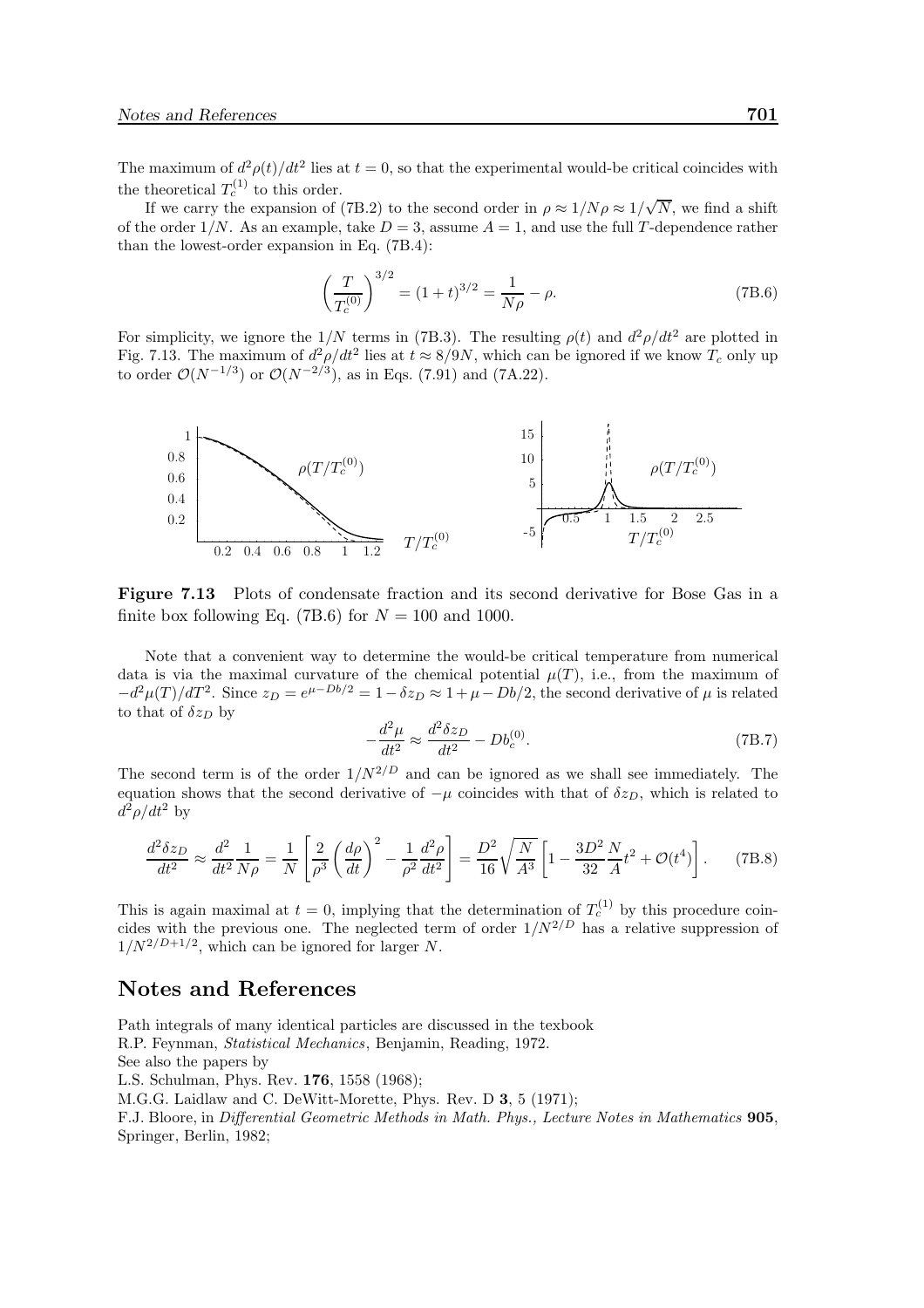P.A. Horvathy, G. Morandi, and E.C.G. Sudarshan, Nuovo Cimento D 11, 201 (1989).

- Path Integrals over Grassmann variables are discussed in detail in
- F.A. Berezin, The Method of Second Quantization, Nauka, Moscow, 1965;
- J. Rzewuski, Field Theory, Hafner, New York, 1969;
- L.P. Singh and F. Steiner, Phys. Lett. B 166, 155 (1986);
- M. Henneaux and C. Teitelboim, Quantization of Gauge Systems, Princeton Univ. Press, 1992.

For fractional statistics see the papers by

F. Wilczek and A. Zee, Phys. Rev. Lett. 51, 2250 (1983);

Y.S. Wu, *ibid.*, **53**, 111 (1984);

and the reprint collection by

A. Shapere and F. Wilczek and Geometric Phases in Physics, World Scientific, Singapore, 1989, p. 284.

The simple derivation of the statistics interaction given in this text is taken from

H. Kleinert, Phys. Lett. B 235, 381 (1989) (wwwK/104, where (wwwK is short for http://www.physik.fu-berlin.de/~kleinert).

See also the notes and references in Chapter 16.

I thank Prof. Carl Wieman for his permission to publish Fig. 7.9 of the JILA BEC group.

The particular citations in this chapter refer to the publications

- [1] R.P. Feynman, Statistical Mechanics, Benjamin, Reading, 1972.
- [2] J. Flachsmeyer, Kombinatorik, Dtsch. Verl. der Wiss., Berlin, 1972. p. 128, Theorem 11.3. The number  $n_z^n$  of permutations of n elements consisting of z cycles satisfies the recursion relation  $n_2^n = n_{z-1}^{n-1} + (n-1) n_z^{n-1}$ , with the initial conditions  $n_n^n = 1$  and  $n_1^n = (n-1)!$ .
- [3] The Mathematica program for this can be downloaded from the internet (wwwK/b5/pgm7).
- [4] F. Brosens, J.T. Devreese, L.F. Lemmens, Phys. Rev. E 55, 227 (1997). See also K. Glaum, Berlin Ph.D. thesis (in preparation).
- [5] P. Bormann and G. Franke, J. Chem. Phys. 98, 2484 (1984).
- [6] S. Bund and A. Schakel, Mod. Phys. Lett. B 13, 349 (1999).
- [7] See E.W. Weisstein's internet page mathworld.wolfram.com.
- [8] See, for example, Chapter 11 in H. Kleinert, *Gauge Fields in Condensed Matter*, op. cit., Vol. I, World Scientific, Singapore, 1989 (wwwK/b1).
- [9] The first observation was made at JILA with <sup>87</sup>Ru: M.H. Anderson, J.R. Ensher, M.R. Matthews, C.E. Wieman, and E.A. Cornell, Science 269, 198 (1995). It was followed by a condensate of <sup>7</sup>Li at Rice University: C.C. Bradley, C.A. Sackett, J.J. Tollet, and R.G. Hulet, Phys. Rev. Lett. 75, 1687 (1995); and in <sup>30</sup>Na at MIT: K.B. Davis, M.-O. Mewes, M.R. Andrews, and N.J. van Druten, , D.S. Durfee, D.M. Kurn, W. Ketterle, Phys. Rev. Lett. 75, 3969 (1995).
- [10] J.R. Abo-Shaeer, C. Raman, J.M. Vogels, and W. Ketterle, Science 292, 476 (2001).
- [11] A.L. Fetter and J.D. Walecka, Quantum Theory of Many-Particle Systems McGraw–Hill, New York, 1971, Sec. 28.
- [12] V.N. Popov, Theor. Math. Phys. 11, 565 (1972); Functional Integrals in Quantum Field Theory and Statistical Physics (Reidel, Dordrecht, 1983).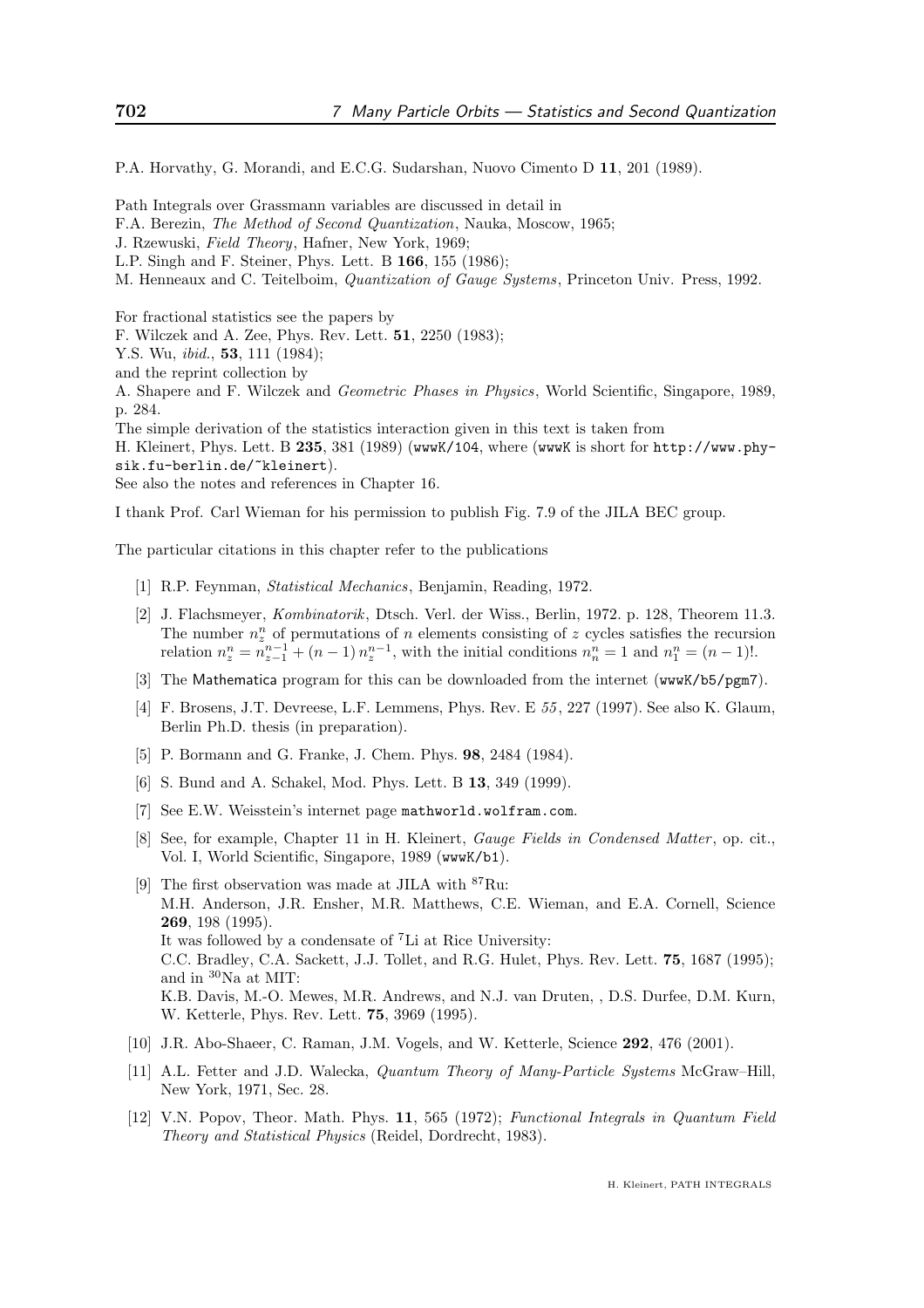- [13] M. Schick, Phys. Rev. A **3**, 1067 (1971).
- [14] J.O. Andersen, U. Al Khawaja, and H.T.C. Stoof, Phys. Rev. Lett. 88, 070407 (2002).
- [15] H.T.C. Stoof and M. Bijlsma, Phys. Rev. E **47**, 939 (1993); U. Al Khawaja, J.O. Andersen, N.P. Proukakis, and H.T.C. Stoof, Phys. Rev. A A, 013615 (2002).
- [16] D.S. Fisher and P.C. Hohenberg, Phys. Rev. B 37, 4936 (1988).
- [17] F. Nogueira and H. Kleinert, Phys. Rev. B 73, 104515 (2006) (cond-mat/0503523).
- [18] K. Huang, Phys. Rev. Lett. **83**, 3770 (1999).
- [19] K. Huang, C.N. Yang, Phys. Rev. **105**, 767 (1957); K. Huang, C.N. Yang, J.M. Luttinger, Phys. Rev. 105, 776 (1957); T.D. Lee, K. Huang, C.N. Yang, Phys. Rev. 106, 1135 (1957); K. Huang, in Studies in Statistical Mechanics, North-Holland, Amsterdam, 1964, Vol. II.
- [20] H. Kleinert, Strong-Coupling Behavior of Phi<sup>4</sup>-Theories and Critical Exponents, Phys. Rev. D 57 , 2264 (1998); Addendum: Phys. Rev. D 58, 107702 (1998) (cond-mat/9803268); Seven Loop Critical Exponents from Strong-Coupling  $\phi^4$ -Theory in Three Dimensions, Phys. Rev. D 60 , 085001 (1999) (hep-th/9812197); Theory and Satellite Experiment on Critical Exponent alpha of Specific Heat in Superfluid Helium, Phys. Lett. A 277, 205 (2000) (cond-mat/9906107); Strong-Coupling  $\phi^4$ -Theory in  $4-\epsilon$  Dimensions, and Critical Exponent, Phys. Lett. B 434, 74 (1998) (cond-mat/9801167); Critical Exponents without beta-Function, Phys. Lett. B 463, 69 (1999) (cond-mat/9906359). See also the textbook: H. Kleinert and V. Schulte-Frohlinde, Critical Properties of  $\phi^4$ -Theories, World Scientific, Singapore, 2001 (wwwK/b8).
- [21] H. Kleinert, Five-Loop Critical Temperature Shift in Weakly Interacting Homogeneous Bose-Einstein Condensate (cond-mat/0210162).
- [22] T. Toyoda, Ann. Phys. (N.Y.) 141, 154 (1982).
- [23] A. Schakel, Int. J. Mod. Phys. B 8, 2021 (1994); Boulevard of Broken Symmetries, (condmat/9805152). The upward shift  $\Delta T_c/T_c$  by a weak  $\delta$ -function repulsion reported in this paper is, however, due to neglecting a two-loop contribution to the free energy. If this is added, the shift disappears. See the remarks below in [34].
- [24] H.T.C. Stoof, Phys. Rev. A 45, 8398 (1992).
- [25] M. Holzmann, P. Grueter, and F. Laloe, Eur. Phys. J. B 10, 239 (1999).
- [26] G. Baym, J.-P. Blaizot, M. Holzmann, F. Laloe, and D. Vautherin, Phys. Rev. Lett. 83, 1703 (1999).
- [27] G. Baym, J.-P. Blaizot, and J. Zinn-Justin, Europhys. Lett. 49, 150 (2000) (cond– mat/9907241)
- [28] M. Holzmann, G. Baym, J.-P. Blaizot, and F. Laloe, Phys. Rev. Lett. 87, 120403 (2001) (cond-mat/0107129).
- [29] P. Grueter, D. Ceperley, and F. Laloe, Phys. Rev. Lett. 79, 3549 (1997).
- [30] M. Holzmann and W. Krauth, Phys. Rev. Lett. **83**, 2687 (1999).
- [31] M. Bijlsma and H.T.C. Stoof, Phys. Rev. A 54, 5085 (1996).
- [32] H. Kleinert, Collective Quantum Fields, Fortschr. Phys. 26, 565 (1978) http://www.physik.fu-berlin.de/~kleinert/55).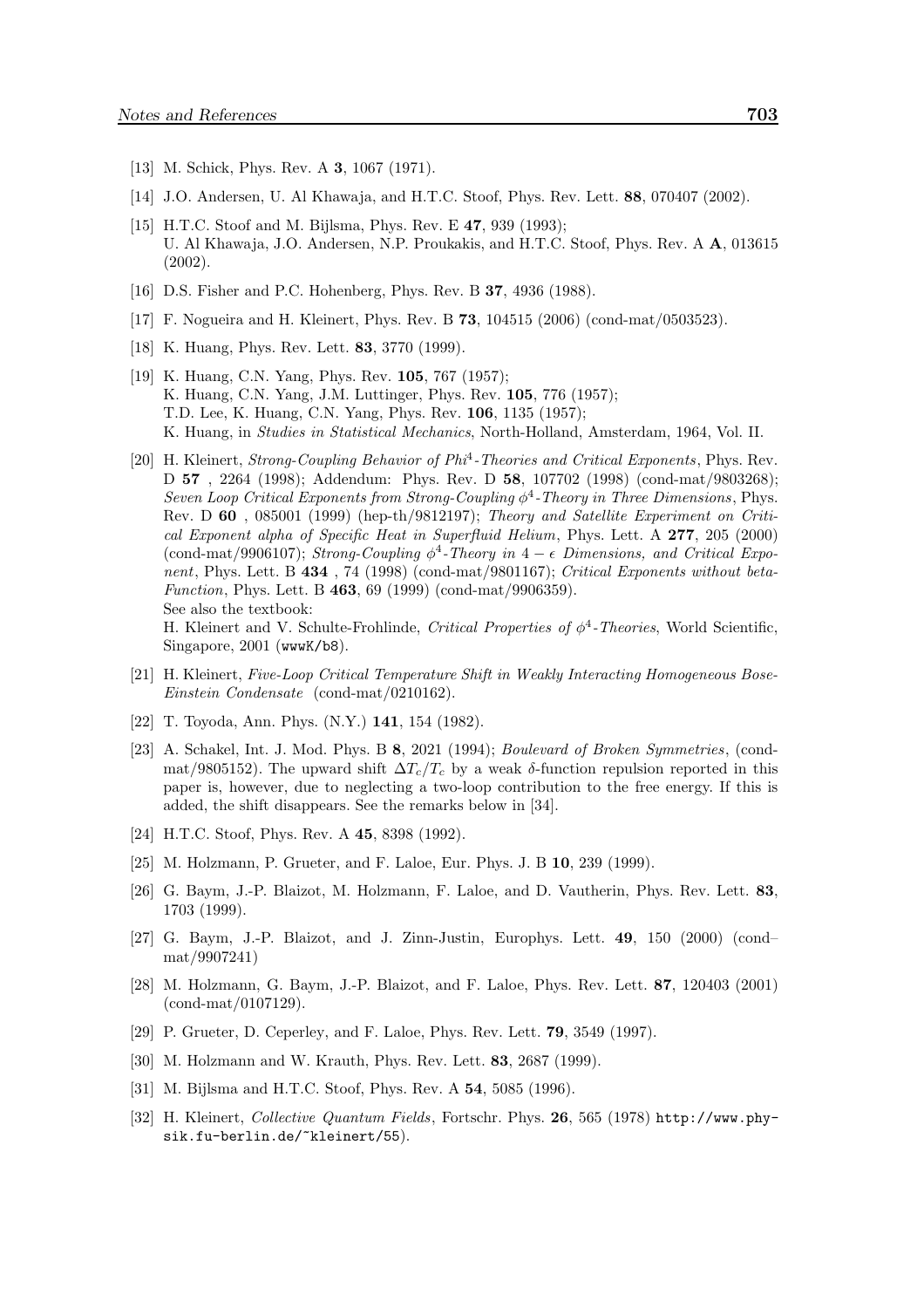- [33] N.N. Bogoliubov, Zh. Eksp. Teor. Fiz. 34, 58 (1958).
- [34] P. Arnold and B. Tomášik, Phys. Rev. A 62, 063604 (2000). This paper starts out from the 3+1-dimensional initial theory and derives from it the threedimensional effective classical field theory as defined in Subsection 7.14.4. This program was initiated much earlier by A. Schakel, Int. J. Mod. Phys. B 8, 2021 (1994); and explained in detail in Ref. [23]. Unfortunately, the author did not go beyond the oneloop level so that he found a positive shift  $\Delta T_c/T_c$ , and did not observe its cancellation at the two-loop level. See the recent paper A. Schakel, Zeta Function Regularization of Infrared Divergences in Bose-Einstein Condensation, (cond-mat/0301050).
- [35] F.F. de Souza Cruz, M.B. Pinto, R.O. Ramos, Phys. Rev. B 64, 014515 (2001); F.F. de Souza Cruz, M.B. Pinto, R.O. Ramos, P. Sena, Phys. Rev. A 65, 053613 (2002) (cond-mat/0112306).
- [36] P. Arnold, G. Moore, and B. Tomášik, Phys. Rev. A **65**, 013606 (2002) (cond-mat/0107124).
- [37] G. Baym, J.-P. Blaizot, M. Holzmann, F. Laloe, and D. Vautherin (cond-mat/0107129).
- [38] P. Arnold and G. Moore, Phys. Rev. Lett. 87, 120401 (2001); V.A. Kashurnikov, N.V. Prokof´ev, and B.V. Svistunov, Phys. Rev. Lett. 87, 120402 (2001).
- [39] J.L. Kneur, M.B. Pinto, R.O. Ramos, Phys. Rev. A 68, 43615 (2003) (cond-mat/0207295).
- [40] J.D. Reppy, B.C. Crooker, B. Hebral, A.D. Corwin, J. He, and G.M. Zassenhaus, cond– mat/9910013 (1999).
- [41] M. Wilkens, F. Illuminati, and M. Krämer, J. Phys. B 33, L779 (2000) (cond-mat/0001422).
- [42] E.J. Mueller, G. Baym, and M. Holzmann, J. Phys. B 34, 4561 (2001) (cond-mat/0105359)
- [43] H. Kleinert, S. Schmidt, and A. Pelster, Phys. Rev. Lett. 93, 160402 (2004) (condmat/0307412).
- [44] E.L. Pollock and K.J. Runge, Phys. Rev. **B 46**, 3535 (1992).
- [45] J. Tempere, F. Brosens, L.F. Lemmens, and J.T. Devreese, Phys. Rev. A 61, 043605 (2000) (cond-mat/9911210).
- [46] N.N. Bogoliubov, On the Theory of Superfluidity , Izv. Akad. Nauk SSSR (Ser. Fiz.) 11, 77 (1947); Sov.Phys.-JETP 7, 41(1958). See also J.G. Valatin, Nuovo Cimento 7, 843 (1958); K. Huang, C.N. Yang, J.M. Luttinger, Phys. Rev. 105, 767, 776 (1957).
- [47] See pp. 1356–1369 in H. Kleinert, Gauge Fields in Condensed Matter , op. cit., Vol. II, World Scientific, Singapore, 1989 (wwwK/b2); H. Kleinert, Gravity as Theory of Defects in a Crystal with Only Second-Gradient Elasticity, Ann. d. Physik, 44, 117 (1987) (wwwK/172); H. Kleinert and J. Zaanen, Phys. Lett. A 324, 361 (2004) (gr-qc/0307033).
- [48] V. Bretin, V.S. Stock, Y. Seurin, F. Chevy, and J. Dalibard, Fast Rotation of a Bose-Einstein Condensate, Phys. Rev. Lett. 92, 050403 (2004).
- [49] For the beginnings see J.R. Klauder, Ann. of Physics 11, 123 (1960). The present status is reviewed in J.R. Klauder, The Current State of Coherent States, (quant-ph/0110108).